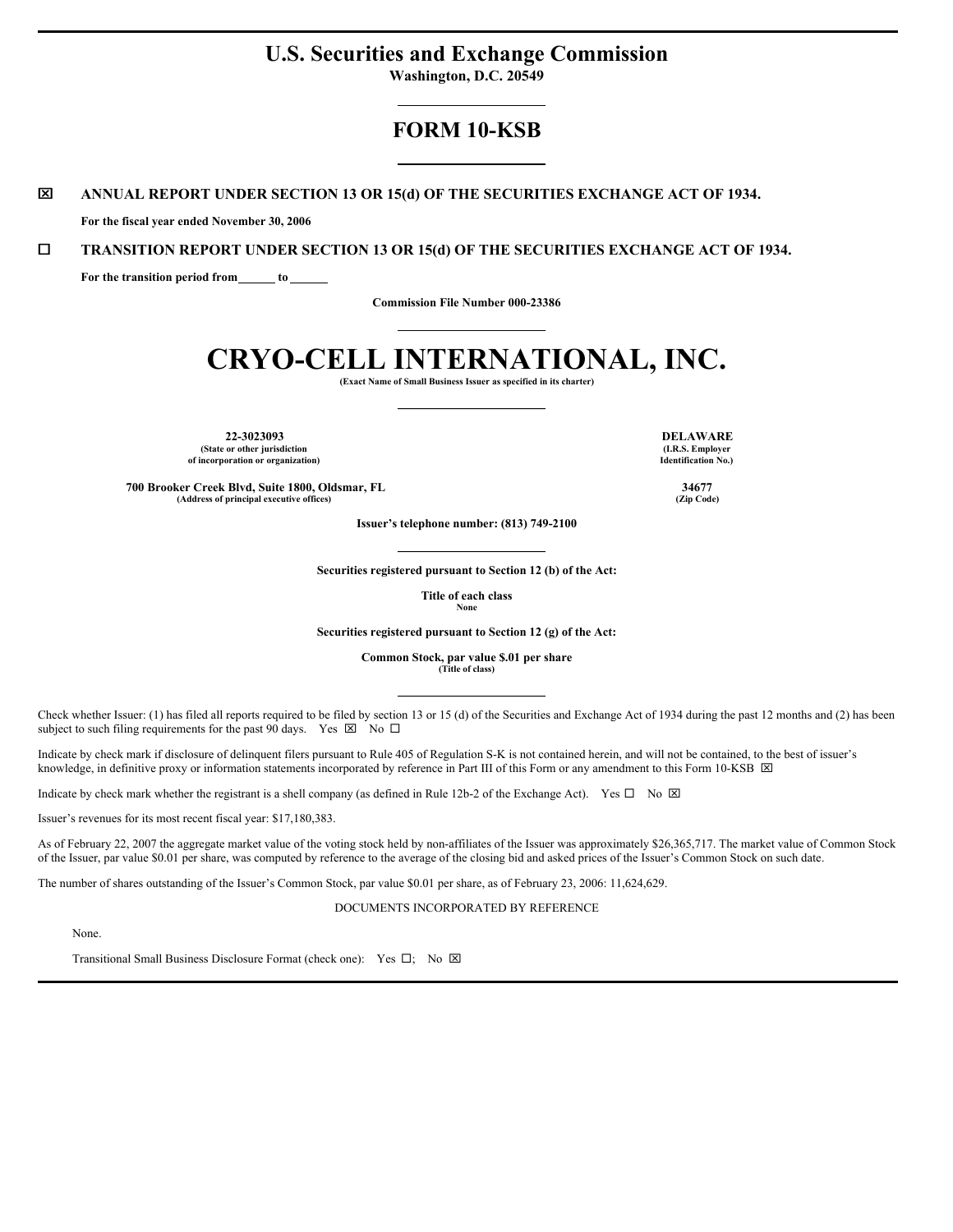## **FORWARD LOOKING STATEMENTS**

This Form 10-KSB, press releases and certain information provided periodically in writing or orally by the Company's officers or its agents may contain statements which constitute "forward-looking statements" within the meaning of Section 27A of the Securities Act of 1933, as amended, and Section 21E of the Securities Exchange Act of 1934, as amended. The terms "Cryo-Cell International, Inc.," "Cryo-Cell" "Company," "we," "our" and "us" refer to Cryo-Cell International, Inc. The words "expect," "believe," "goal," "plan," "intend," "estimate" and similar expressions and variations thereof, if used, are intended to specifically identify forward-looking statements. Those statements appear in a number of places in this Form 10-KSB and in other places, particularly, "Management's Discussion and Analysis of Financial Condition or Plan of Operation," and include statements regarding the intent, belief or current expectations of the Company, its directors or its officers with respect to, among other things:

- (i) our future performance and operating results;
- (ii) our future operating plans;
- (iii) our liquidity and capital resources; and
- (iv) our legal proceedings;

Investors and prospective investors are cautioned that any such forward-looking statements are not guarantees of future performance and involve risks and uncertainties, and that actual results may differ materially from those projected in the forward-looking statements as a result of various factors. The factors that might cause such differences include, among others, the following:

- (i) any adverse effect or limitations caused by recent increases in government regulation of stem cell storage facilities;
- (ii) any increased competition in our business;
- (iii) any decrease or slowdown in the number of people seeking to store umbilical cord blood stem cells or decrease in the number of people paying annual storage fees;
- (iv) any failure to timely launch the processing and storage of Plureon ® (placental) stem cells, which remains subject to certain developments, including completion of clinical validation and testing for commercialization of the process and the Company's development of its final business and economic model in offering this service<sup>.</sup>
- (v) the failure of the offering of processing and storage services for placental stem cells and possibly other new types of stem cells, services that have not previously been offered commercially, to gain market acceptance;
- (vi) any adverse impacts on revenue or operating margins due to the costs associated with increased growth in our business, including the possibility of unanticipated costs relating to the operation of our new facility and costs relating to the commercial launch of the placental stem cell service offering or any other new types of stem cells;
- (vii) any unique risks posed by our international activities, including but not limited to local business laws or practices that diminish our affiliates' ability to effectively compete in their local markets;
- (viii) any technological or medical breakthroughs that would render the Company's business of stem cell preservation obsolete;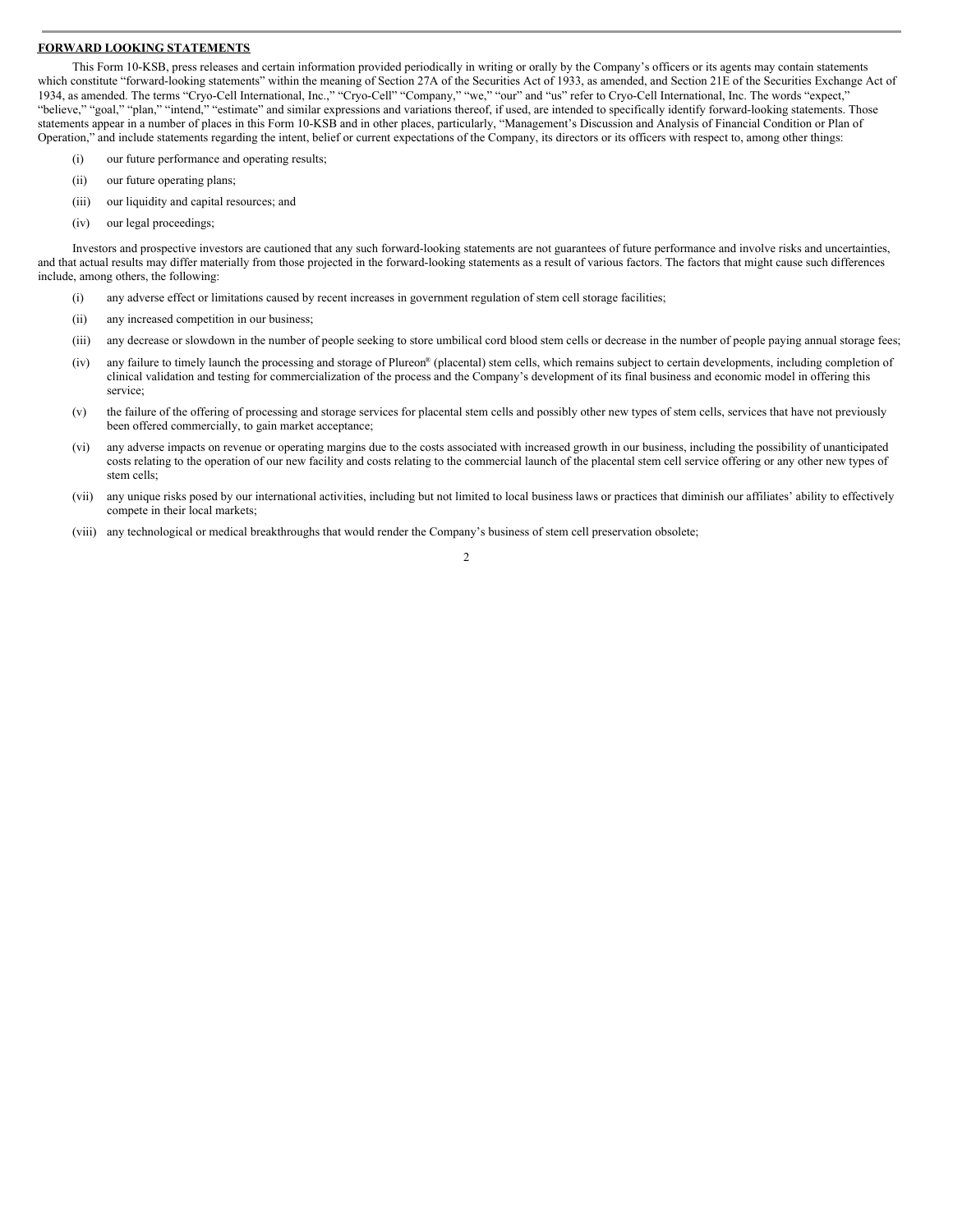(ix) any material failure or malfunction in our storage facilities; or any natural disaster or act of terrorism that adversely affects stored specimens;

- (x) any adverse results to our prospects, financial condition or reputation arising from any material failure or compromise of our information systems;
- (xi) the costs associated with defending or prosecuting litigation matters, particularly including litigation related to intellectual property, and any material adverse result from such matters;
- (xii) any negative consequences resulting from deriving, shipping and storing specimens at a second location; and
- (xiii) any negative effect from the filed class action shareholder lawsuits.

We undertake no obligation to publicly update or revise the forward-looking statements made in this Form 10-KSB to reflect events or circumstances after the date of this Form 10-KSB or to reflect the occurrence of unanticipated events.

Readers are cautioned not to place undue reliance on these forward-looking statements, which reflect management's analysis only as of the date hereof. Cryo-Cell International, Inc. undertakes no obligation to publicly revise these forward-looking statements to reflect events or circumstances that arise after the date hereof. Readers should carefully review the risk factors described in other documents Cryo-Cell files from time to time with the Securities and Exchange Commission, including its Quarterly Reports on Form 10-QSB and any Current Reports on Form 8-K.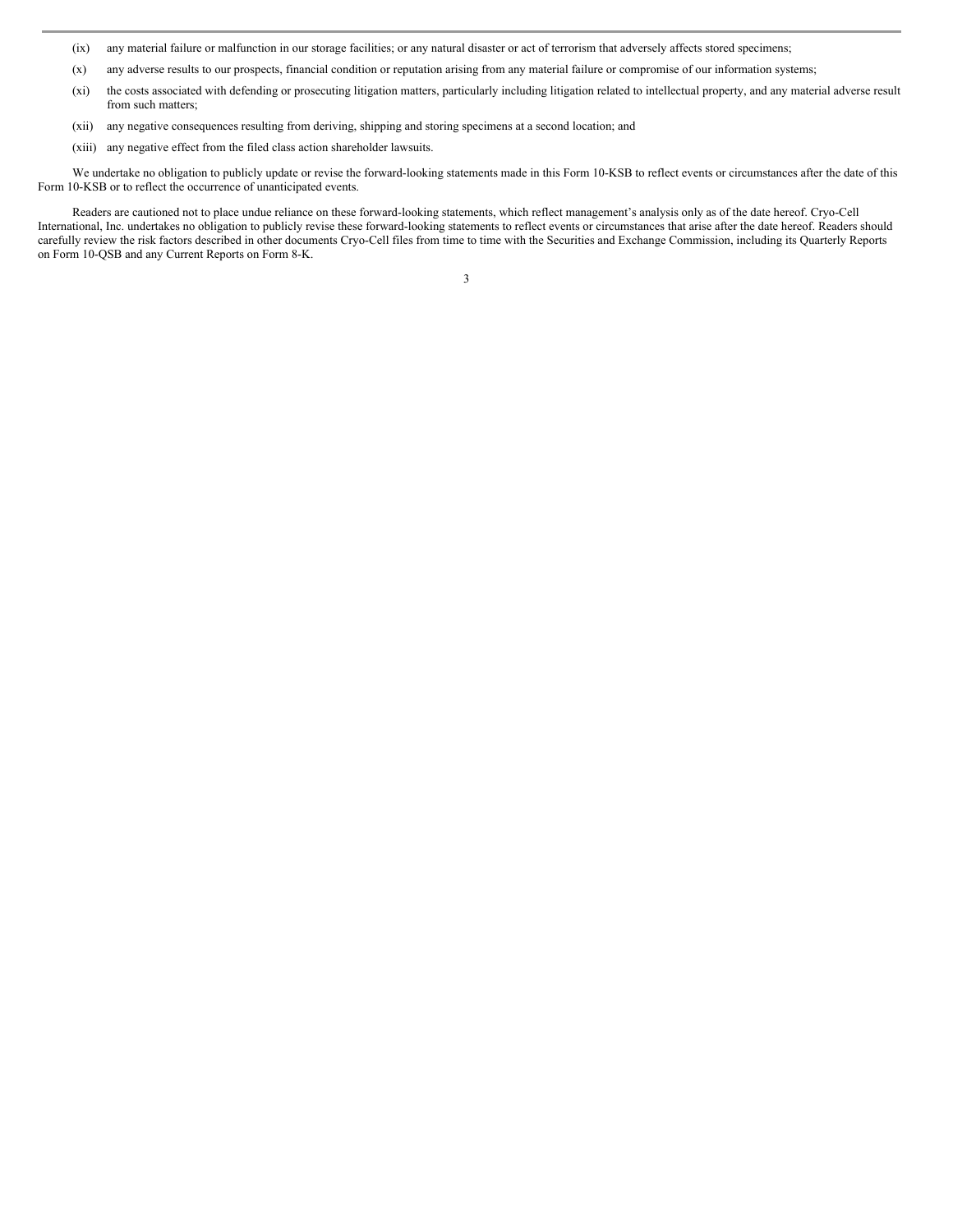## **ITEM 1. DESCRIPTION OF BUSINESS.**

## **Introduction**

Cryo-Cell International, Inc. ("the Company" or "Cryo-Cell") was incorporated on September 11, 1989 in the State of Delaware. The Company is engaged in cellular processing and cryogenic storage, with a current focus on the collection and preservation of umbilical cord (U-Cord®) blood stem cells for family use. The Company believes it is the world's largest family cord blood stem cell bank in terms of the number of specimens preserved. Its headquarters facility in Oldsmar, Florida handles all aspects of its U.S.-based business operations, including the processing and storage of specimens. The specimens are stored in commercially available cryogenic storage units. Several other companies involved in commercial cell banking rely on shipping their specimens elsewhere for processing and storage.

It is the Company's mission to inform expectant parents and their prenatal care providers of the potential medical benefits from preserving stem cells and to provide them the means and processes for collection and storage of these cells. Today, stem cell transplants are known and accepted treatments for approximately 70 diseases, a number of them life-threatening. With continued research in this area of medical technology, other therapeutic uses for cord blood stem cells are being explored. A vast majority of expectant parents are simply unaware that umbilical cord blood contains a rich supply of non-controversial stem cells and that they can be collected, processed and stored for the potential future use of the newborn and possibly related family members. A baby's stem cells are a perfect match for the baby throughout its life and have at least a 1-in-4 chance of being a perfect match for a sibling. There is no assurance, however, that a perfect match means the cells could be used to treat certain diseases of the newborn or a relative. Today, it is still common for the cord blood (the blood remaining in the umbilical cord and placenta) to be discarded at the time of birth as medical waste.

Despite the potential benefits of U-Cord® stem cell preservation, the number of parents of newborns participating in stem cell preservation is still relatively small compared to the number of births (four million per annum) in the United States. Some reasons for this low level of market penetration are the misperception of the high cost of stem cell storage and a general lack of awareness of the benefits of stem cell preservation programs. However, evolving medical technology could significantly increase the utilization of the U-Cord® blood for transplantation and/or other types of treatments. The Company believes it offers the highest quality, highest value service targeted to a broad base of the market, and anticipates that its growth and profitability should come from increases in stem cell specimen storage volume driven by its value-driven competitive leadership position; a fast-growing embedded client base; expanded consumer and professional channels; increased public awareness and accelerated market penetration.

The Company believes that it provides several key advantages over its competitors, including:

- a state-of-the-art laboratory processing facility,
- a safe, secure and monitored storage environment,
- demonstrated success in the transplant of processed specimens,
- 7 day per week processing capability,
- a 24-hour, 7 day per week clinical support staff to assist clients and medical caregivers,
- high-value pricing,

**Part I**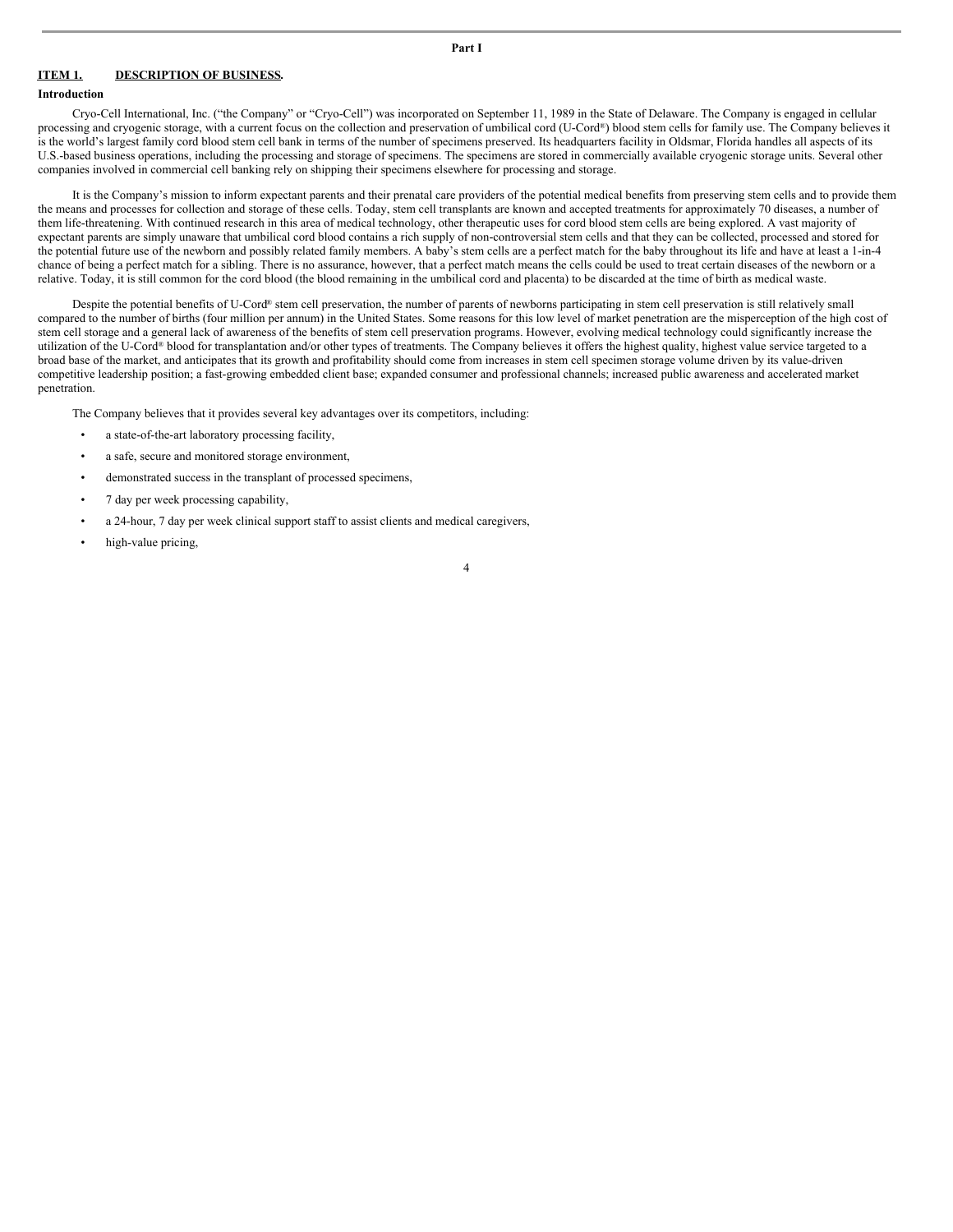- the option of participating in Upromise®, a nationally recognized 529 registered college savings plan that gives clients money back for college,
- our Client for Life™ Program, announced in December 2005, that enables clients to lock-in today's U-Cord Service prices for the family's future newborns, and
- a \$10,000 Cryo-Cell Cares™ payment that provides families with a lump-sum payment to assist with personal living expenses in the event that their child's Cryo-Cell processed and stored cord blood specimen is utilized for bone marrow transplant.

## **Background**

Nearly fifty years ago researchers discovered that cells could be cryopreserved at extremely low temperatures and all cellular activity would cease until the specimens were thawed. Historically, cryopreservation was required for organ transplants, blood banking and medical research. Today, cryopreservation of umbilical cord blood stem cells gives expectant parents the opportunity to potentially take advantage of evolving cellular therapies and other medical technologies.

#### **Cell Banking**

Hematopoietic stem cells are the building blocks of our blood and immune systems. They form the white blood cells that fight infection, red blood cells that carry oxygen throughout the body and platelets that promote healing. Stem cells are found in bone marrow where they continue to generate cells throughout our lives. Stem cells can be stored in a cryogenic environment, and upon thawing, infused into a patient. They can be returned to the individual from whom they were taken (autologous) or donated to someone else (allogeneic). An individual's own bone marrow may be used for a transplant if the cancer has not entered the marrow system (metastasized). Otherwise, a marrow donor needs to be identified to provide the needed bone marrow. The availability of a marrow donor or matched stem cell specimen allows physicians to administer larger doses of chemotherapy or radiation in an effort to eradicate the disease. Stem cell therapies and transplants are used for both cancerous and non-cancerous diseases.

Stem cells are found in umbilical cord/placental blood ("cord blood stem cells") and can be collected and stored after a baby is born. Over 8,000 cord blood stem cell transplants have been performed to date. The Company believes that parents will want to save and store these cells for potential future use by their family, either for the donor or for another family member. Moreover, researchers believe they may be utilized in the future for treating diseases that currently have no cure.

The Company believes that the market for cord blood stem cell preservation is enhanced by the national discussion on stem cell research developments and the current focus on reducing prohibitive health care costs. With the increasing costs of bone marrow matches and transplants, a newborn's U-Cord® cells can be stored as a precautionary measure. Medical technology is constantly evolving which may provide new uses for cryopreserved cord blood stem cells.

#### **Plureon® Stem Cells**

In October 2005, the Company announced an exclusive Strategic Relationship Agreement with Plureon Corporation, a private biotechnology company, to provide collection and preservation of Plureon's proprietary stem cells in the United States of America. Under the terms of the agreement, the Company will develop the proprietary methodology to collect, process and cryogenically preserve Plureon ® Stem Cells ("PSCs") collected from placental tissue at the time of birth. The agreement establishes exclusive license rights for the Company to market this service in the United States, and first right-of-refusal for other global markets. The agreement stipulates that the Company must meet certain sales thresholds, after the launch of the service, in order to retain its exclusivity.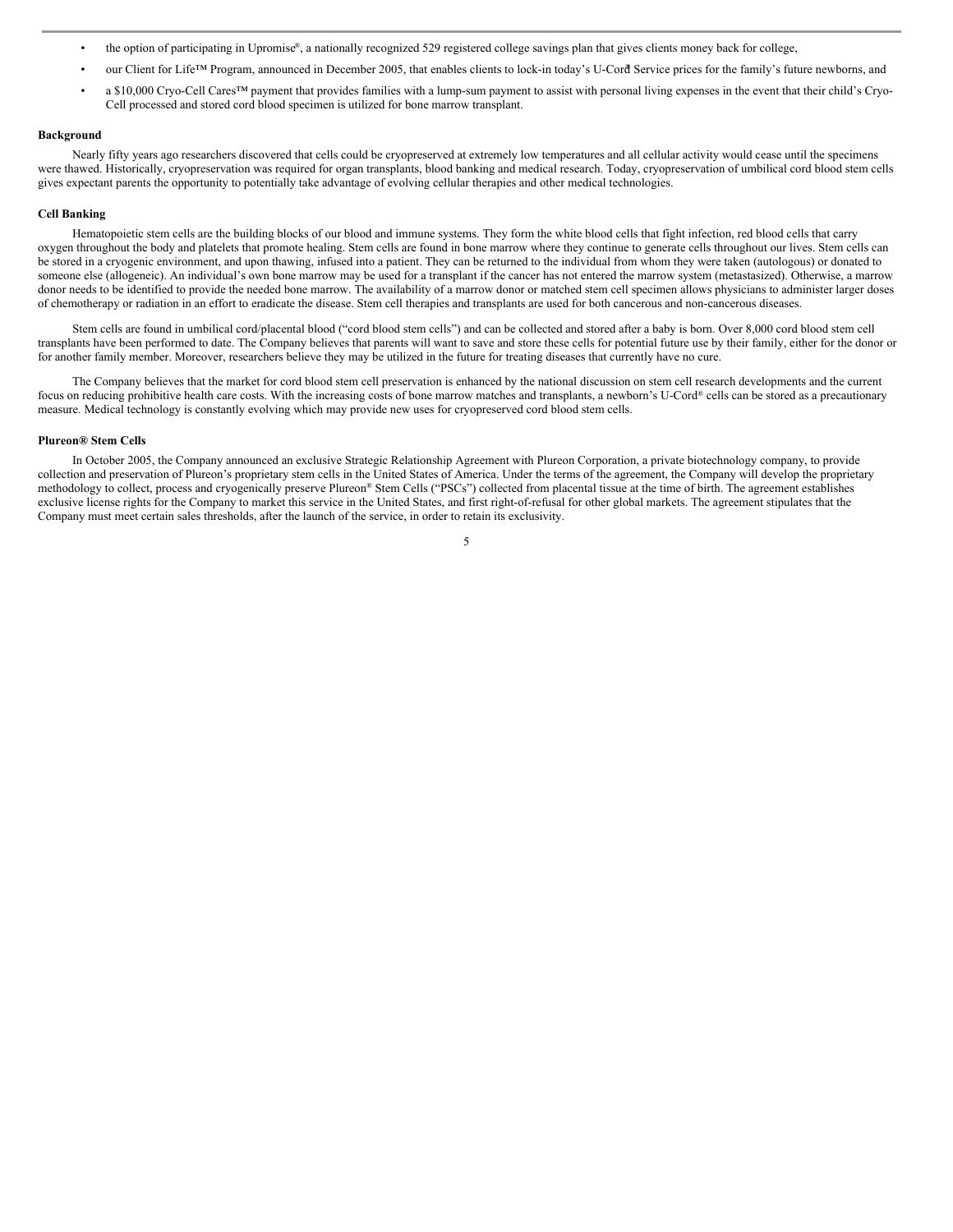PSCs are a novel type of stem cell found in placental tissue and amniotic fluid and discovered by researchers working in the Laboratory for Cell Therapy and Tissue Engineering at Children's Hospital Boston (a Harvard Medical School teaching affiliate in Boston, MA). Although, to date, PSCs have not been used in human therapies, researchers believe that PSCs may become an alternative to embryonic stem cells in the development of human cellular therapies and for use in regenerative medicine. Researchers have already demonstrated that PSCs have the ability to cure diabetes in small animals. This finding attracted the interest of several large pharmaceutical and life sciences companies. Plureon Corporation has a research and development agreement in the field of diabetes with BD (Becton Dickinson and Company). Plureon is also researching the use of PSCs in treating a host of other diseases, disabilities, and injuries.

In the laboratory, PSCs have been differentiated into many other cell types, including bone, cardiac muscle, skeletal muscle, nerves, liver, and pancreatic cells. Even after hundreds of population doublings, PSCs appear to remain stable and retain their key characteristics. PSCs are collected without harm to an embryo or fetus, and so they do not give rise to the ethical controversy surrounding embryonic stem cells. PSCs differ from embryonic stem cells in other respects, as well. For instance, embryonic stem cells have been shown to form teratomas when implanted into animals, whereas Plureon cells are non-cancer forming.

Cryo-Cell believes that this bundled service will provide parents with the unique opportunity to collect both cord blood and PSCs for their future therapeutic potential. The Company expects to charge a fee for cell collection, processing and storage, and to pay royalties to Plureon for sub-licensing the underlying technology. Technological and related commercialization considerations, combined with emerging regulatory standards, have contributed to postponement of the Company's plans to launch the Plureon service, which was previously anticipated during 2006. Cryo-Cell currently anticipates the commercial launch of the Plureon® service, in combination with its U-Cord® service during 2007, subject to any unexpected technological and/or related business developments. Prior to the Company's commercial launch of this service, certain developments must occur, including completion of clinical validation and testing for commercialization of the process and the Company's development of its final business and economic model in offering this service.

#### **Cellular Storage Services**

The Company enters into storage agreements with its clients under which the Company charges a fee for the processing and testing of the umbilical cord blood. Thereafter, the client is charged an annual fee to store the specimen, unless the client has entered into a 21-year pre-paid storage plan.

In November 2004, the Company relocated its corporate headquarters to a newly constructed, nearly 18,000 square-foot state-of-the-art current Good Manufacturing Practice and Good Tissue Practice (cGMP/cGTP)-compliant facility. Food and Drug Administration (FDA) 21 CFR Part 1271, a new federal regulation with an effective date of May 2005, requires human cellular and tissue-based products to be manufactured in compliance with good tissue practices (cGTPs). The Company's laboratory processing facility contains a class 10,000 clean room and class 100 environments for the processing of cord blood stem cells and other cellular tissues. In addition, the cellular products cryogenic storage area has been designed as a "bunker," with enhanced provisions for security, building fortification for environmental element protection and back-up systems for operational redundancies. The Company believes that it was the first private bank to process cord blood in a technologically and operationally advanced cGMP/cGTPcompliant facility. The Company's facility, which also currently houses the Company's clinical services, marketing and administrative operations, is designed and appointed to accommodate a broad range of events such as client tours and open houses, as well as educational workshops for clinicians and expectant parents.

In June 2006, the Company announced that it had signed an amendment to its lease to create a Center of Excellence to be used as a training and educational facility. Under the terms of the lease, the Company will add an additional suite of approximately 9,600 square feet. The Center of Excellence, which is expected to open during 2007, will be housed in a separate facility adjacent to the Company's corporate headquarters. The Company will use the facility as an event center where the Company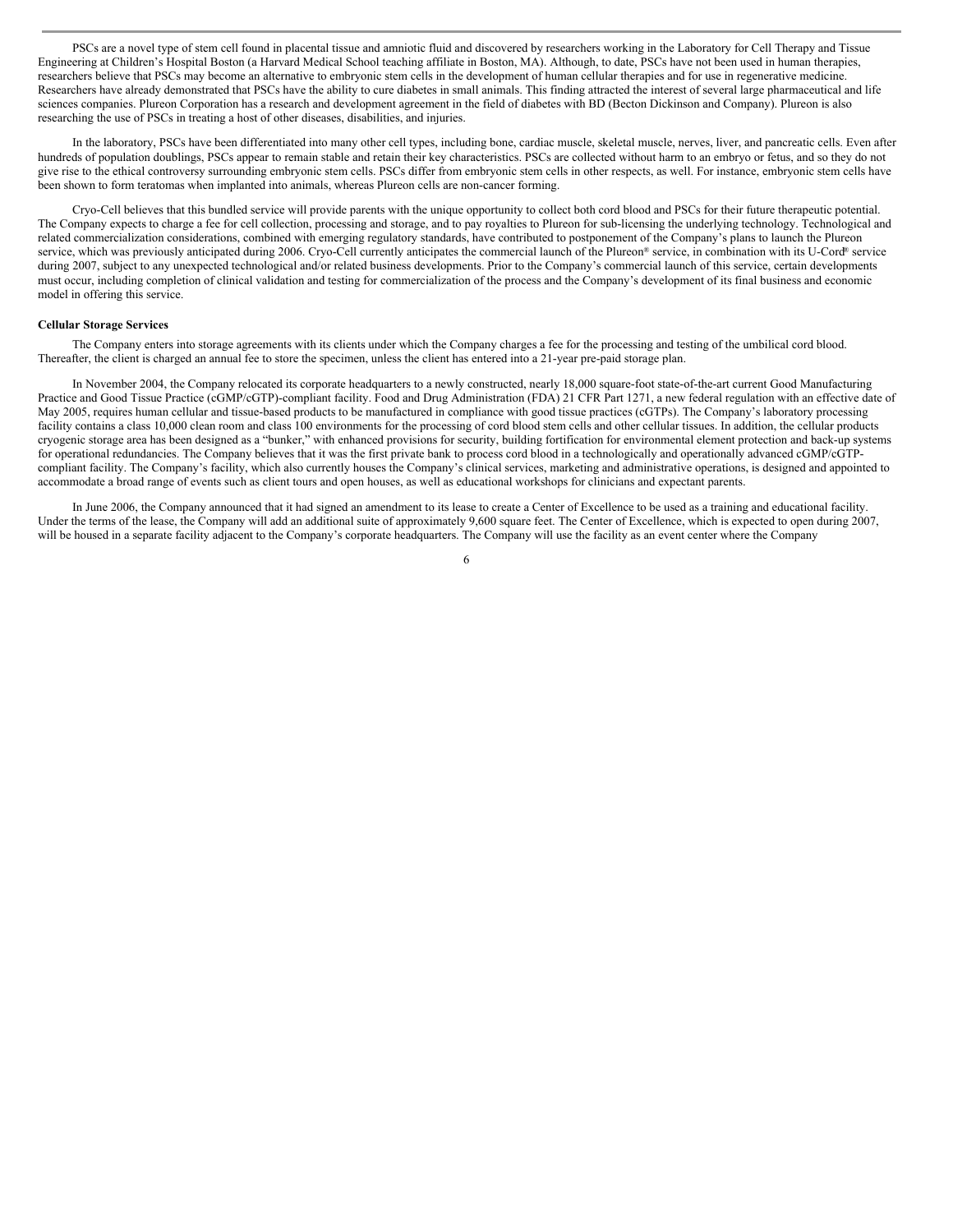will organize, on its own, as well as, by partnering with hospitals and healthcare providers, a variety of pregnancy and parenting-related education classes and professional seminars. Building public awareness for clinicians and families on the significant benefits of umbilical cord blood stem cell preservation continues to be a major initiative for Cryo-Cell.

The Company, in combination with its global affiliates, currently stores over 135,000 cord blood stem cell specimens worldwide for the exclusive benefit of newborn babies and possibly other members of their family. Approximately 33,000 of these specimens are split specimens, for which the Company stores a duplicate specimen at a secondary storage facility in Sedona, Arizona. The Company believes it is the world's largest family cord blood stem cell bank in terms of the number of worldwide specimens preserved.

#### **Medical and Scientific Advisory Board**

The Company has a seven member Medical and Scientific Advisory Board (MSAB), with Stephen Noga, M.D., Ph.D. serving as its Chairman. Dr. Noga is currently the Director of Medical Oncology & Hematology at the Alvin & Lois Lapidus Cancer Institute and the Director of the Cellular Therapeutics Program, both at Sinai Hospital of Baltimore. He is an Associate Professor of Oncology and Pathology at The Johns Hopkins University School of Medicine. In addition to his expertise in cellular therapies, Dr. Noga is a noted speaker, has served on many editorial boards and has organized many conferences, advisory committees and review groups.

Dr. Noga is joined by six other highly qualified MSAB members, each having expertise in the areas of either transplant medicine, infectious disease, laboratory/transfusion medicine and/or obstetrics/gynecology.

#### **Marketing**

The Company markets its preservation services directly to expectant parents and by distributing information through obstetricians, pediatricians, Lamaze instructors and other childbirth educators, certified nurse-midwives and other related healthcare professionals. The Company believes that its growth has been facilitated by a variety of referral sources, resulting from high levels of customer satisfaction. New expectant parent referrals during 2006 were provided by physicians, midwives and childbirth educators, and by client-to-client referrals and repeat clients storing the stem cells of their additional children.

During 2006, the Company increased its marketing activities with its clinical referral sources, including physicians, midwives and hospitals. Promotional activities were launched that included advertisements in several clinical journals and telemarketing activities. In addition, the Company exhibited at conferences, trade shows and other meetings attended by medical professionals. Significant portions of client referrals to the Company are from medical caregiver professionals.

To increase awareness among expectant parent audiences, the Company continues to promote its service in several national targeted prenatal magazines including American Baby and Fit Pregnancy, as well as several magazines distributed during childbirth classes. Expectant parents have also received information via emails and the Company has increased its internet marketing campaigns.

The Company's clinical support team of specially trained R.N.s and L.P.Ns. are available 24 hours, 7 days a week to enroll clients and educate both expectant parents and the medical community on the life-saving potential of cord blood stem cell preservation.

The Company continues to use its Web site, www.cryo-cell.com, to market its services and to provide resource information to expectant parents. The site, which is frequently updated and improved, is divided into areas of interest, including sections for expectant parents, medical caregivers and investors. Expectant parents may request and receive information about the U-Cord® service and enroll in online. Viewers may read about successful transplants using Cryo-Cell stored cord blood stem cells and access other topical information.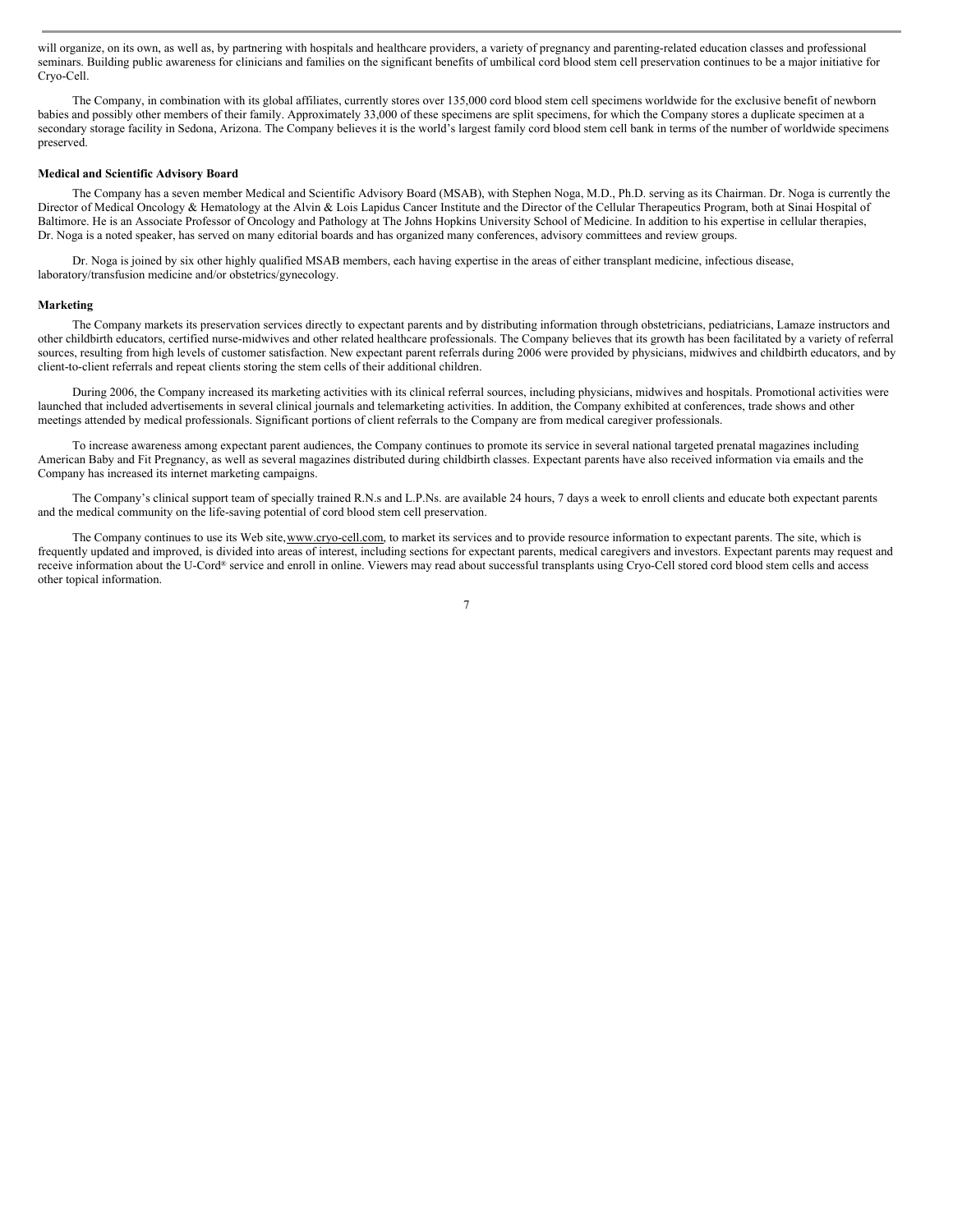#### **Competition**

Growth in the number of families banking their newborn's cord blood stem cells has been accompanied by an increasing landscape of competitors. The Company competes against approximately 25 other national private cord blood banks. Some of these companies, such as Cord Blood Registry, Inc. are competitors who, as privately owned entities, can leverage considerable resources to market and sell their services. Other competitors such as ViaCord, a division of ViaCell, and LifeBankUSA, a division of Celgene, are both publicly traded corporations.

The competitors mentioned above, and others, may have access to greater financial resources. Nevertheless, the Company believes it is currently well positioned to compete in the industry. Importantly, these competitors mentioned above, along with others, charge more for comparable quality service. In addition, the Company possesses an industry-recognized AABB accreditation, and believes that it was the first private cord blood bank to process in a cGMP- and cGTP-compliant facility exceeding current FDA requirements. In November 2005, the Company was granted ISO 9001:2000 certification from BSI America's, Inc., a leading quality management systems registrar. ISO (International Organization for Standardization) standards are internationally recognized as an effective framework for a quality management system (QMS). This achievement positions Cryo-Cell as the only cGMP- and cGTP-compliant private cord blood bank with both ISO certification and AABB accreditation. The Company believes it offers the most superior value of highest quality cryopreservation processing and storage in the industry.

The Company also operates in an environment where various public cord blood banks are encouraging parents to donate their newborn's cord blood rather than privately banking it. Although this option is generally no-cost to the parents, there is no assurance that the newborn's cells would be available to the family, if they were needed. The Company believes that the distinctive benefits of private cord blood banking clearly differentiate its services from that of public cord banks.

The Company believes that its longevity and experience; value-based pricing strategy; superior customer service supported by a 24/7 professional nurse staff; premier technical and operational expertise; state-of-the-art facilities; innovative marketing programs and its expansive client base will continue to provide a competitive advantage.

#### **Research, Development and Related Engineering**

The Company incurred costs of \$486,164 during fiscal 2006, compared to \$26,148 during fiscal 2005, on research, development and related engineering expenses. Research, development and related engineering expenses are due to the Company's development expenses for the proprietary technology to collect, process and cryogenically preserve Plureon Stem Cells (PSCs) collected from placenta under the agreement with Plureon Corporation.

#### **Government Regulation**

The Company is required to register with the FDA under the Public Health Service Act because of its ongoing cellular storage business and is subject to FDA inspection. This requirement applies to all establishments engaged in the recovery, processing, storage, labeling, packaging, or distribution of any Human Cells, Tissues, and Cellular and Tissue-Based Products (HCT/Ps) or the screening or testing of a cell or tissue donor. The Company voluntarily registered with the FDA in January 2003 and has successfully updated that registration for 2006, thus meeting this compliance requirement.

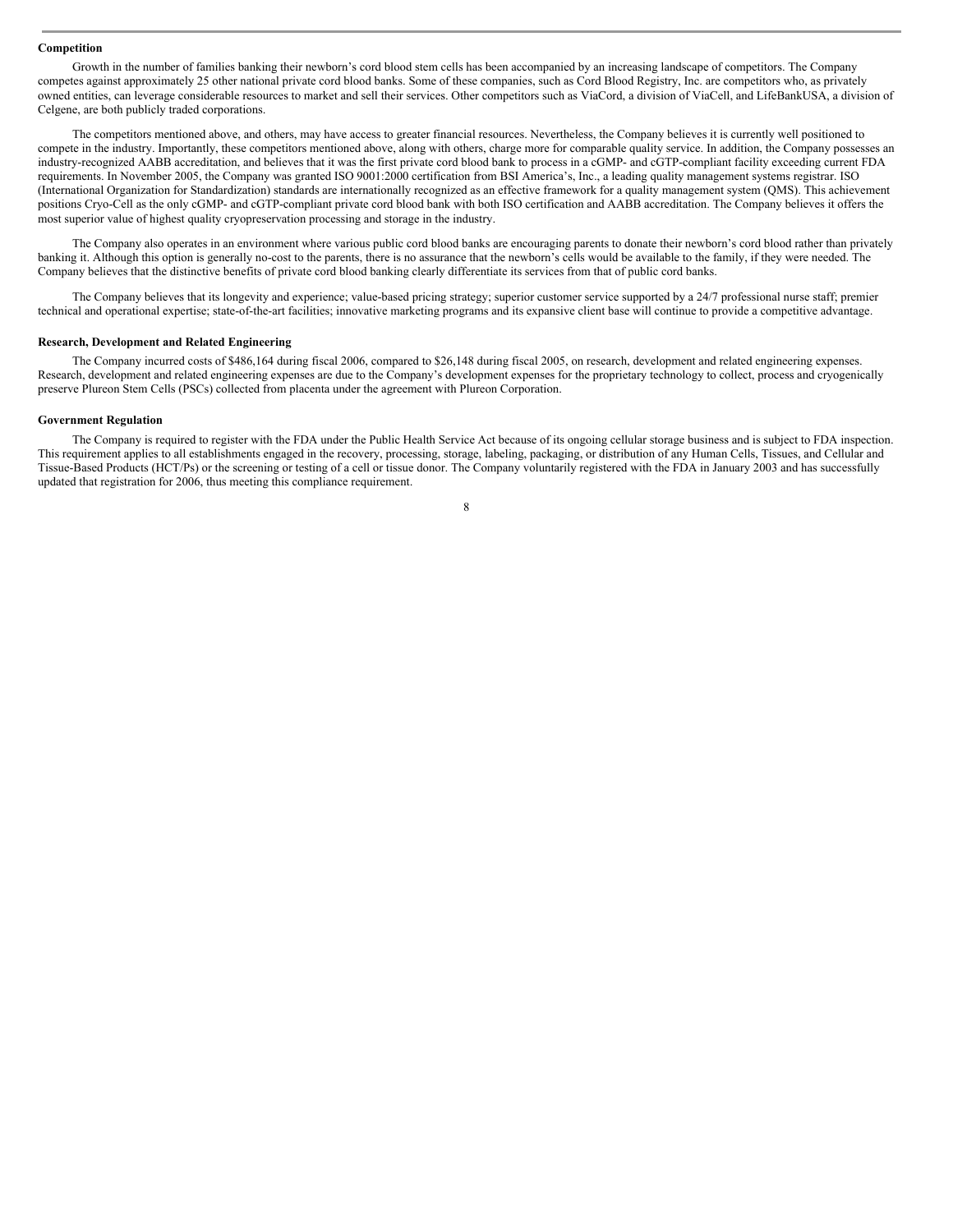Currently, the states of New York, New Jersey and Maryland require cord blood banks to be registered or licensed. The Company is currently registered or licensed to operate in these states. If the Company identifies other states with licensing requirements or if other states adopt such requirements, the Company would have to obtain licenses or registration to continue providing cord blood services in those states.

Federal and state laws govern the Company's ability to obtain and, in some cases, to use and disclose data that we may need to conduct certain activities. The Health Insurance Portability and Accountability Act of 1996 (HIPAA) requires the Department of Health and Human Services to issue a series of regulations establishing standards for the electronic transmission of certain health information. The Company is not subject to HIPPA because the Company does not engage in certain electronic transactions related to the reimbursement of healthcare and because blood and tissue procurement and banking activities are exempt. However, the healthcare providers that collect umbilical cord blood for the Company's customers are subject to HIPAA. The identifiable information shared is only what is permitted by HIPAA.

The Company is also subject to local, state and federal laws and regulations relating to safe working conditions, laboratory and manufacturing practices and the use and disposal of hazardous or potentially hazardous substances. These laws include the Occupational Safety and Health Act (OSHA), current Good Tissue Practices (cGTPs), current Good Manufacturing Practices (cGMPs), Environmental Protection Agency (EPA), and those of the local Department of Health.

Enacted in 1970, OSHA requires all employers to assure safe and healthful working conditions for working men and women through development and implementation of work standards, education, and training. OSHA enforces the standards developed under the Act, applicable to all employers in the U.S. and its territories. Current Good Tissue Practices (cGTPs) are laws, enforced by the Food and Drug Administration (FDA), that define and govern methods used in the manufacture of Human Cells, Tissues, and cellular and tissue-based Products (HCT/Ps). Current Good Manufacturing Practices (cGMPs) are laws, enforced by the FDA, that define and govern methods used in the manufacture of drugs and finished pharmaceuticals. Both of the latter federal practices, or laws, govern the Company's products.

The Environmental Protection Agency (EPA) governs the management and proper disposal of products and by-products or waste. These products must be disposed in a manner that does not adversely affect the environmental from which it came or where disposed of. The Department of Health on the local level primarily regulates systems and associated equipment employed in recovery activities such as back-up generators; therefore, governing specific internal processes.

Evolving legislation and regulations governing private cord blood banking in various jurisdictions throughout the world may impact the Company's international licensees.

The Company believed until February 2004 that it was subject to regulation as a medical device manufacturer because of its development and manufacture of its proprietary storage systems technology. As a result of the Board of Directors' decision in January 2004 to discontinue further investment in and utilization of such technology and a verbal confirmation from the FDA, the Company believes it is no longer a medical device manufacturer.

In addition, as the organization grows and evolves, other legislation and regulations are expected to impact the Company. One such evolution involves activities that may be designated as or involve medical research or cooperative agreements associated with medical research. These types of activities are also governed by the FDA, specifying oversight by an Institutional Review Board (IRB). The IRB is a board or committee that approves the initiation of, and conducts periodic review of, biomedical research involving human subjects. The primary purpose of such review is to assure the protection of the rights and welfare of the human subjects. Governance of biomedical research is codified as laws by Title 21 of the Code of Federal Regulations (CFR) Part 56, and enforced by the FDA.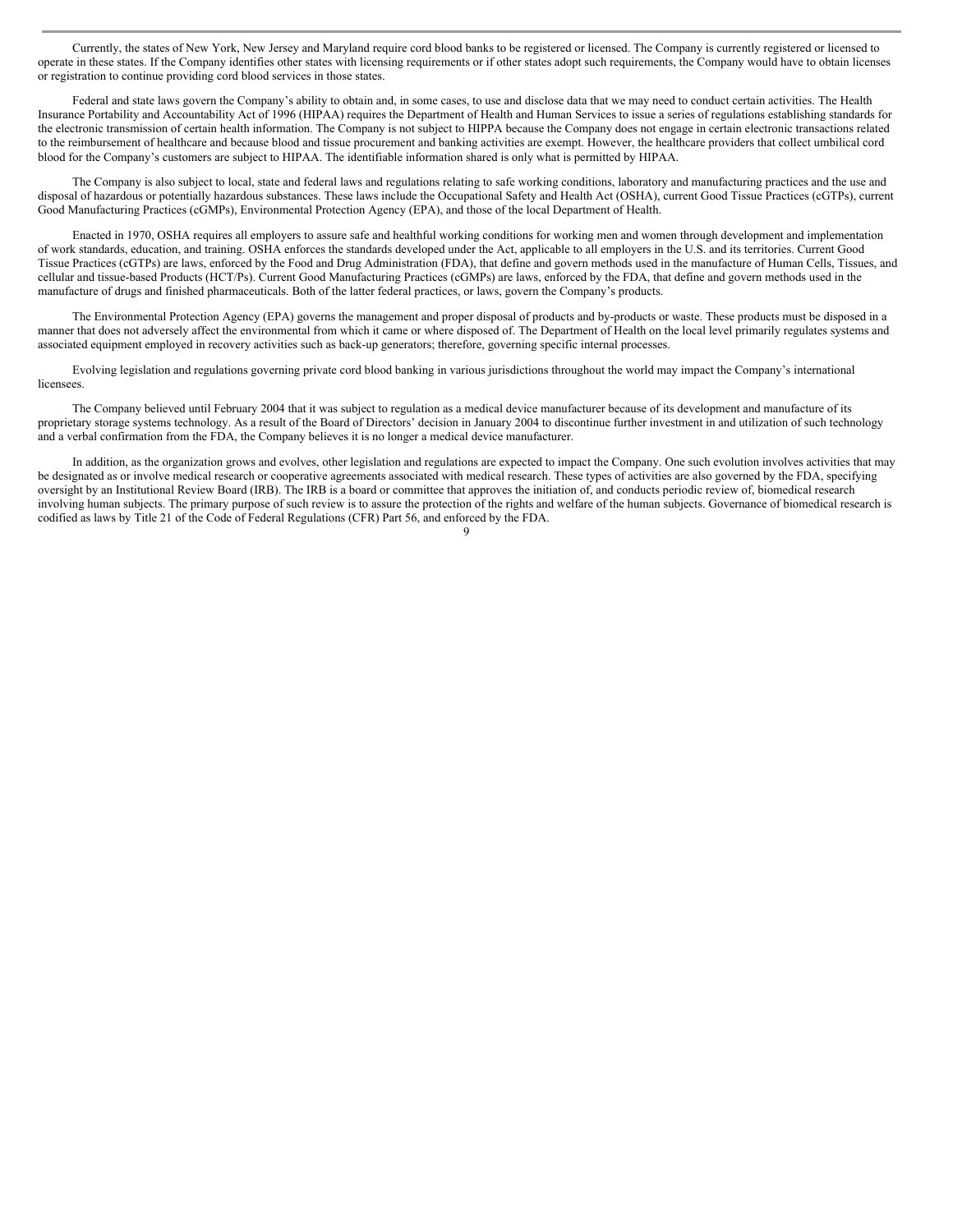Hence, as the Company continues to evolve, other impacting governance is expected and planned for.

#### **Subsidiaries and Joint Ventures**

Since its inception, Cryo-Cell has entered into a number of business activities through subsidiaries and joint ventures, including the following activities and those described under "International" below. Cryo-Cell has de-emphasized certain of these activities in recent periods in connection with the Board of Directors' strategic decision to focus the Company's priorities and resources on its core business of marketing cord blood stem cell preservation services. In the future, the Company expects to evaluate and pursue certain opportunities, on a selective basis, in which operational synergies and economic potential align with Cryo-Cell's strategic direction.

*Saneron CCEL Therapeutics, Inc.*The Company owned an approximate 38% interest in Saneron CCEL Therapeutics, Inc. ("Saneron") as of November 30, 2006 and 2005. Saneron has exclusively licensed from both the University of South Florida ("USF") and the University of Minnesota ("UMN") various patents and patent applications for the therapeutic use of umbilical cord blood stem cells and Sertoli cells.

To date, Saneron has received eight SBIR/STTR grants, has been the industry sponsor on seven Florida High Tech Corridor grants, and has participated in several other corporate and non-profit R&D projects to continue their efforts towards the development of cellular therapies for neurological and cardiac disorders. In November 2005, Saneron received a grant from the Johnnie B. Byrd, Sr. Alzheimer's Center and Research Institute, Inc. for the study of the Saneron U-CORD-CELL™ as a treatment for Alzheimer's. During 2006, Saneron and GE Healthcare completed two phases of a joint research project intended to optimize GE Healthcare's Ficoll-Paque™ for isolating stem cells from umbilical cord blood. The preliminary results from that study were presented at the International Society for Cellular Therapy meeting in Berlin, Germany. Validation studies needed for the submission of a Drug Master File of Saneron's U-CORD-CELL™ have been underway at Cryo-Cell International's GMP facility and the University of South Florida.

*Safti-Cell, Inc.* In October 2001, the Company sold 90% of Safti-Cell, Inc. ("Safti-Cell"), a then-inactive subsidiary of the Company, to Red Rock Partners, an Arizona general partnership. Mr. Charles Nyberg, a former member of the Board of Directors of the Company, owns a significant interest in Red Rock Partners; however, the sale took place prior to the time that Mr. Nyberg became a member of the Company's Board of Directors. In December 2004, Mr. Nyberg resigned from the Company's Board of Directors. In October 2001, the Company and Safti-Cell entered into a twenty-year storage agreement under which the Company pays an annual fee to Safti-Cell for each specimen stored by Safti-Cell in its Arizona facility for the Company's customers. In October 2002, Safti-Cell brought the facility into service, and the Company began providing dual storage service to its customers. The Company currently stores approximately 33,000 split specimens at the Safti-Cell facility. In May 2005, the Company implemented a new processing methodology in accordance with emerging requirements of the AABB. The new process utilizes closed-system bags rather than vial storage. In view of this transition to a new processing methodology, as well as the enhanced level of security designed in the Company's new facility, the Company discontinued offering the dual storage service to new customers.

#### **Revenue Sharing Agreements**

The Company has entered into Revenue Sharing Agreements ("RSAs") with various third parties. The Company's RSAs provide that in exchange for a non-refundable up-front payment, the Company would share for the duration of the contract a percentage of its future revenue derived from the annual storage fees charged related to a certain number of specimens that originated from specific geographical areas. The RSAs have no definitive term or termination provisions. The sharing applies to the storage fees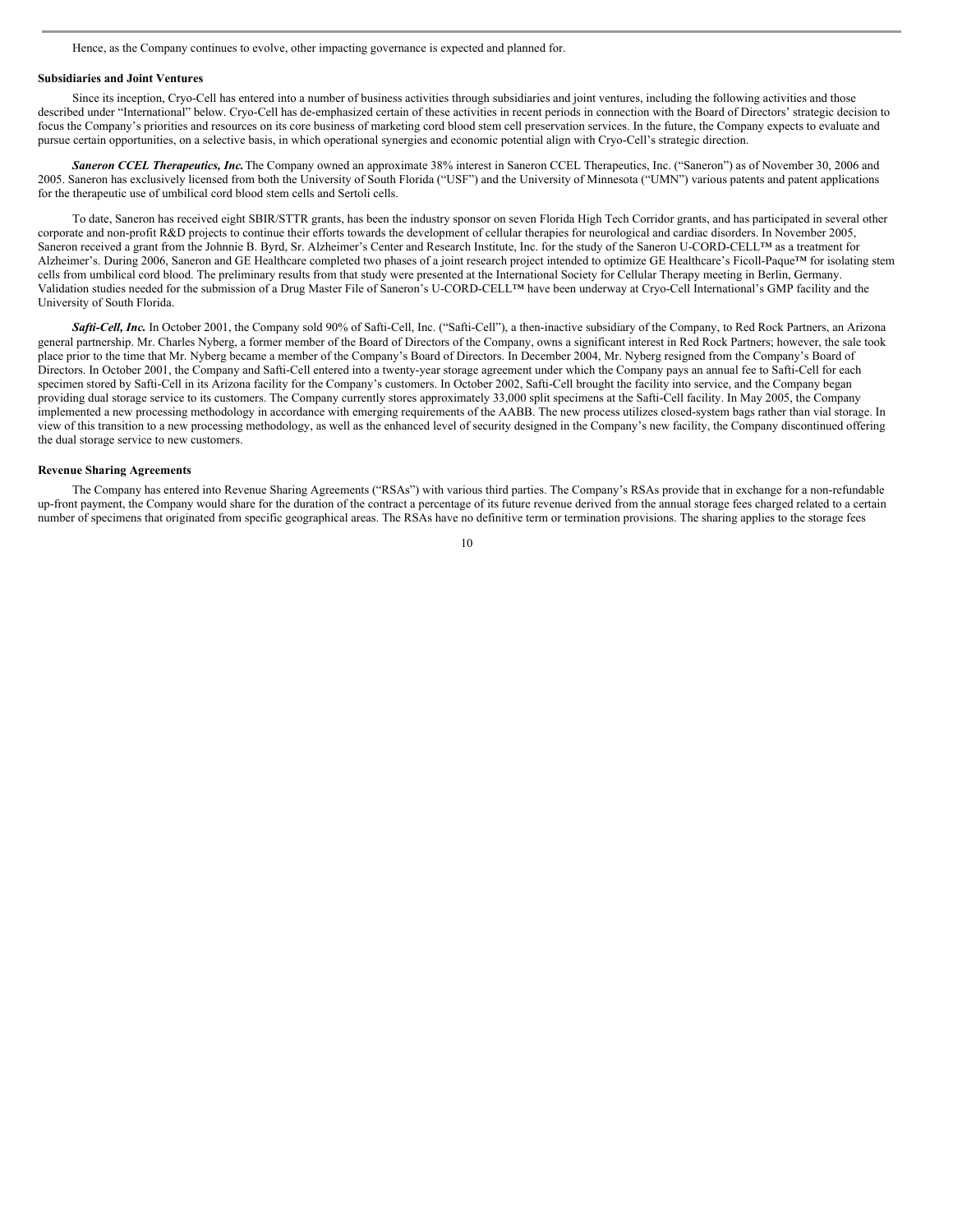for all specified specimens in the area up to the number covered in the contract. When the number of specimens is filled, any additional specimens stored in that area are not subject to revenue sharing. As there are empty spaces resulting from attrition, the Company agrees to fill them as soon as possible. The parties typically pay the Company an up-front fee for the rights to these future payments. The Company reflects these up-front payments as long-term liabilities on the accompanying consolidated financial statements. Payments by the Company to the parties that have entered in to the RSAs totaled \$940,828 in fiscal 2006 and \$798,199 in fiscal 2005. Such payments are recorded as interest expense in the accompanying consolidated statements of operations and comprehensive (loss) income.

Summary descriptions of the Company's current RSAs are found below, grouped by the geographic location to which they relate.

*Florida*. In 1999, the Company signed a revenue sharing agreement, which applies to net storage revenues originating from specimens from within the State of Florida for \$1,000,000, and entitles the investors to net revenues from a maximum of 33,000 storage spaces. Mr. Charles Nyberg, a former member of the Board of Directors of the Company, currently has a 50% interest in the shared revenue under this agreement. Mr. Nyberg purchased this revenue sharing agreement prior to the time he became a member of the Board. Mr. Nyberg resigned from the Board of Directors during December 2004.

*Illinois*. In 1996, the Company signed agreements with a group of investors entitling them to an on-going 50% share in the Company's portion of net storage revenues generated by specimens stored in the Illinois Masonic Medical Center for a price of \$1,000,000. The agreements were modified in 1998 to entitle the investors to a 50% share of the Company's portion of net revenues relating to a maximum of 33,000 storage spaces for specimens originating in Illinois and its contiguous states and stored in Oldsmar, Florida.

*New York.* In 1999, the Company entered into a modified revenue sharing agreement with Bio-Stor International, Inc. ("Bio-Stor") for the purchase of 90% of the Company's 50% portion of net storage revenues generated from the specimens originating from the Company's clients in the State of New York for up to 33,000 shared storage spaces.

In 1998 an agreement previously entered into by the Company with a private investor was revised. Per the terms of the original agreement, the investor had purchased 10% of a revenue sharing agreement applicable to revenue associated with specimens from the State of New Jersey. The new agreement has transferred the \$100,000 investment to the State of New York. Under the revised agreement the investor receives 10% of the 50% share in the Company's portion of net storage revenues generated by the specimens originating from the Company's clients in the State of New York for up to 33,000 storage spaces.

*Texas*. In 2001, the Company entered into an agreement with two investors, entitling them to on-going shares in a portion of the Company's net storage revenue generated by specimens originating from the State of Texas for a price of \$750,000. The investors are entitled to a 37.5% share of net storage revenues originating in the State of Texas to a maximum of 33,000 storage spaces. Mr. Charles Nyberg owns a 50% interest in the shared revenue under this revenue sharing agreement. Mr. Nyberg purchased this revenue sharing agreement prior to the time he became a member of the Board. Mr. Nyberg resigned from the Board of Directors during December 2004.

#### **International**

In fiscal 2000 the Company began entering into licensing and royalty agreements with certain parties in various international areas in an attempt to capitalize on the Company's technology. The Company has discontinued two of these relationships in an effort to focus on its core business. In the future, the Company expects to evaluate and pursue certain opportunities, on a selective basis, in which operational synergies and economic potential align with Cryo-Cell's strategic direction. The following details the background and current status of the significant agreements.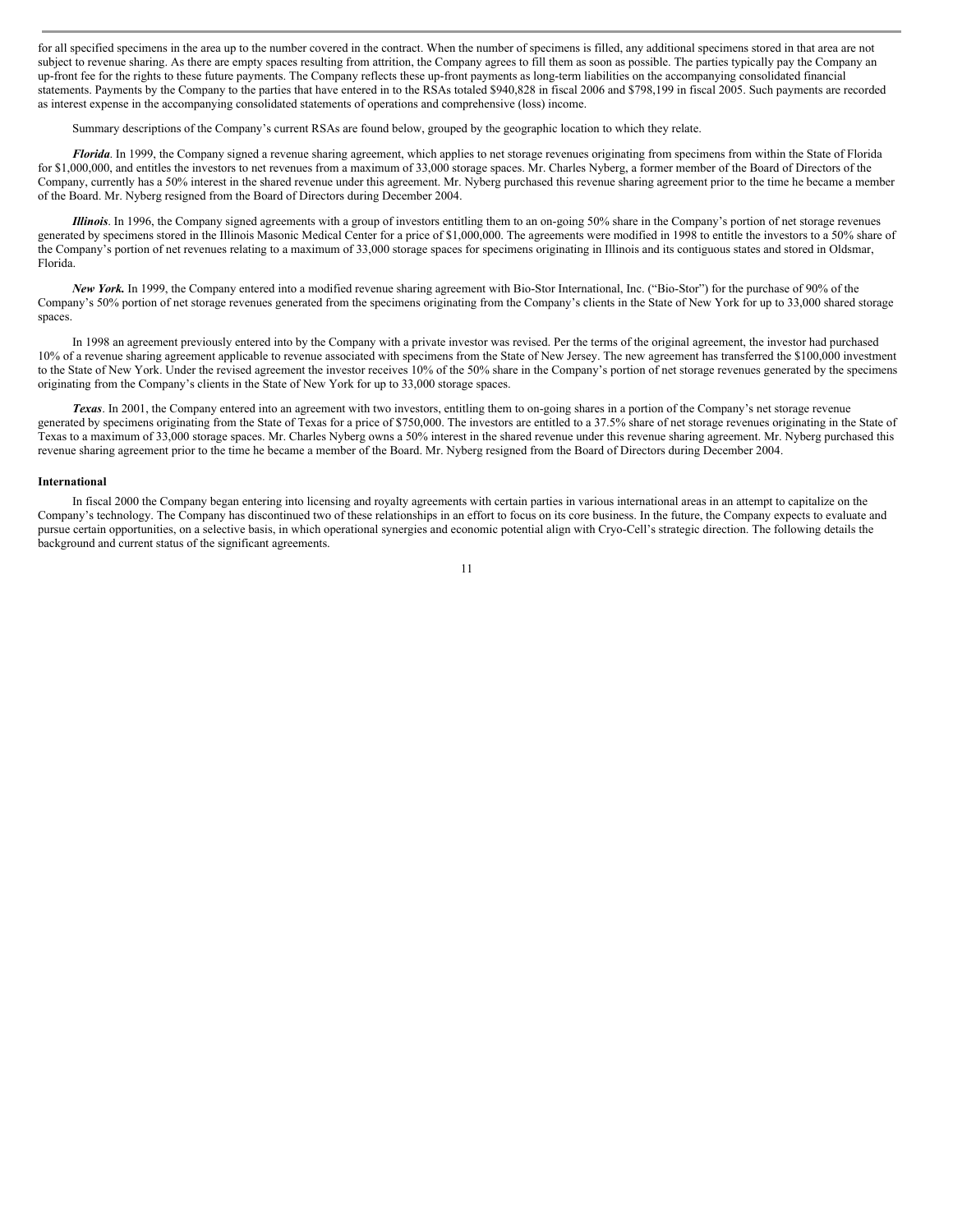*Mexico*. On June 13, 2001, the Company entered into an agreement with Cryo-Cell de Mexico, as amended in October 2001, for the exclusive license to market the Company's U-Cord® program. The license allows Cryo-Cell de Mexico to directly market and sub-license the U-Cord® program throughout Mexico, Central America and Ecuador. The Company received an initial up-front license fee payment of \$600,000 and, until the amendment described below effective January 1, 2007, was entitled to receive ongoing royalties of 15% of adjusted cord blood processing fees and 25% of storage revenues generated by Cryo-Cell de Mexico's laboratory operations. The Company recorded royalties and sub-license fees from Cryo-Cell de Mexico in the amount of \$608,043 and \$597,013 for the years ended November 30, 2006 and 2005, respectively, and this is reflected in licensee income in the accompanying consolidated statements of operations and comprehensive (loss) income. In addition, the Company processes and stores specimens sent from sub-licensees in Central America, Ecuador, and to a lesser extent Mexico. Processing revenues from specimens originating in these territories totaled \$410,785 and \$248,900 for the years ended November 30, 2006 and 2005 and is reflected in revenues in the accompanying consolidated statements of operations and comprehensive (loss) income.

On February 7, 2007, the Company and Cryo-Cell de Mexico executed an amendment to their definitive License and Royalty Agreement. The amendment changes the royalties payable to the Company for all U-Cord® collection, processing and storage revenues generated effective January 1, 2007. Following the amendment, the Company receives royalty fees ranging from \$35 to \$75 per specimen, depending on the then current pricing structure in effect for U-Cord® collection, processing and testing fees in Mexico. The Company's royalties on storage revenues are now at a level of 10%, compared to 25% prior to the amendment. The total royalty payments per the revised agreement are now capped at \$1 million annually and \$10 million cumulatively dating back to October 15, 2001.

*India/Malaysia/Singapore*. On July 14, 2004, the Company entered into a definitive License and Royalty Agreement with Asia Cryo-Cell Private Limited ("ACCPL") to establish and market its U-Cord® program in India. The up-front license fee of \$750,000 is payable by ACCPL in installments, with \$275,000 paid in 2004, a second payment of \$175,000 paid in 2006, and the final \$300,000 payable in 2007 as described below. ACCPL has an option to expand into Singapore and Malaysia for one year after March 5, 2006, the date the licensed services were first offered for sale to the general public in India, as defined in the agreement. In consideration for the up-front license fee, the Company transferred its technology, know-how and quality systems to ACCPL in 2004. The payment of \$175,000 received by the Company during fiscal 2006 is included in licensee income in the consolidated statement of operations and comprehensive (loss) income. The remaining balance due of \$300,000 will be recognized under the installment basis of accounting, recognizing each payment when received.

On January 22, 2007, the Company and ACCPL executed an amendment to the definitive License and Royalty Agreement. The amendment changes the royalties payable to the Company for all cord blood collection, processing and storage revenues generated after September 1, 2006. Following the amendment, the Company receives royalty fees ranging from \$35 to \$75 per specimen, depending on the then current pricing structure in effect for cord blood collection, processing and testing fees in India, Singapore and Malaysia rather than the previous royalty rate of 8.5-10%. The Company will now receive royalties on storage revenues of 10%, compared to 10-15%, based on volume, prior to the amendment. All revenues generated prior to the effective date are subject to the original agreement. Per the amendment, ACCPL is required to pay the two remaining license fee payments of \$150,000 each by January 31, 2007 and May 31, 2007, respectively, and the first such payment was made in January 2007. The total royalty payments per the agreement are now capped at \$1 million annually and \$10 million cumulatively dating back to July 14, 2004.

The Company recorded royalties and sub-license fees from ACCPL in the amount of \$170,058 and \$16,302 for the years ended November 30, 2006 and 2005, respectively, and this is reflected in licensee income in the accompanying consolidated statements of operations and comprehensive (loss) income.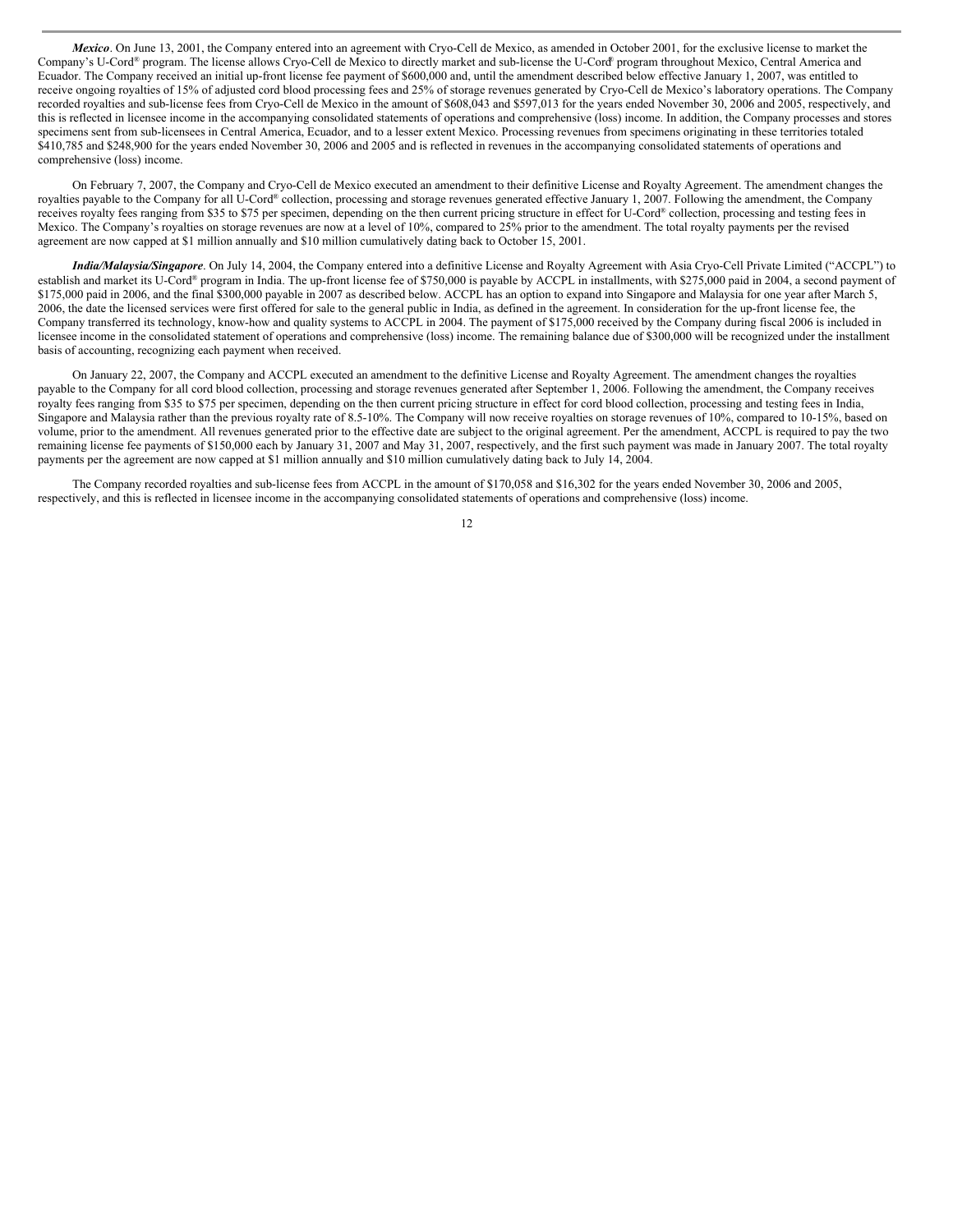#### **Employees**

At November 30, 2006, there are 60 full-time and 6 part-time employees on the staff of the Company. Additional employees and staff will be hired on an "as needed" basis. The Company believes its relationship with its employees is good.

## **ITEM 2. DESCRIPTION OF PROPERTY.**

The Company entered into a ten-year lease in April 2004 for its new 17,600 square foot current Good Manufacturing and Good Tissue Practice (cGMP/cGTP) compliant corporate headquarters in Oldsmar, Florida for rent of approximately \$141,000 per year for each of the first two years and escalating thereafter. The lease effectively commenced during October 2004, and the Company moved into this facility in November 2004. This facility contains the Company's executive offices, its conference and training center, its laboratory processing and cryogenic storage facility and its scientific offices.

On June 7, 2006, the Company entered into a lease amendment, which amends the Company's lease for its principal offices in Oldsmar, Florida. The original lease covered approximately 17,600 square feet of space. Under the amendment, the Company leased an additional 9,600 square feet of space at same location, beginning on August 1, 2006 and ending with the termination of the lease in 2015. The Company's rent for the additional space is \$10,400 per month through July 31, 2007, with annual increases thereafter through the entire lease term to a maximum of \$13,176 per month for the additional space.

## **ITEM 3. LEGAL PROCEEDINGS.**

The Company is periodically involved in litigation and regulatory proceedings incidental to the conduct of business and the Company expects that it will be involved in such litigation and regulatory proceedings from time to time. While the Company believes that any adverse outcome of such pending matters will not materially affect our business or financial condition, there can be no assurance that this will be the case. In addition to the foregoing, the Company is currently involved in the following:

*PharmaStem Litigation*. On February 22, 2002, the Company was named as a defendant in a complaint filed by PharmaStem Therapeutics, Inc. in the United States District Court of Delaware (Wilmington), Case No. 02-148-GMS, alleging patent infringement of U.S Patents Nos. 5,004,681 ('681 patent') which relates to the collection processing, and storage of stem cells derived from umbilical cord blood and 5,192,553 ('553 patent') which relates to the therapeutic use of stem cells derived from umbilical cord blood. PharmaStem, a Delaware corporation, originally named as defendants eight companies (three of which are now out of business) involved in cord blood banking. The suit sought an injunction against the companies, an unspecified amount of damages or royalties, treble damages and attorney's fees. The trial was held in October 2003, and pursuant to a jury verdict entered on October 30, 2003, a judgment was entered against the Company in the amount of \$957,722 for damages relating to royalties resulting from revenues generated from specimens processed and stored from April 11, 2000 through August 31, 2003.

The defendants, including the Company, filed motions for post-trial relief, and execution of the judgment was stayed pending disposition of those motions. In December 2003, the Company transferred \$957,722 into an escrow account to secure the judgment. The plaintiff also filed motions seeking an award of approximately \$2,800,000 for enhanced damages, counsel fees and interest, and a permanent injunction against future infringement.

On September 15, 2004, the court ruled on the post trial motions. The court vacated its judgment, overturning the jury's verdict for patent infringement and damages previously entered against the Company, and denied PharmaStem's request for an injunction and enhanced damages against the defendants. The court entered a new judgment in favor of the Company and the other defendant blood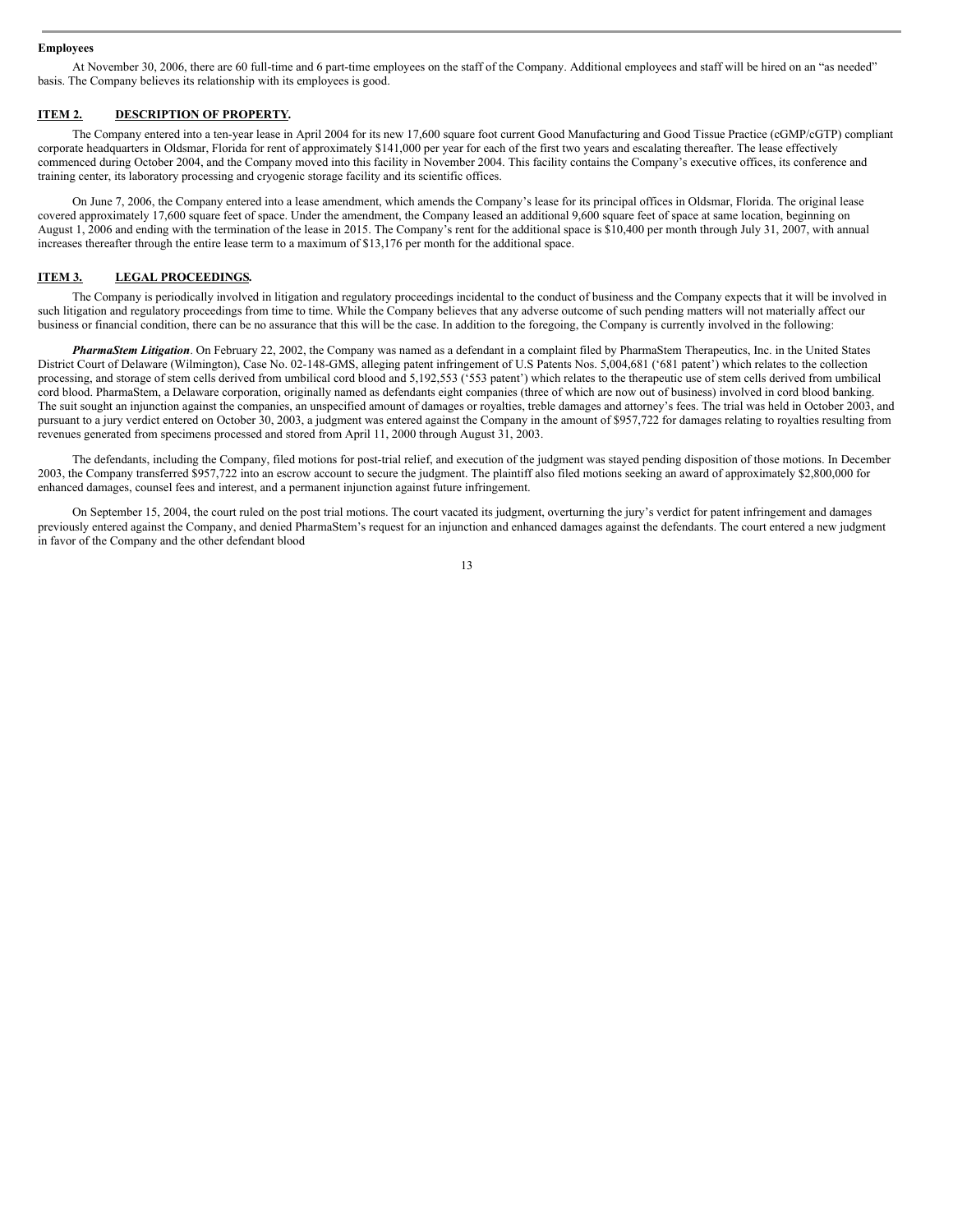banks with regard to PharmaStem's '553 patent, holding that the cord blood banks are not, and cannot be, liable for contributory infringement of the patent because they do not sell, or offer for sale, umbilical cord blood. Rather, the private blood banks provide a service of processing and preserving of cord blood for families. With regard to PharmaStem's '681 patent, the court granted Cryo-Cell and its co-defendants a new trial on the issues of infringement, finding that the jury's earlier verdict of infringement was "against the great weight of the evidence."

On October 4, 2004, PharmaStem filed (in the Delaware action) a motion for preliminary injunction against the Company (and its co-defendants) regarding the '681 patent. PharmaStem sought an injunction limiting the ability of the Company to refer to the use of umbilical cord blood in the treatment of adults in the marketing of the Company's services, to advise its customers that cord blood stored hereafter is for pediatric use only, and to enjoin the Company from storing cord blood units that have sufficient stem cells to effect the hematopoietic reconstitution of an adult. The Company and other defendants filed a motion asking the court to reconsider the denial of the judgment as a matter of law on the '681 patent. On December 14, 2004, the court ruled in favor of the Company and other defendants. The effect of this order is that final judgment has now been entered in favor of Cryo-Cell and the other defendants on PharmaStem's charges of infringement of both patents that were asserted in that case, marking a final disposition of the case in Cryo-Cell's favor, and denying PharmaStem's motion for preliminary injunction.

PharmaStem has filed an appeal of the decision to the United States Court of Appeals for the Federal Circuit. Cryo-Cell and the other defendants have filed a crossappeal on the issues of the validity and enforceability of the '681 and '553 patents.

On July 28, 2004, the Company was named as a defendant in a complaint filed by PharmaStem Therapeutics, Inc. in the United States District Court for the Middle District of Florida, Tampa Division, Case No. 8:04-cv-1740-T-30TGW alleging infringement of U.S. Patents Nos. 6,461,645 and 6,569,427. These patents are closely related to the '681 and '553 patents that were the subject of PharmaStem's Delaware litigation. PharmaStem also named as a defendant Dr. Bruce Zafran, a member of the Company's scientific and medical advisory board. The suit seeks an injunction, an unspecified amount of damages or royalties, treble damages and attorney's fees. The Company has filed an answer and counterclaims against PharmaStem and its Chief Executive Officer, Nicholas Didier. PharmaStem and Didier have filed motions to dismiss those counterclaims. The Judicial Panel on Multidistrict Litigation transferred this action to the District of Delaware for coordinated pretrial proceedings with other cases brought by PharmaStem alleging infringement of these same two patents by other defendants, *In re: PharmaStem Therapeutics, Inc. Patent Litigation*, MDL No. 1660. The Company intends to vigorously defend the suit. The Delaware court has stayed all proceedings in these cases, including discovery, pending the outcome of the Federal Circuit appeal and reexamination proceedings in the U.S. Patent and Trademark Office. The reexamination proceedings involve all four of the patents on which PharmaStem has sued. In January 2005, a Patent Office examiner entered an office action rejecting all claims of the '553 patent.

## **ITEM 4. SUBMISSION OF MATTERS TO A VOTE OF SECURITY HOLDERS.**

None.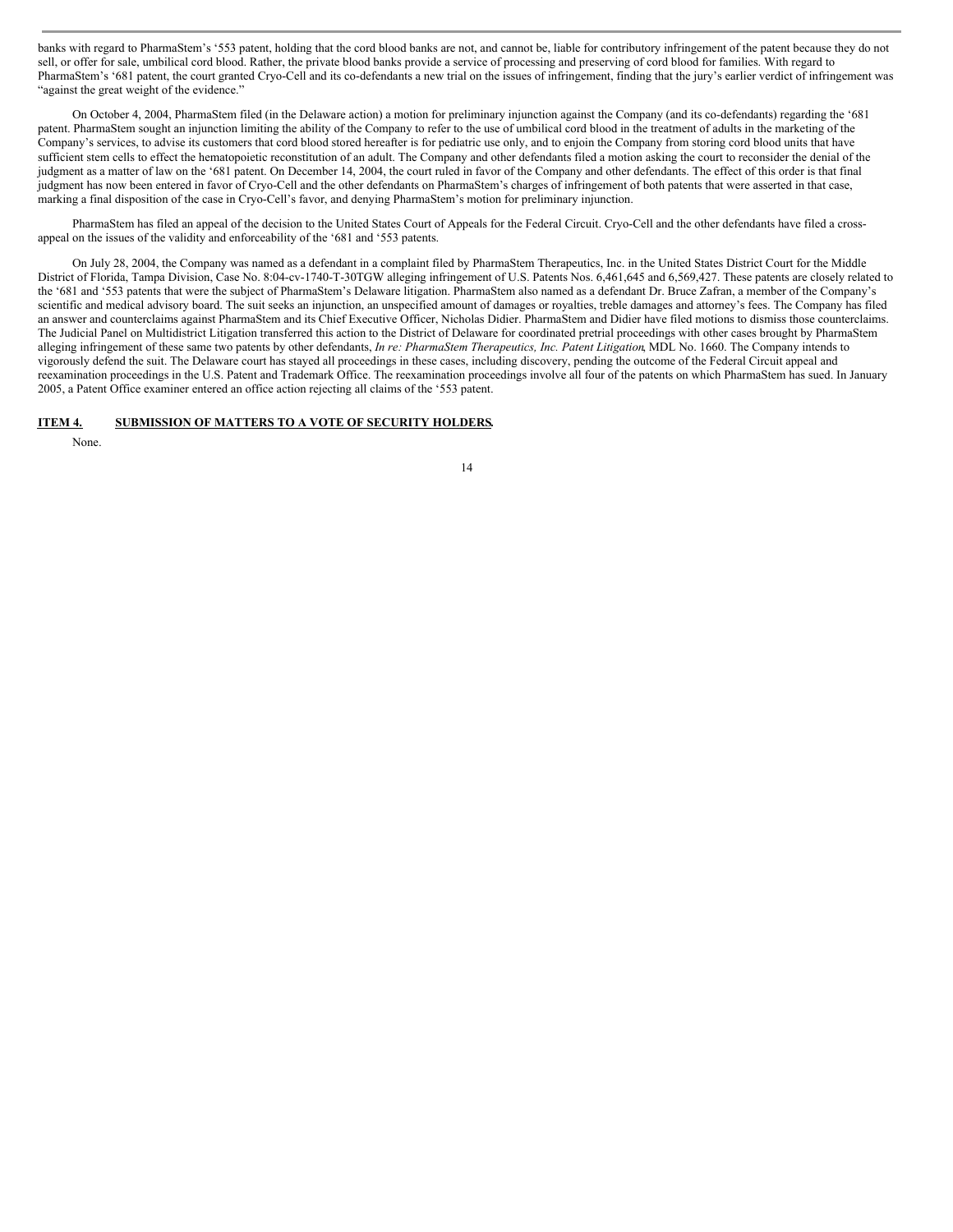## **ITEM 5. MARKET FOR THE REGISTRANT'S COMMON EQUITY, RELATED STOCKHOLDER MATTERS AND SMALL BUSINESS ISSUER PURCHASES OF EQUITY SECURITIES.**

The Company's common stock traded on the Over-The-Counter market since January 10, 1991, the date of the Company's initial public offering. In January 1997, the Company's stock began trading on the NASDAQ SmallCap market. Effective July 24, 2003, the Company's common stock was delisted from The Nasdaq SmallCap Market under a decision of the Nasdaq Listing Qualifications Panel. At that time, the Company's common stock began trading on the Over-the-Counter Bulletin Board under the symbol "CCEL". The following table shows, for the calendar periods indicated, the high and low closing bid quotations for the Company's common stock as reported by the Dow Jones Retrieval Service. The quotations represent inter-dealer prices without retail mark-up, markdown or commission and may not represent actual transactions.

|                   | <b>Low Closing Bid</b> | <b>High Closing Bid</b> |
|-------------------|------------------------|-------------------------|
| 2005              |                        |                         |
| February 28, 2005 | 2.75                   | 6.70                    |
| May 31, 2005      | 2.15                   | 3.86                    |
| August 31, 2005   | 2.82                   | 3.90                    |
| November 30, 2005 | 2.30                   | 3.89                    |
|                   |                        |                         |
| 2006              |                        |                         |
| February 28, 2006 | 3.26                   | 3.85                    |
| May 31, 2006      | 2.55                   | 3.40                    |
| August 31, 2006   | 2.19                   | 2.80                    |
| November 30, 2006 | 2.25                   | 2.80                    |

The Company has not declared any cash dividends on its common stock and does not expect to do so in the near future.

As of November 30, 2006, the Company had 318 shareholders of record, and management believes there are approximately 5,000 additional beneficial holders of the Company's common stock.

## **ITEM 6. MANAGEMENT'S DISCUSSION AND ANALYSIS OR PLAN OF OPERATION.**

The following discussion and analysis of the financial condition and results of operations of the Company for the two years ended November 30, 2006, should be read in conjunction with the consolidated financial statements and related notes as well as other information contained in this Annual Report on Form 10-KSB.

#### **Overview**

The Company is engaged in cellular processing and cryogenic storage, with a current focus on the collection and preservation of umbilical cord (U-Cord ®) blood stem cells for family use. The Company's principal sources of revenues are service fees for cord blood processing and preservation for new customers and recurring annual storage fees. The Company currently charges fees of \$1,595 to new clients for the collection kit, processing and testing and return medical courier service, with discounts in the case of multiple children from the same family and in other circumstances. The Company currently charges an annual storage fee of \$125 for new clients; storage fees for existing customers depend on the contracts with such customers. The Company also receives other income from licensing fees and royalties from global affiliates.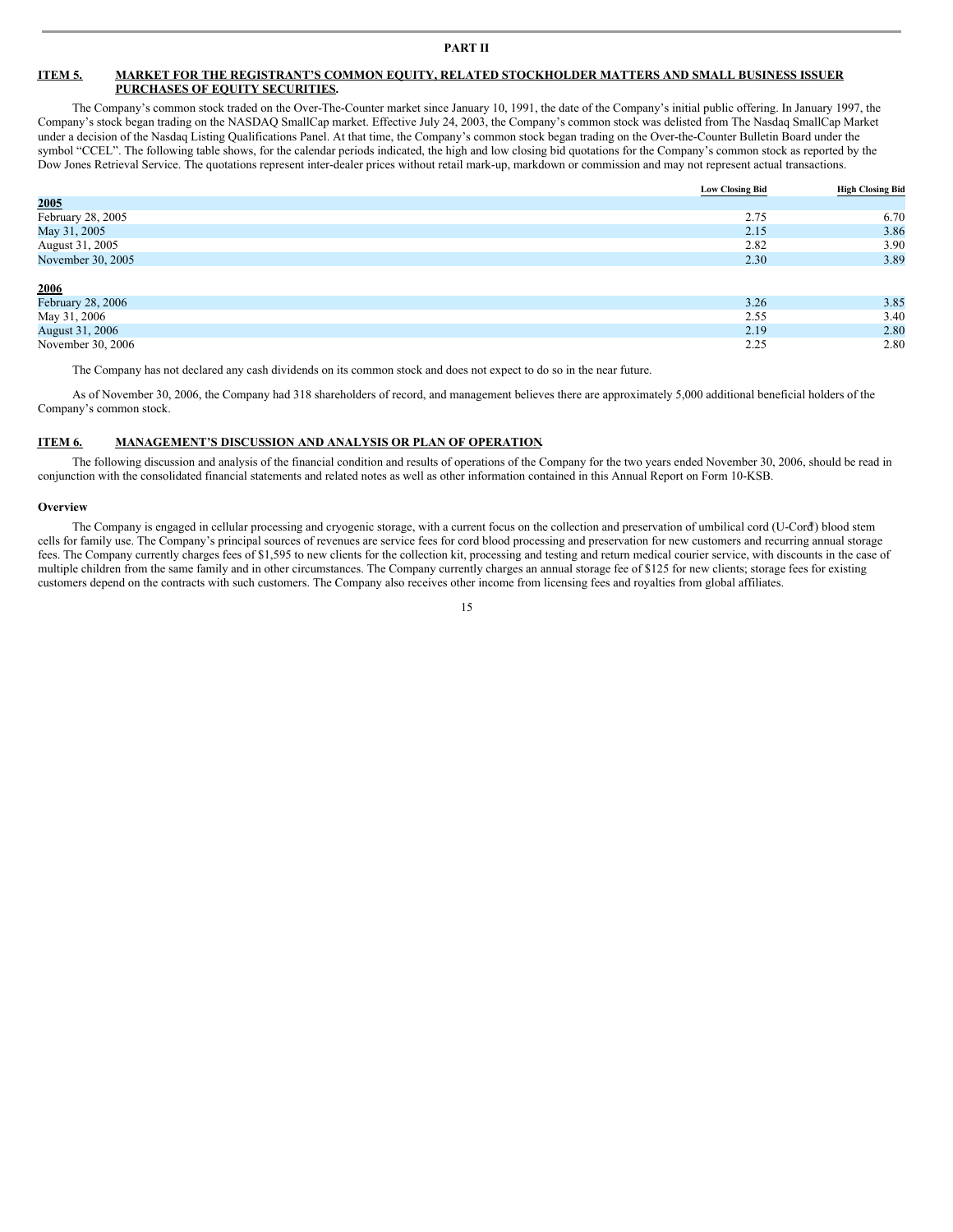During the year ended November 30, 2006, the Company increased its revenues by 19% over the level in fiscal 2005 and incurred a net loss of approximately \$2,811,000, compared to net income of approximately \$1,033,000 for fiscal 2005. Net storage revenues increased because of an increase in the customer base and the effects of a price increase implemented during fiscal 2006. The Company reported a net loss in fiscal 2006 of approximately (\$2.8 million), or (\$0.24) per basic common share, compared to net income of approximately \$1.0 million, or \$0.09 per basic common share, in fiscal 2005. The net loss in fiscal 2006 is in part the result of a 46% increase in cost of sales and a 42% increase in marketing, general and administrative expenses in fiscal 2006 over fiscal 2005, partially offset by the 19% increase in revenue. In addition, the net loss consisted of certain expenses in the 2006 period including approximately \$1.0 million for corporate re-branding and strategic corporate development; approximately \$486,000 in research and development expenses relating to the Company's development expenses of proprietary technology to collect, process and cryogenically preserve Plureon® Stem Cells (PSCs) collected from placental stem cells under an agreement with Plureon Corporation; and the effect of an investment that was deemed permanently impaired and recorded as an impairment of assets in the amount of approximately \$147,000. The impact of the higher costs and expenses was partially offset by the increase in revenue and a significant increase in licensee income in 2006. In addition, net income in fiscal 2005 was increased by the effect of a non-cash income liability reversal of \$498,000 in connection with the renegotiation of a consulting agreement with a former officer.

In October 2005, the Company announced an agreement with Plureon Corporation under which the Company will have the exclusive rights to market the service of collecting, processing and preserving Plureon® placental stem cells as a supplement to its existing services involving U-Cord® stem cells. The Company expects to launch this service during fiscal 2007. The Company expects to charge an initial fee for collection and processing the placental stem cells, in addition to its existing fees for collection and processing of U-Cord® stem cells. Also, the Company will charge an additional annual storage fee for storage of the placental stem cells, in addition to the storage fee for the U-Cord ® stem cells. The Company will pay royalties to Plureon Corporation for sub-licensing the underlying technology.

At November 30, 2006, the Company had cash and cash equivalents of \$7,414,140 and marketable securities and other investments of \$1,040,341. The Company's cash decreased by approximately \$565,000 during fiscal 2006, as a result of the purchase of a bond investment and the purchase of property and equipment, which was partially offset by cash flow from operations and the proceeds from the redemption of marketable securities. The total of cash and marketable securities was essentially flat compared to the end of fiscal 2005. As of February 23, 2007, the Company maintains no indebtedness.

#### **Results of Operations**

*Revenues.* For the fiscal year ended November 30, 2006, the Company had revenues of \$17,180,383 compared to \$14,451,331 in fiscal 2005, representing a 19% increase. The increase is primarily attributable to the effects of a successfully implemented price increase during fiscal 2006 for newly enrolling clients, as well as the overall increase in customer base over the prior year, which led to a significant increase in storage revenues.

Cost of Sales. For the fiscal year ended November 30, 2006, cost of sales was \$6,067,671, as compared to \$4,143,002 in 2005, representing a 46% increase. Costs of sales were 35% of revenues in fiscal 2006 compared to 29% in fiscal 2005. The increase in cost of sales was due in part to the expenses associated with the Company's introduction of service enhancements in connection with the recent price increase. The enhancements include return shipping by a medical courier to all new U.S. customers, which accounted for approximately \$800,000 of the increase. Other contributing factors were increases in cord blood collection reimbursements, as well as an increase in expenses for lab supplies due to the Company's April 2005 implementation of a new processing methodology in accordance with newly established standards of the AABB. The new process utilizes closed-system bags rather than vial storage. This change caused lab supplies to increase approximately \$200,000 from the prior year. Due to this transition to a new processing methodology, as well as the enhanced level of security designed in the Company's new facility, the Company discontinued offering the dual storage service to new customers during the second quarter of fiscal 2005.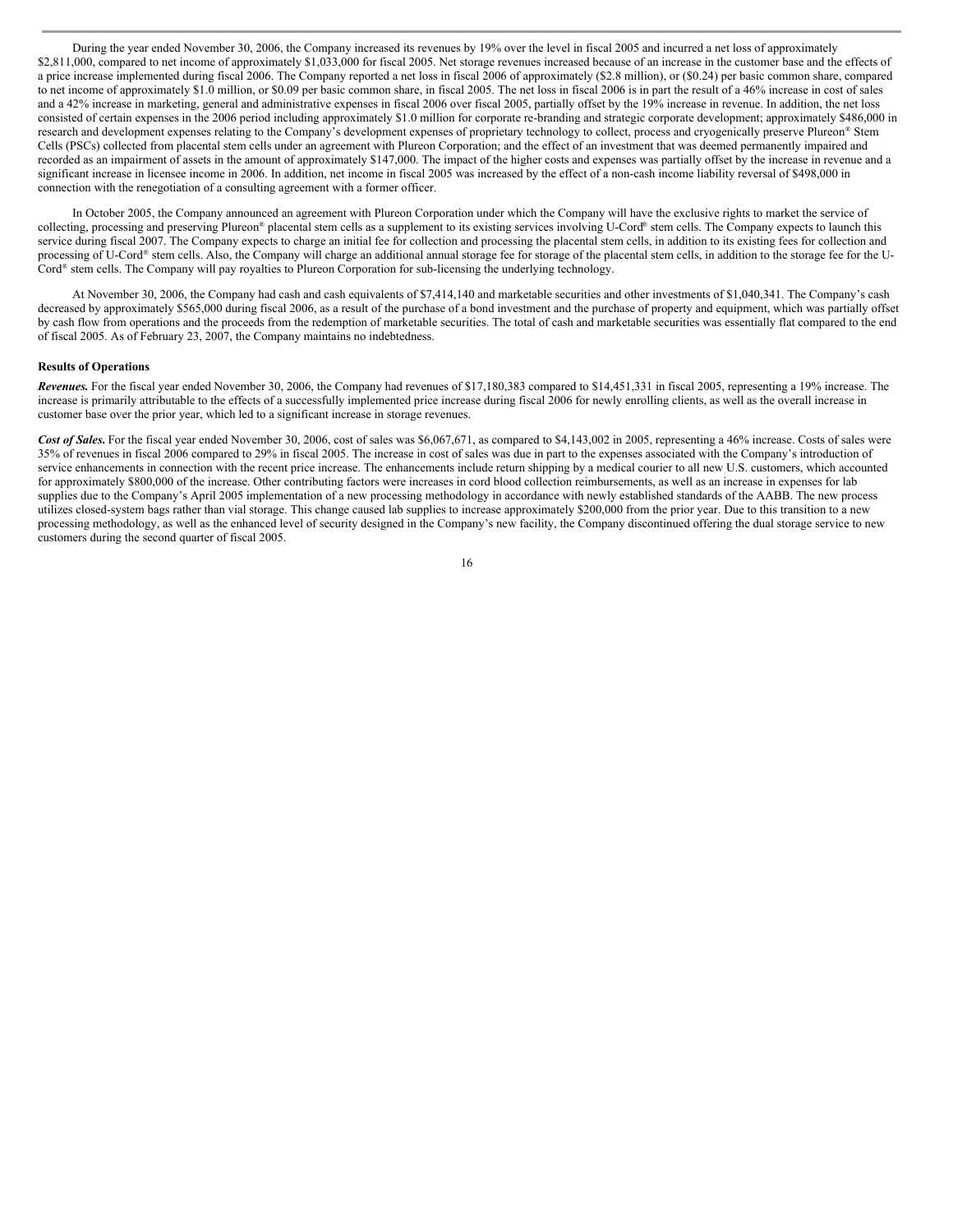*Marketing, General and Administrative Expenses.* Marketing, general and administrative expenses during the fiscal year ended November 30, 2006 were \$12,957,465 as compared to \$9,104,087 for the fiscal year ended November 30, 2005 representing a 42% increase. The increase was principally attributable to the implementation of the Company's previously announced strategic initiatives to increase market share and achieve unit growth by strengthening the resources allocated to sales and marketing. This resulted in an increase of \$2.9 million in marketing expense, principally related to expenses for consumer advertising and consulting fees related to corporate re-branding. In addition, general and administrative costs increased as a result of the Company's decision to enhance existing production procedures and quality systems, as well as consulting expenses. Marketing, general and administrative expenses were 75% of revenues for the fiscal year ended November 30, 2006 compared to 63% for the fiscal year ended November 30, 2005. Marketing, general and administrative expenses increased as a percentage of revenues due to the aforementioned increases, which were partially offset by the increase in revenues.

*Research, Development and Related Engineering Expenses.*Research, development and related engineering expenses for the fiscal year ended November 30, 2006, were \$486,164 as compared to \$26,148 in 2005. The increase was due to expenses related to the Company's development expenses for the proprietary technology to collect, process and cryogenically preserve Plureon ® Stem Cells (PSCs) collected from placental stem cells under the agreement with Plureon.

*Renegotiation of Deferred Consulting Agreement*. For the year ended November 30, 2005, the Company recorded other income of \$498,161 due to the cancellation of a deferred consulting obligation agreement. A new deferred consulting agreement was negotiated and signed during the second quarter 2005. The terms of this settlement agreement are confidential.

*Impairment of Assets*. For the fiscal year ended November 30, 2006, the Company recorded an impairment of assets of \$147,420. During the fiscal year ended November 30, 2006, management reviewed the cost basis of certain investments in marketable securities and determined that the decline in market value was other-than temporary, resulting in these investments being written down to fair value.

*Interest Expense.* Interest expense during the fiscal year ended November 30, 2006, was \$1,015,389 compared to \$863,713 in 2005. Interest expense is mainly comprised of payments made to the other parties to the Company's RSAs based on the Company's storage revenue. Prior to fiscal 2002, the Company entered into RSAs with individuals and entities for specific geographic areas. The Company's RSAs provide that in exchange for an up-front payment, the Company would share in perpetuity a percentage of its future revenue derived from the annual storage fees charged related to a certain number of specimens that originated from specific areas. The Company currently has four RSAs in effect covering the following areas: New York, Texas, Florida and Illinois (including contiguous states). Also included in interest expense is the amortization of the present value of a deferred consulting agreement in the amount of \$41,391 and \$30,779 for the years ended November 30, 2006 and 2005, respectively. If the Company's storage revenues continue to increase in areas covered by RSAs, the Company's interest expense related to the RSA payments will also increase.

*Licensee Income*. Licensee income for the fiscal year ended November 30, 2006, was \$926,824 as compared to \$613,316 in 2005. Licensee income for the fiscal year ended November 30, 2006, consisted of \$148,723 received as an installment payment from the non-recurring sale of the India license agreement and \$778,101 of royalty income earned on the subsequent processing and storage of specimens in geographical areas where the Company has license agreements, and from the sale of sub-license agreements by licensees. Licensee income for the fiscal year ended November 30, 2005 consisted of royalty income earned on the subsequent processing and storage of specimens in geographical areas where the Company has license agreements, and from the sale of sub-license agreements by licensees. In late 2006 and early 2007, the Company and its international licensees agreed to changes in the royalty fees for processing and storage in those geographical areas. The new rates are expected to have a negative impact on future royalty income.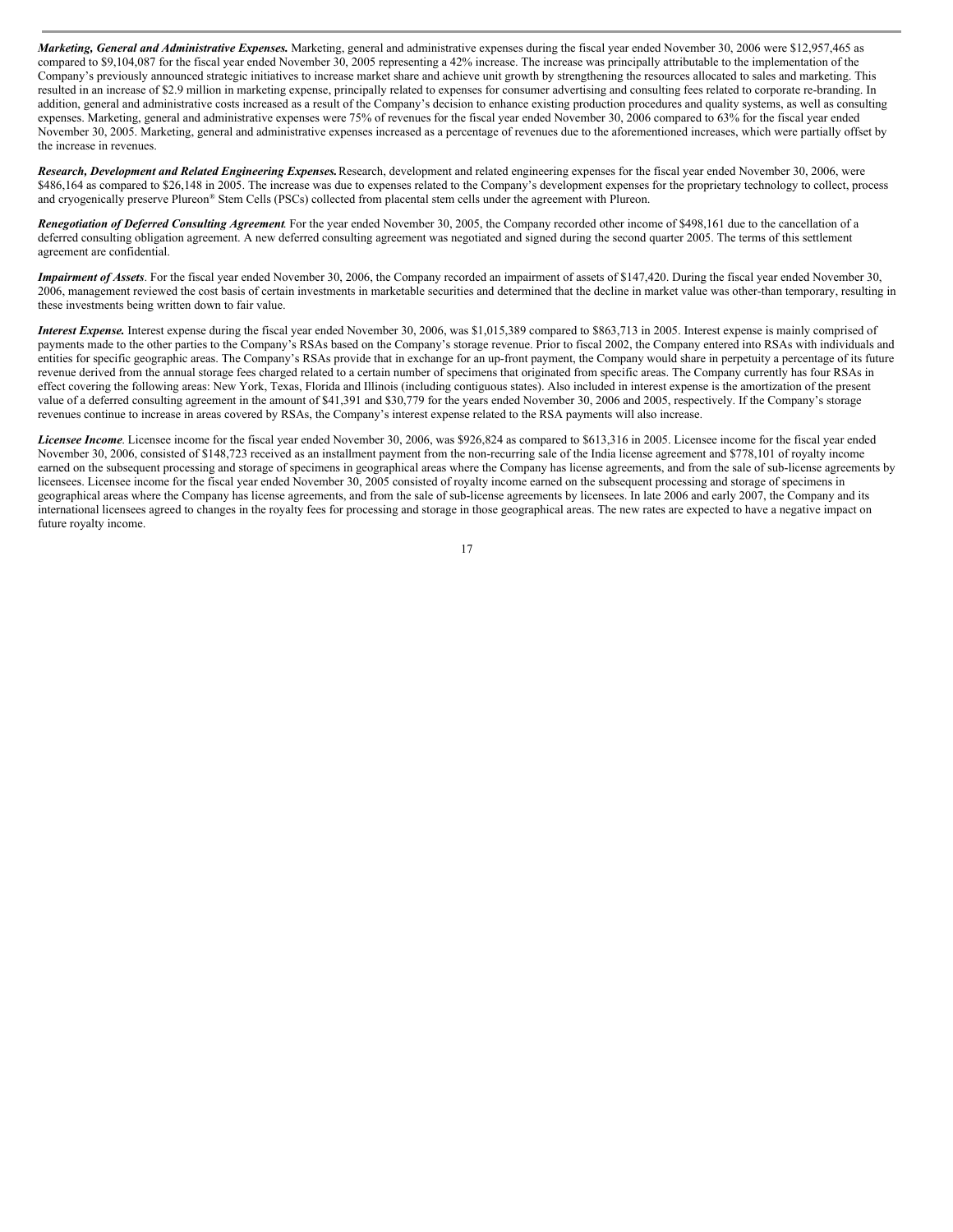*Equity in Losses of Af iliates.*Equity in losses of affiliates was \$84,287 for the fiscal year ended November 30, 2006 compared to a loss of \$119,762 in 2005. During fiscal 2006 and 2005, the Company identified certain stock and warrant awards that were granted by Saneron at below fair market value to certain employees, consultants and members of Saneron management who represent owners of Saneron and serve on the board of directors. As a result, included in equity in losses of affiliates is approximately \$83,000 related to compensation expense that resulted from the stock awards in 2006 and approximately \$88,000 in 2005.

*Income Taxes.* The Company did not record an income tax benefit during the fiscal year ended November 30, 2006, as the benefit was offset by an increase in the valuation allowance. Income tax benefit was \$36,001 for the fiscal year ended November 30, 2005. The Company recorded an income tax benefit during the fiscal year ended November 30, 2005 due to the reversal of a federal income tax accrual that had been recorded during the fourth quarter of fiscal 2004 for estimated tax payments, which was partially offset by the provision recorded for the year ended November 30, 2005 based on the net profits of the Company.

#### **Liquidity and Capital Resources**

Through November 30, 2006, the Company's principal source of cash has been from sales of its U-Cord ® program to customers, the sale of license agreements and proceeds from RSAs. Currently, the Company's cash flow is derived primarily from sales relating to its storage services, including the Initial Fee and ongoing storage fees.

At November 30, 2006, the Company had cash and cash equivalents of \$7,414,140 as compared to \$7,979,377 in 2005. The decrease in cash and cash equivalents was primarily attributable to the following:

Cash provided by operating activities in fiscal 2006 amounted to \$924,901 which was primarily attributable to the Company's operating activities including licensing fees, a price increase, and an increase in recurring revenue from the current client base. During the prior year, the Company began requiring credit cards to be used by all new clients. This has resulted in an increase in operating cash flow.

Cash used in investing activities in fiscal 2006 amounted to \$1,490,138, which was primarily attributable to the purchase of a bond investment and property and equipment, partially offset by proceeds for the redemption of marketable securities.

There were no cash flows used in or provided by financing activities for fiscal 2006.

The Company also has certain investments in marketable securities totaling \$1,040,341 as of November 30, 2006.

The Company does not have a line of credit or other type of financing instrument. Capital expenditures for the Company's new facility were funded from cash flow from operations. The Company anticipates making capital expenditures of approximately \$1,400,000 over the next twelve months including \$500,000 in the anticipated expenditures related to the lease amendment described below.

On June 7, 2006, the Company entered into a lease amendment, which amends the Company's lease for its principal offices in Oldsmar, Florida. The original lease covered approximately 17,600 square feet of space. Under the amendment, the Company leased an additional 9,600 square feet of space at same location, beginning on August 1, 2006 and ending with the termination of the lease in 2015. The Company's rent for the additional space is \$10,400 per month through July 31, 2007, with annual increases thereafter through the entire lease term to a maximum of \$13,176 per month for the additional space.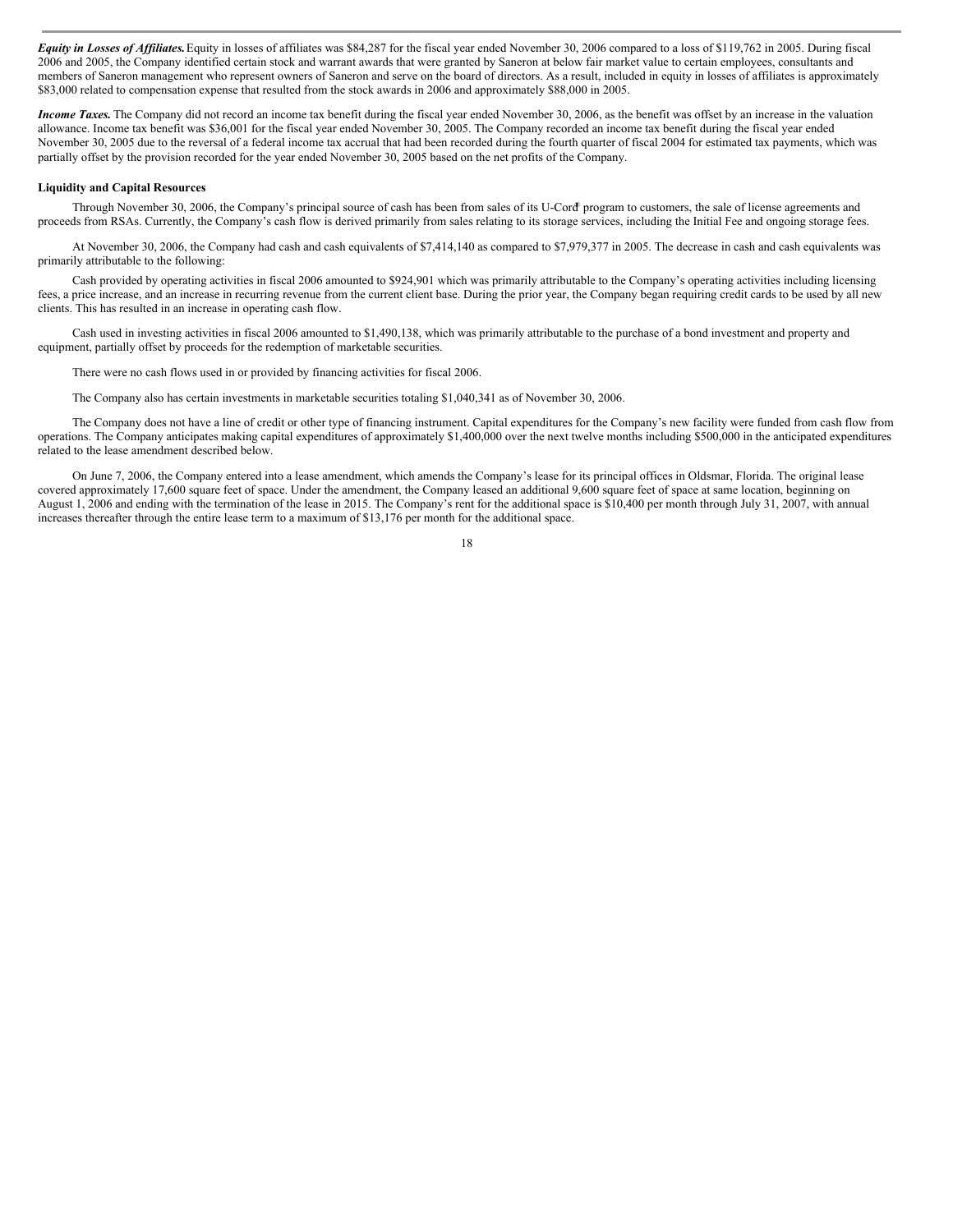The Company anticipates that its cash and cash equivalents, marketable securities and cash flows from operations will be sufficient to fund its cash needs for at least the next 12 to 18 months. Cash flows from operations will depend primarily upon increasing revenues from sales of its umbilical cord blood cellular storage services and controlling expenses. The Company has attempted to focus its capital resources on its core business of cellular processing and cryogenic storage services by de-emphasizing certain noncore business activities and through settlement of some of its legal disputes. In the future, the Company will evaluate and pursue certain opportunities, on a selective basis, in which operational synergies and economic potential align with the Company's strategic direction.

## **Critical Accounting Policies**

The preparation of consolidated financial statements and related disclosures in conformity with accounting principles generally accepted in the United States requires estimates and assumptions that affect the reported amounts of assets and liabilities, revenues and expenses and related disclosures of contingent assets and liabilities in the consolidated financial statements and accompanying notes. The SEC has defined a company's critical accounting policies as the ones that are most important to the portrayal of the company's financial condition and results of operations, and which require the company to make its most difficult and subjective judgments, often as a result of the need to make estimates of matters that are inherently uncertain. The Company believes that its estimates and assumptions are reasonable under the circumstances; however, actual results may vary from these estimates and assumptions. We have identified the following critical accounting policies that affect the more significant judgments and estimates used in the preparation of the consolidated financial statements. For further discussion of the Company's significant and critical accounting policies, refer to Note 1 – "Summary of Critical and Significant Accounting Policies" to the Consolidated Financial Statements contained in Item 7 of this document.

#### **Revenue Recognition**

The Company records revenue from processing and storage of specimens. We recognize revenue in accordance with SEC Staff Accounting Bulletin No. 101, (SAB 101) as amended by SAB 104, and Emerging Issues Task Force (EITF) Issue No. 00-21 for all revenue transactions. The Company recognizes revenue from processing fees upon completion of processing and cellular storage fees ratably over the contractual storage period. The Company also records revenue from shipping and handling when earned. Shipping and handling costs are expensed and included in cost of sales.

## **Accounts Receivable**

Accounts receivable consist of the amounts due from clients that have enrolled in the U-Cord<sup>®</sup> processing and storage program and amounts due from license affiliates. Accounts receivable due from clients are due within 30 days and are stated at amounts due from clients net of an allowance for doubtful accounts. Accounts outstanding longer than the contractual payment terms are considered past due. The Company determines its allowance by considering the length of time accounts receivable are past due, the Company's previous loss history, and the customer's current ability to pay its obligations. The Company writes-off accounts receivable when they become uncollectible, and payments subsequently received on such receivables are credited to the allowance for doubtful accounts. During the second quarter of fiscal 2006, the Company increased the percentages it applies to its accounts receivable to determine its allowance for doubtful accounts to reflect recent write-off experience. As a result, the Company's allowance for doubtful accounts increased during the second quarter of fiscal 2006.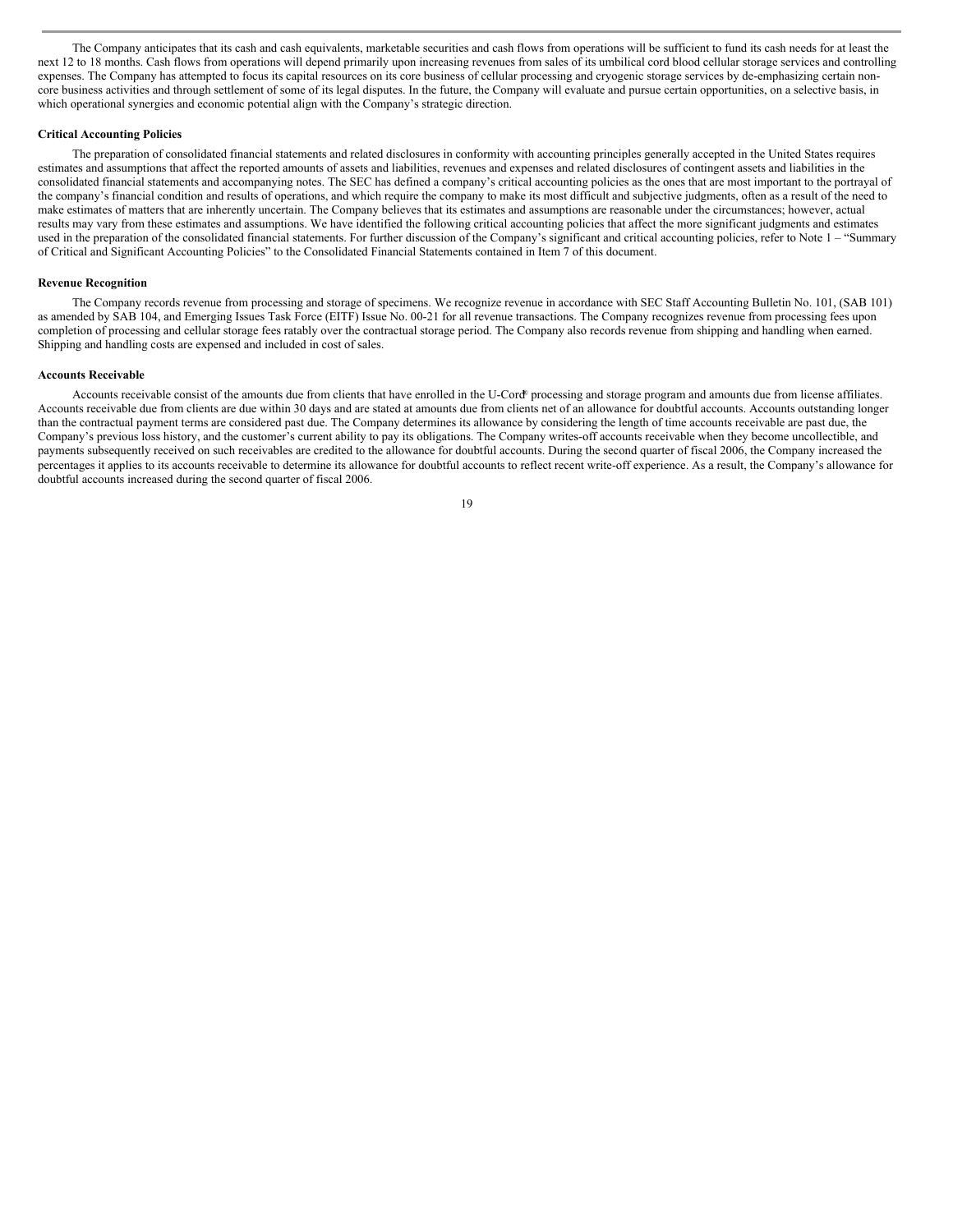#### **Income Taxes**

Under the asset and liability method of SFAS No. 109 "Accounting for Income Taxes", deferred tax assets and liabilities are recognized for the estimated future tax consequences attributable to differences between financial statement carrying amounts of existing assets and liabilities and their respective tax bases. Deferred tax assets and liabilities are measured using enacted tax rates expected to be recovered or settled. A valuation allowance covering the deferred tax assets of the Company as of November 30, 2006 and 2005, has been provided as the Company does not believe it is "more likely than not" that the future income tax benefits will be realized. The Company did not record an income tax benefit during the fiscal year ended November 30, 2006, as the benefit was offset by an increase in the valuation allowance.

In June 2006, the FASB issued Interpretation No. 48, Accounting for Uncertainty in Income Taxes, an interpretation of FAS109, Accounting for Income Taxes(FIN 48), to create a single model to address accounting for uncertainty in tax positions. FIN 48 clarifies the accounting for income taxes, by prescribing the minimum recognition threshold a tax position is required to meet before being recognized in the financial statements. FIN 48 also provides guidance on derecognition, measurement, classification, interest and penalties, accounting in interim periods, disclosure and transition. FIN 48 is effective for fiscal years beginning after December 15, 2006. The Company will adopt FIN 48 as of December 1, 2007, as required. The Company has not determined the effect, if any, that the adoption of FIN 48 will have on the Company's financial position and results of operations.

#### **Investment in Saneron**

The Company made a significant investment in an entity that is involved in the area of stem cell research. The Company accounts for this investment under the equity method, and at least annually, reviews its investment for possible impairment and, if necessary, adjusts the carrying value of such investment. The Company records equity in losses of affiliates until the investment balance is zero and only goodwill is remaining. The investment is reviewed annually to determine if an other than temporary impairment exists. The Company does not believe that an impairment exists as of November 30, 2006 and November 30, 2005.

#### **Revenue Sharing Agreements**

The Company has entered into Revenue Sharing Agreements ("RSAs") with various parties whereby these parties contracted with the Company for a percentage of future storage revenues the Company generates from clients in specific geographical areas. The RSAs have no definitive term or termination provisions. The sharing applies to the storage fees for all specified specimens in the area up to the number covered in the contract. When the number of specimens is filled, any additional specimens stored in that area are not subject to revenue sharing. As there are empty spaces resulting from attrition, the Company agrees to fill them as soon as possible. The parties typically pay the Company a non-refundable up-front fee for the rights to these future payments. The Company had recognized these non-refundable fees as a long-term liability. Given the criteria under which these RSAs are established, cash receipts from these contracts can fluctuate from period to period. All payments made to the other parties to the RSAs are recognized as interest expense. At such time as the total payments can be determined, the Company will commence amortizing these liabilities under the effective interest method. The Company does not intend to enter into additional RSAs.

#### **License and Royalty Agreements**

The Company has entered into licensing agreements with certain investors in various international markets in an attempt to capitalize on the Company's technology. The investors typically pay a licensing fee to receive Company marketing programs, technology and know-how in a selected area. The investor may be given a right to sell sublicense agreements as well. As part of the accounting for the up-front license revenue, revenue from the up-front license fee is recognized based on such factors as when the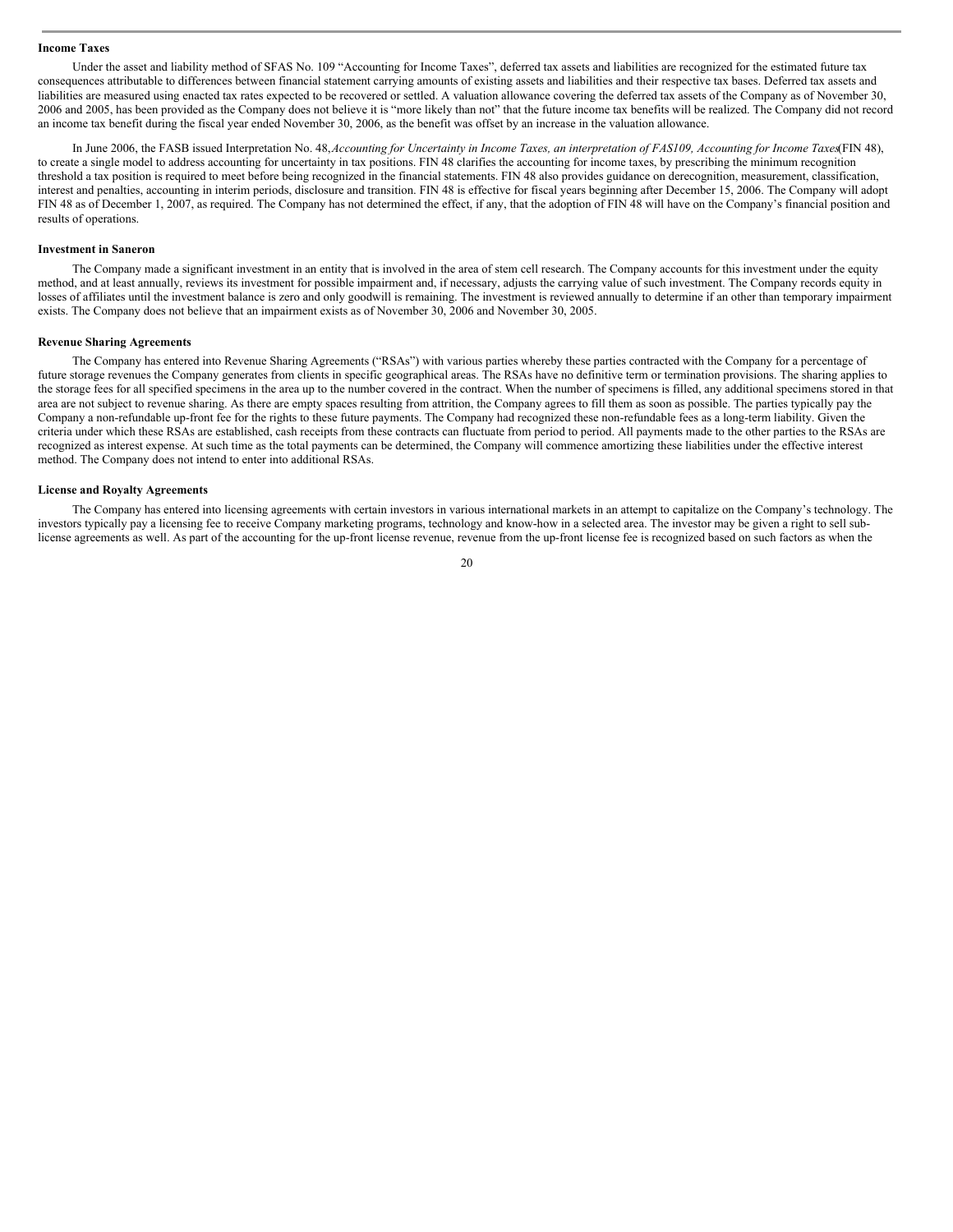payment is due, collectibility and when all material services or conditions relating to the sale have been substantially performed based on the terms of the agreement. The Company has two active licensing agreements, one covering Mexico, Central America, and Ecuador, and the other one covering India, with an option to expand into Singapore and Malaysia.

In addition to the license fee, the Company earns royalties on subsequent processing and storage revenues by the investor in the selected area and a fee on any sub-license agreements that are sold by the investor where applicable. The Company also processes and stores specimens sent directly from customers of sub-licensees in Mexico, Central America, and Ecuador. These fees are included in revenue on the consolidated statements of operations and comprehensive (loss) income. As part of the accounting for royalty revenue, the Company uses estimates and judgments in determining the timing and amount of royalty revenue to recognize. The Company periodically, and at least annually, reviews license and royalty receivables for collectibility and, if necessary, will record an expense for an allowance for uncollectible accounts.

#### **Marketable Securities and Other Investments**

The Company has certain investments in certificates of deposit, and equity securities, which are categorized as marketable securities and other investments. The Company believes these are conservative investments with a low risk for any loss of principal. The Company regularly assesses its marketable security investments for impairments and adjusts its investment strategy, as it deems appropriate. The Company classifies marketable securities and other investments as current in the accompanying consolidated balance sheets based on original maturity dates of less than one year. The cost basis of the other investments has been written down to fair value. The Company recorded an impairment charge of approximately \$147,000 on one of its available for sale securities during the fiscal year ended November 30, 2006 as its decline in fair market value was determined to be other-than-temporary.

## **Deferred Consulting Fees**

The Company entered into a long-term consulting agreement with the founder and prior Chairman and Chief Executive Officer to provide future consulting services to the Company. The Company initially recognized the present value of this agreement as a liability. In August 2004, the Company stopped making payments under the consulting agreement. This agreement was terminated and following negotiations, a new agreement was negotiated by the parties and signed on April 15, 2005. The Company commenced payments under the terms of the new agreement during the second quarter of 2005. The terms of the settlement are confidential. The present value of the 2005 agreement has been reflected as a liability on the consolidated balance sheet as of November 30, 2006 and 2005.

#### **Litigation**

The Company is periodically involved in litigation and regulatory proceedings incidental to the conduct of our business and the Company expects that it will be involved in such litigation and regulatory proceedings from time to time. The Company regularly reviews any such litigation and regulatory proceedings for possible adverse outcomes, and provides estimates for the possible liability to the Company from such adverse outcomes, as it considers appropriate.

## **Product Guarantee and Cryo-Cell CaresTM Program**

In December 2005, the Company began providing its customers enrolled under the new pricing structure with a payment guarantee under which the Company agrees to pay \$50,000 to its client if the U-Cord® product retrieved is used for a stem cell transplant for the donor or an immediate family member and fails to engraft, subject to various restrictions. Additionally, under the Cryo-Cell Cares<sup>™</sup> program the Company will pay \$10,000 to the client to offset personal expenses if the U-Cord® product is used for bone marrow reconstitution in a myeloblative transplant procedure. The Company has not experienced any claims under the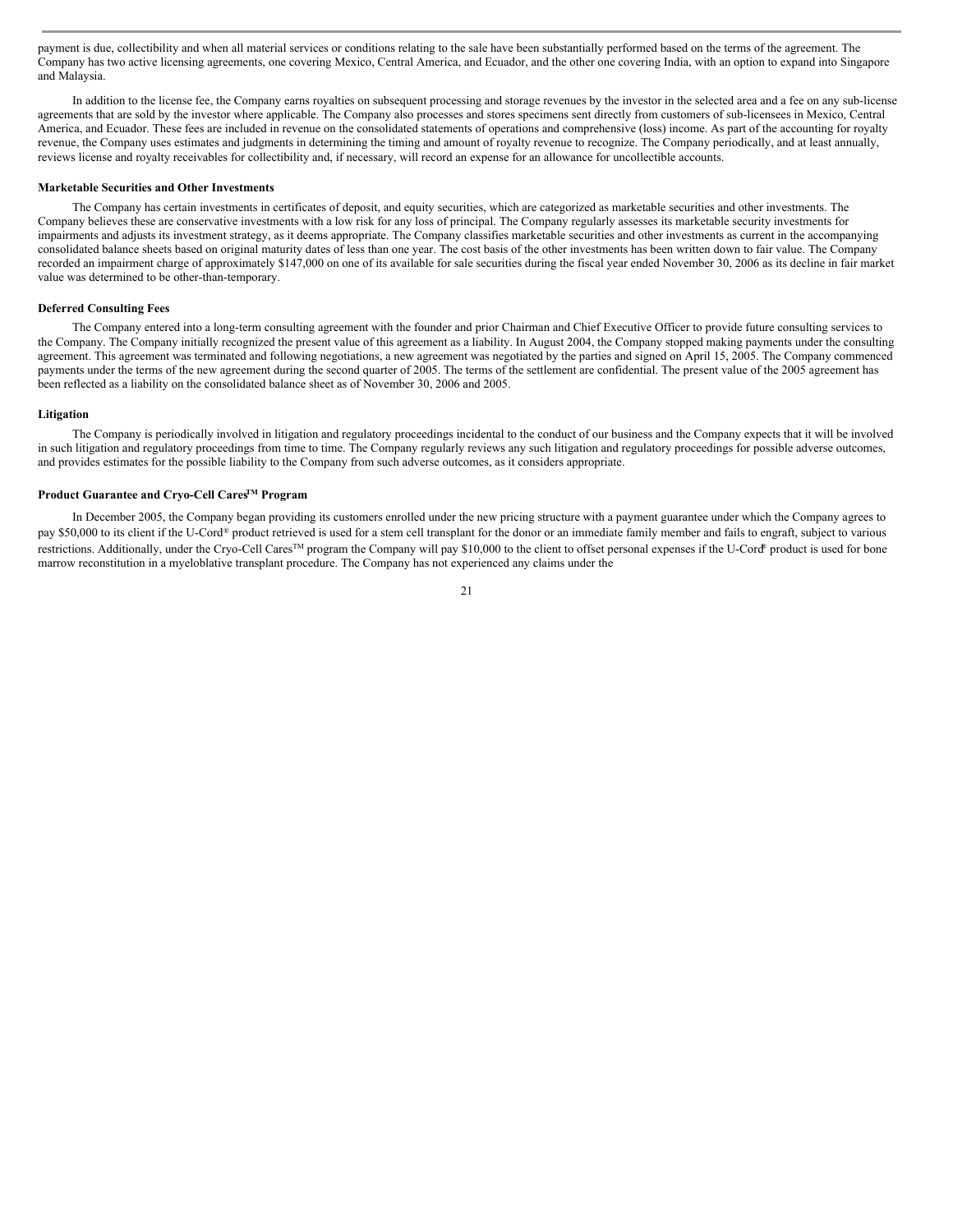guarantee program nor has it incurred costs related to these guarantees. The Company does not maintain insurance for this guarantee program and therefore maintains reserves to cover our estimated potential liabilities. The Company accounts for the guarantee as an obligation and recognizes the obligation in accordance with SFAS No. 5, Accounting for Contingencies. The Company's reserve balance is based on the \$50,000 maximum payment and the \$10,000 maximum expense reimbursement multiplied by formulas to determine the projected number of units requiring a payout. The Company determines the expected usage and engraftment failure rate by analyzing data from the existing bank of U-Cord ® specimens, cord blood stored in published private and public banks and the related historical usage and failure rates in the Company's bank and other private cord blood banks. The Company's estimates of expected usage and engraftment failure could change as a result of changes in actual usage rates or failure rates and such changes would require an adjustment to the established reserves. The historical usage and failure rates have been very low and a small increase in the number of transplants or engraftment failures could cause a significant increase in the estimated rates used in determining our reserve. In addition, the reserve will increase as additional U-Cord® specimens are stored which are subject to the guarantee. As of November 30, 2006 and November 30, 2005 the Company recorded reserves under these programs in the amounts of \$35,238 and \$0, respectively, which are included in accrued expenses in the accompanying consolidated balance sheets.

#### **Off-Balance Sheet Arrangements**

The Company has no off-balance sheet arrangements that have or are reasonably likely to have a current or future effect on its financial condition, changes in financial condition, revenues or expenses, results of operations, liquidity, capital expenditures or capital resources that is material to investors.

#### **Risk Factors That May Affect Future Results**

We operate in a rapidly changing environment that involves a number of risks, some of which are beyond our control. A number of these risks are listed below. These risks could affect actual future results and could cause them to differ materially from any forward-looking statements we have made in this report. You should carefully consider the risks described below, as well as the other information set forth in this Form 10-KSB. The risks and uncertainties described below are not the only ones we face. Should they materialize, any of the risks described below could significantly and adversely affect our business, prospects, financial condition or results of operations. In that case, the trading price of our common stock could fall and you may lose all or part of the money you paid to buy our common stock.

#### **Risks Related to Our Business**

#### We may be forced to undertake lengthy and costly efforts to build market acceptance of our umbilical cord blood stem cell storage services, the success of which **is critical to our profitability.**

We anticipate that service fees from the processing and storage of umbilical cord blood stem cells will comprise a substantial majority of our revenue in the future and, therefore, our future success depends on the successful and continued market acceptance of this service. Broad use and acceptance of our service requires marketing expenditures and education and awareness of consumers and medical practitioners, and the time and expense required to educate and build awareness of our services and its potential benefits could significantly delay market acceptance and our ultimate profitability. The successful commercialization of our services will also require that we satisfactorily address the needs of obstetricians and family medicine practitioners in order to address potential resistance to recommendations for our services and ultimately reach our potential consumers.

 $22$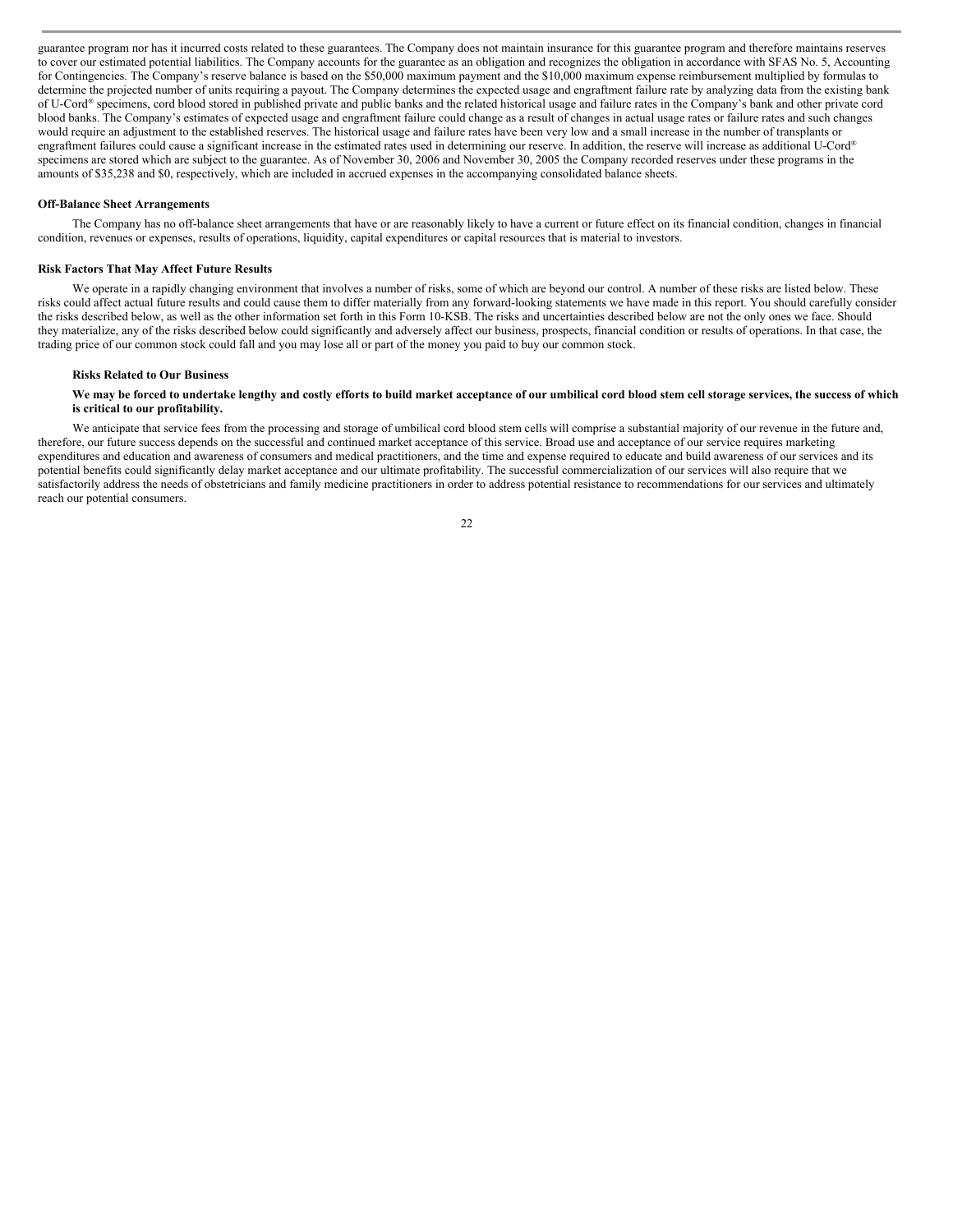#### Our placental stem cell storage services have not vet been offered, and there is no assurance that these services will be launched or will gain market acceptance.

We intend to launch our offering of the services of processing and storing Plureon® Stem Cells in the first half of 2007. The commercial launch of this offering is subject to certain developments, including completion of clinical validation and testing for commercialization of the process and the Company's development of its final business and economic model in offering this service. There can be no assurance that the necessary validation and testing and business developments will be successful or that the commercial service will ever be launched. The placental stem cell storage business represents a new and untested service offering of the Company, and there is no assurance that, if launched, it will gain market acceptance. Unlike umbilical cord blood stem cells, placental stem cells have not yet been used in human therapies, and research continues in the medical and scientific communities to attempt to find treatment applications for placental stem cells. Market acceptance of the Company's Plureon ® Stem Cell storage services or potential storage services for other new types of stem cells will depend upon the willingness of prospective parents to pay for the processing and storage of such cells based upon the possibility that such treatments will be discovered in the future. Further, if there are setbacks in medical and scientific research relating to treatment applications for placental stem cells or other new cells, this may adversely affect our future sales of these services.

#### We operate in a regulated environment, and our failure to comply with applicable regulations, registrations and approvals could materially and adversely affect **our business.**

Historically, the FDA has not regulated banks that collect and store cord blood for private or family use. Recent changes, however, require establishments engaged in the recovery, processing, storage, labeling, packaging or distribution of any Human Cells, Tissues, and Cellular and Tissue-Based Products (HCT/Ps) or the screening or testing of a cell tissue donor to register with the FDA in January 2004. We voluntarily registered with the FDA in January 2003 and successfully updated that registration, thus meeting the compliance requirement. The FDA proposed rules that will regulate current Good Tissues Practices (cGTP). The final rules became effective during 2005. Future FDA regulations could adversely impact or limit our ability to market or perform our services. Failure to comply with applicable regulatory requirements can result in, among other things, injunctions, operating restrictions, and civil fines and criminal prosecution. Delays or failure to obtain registrations could have a material adverse effect on the marketing and sales of our services and impair our ability to operate profitably in the future.

#### International licenses of our technology and services account for a material portion of our income, and the continued success of our involvement in those **arrangements involves unique risks.**

Our licensing activities in Mexico/Central America and India accounted for \$926,824 and \$613,316 of licensee income for the years ended November 30, 2006 and 2005, respectively. Our international business activities present a number of challenges. Specifically, our growth and future license income and return on investments from these sources will face the following challenges, among others:

- Local laws may not provide the same degree of protection against infringement of our intellectual property rights;
- Local laws and business practices could prevent our business from operating or favor local competitors;
- It may be difficult and time consuming to locate local organizations, with whom to partner, that are capable of undertaking and sustaining operations;
- We may be forced to incur significant expenses related to entering into licensing and investment arrangements in new foreign markets; and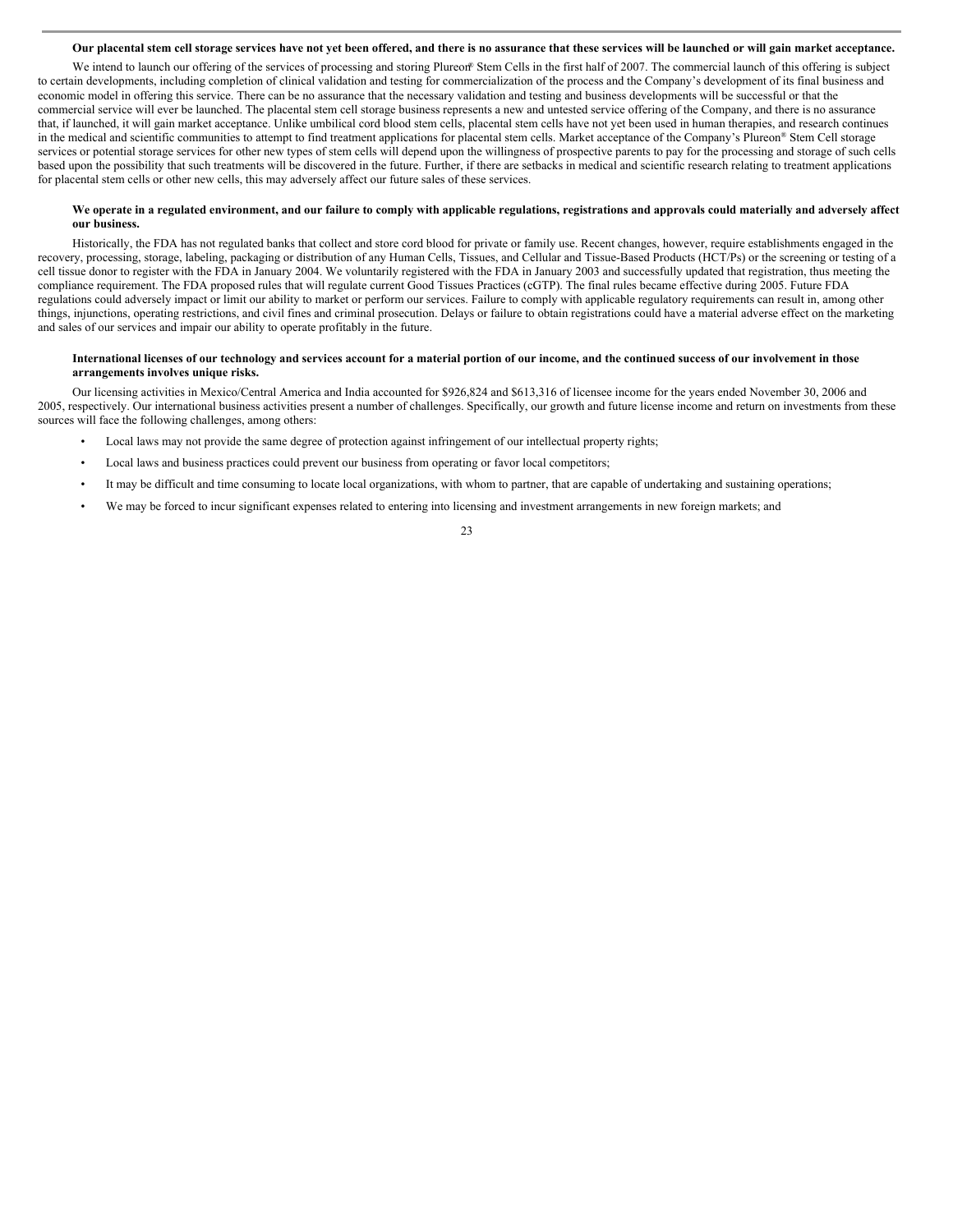• Because the majority of our international license fees are currently denominated in U.S. dollars, an increase in the value of the U.S. dollar relative to foreign currencies could make our services less competitive in international markets.

If we are unable to meet and overcome these challenges, our international growth may slow, be limited, or be altogether unsuccessful. To the extent our international business activities do not significantly improve in the near future we could have further write-downs of receivables arising from our licensing agreements.

#### We may be unable to protect our intellectual property from infringement by third parties, and third parties may claim that we infringe on their intellectual **property, either of which could materially and adversely affect the Company.**

We rely upon patent protection, trade secrets, technical know-how and continuing technological innovation to develop and maintain our competitive position, and we typically require our employees, consultants and advisors to execute confidentiality and assignment of inventions agreements in connection with their employment, consulting or advisory relationships. There can be no assurance, however, that these agreements will not be breached or that we will have adequate remedies for any such breach.

Despite our efforts to protect our intellectual property, third parties may infringe or misappropriate our intellectual property or may develop intellectual property competitive to ours. Our competitors may independently develop similar technology, duplicate our processes, products or services or design around our intellectual property rights. As a result, we may have to litigate to enforce and protect our intellectual property rights to determine their scope, validity or enforceability. Intellectual property litigation is particularly expensive, time-consuming, diverts the attention of management and technical personnel and could result in substantial cost and uncertainty regarding our future viability. The loss of intellectual property protection or the inability to secure or enforce intellectual property protection would limit our ability to produce and/or market our products in the future and would likely have an adverse affect on the revenues generated by the sale or license of such intellectual property. Furthermore, any public announcements related to such litigation or regulatory proceedings could adversely affect the price of our common stock.

We also may be subject to costly litigation in the event our products or technology infringe upon another party's proprietary rights. Third parties may have, or may eventually be issued, patents that would be infringed by our technology. Any of these third parties could make a claim of infringement against us with respect to our technology. We may also be subject to claims by third parties for breach of copyright, trademark or license usage rights. Any such claims and any resulting litigation could subject us to significant liability for damages. An adverse determination in any litigation of this type could require us to design around a third party's patent, license alternative technology from another party or otherwise result in limitations in our ability to use the intellectual property subject to such claims.

#### We are involved in intellectual property litigation, which may hurt our business, may be costly to us and may prevent us from selling or licensing our products **or services.**

On February 22, 2002, the Company was named as a defendant in a complaint filed by Pharmastem Therapeutics, Inc. in the United States District Court of Delaware (Wilmington), Case No. 02-148-GMS, alleging patent infringement of U.S Patents Nos. 5,004,681 ('681 patent) which relates to the collection processing, and storage of stem cells derived from umbilical cord blood and 5,192,553 ('553 patent) which relates to the therapeutic uses of stem cells derived from umbilical cord blood. Pursuant to a jury verdict in 2003, a judgment was entered against the Company in the amount of approximately \$958,000 for estimated damages relating to royalties resulting from revenues generated from specimens processed and stored from April 11, 2000 through August 31, 2003.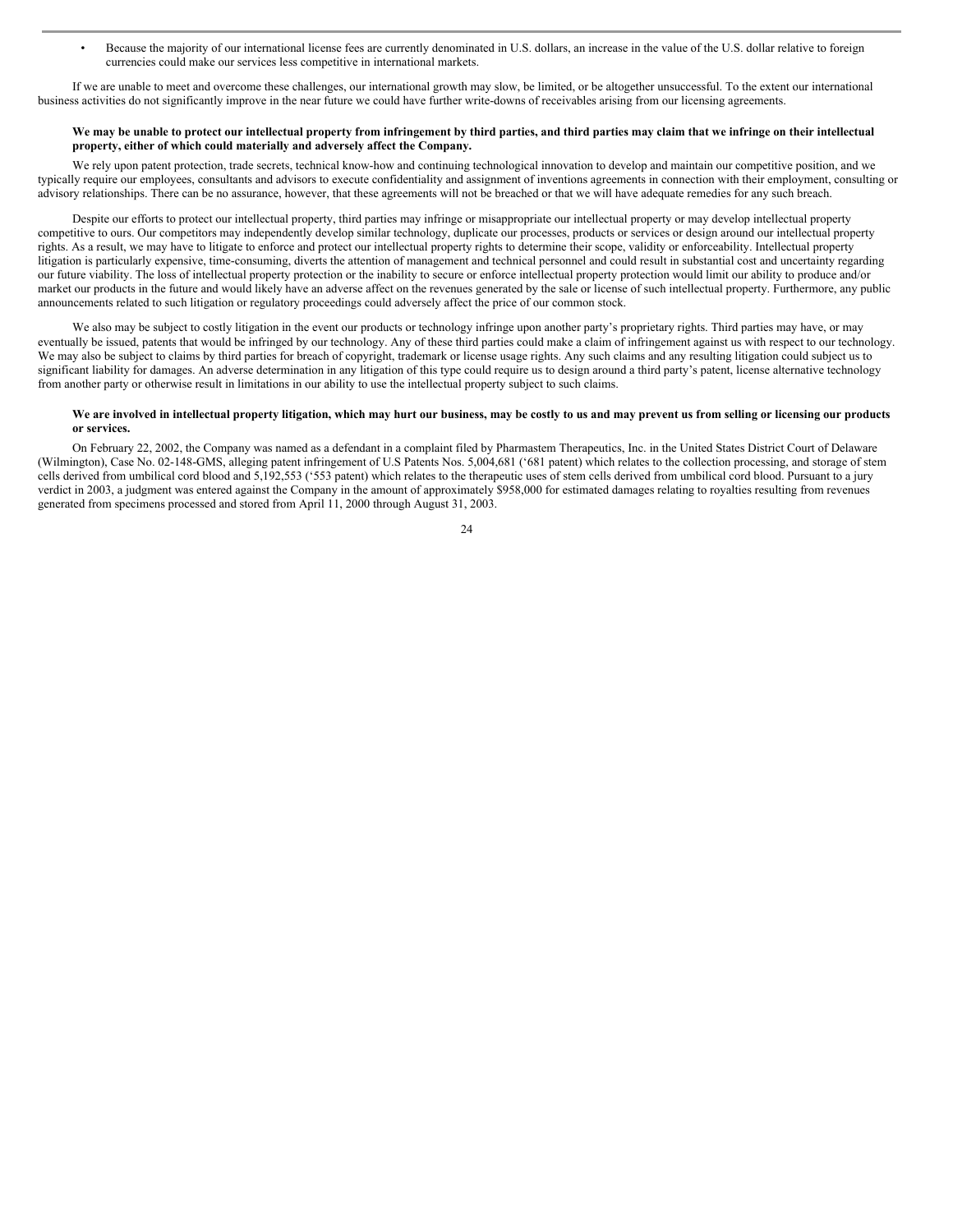In 2004, the court reversed this judgment and issued two favorable rulings in favor of the Company and other defendants. However, PharmaStem has noticed an appeal of the decision to the United States Court of Appeals. Further, there is a separate action against the Company pending in Delaware state courts. The Delaware court has stayed all proceedings pending an outcome in the federal case. If the Court of Appeals and/or the Delaware court issues an adverse ruling, this could have a material adverse effect on the Company.

#### **The stem cell preservation market has and continues to become increasingly competitive.**

Stem cell preservation is becoming an increasingly competitive business. Our business faces competition from other operators of stem cell preservation businesses and providers of stem storage services. Currently, the Company competes against approximately 25 other national private cord blood banks. Some of these companies, such as Cord Blood Registry, Inc. are competitors who as privately owned entities, can leverage considerable resources to market and sell their services. Other competitors such as ViaCord (a division of ViaCell) and LifeBankUSA (a division of Celgene) are affiliates of publicly traded corporations. These competitors may have access to greater financial resources. In addition, established companies with greater access to financial resources may enter our markets and compete with us. Finally, various public cord blood banks are encouraging parents to donate their newborn's cord blood rather than privately banking it.

In the event that we are not able to compete successfully with our current or potential competitors, it may be difficult for us to grow our revenue and maintain our existing business without incurring significant additional expenses to try and refine our technology, services or approach to our business to better compete, and even then there would be no guarantee of success.

#### Because our industry is subject to rapid technological and therapeutic changes, our future success will materially depend on the continued viability of the use of **stem cells.**

Our success materially depends on the continued viability of stem cells for developing therapeutic treatments and cures for disease. The broader medical and research environment for such treatments and cures critically affects the utility of stem cells, the services we offer to the public, and our future success. The use of stem cells in the treatment of disease is subject to potentially revolutionary technological, medical and therapeutic changes. Future technological and medical developments could render the use of stem cells and our services and equipment obsolete and unmarketable. As a result, there can be no assurance that our services will provide competitive advantages over other technologies. If technological or medical developments arise that materially alter the commercial viability of our technology or services, we may be forced to incur significant costs in replacing or modifying equipment in which we have already made a substantial investment prior to the end of its anticipated useful life. Alternatively, significant advances may be made in other treatment methods or in disease prevention techniques which could significantly reduce or entirely eliminate the need for the services we provide. The materialization of any of these risks could have a material adverse effect on our business, financial condition and results of operations.

#### Our information systems are critical to our business, and a failure of those systems could have a materially adverse effect on the Company's business, financial **condition and reputation.**

We depend on our ability to store, retrieve, process, and manage a significant amount of information through our computer systems. Like most computer systems, our systems are subject to the risks of failure, computer viruses, and unauthorized individuals (hackers) obtaining access to and inadvertently or purposefully damaging them. The Company believes the security systems and virus-detection controls we have implemented significantly reduce these risks. If our computer systems nonetheless fail or are compromised, sensitive information regarding our customers may become publicly available. In such an event, we may be exposed to liability from customers, may lose customers and may suffer significant damage to our business reputation. Any of these events could have a materially adverse effect on our business and financial condition.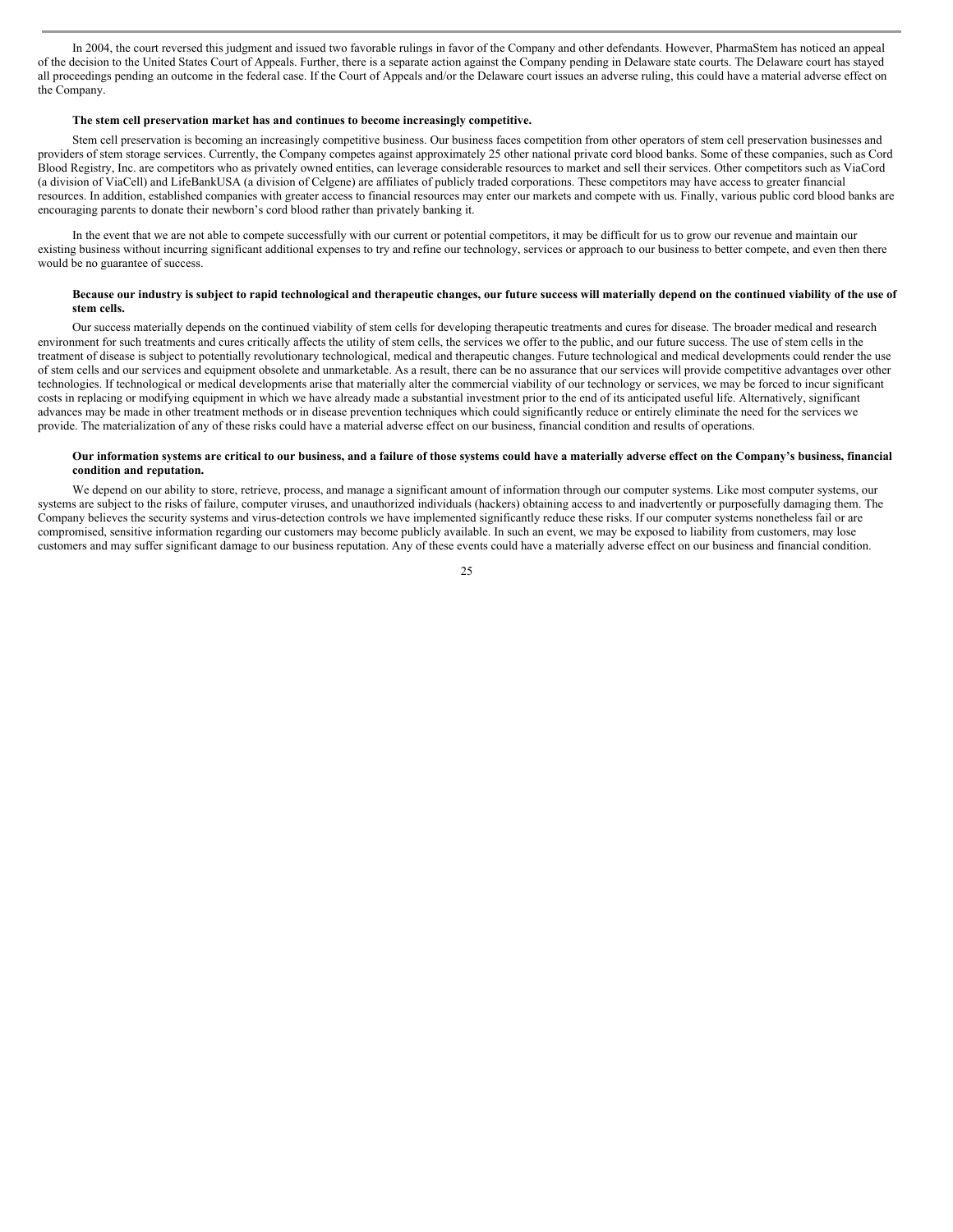#### A failure in the performance of our cryopreservation storage facility or systems could harm our business and reputation.

To the extent our cryopreservation storage service is disrupted, discontinued or the performance is impaired, our business and operations could be adversely affected. We store approximately 95,000 specimens in Oldsmar, Florida and approximately 33,000 split specimens at a secondary storage facility in Sedona, AZ. Any failure, including network, software or hardware or equipment failure, that causes a material interruption or discontinuance in our cryopreservation storage of stem cell specimens could result in stored specimens being damaged and unable to be utilized. Specimen damage, including loss in transit to the Company or loss of bulk shipments to its secondary storage site, could result in litigation against us and reduced future revenue to us, which in turn could be harmful to our reputation. Our insurance may not adequately compensate us for any losses that may occur due to any failures in our system or interruptions in our ability to maintain proper, continued, cryopreservation storage services. Any material disruption in our ability to maintain continued uninterrupted storage systems could have a material adverse effect on our business, operating results and financial condition. Our systems and operations are vulnerable to damage or interruption from fire, flood, equipment failure, break-ins, tornadoes and similar events for which we do not have redundant systems or a formal disaster recovery plan and may not carry sufficient business interruption insurance to compensate us for losses that may occur.

#### We may be required to spend substantial amounts to comply with legislative and regulatory initiatives relating to patient privacy.

Regulations issued under the Health Insurance Portability and Accountability Act of 1996, or HIPAA, contain provisions that require us to adopt business procedures designed to protect the privacy of each of our patients' individual health information. The Department of Health and Human Services recently issued health privacy regulations applicable to most health care organizations, including us, and we may incur material expenses associated with compliance efforts. In addition, compliance may require management to spend substantial time and effort on compliance measures. If we fail to comply with the new regulations, we could suffer civil penalties up to \$100 per violation with a maximum penalty of \$25,000 per each requirement violated per calendar year and criminal penalties with fines up to \$250,000 per violation.

## **Our failure to comply with laws related to hazardous materials could materially harm us.**

We are subject to state and federal laws regulating the protection of employees who may be exposed to hazardous material and regulating the proper handling and disposal of that material. Although we believe we are in compliance with all such applicable laws, a violation of such laws, or the future enactment of more stringent laws or regulations, could subject us to liability, or require us to incur costs that would have an adverse effect on us.

#### **Risks Related to Our Common Stock**

#### Our common stock price may be volatile and you may not be able to resell your shares of our common stock at or above the price you paid.

The market price for our common stock is likely to be highly volatile and is likely to experience wide fluctuations in response to factors including the following:

- actual or anticipated variations in our quarterly operating results;
- 26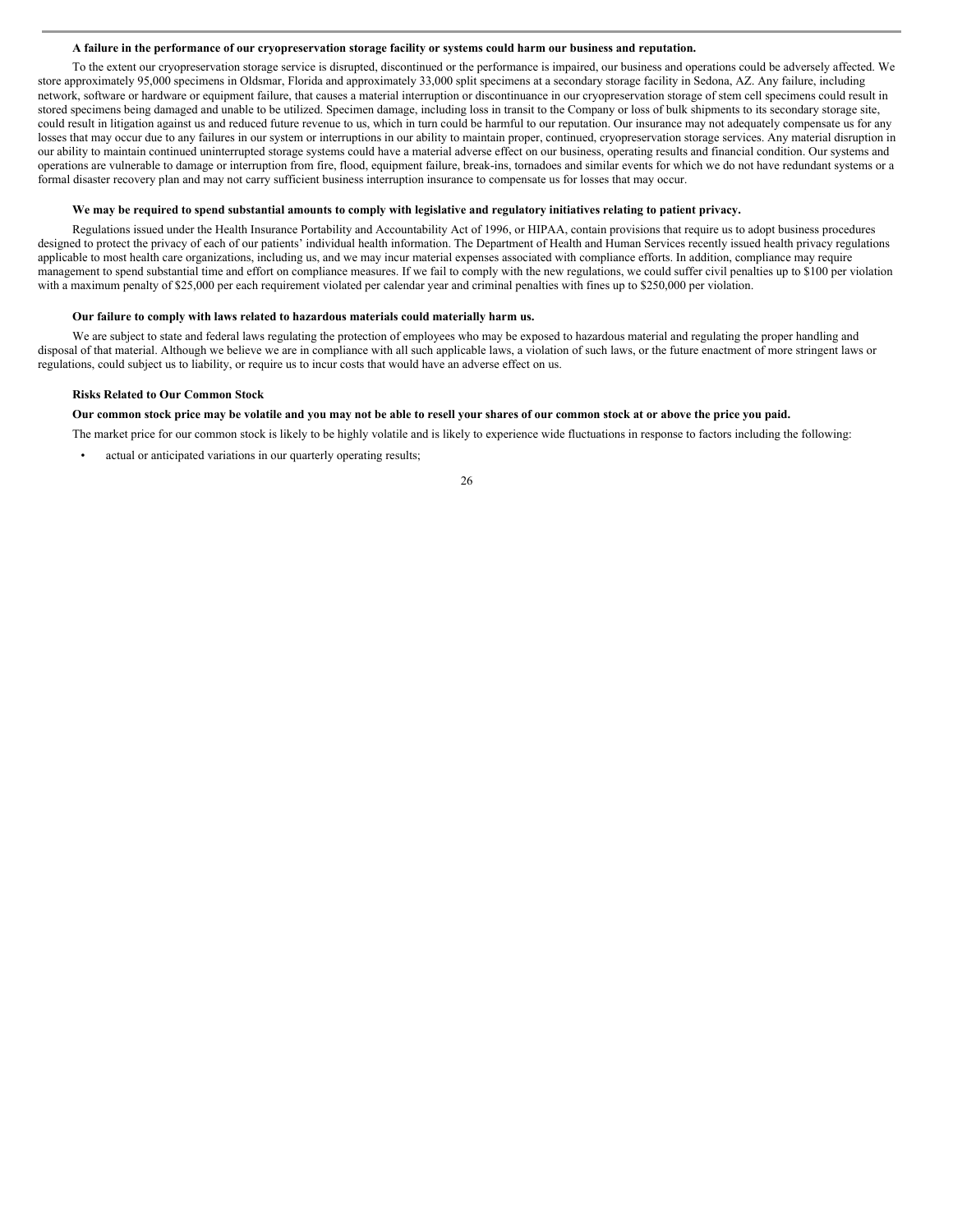- announcements of technological innovations or new services by us or our competitors;
- changes in financial estimates by securities analysts;
- conditions or trends in the stem cell preservation business;
- changes in the economic performance or market valuations of other stem cell storage companies;
- announcements by us or our competitors of significant acquisitions, strategic partnerships, joint ventures or capital commitments;
- additions or departures of key personnel;
- sales of additional shares of common stock by us;
- adverse results on existing or potential new litigation;
- investor perceptions of us and the stem cell preservation business;
- general economic trends and market conditions;
- adverse announcements by our competitors; and
- adverse publicity.

Broad market and industry factors may adversely affect the market price of our common stock, regardless of our actual operating performance. Over the past two years, the price of our common stock has fluctuated from a high of \$6.70 to a low of \$2.15. To the extent our stock price fluctuates, it could impair our ability to raise capital through the offering of additional equity securities. As a result, holders of our common stock may not be able to resell their stock at or above the price at which they purchase it.

#### Our common stock trades in an illiquid market, which may make it difficult for you to sell your shares at times and prices you believe to be appropriate.

Trading of our common stock is conducted on the OTC Bulletin Board. This has an adverse effect on the liquidity of our common stock, not only in terms of the number of shares that can be bought and sold at a given price, but also through delays in the timing of transactions and reduction in security analysts' and the media's coverage of our Company and its common stock. This may result in lower prices for our common stock than might otherwise be obtained and could also result in a larger spread between the bid and asked prices for our common stock.

Our stock was delisted from the Nasdaq SmallCap market in July 2003. The Company expects to reapply for listing on the Nasdaq SmallCap market or another exchange in the next 12-18 months, but the Company may be unable to meet the applicable listing requirements at that time.

#### Our board of directors has the authority to issue preferred stock, which could deter takeover bids even if those bids are in the stockholders' best interests.

We have 500,000 shares of authorized and unissued preferred stock, which could be issued to third parties selected by management or used as the basis for a stockholders' rights plan, which could have the effect of deterring potential acquirers. The ability of our Board of Directors to establish the terms and provisions of different series of preferred stock could discourage unsolicited takeover bids from third parties even if those bids are in the stockholders' best interests. Further, the issuance of additional shares having preferential rights could adversely affect other rights appurtenant to shares of our common stock.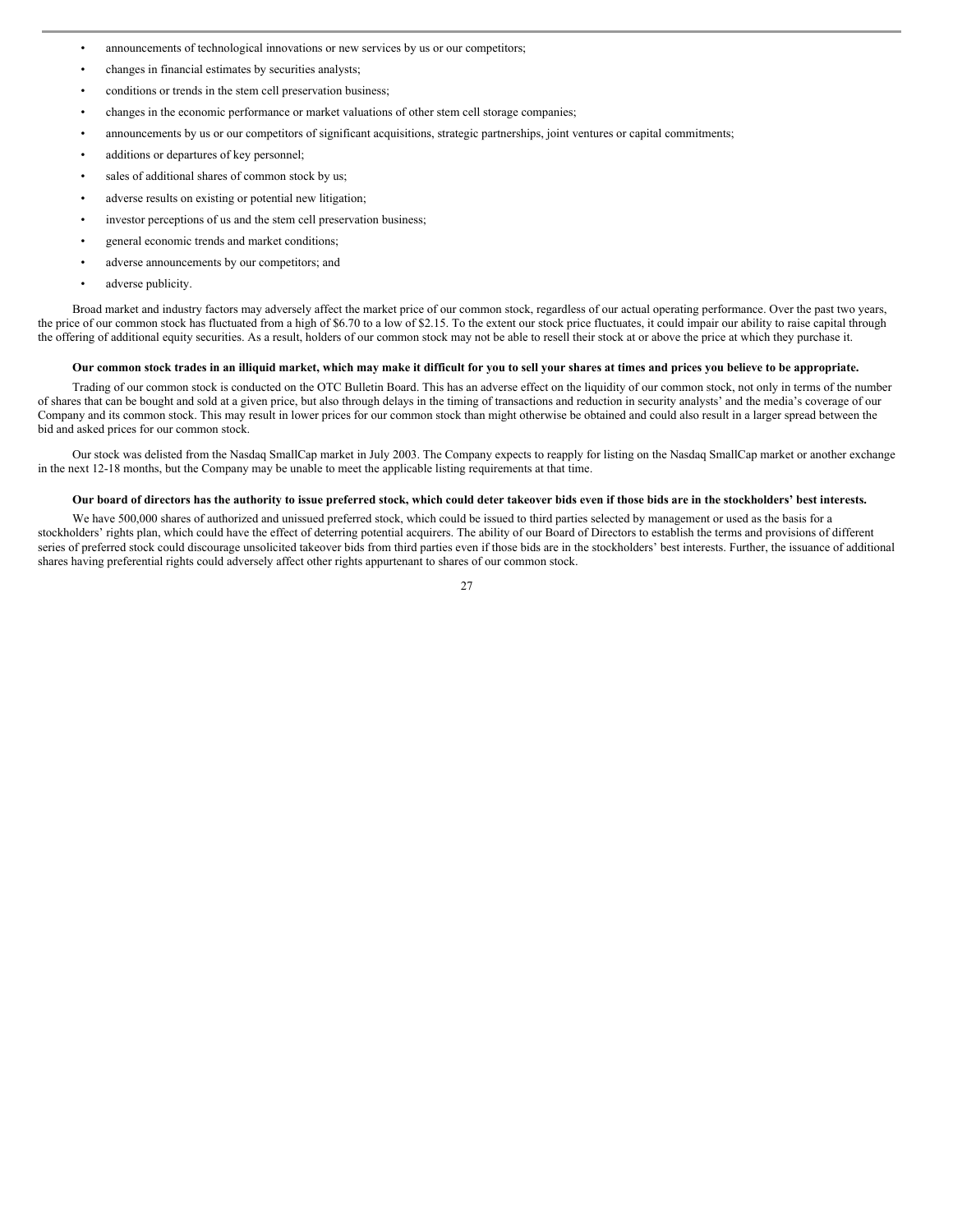#### **We have no intention of paying dividends on our common stock.**

To date, we have not paid any cash dividends and do not anticipate the payment of cash dividends in the foreseeable future. Accordingly, the only return on an investment in shares of our common stock, if any, may occur upon a subsequent sale of such shares.

## **ITEM 7. FINANCIAL STATEMENTS**

The consolidated financial statements and supplementary data listed in the accompanying Index to Consolidated Financial Statements are attached as part of this report.

The following consolidated financial statements of CRYO-CELL International, Inc. are included in Item 7:

Report of Independent Registered Public Accounting Firm

Consolidated Balance Sheets as of November 30, 2006 and 2005

Consolidated Statements of Operations and Comprehensive (Loss) Income

For the Years Ended November 30, 2006 and 2005

Consolidated Statements of Cash Flows

For the Years Ended November 30, 2006 and 2005

Consolidated Statements of Stockholders' (Deficit) Equity

For the Years Ended November 30, 2006 and 2005

Notes to Consolidated Financial Statements

All other schedules for which provision is made in the applicable accounting regulation of the Securities and Exchange Commission are not required under the related instructions or are inapplicable, and therefore have been omitted.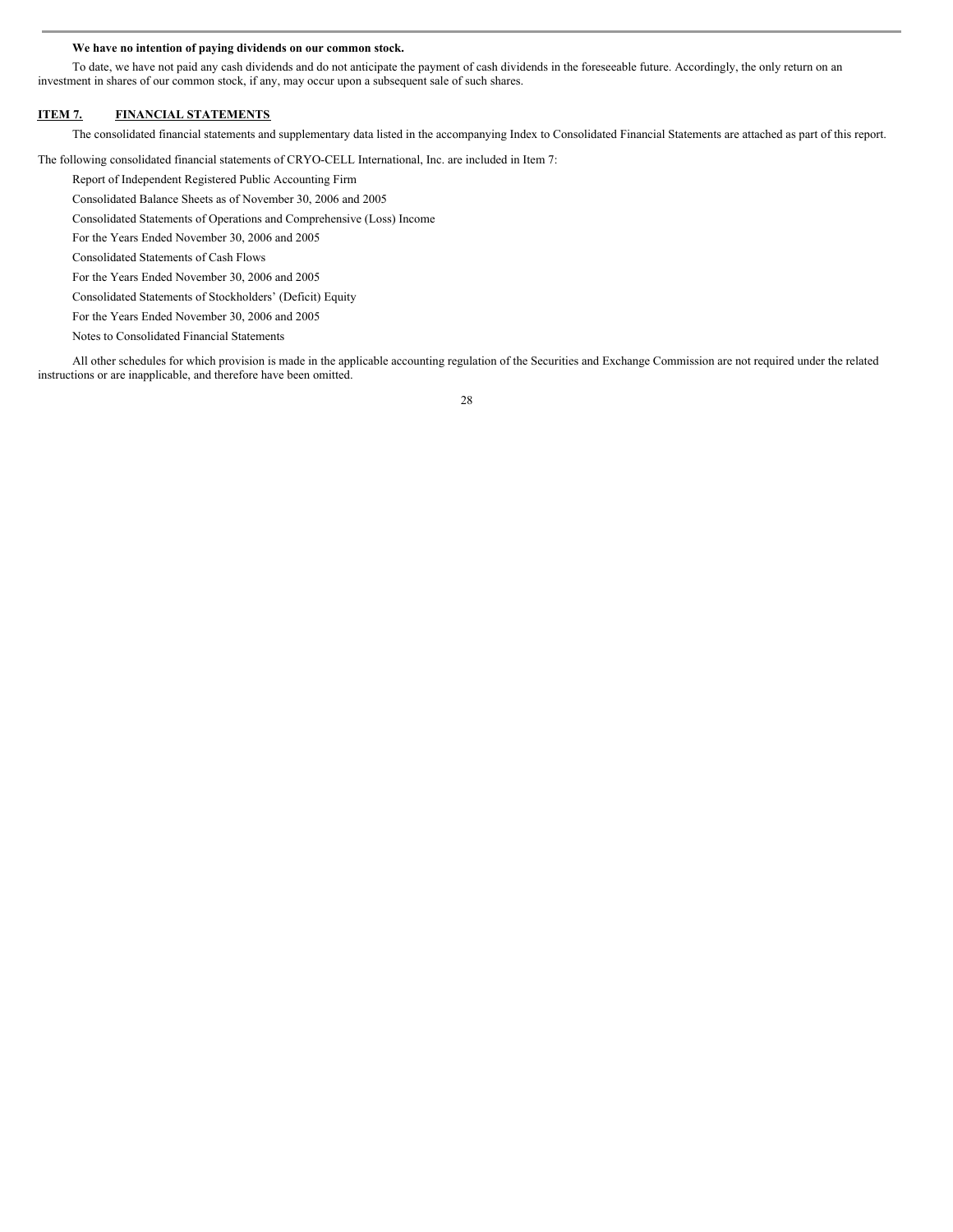## **REPORT OF INDEPENDENT REGISTERED PUBLIC ACCOUNTING FIRM**

To the Board of Directors and Shareholders of Cryo-Cell, International, Inc.:

We have audited the accompanying consolidated balance sheets of Cryo-Cell International, Inc. and subsidiaries (a Delaware corporation) as of November 30, 2006 and 2005, and the related consolidated statements of operations and comprehensive (loss) income, stockholders' (deficit) equity, and cash flows for each of the two years in the period ended November 30, 2006. These financial statements are the responsibility of the Company's management. Our responsibility is to express an opinion on these financial statements based on our audits.

We conducted our audit in accordance with the standards of the Public Company Accounting Oversight Board (United States). Those standards require that we plan and perform the audit to obtain reasonable assurance about whether the financial statements are free of material misstatement. The Company is not required to have, nor were we engaged to perform an audit of its internal control over financial reporting. Our audit included consideration of internal control over financial reporting as a basis for designing audit procedures that are appropriate in the circumstances, but not for the purpose of expressing an opinion on the effectiveness of the Company's internal control over financial reporting. Accordingly, we express no such opinion. An audit also includes examining, on a test basis, evidence supporting the amounts and disclosures in the financial statements, assessing the accounting principles used and significant estimates made by management, as well as evaluating the overall financial statement presentation. We believe that our audits provide a reasonable basis for our opinion.

In our opinion, the consolidated financial statements referred to above present fairly, in all material respects, the financial position of Cryo-Cell International, Inc. and subsidiaries as of November 30, 2006 and 2005, and the results of its operations and its cash flows for each of the two years in the period ended November 30, 2006 in conformity with accounting principles generally accepted in the United States of America.

/s/ GRANT THORNTON LLP

Tampa, Florida February 21, 2007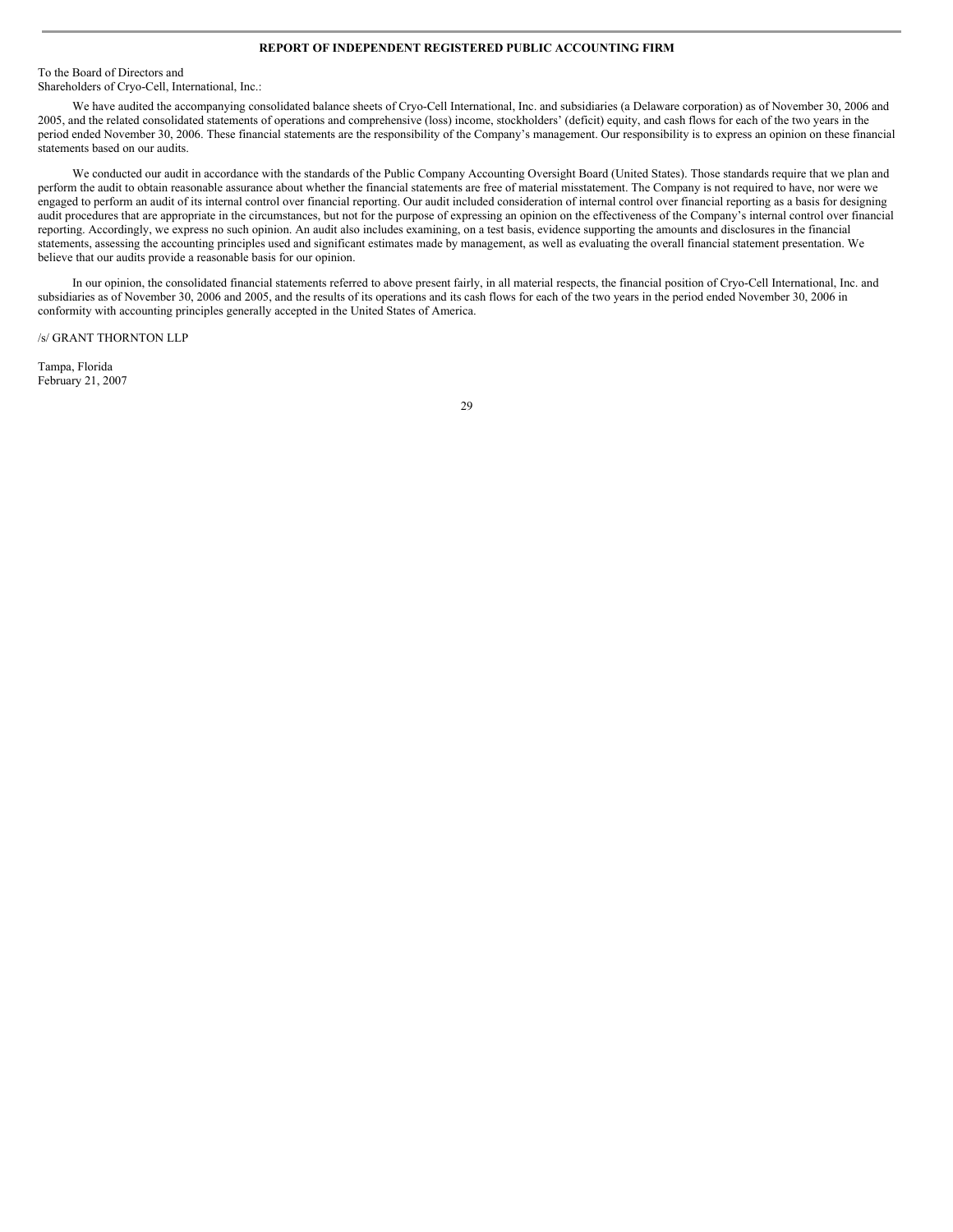#### **CRYO-CELL INTERNATIONAL, INC. AND SUBSIDIARIES** CONSOLIDATED BALANCE SHEETS

|                                                                                                                                           | November 30,<br>2006 | November 30,<br>2005     |
|-------------------------------------------------------------------------------------------------------------------------------------------|----------------------|--------------------------|
| <b>ASSETS</b>                                                                                                                             |                      |                          |
| <b>Current Assets</b>                                                                                                                     |                      |                          |
| Cash and cash equivalents                                                                                                                 | \$7,414,140          | \$7,979,377              |
| Restricted cash                                                                                                                           | 200,000              | 200,000                  |
| Marketable securities and other investments                                                                                               | 989,581              | 484,491                  |
| Accounts receivable and advances (net of allowance for doubtful accounts of \$905,984 and \$633,557, respectively)<br>Deferred tax assets | 1,213,569<br>45,000  | 1,043,748<br>45,000      |
| Prepaid expenses and other current assets                                                                                                 | 649,971              | 693,852                  |
| Total current assets                                                                                                                      | 10,512,261           | 10,446,468               |
|                                                                                                                                           |                      |                          |
| <b>Property and Equipment-net</b>                                                                                                         | 3,188,662            | 2,923,959                |
| <b>Other Assets</b>                                                                                                                       |                      |                          |
| Marketable securities and other investments                                                                                               | 50.760               | 35.222                   |
| Notes receivable                                                                                                                          | 93,238               | 100,000                  |
| Investment in Saneron CCEL Therapeutics, Inc.                                                                                             | 684,000              | 684,939                  |
| Deposits and other assets                                                                                                                 | 111,462              | 42,922                   |
| Total other assets                                                                                                                        | 939,460              | 863.083                  |
| <b>Total assets</b>                                                                                                                       | \$14,640,383         | \$14,233,510             |
| <b>LIABILITIES AND STOCKHOLDERS' (DEFICIT) EQUITY</b>                                                                                     |                      |                          |
| <b>Current Liabilities</b>                                                                                                                |                      |                          |
| Accounts payable                                                                                                                          | \$1,207,167          | 478,575<br><sup>\$</sup> |
| Accrued expenses                                                                                                                          | 1,706,199            | 1,171,845                |
| Deferred revenue                                                                                                                          | 3,592,485            | 3,277,622                |
| Total current liabilities                                                                                                                 | 6,505,851            | 4,928,042                |
| <b>Other Liabilities</b>                                                                                                                  |                      |                          |
| Deferred revenue                                                                                                                          | 5,875,107            | 4,457,245                |
| Deferred tax liabilities                                                                                                                  | 45,000               | 45,000                   |
| Long-term liability-revenue sharing agreements                                                                                            | 3,750,000            | 3,750,000                |
| Deferred consulting obligation                                                                                                            | 556,571              | 658,666                  |
| Total other liabilities                                                                                                                   | 10,226,678           | 8,910,911                |
| Commitments and Contigencies (Note 8)                                                                                                     |                      |                          |
| <b>Stockholders' (Deficit) Equity</b>                                                                                                     |                      |                          |
| Preferred stock (\$.01 par value, 500,000 authorized and none issued)                                                                     |                      |                          |
| Common stock (\$.01 par value, 20,000,000 authorized; 11,624,629 as of November 30, 2006 and November 30, 2005 issued and<br>outstanding) | 116,247              | 116,247                  |
| Additional paid-in capital                                                                                                                | 23,929,761           | 23,768,054               |
| Treasury stock                                                                                                                            | (839, 301)           | (839, 301)               |
| Accumulated other comprehensive loss                                                                                                      | (111, 876)           | (274, 834)               |
| Accumulated deficit                                                                                                                       | (25, 186, 977)       | (22, 375, 609)           |
| Total stockholders' (deficit) equity                                                                                                      | (2,092,146)          | 394,557                  |

Total liabilities and stockholders' (deficit) equity \$ 14,640,383 \$ 14,233,510

The accompanying notes are an integral part of these consolidated financial statements.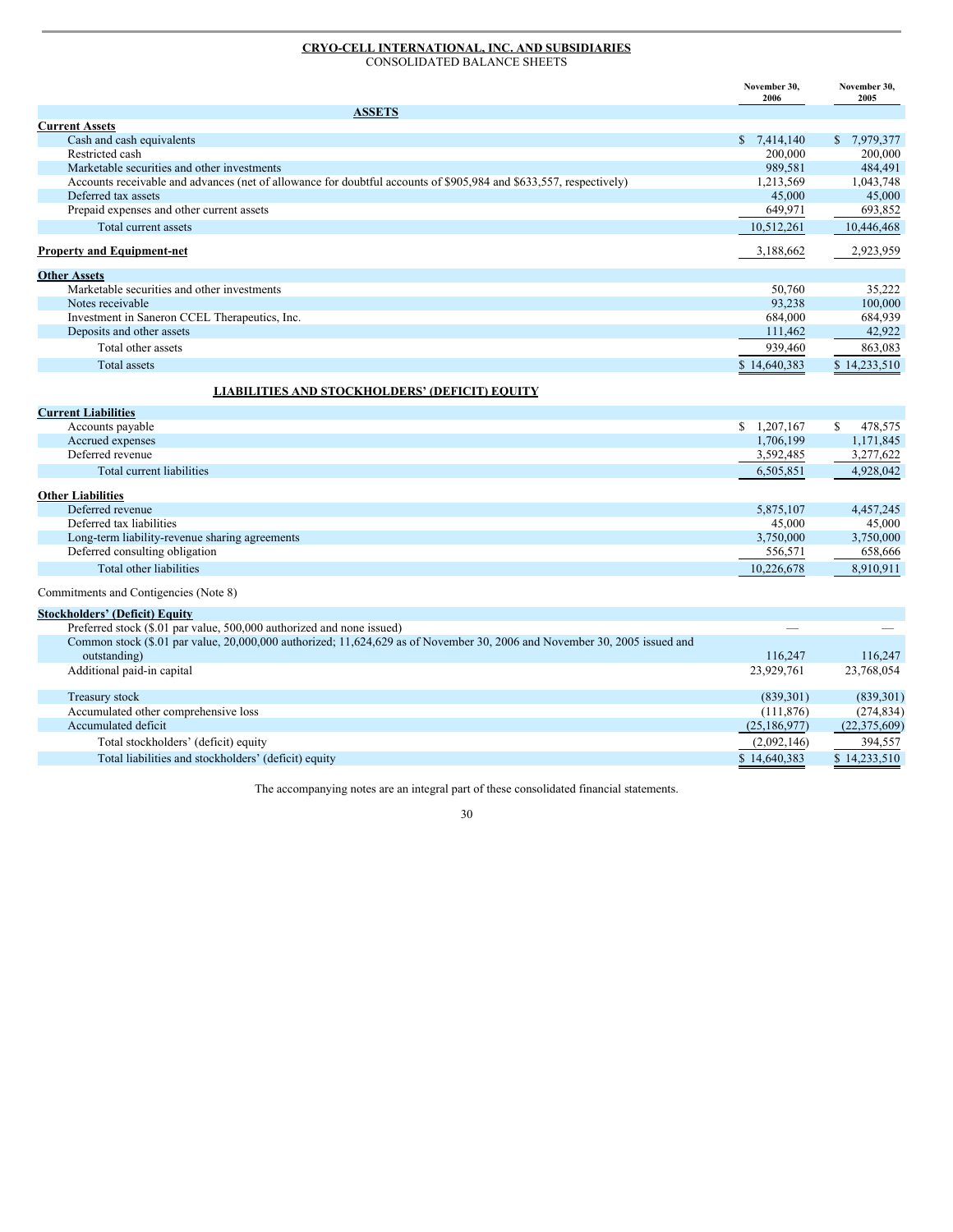## **CRYO-CELL INTERNATIONAL, INC. AND SUBSIDIARIES**

CONSOLIDATED STATEMENTS OF OPERATIONS AND COMPREHENSIVE (LOSS) INCOME

|                                                                           | For the Years Ended                  |                      |
|---------------------------------------------------------------------------|--------------------------------------|----------------------|
|                                                                           | November 30.<br>2006                 | November 30.<br>2005 |
| <b>Revenue</b>                                                            | \$17,180,383                         | \$14,451,331         |
| <b>Costs and Expenses:</b>                                                |                                      |                      |
| Cost of sales                                                             | 6,067,671                            | 4,143,002            |
| Marketing, general & administrative expenses                              | 12,957,465                           | 9,104,087            |
| Research, development and related engineering                             | 486,164                              | 26,148               |
| Renegotiation of deferred consulting agreement                            |                                      | (498, 161)           |
| Impairment of marketable securities                                       | 147,420                              |                      |
| Depreciation and amortization                                             | 481,727                              | 452,295              |
| Total cost and expenses                                                   | 20,140,447                           | 13,227,371           |
| <b>Operating (Loss) Income</b>                                            | (2,960,064)                          | 1,223,960            |
| <b>Other Income (Expense):</b>                                            |                                      |                      |
| Interest income                                                           | 322,369                              | 143,495              |
| Interest expense                                                          | (1,015,389)                          | (863,713)            |
| Other (expense) income                                                    | (821)                                | 109                  |
| Licensee income                                                           | 926,824                              | 613,316              |
| Total other income (expense)                                              | 232,983                              | (106, 793)           |
| (Loss) Income before income tax benefit and equity in losses of affiliate | (2,727,081)                          | 1,117,167            |
| Income tax benefit                                                        |                                      | 36,001               |
| Equity in losses of affiliate                                             | (84, 287)                            | (119, 762)           |
|                                                                           | (84, 287)                            | (83,761)             |
| <b>Net (Loss) Income</b>                                                  | \$(2,811,368)                        | \$1,033,406          |
| Net (loss) earnings per common share—basic                                | $\left( \mathcal{S}\right)$<br>0.24) | S<br>0.09            |
| Weighted average common shares outstanding—basic                          | 11,624,629                           | 11,582,147           |
| Net (loss) earnings per common share—diluted                              | 0.24)<br>(S                          | 0.08<br>S            |
| Weighted average common shares outstanding—diluted                        | 11,624,629                           | 12,232,308           |
| Comprehensive (loss) income:                                              |                                      |                      |
| Net (loss) income:                                                        | \$(2,811,368)                        | \$1,033,406          |
| Unrealized gain (loss) on marketable securities                           | 15,538                               | (144, 584)           |
| Recognition of unrealized loss on marketable securities                   | 147,420                              |                      |
| Comprehensive (loss) income                                               | \$(2,648,410)                        | 888,822<br>\$        |

The accompanying notes are an integral part of these consolidated financial statements .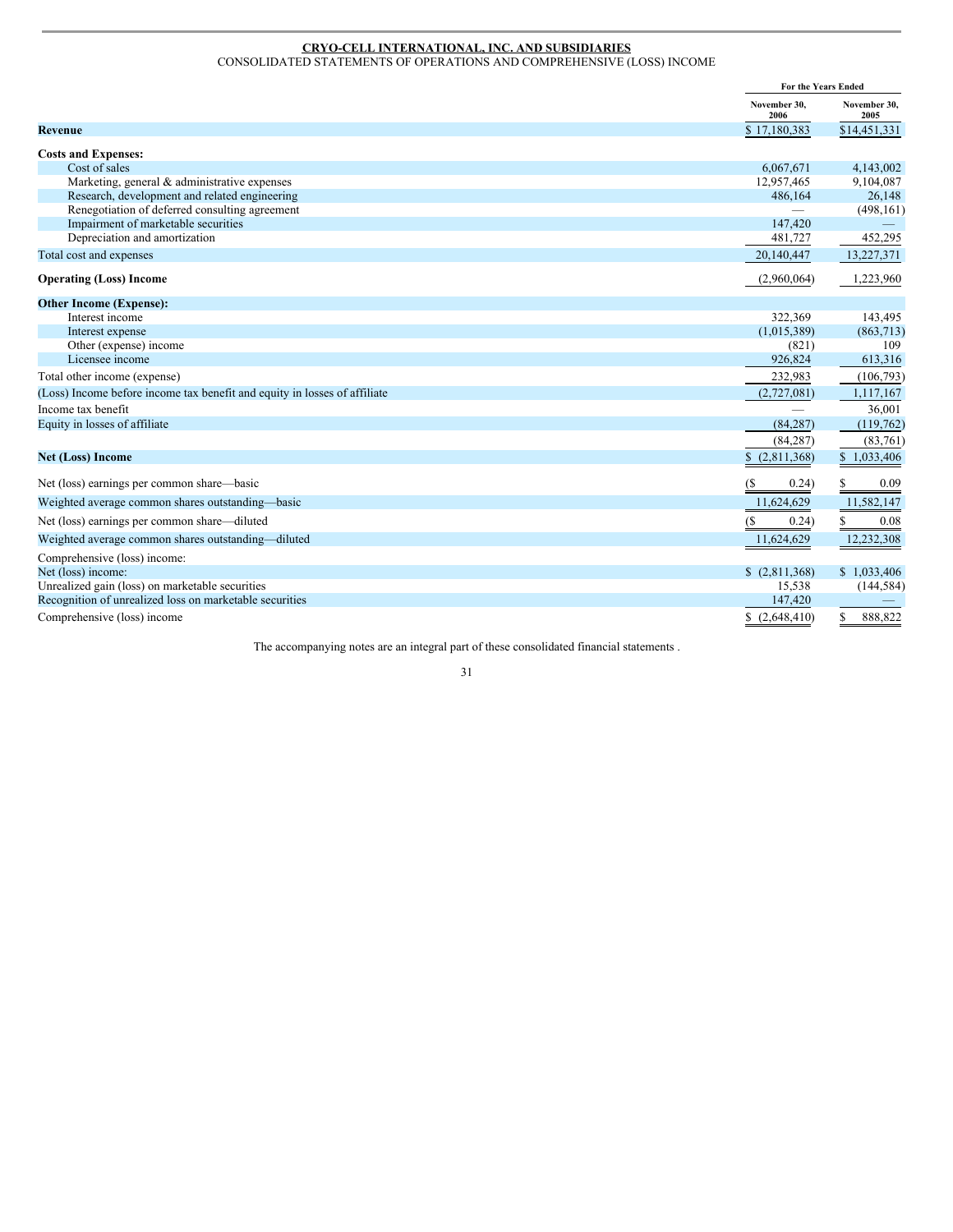# **CRYO-CELL INTERNATIONAL, INC. AND SUBSIDIARIES**

CONSOLIDATED STATEMENTS OF CASH FLOWS

|                                                                                         | <b>Year Ended</b>               |                      |
|-----------------------------------------------------------------------------------------|---------------------------------|----------------------|
|                                                                                         | November 30,<br>2006            | November 30,<br>2006 |
| <b>Cash Flows from Operating Activities:</b>                                            |                                 |                      |
| Net (Loss) Income                                                                       | \$(2,811,368)                   | \$1,033,406          |
| Adjustments to reconcile net (loss) income to cash provided by operating activities:    |                                 |                      |
| Depreciation and amortization expense                                                   | 724,524                         | 597,366              |
| (Gain) loss on sale of marketable securities                                            | (5,510)                         | 6,612                |
| Loss on sale of property and equipment                                                  | 6,331                           | 5,179                |
| Gain on renegotiation of deferred consulting agreement                                  | $\equiv$                        | (498, 161)           |
| Compensatory element of stock options                                                   | 78,359                          | 49,335               |
| Provision for doubtful accounts                                                         | 336,246                         | 289,029              |
| Impairment of marketable securities                                                     | 147,420                         |                      |
| Equity in losses of affiliate                                                           | 84,287                          | 119,762              |
| Changes in assets and liabilities:                                                      |                                 |                      |
| Accounts receivable and advances                                                        | (511,067)                       | (278, 347)           |
| Receivable-Affiliates                                                                   |                                 | 231,880              |
| Note receivable                                                                         | 6.762                           |                      |
| Prepaid expenses and other current assets                                               | 43,881                          | (266, 223)           |
| Deposits and other assets                                                               | (68, 540)                       | 19,450               |
| Accounts payable                                                                        | 728,592                         | (4,128)              |
| Accrued expenses                                                                        | 534,354                         | (165, 179)           |
| Deferred consulting obligation                                                          | (102,095)                       | (93, 639)            |
| Deferred revenue                                                                        | 1,732,725                       | 2,078,595            |
| Net cash provided by operating activities                                               | 924,901                         | 3,124,937            |
| Cash flows from investing activities:                                                   |                                 |                      |
| Purchases of property and equipment                                                     | (995, 557)                      | (709, 125)           |
| Sale of property and equipment                                                          | 5,000                           | 26,201               |
| Purchase of marketable securities and other investments                                 | (989, 581)                      |                      |
| Proceeds from sale of marketable securities                                             | 490,000                         | 596,000              |
| Net cash used in investing activities                                                   | (1,490,138)                     | (86, 924)            |
| Cash flows from financing activities:                                                   |                                 |                      |
| Proceeds from the exercise of stock options                                             | $\hspace{0.1mm}-\hspace{0.1mm}$ | 203,996              |
| Net cash (used in) provided by financing activities                                     |                                 | 203,996              |
| (Decrease) Increase in cash and cash equivalents                                        | (565, 237)                      | 3,242,009            |
| Cash and cash equivalents—beginning of period                                           | 7,979,377                       | 4,737,368            |
| Cash and cash equivalents—end of period                                                 | \$7,414,140                     | \$7,979,377          |
| Supplemental disclosure of cash flow information:                                       |                                 |                      |
| Interest                                                                                | \$<br>983,411                   | \$<br>827,331        |
| Income taxes                                                                            | $\mathbb{S}$                    | \$                   |
|                                                                                         |                                 |                      |
| Supplemental schedules of non-cash investing and financing activities:                  |                                 |                      |
| Unrealized gain (loss) as a component of marketable securities and shareholders' equity | \$<br>15,538                    | (144, 584)<br>\$     |

The accompanying notes are an integral part of these consolidated financial statements.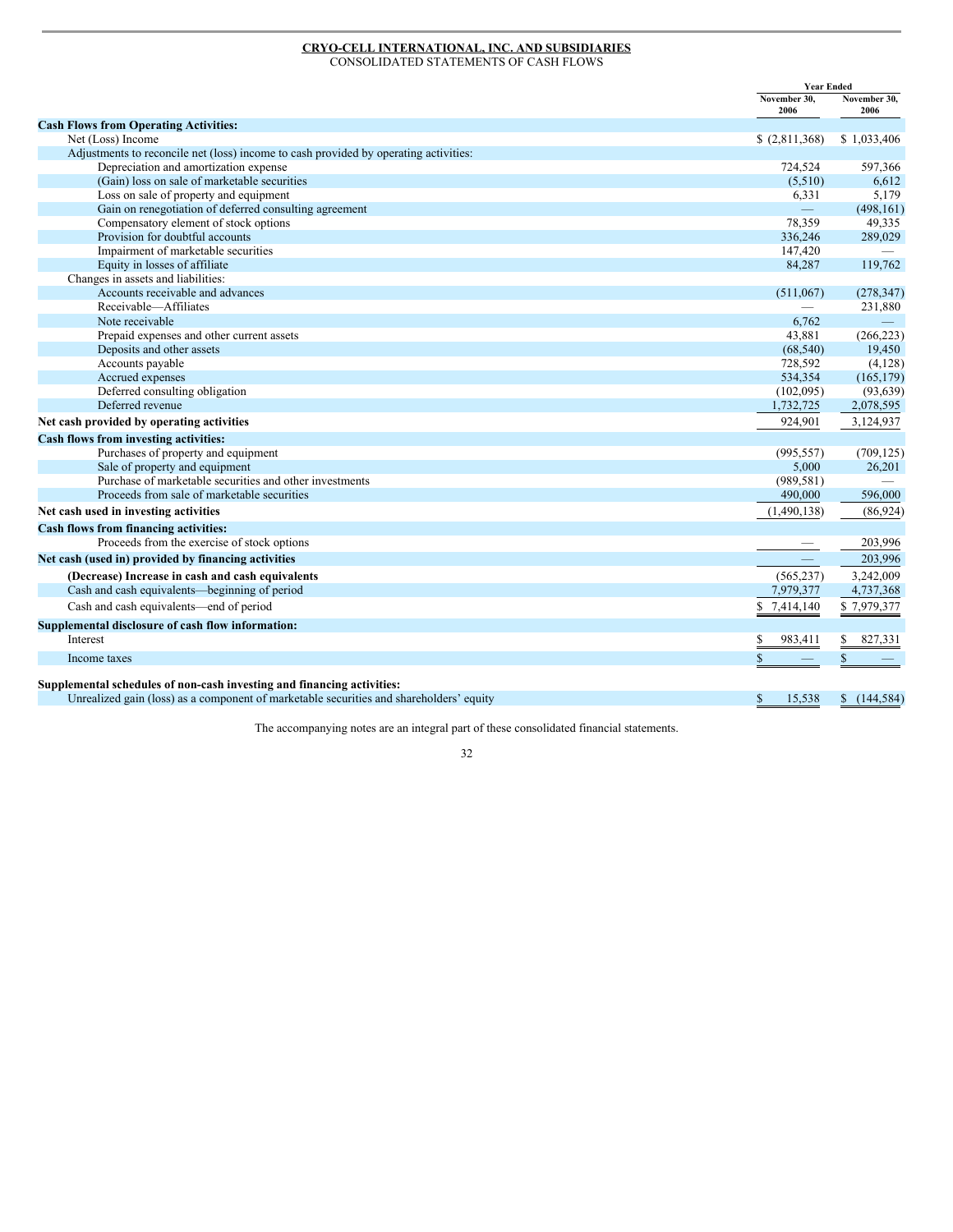## **CRYO-CELL INTERNATIONAL, INC. AND SUBSIDIARIES** CONSOLIDATED STATEMENTS OF STOCKHOLDERS' (DEFICIT) EQUITY

|                                                | <b>Common Stock</b> |           |                                         |                   | Accumulated                             |                        |                                            |
|------------------------------------------------|---------------------|-----------|-----------------------------------------|-------------------|-----------------------------------------|------------------------|--------------------------------------------|
|                                                | <b>Shares</b>       | Amount    | <b>Additional</b><br>Paid-In<br>Capital | Treasury<br>Stock | Other<br>Comprehensive<br>Income (Loss) | Accumulated<br>Deficit | Total<br>Stockholders'<br>(Deficit) Equity |
| Balance at December 1, 2004                    | 11,397,379          | \$113,974 | \$23,428,840                            | $(\$839,301)$     | 130,250)<br>`S                          | (\$23,409,015)         | 835,752)<br>(S                             |
| Shares issued upon exercise of options         | 227,250             | 2,273     | 201,723                                 |                   |                                         |                        | 203,996                                    |
| Net decrease in value of marketable securities |                     |           |                                         |                   | (144, 584)                              |                        | (144, 584)                                 |
| Compensatory element of stock options          |                     |           | 137,491                                 |                   |                                         |                        | 137,491                                    |
| Net income                                     |                     |           |                                         |                   |                                         | 1,033,406              | 1,033,406                                  |
| Balance at November 30, 2005                   | 11,624,629          | \$116,247 | \$23,768,054                            | (S839,301)        | 274,834<br>ß.                           | $(\$22,375,609)$       | 394,557<br>ъ.                              |
| Impairment of marketable securities            |                     |           |                                         |                   | 147,420                                 |                        | 147,420                                    |
| Net increase in value of marketable securities |                     |           |                                         |                   | 15,538                                  |                        | 15,538                                     |
| Compensatory element of stock options          |                     |           | 161,707                                 |                   |                                         |                        | 161,707                                    |
| Net loss                                       |                     |           |                                         |                   |                                         | (2,811,368)            | (2,811,368)                                |
| Balance at November 30, 2006                   | 11.624.629          | \$116,247 | \$23,929,761                            | (\$839,301)       | 111,876)<br>(S                          | (\$25,186,977)         | (S, 2,092,146)                             |

The accompanying notes are an integral part of these consolidated financial statements.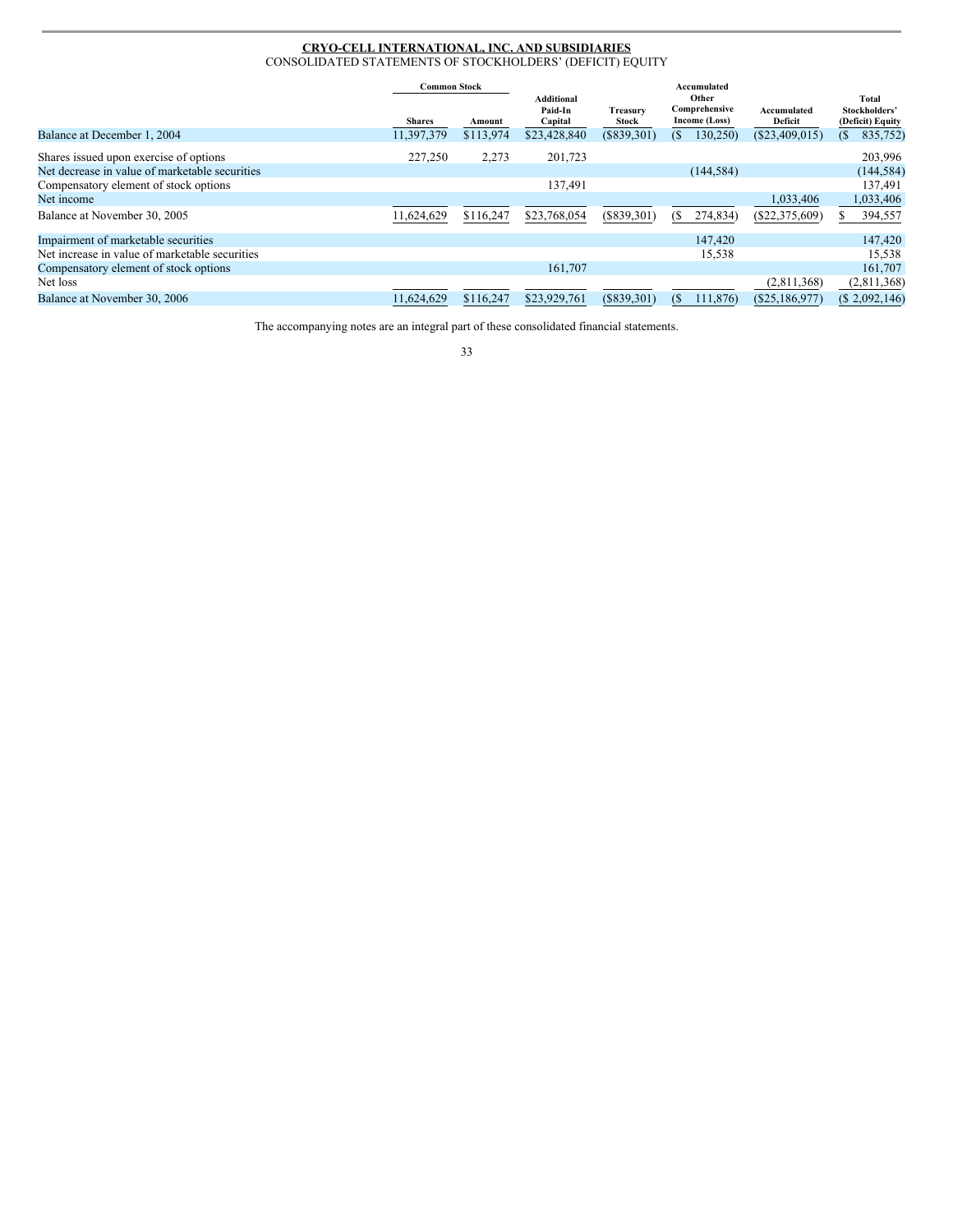#### **CRYO-CELL INTERNATIONAL, INC. AND SUBSIDIARIES NOTES TO CONSOLIDATED FINANCIAL STATEMENTS NOVEMBER 30, 2006 and 2005**

## **NOTE 1—SUMMARY OF CRITICAL AND SIGNIFICANT ACCOUNTING POLICIES**

#### **Description of Business.**

Cryo-Cell International, Inc. ("the Company" or "Cryo-Cell") was incorporated in Delaware on September 11, 1989 and is located in Oldsmar, FL. The Company is engaged in cellular processing and cryogenic cellular storage, with a current focus on the collection and preservation of umbilical cord (U-Cord®) blood stem cells for family use. Revenues recognized represent sales of the U-Cord® program to customers. The Company's headquarters facility in Oldsmar, Florida handles all aspects of its U.S.-based business operations including the processing and storage of specimens. The specimens are stored in commercially available cryogenic storage equipment.

The Company formed its then wholly owned Delaware subsidiaries, Safti-Cell, Inc., CCEL Immune System Technologies, Inc., Stem Cell Preservation Technologies, Inc. (formerly CCEL Expansion Technologies, Inc.), CCEL Bio-Therapies, Inc. and Multi-Monitoring Systems, Inc., in 1993. In 1998, the Company formed Info-Medical Technologies, Inc. In 2000 the Company formed Tumor Tissue Technology, Inc. and Stem Cell Preservation, Inc. CCEL Immune Technologies, Inc., Tumor Tissues Technology, Inc., Stem Cell Preservation, Inc., Stem Cell Preservation Technologies, Inc., Multi-Monitoring Systems, Inc. and Info-Medical Technologies, Inc. did not have operations during fiscal years ended November 30, 2006 and 2005. As of November 30, 2006, no shares had been issued for any of these subsidiaries except for Stem Cell Preservation Technologies, Inc.

On October 10, 2001, Saneron Therapeutics, Inc. merged into one of the Company's wholly owned subsidiaries, CCEL Bio-Therapies, Inc. ('CCBT'), which then changed its name to Saneron CCEL Therapeutics, Inc. ('SCTI' or 'Saneron"). As part of the merger, the Company contributed 260,000 shares of its common stock, whose fair value was \$1,924,000 and 195,000 common shares of another of its subsidiaries, Stem Cell Preservation Technologies, Inc., whose fair value was \$3,900. At the conclusion of the merger, the Company retained a 43.42% minority interest in SCTI. As of November 30, 2006 and 2005, the Company has an interest of 37.68% and 37.88% in SCTI, respectively. The Company's ownership in SCTI has decreased due to SCTI issuing shares of SCTI common stock to other entities and individuals. The accompanying consolidated financial statements as of November 30, 2006 and 2005 reflect the investment in SCTI under the equity method of accounting.

#### **Basis of Presentation**

The accompanying consolidated financial statements have been prepared in accordance with accounting principles generally accepted in the United States of America.

The accompanying consolidated financial statements as of November 30, 2006 and 2005 and for the years then ended includes the accounts of the Company and all of its subsidiaries. All intercompany balances have been eliminated upon consolidation.

#### **Concentration of Risks**

Financial instruments that potentially subject the Company to concentrations of credit risk are principally cash and cash equivalent accounts in financial institutions, which often exceed the Federal Depository Insurance limit. The Company places its cash with high quality financial institutions and believes it is not exposed to any significant credit risk. The Company may from time to time invest some of its cash funds in certificates of deposit and bond investments maintained by brokers who are insured under Securities Investor Protection Corporation, (SIPC). The Company believes these are conservative investments with a low risk for any loss of principal. The Company regularly assesses its marketable security investments for impairment and adjusts its investment strategy as it deems appropriate.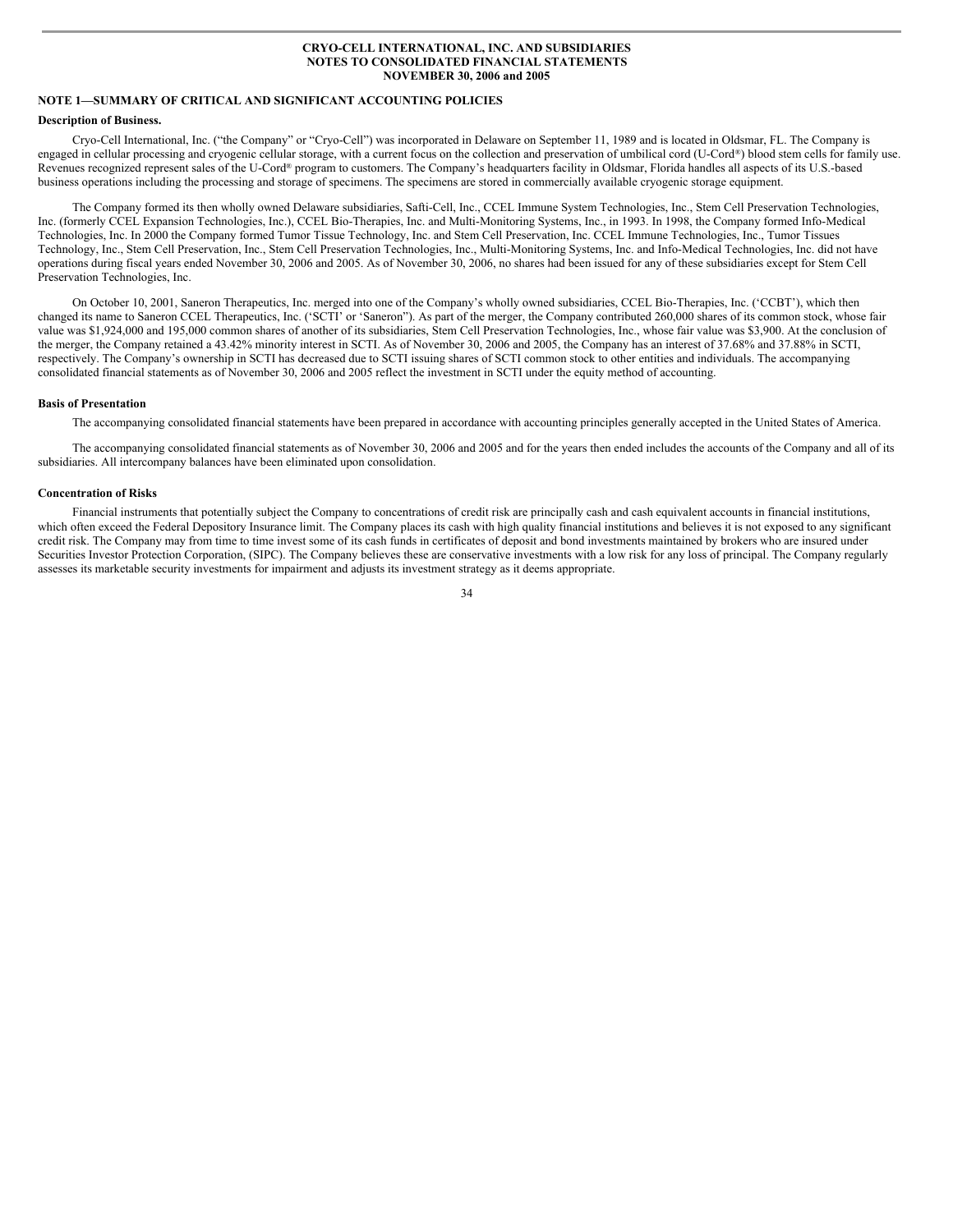The Company depends on one company for the source of its collection kits. However, the Company believes that alternative manufacturing sources are available.

#### **Use of Estimates**

The preparation of consolidated financial statements in conformity with accounting principles generally accepted in the United States of America requires management to make estimates and assumptions that affect the amounts and disclosures reported in the consolidated financial statements and accompanying notes. Accordingly, actual results could differ from those estimates.

## **Reclassifications**

Reclassifications have been made to the November 30, 2005 consolidated financial statements to conform to the November 30, 2006 presentation, including the reclassification of payments made on a deferred consulting obligation from financing activities to operating activities in the statement of cash flows.

#### **Revenue Recognition**

The Company records revenue from processing and storage of specimens. The Company recognizes revenue from processing fees upon completion of processing and cellular storage fees ratably over the contractual storage period. The Company also records revenue from shipping and handling when earned. Shipping and handling costs are expensed and included in cost of sales.

#### **Revenue Sharing Agreements**

The Company maintains Revenue Sharing Agreements ("RSAs") entered into with various parties prior to 2002, whereby these parties contracted with the Company for a percentage of future storage revenues the Company generates from clients in specific geographical areas. The parties typically paid the Company a non-refundable up-front fee for the rights to these future payments. The Company recorded this up-front fee as a long-term liability. Given the criteria under which these RSAs were established, cash receipts from these contracts can fluctuate from period to period. All payments made to the other parties to the RSAs are recognized as interest expense. At such time as the total payments can be determined, the Company will commence amortizing these liabilities under the effective interest method.

#### **License and Royalty Agreements**

The Company enters into licensing agreements with certain investors in various international markets in an attempt to capitalize on the Company's technology. The investors typically pay an up-front licensing fee to receive Company marketing programs, technology and know-how in a selected area. The investor may be given a right to sell sub-license agreements as well. As part of the accounting for the up-front license revenue, revenue from the up-front license fee is recognized and based on such factors as when the payment is received, collectibility and when all material services or conditions relating to the sale have been substantially performed based on the terms of the agreement.

In addition to the license fee, the Company earns royalties on subsequent processing and storage revenues by the investor in the selected area and a fee on any sub-license agreements that are sold by the investor where applicable. The Company also processes and stores specimens sent directly from customers of sub-licensees in Mexico, Central America, and Ecuador. These fees are included in revenue on the consolidated statements of operations and comprehensive (loss) income. As part of the accounting for royalty revenue,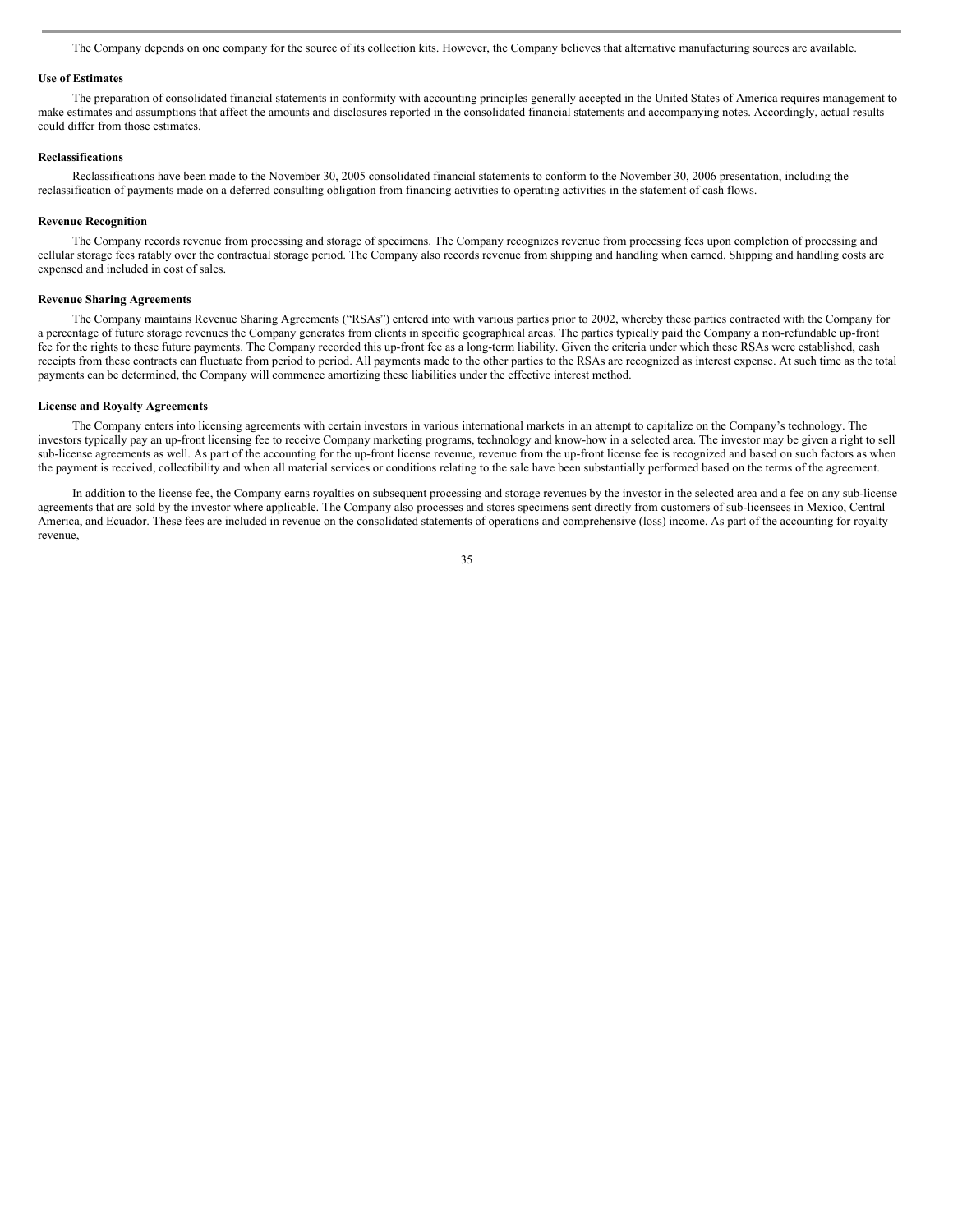the Company uses estimates and judgments in determining the timing and amount of royalty revenue to recognize. The Company periodically, and at least annually, reviews royalty receivables for collectibility and, if necessary, will record an expense for an allowance for an uncollectible account.

## **Cash and Cash Equivalents**

Cash and cash equivalents consist of highly liquid investments with an original maturity date at acquisition of three months or less.

## **Marketable Securities and Other Investments**

The Company has certain investments in certificates of deposit and securities, which are categorized as marketable securities and other investments. The Company believes these are conservative investments with a low risk for any loss of principal. The Company regularly assesses its marketable security investments for impairment and adjusts its investment strategy, as it deems appropriate. The Company classifies marketable securities and other investments as current in the accompanying consolidated balance sheets based on original maturity dates of less than one year. The cost basis of the other investments of approximately \$147,000 was written down to fair value and charged to impairment during fiscal 2006 as it was determined that the decline in fair market value was other-than-temporary.

#### **Accounts Receivable**

Accounts receivable consist of the amounts due from clients that have enrolled in the U-Cord<sup>®</sup> processing and storage program and amounts due from license affiliates. Accounts receivable due from clients are due within 30 days and are stated at amounts due from clients net of an allowance for doubtful accounts. Accounts outstanding longer than the contractual payment terms are considered past due. The Company determines its allowance by considering the length of time accounts receivable are past due, the Company's previous loss history, and the customer's current ability to pay its obligations. The Company writes-off accounts receivable when they become uncollectible, and payments subsequently received on such receivables are credited to the allowance for doubtful accounts. The activity in the allowance for doubtful accounts is as follows:

| December 1, 2004        | \$379,654 |
|-------------------------|-----------|
| <b>Bad Debt Expense</b> | 289,029   |
| Write-offs              | (35, 126) |
| Recoveries              |           |
| November 30, 2005       | \$633,557 |
| <b>Bad Debt Expense</b> | 336,246   |
| Write-offs              | (64,709)  |
| Recoveries              | 890       |
| November 30, 2006       | \$905,984 |

#### **Property and Equipment**

Property and equipment are stated at cost. Depreciation is provided primarily by the straight-line method over the estimated useful lives of the related assets. Leasehold improvements are amortized over the shorter of the respective life of the lease or the estimated useful lives of the improvements. Upon the sale or retirement of depreciable assets, the cost and related accumulated depreciation is removed from the accounts and the resulting profit or loss is reflected in income. Expenditures for maintenance, repairs and minor betterments are expensed as incurred. Estimated useful lives of property and equipment are as follows:

| Furniture and equipment | $3-10$ years |
|-------------------------|--------------|
| Leasehold improvements  | $8-10$ years |
| Software                | 1-5 years    |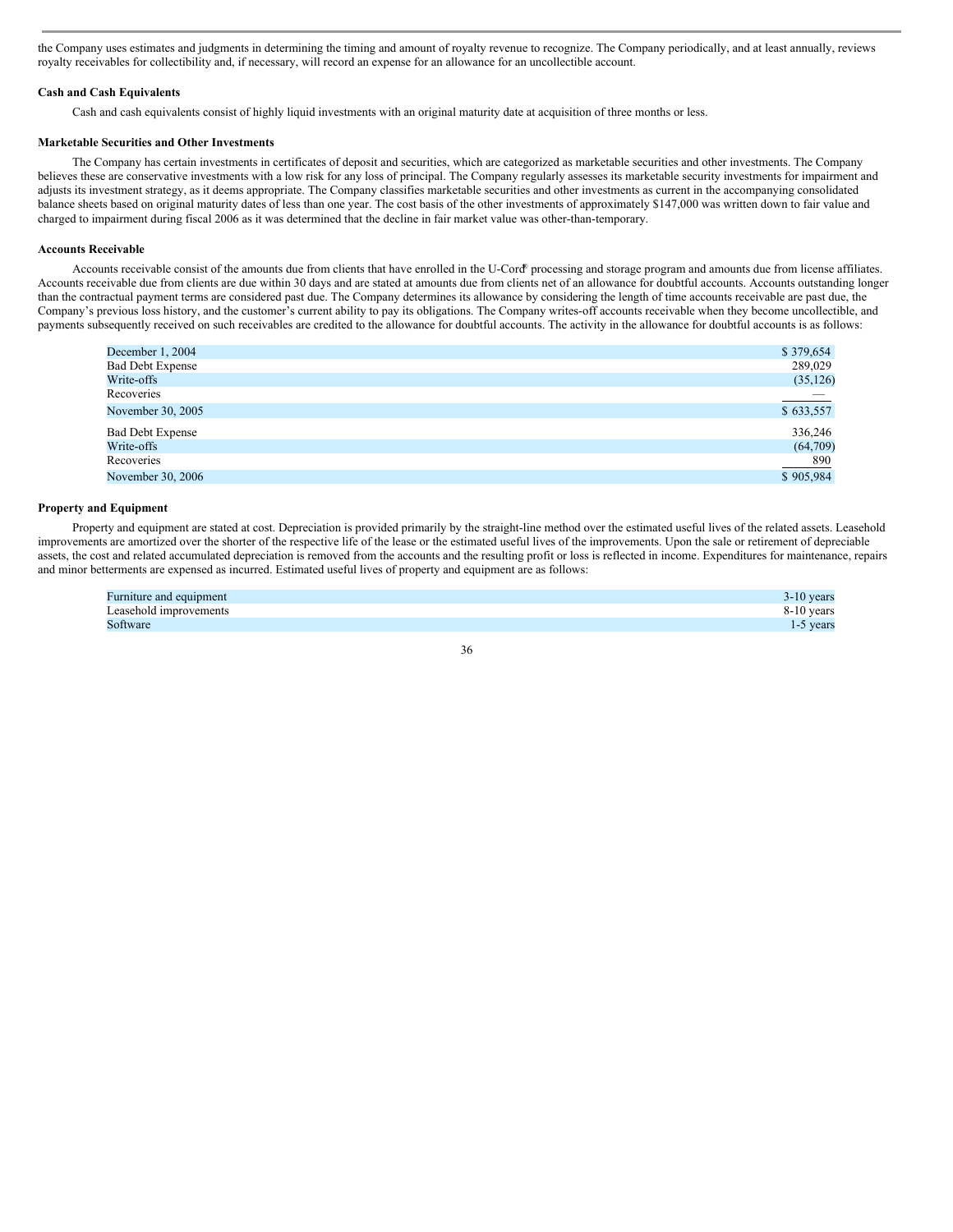## **Long-Lived Assets**

The Company evaluates the realizability of its long-lived assets in accordance with Statement of Financial Accounting Standards ("SFAS") No. 144, "Accounting for the Impairment or Disposal of Long-Lived Assets" ("SFAS No. 144"). SFAS No. 144 requires that one accounting impairment model be used for long-lived assets held and used and to be disposed of by sale, whether previously held and used or newly acquired, and broadens the presentation of discontinued operations to include more disposal transactions. An impairment loss is measured as the amount by which the carrying value of the long-lived assets exceeds its fair value. The Company believes no impairment of long-lived assets exists as of November 30, 2006 and 2005.

#### **Investment in Saneron**

The Company made a significant investment in its subsidiary, Saneron, which is involved in the area of stem cell research. The Company accounts for this investment under the equity method, and at least annually, reviews its investment for possible impairment considering various factors including obtaining an independent valuation and, if necessary, adjusts the carrying value of such investment. The Company records equity in losses of affiliates until the investment balance is zero and only goodwill is remaining. The investment is reviewed annually to determine if an other-than-temporary impairment exists. The Company believes no impairment of its investment in Saneron exists as of November 30, 2006 and 2005.

#### **Deferred Consulting Fees**

The Company entered into a long-term consulting agreement with the founder and prior Chairman and Chief Executive Officer to provide future consulting services to the Company. The Company initially recognized the present value of this agreement as a liability. In August 2004, the Company stopped making payments under the consulting agreement. This agreement was terminated and following negotiations, a new agreement was negotiated by the parties and signed on April 15, 2005. The Company commenced payments under the terms of the new agreement during the second quarter of 2005. The terms of the settlement are confidential. The present value of the 2005 agreement has been reflected as a liability on the consolidated balance sheet as of November 30, 2006 and November 30, 2005.

#### **Income Taxes**

Under the asset and liability method of SFAS No. 109 "Accounting for Income Taxes", deferred tax assets and liabilities are recognized for the estimated future tax consequences attributable to differences between financial statement carrying amounts of existing assets and liabilities and their respective tax bases. Deferred tax assets and liabilities are measured using enacted tax rates expected to be recovered or settled. A valuation allowance covering the deferred tax assets of the Company as of November 30, 2006 and 2005, has been provided as the Company does not believe it is "more likely than not" that the future income tax benefits will be realized.

## **Research, Development and Related Engineering Costs**

Research, development and related engineering costs are expensed as incurred.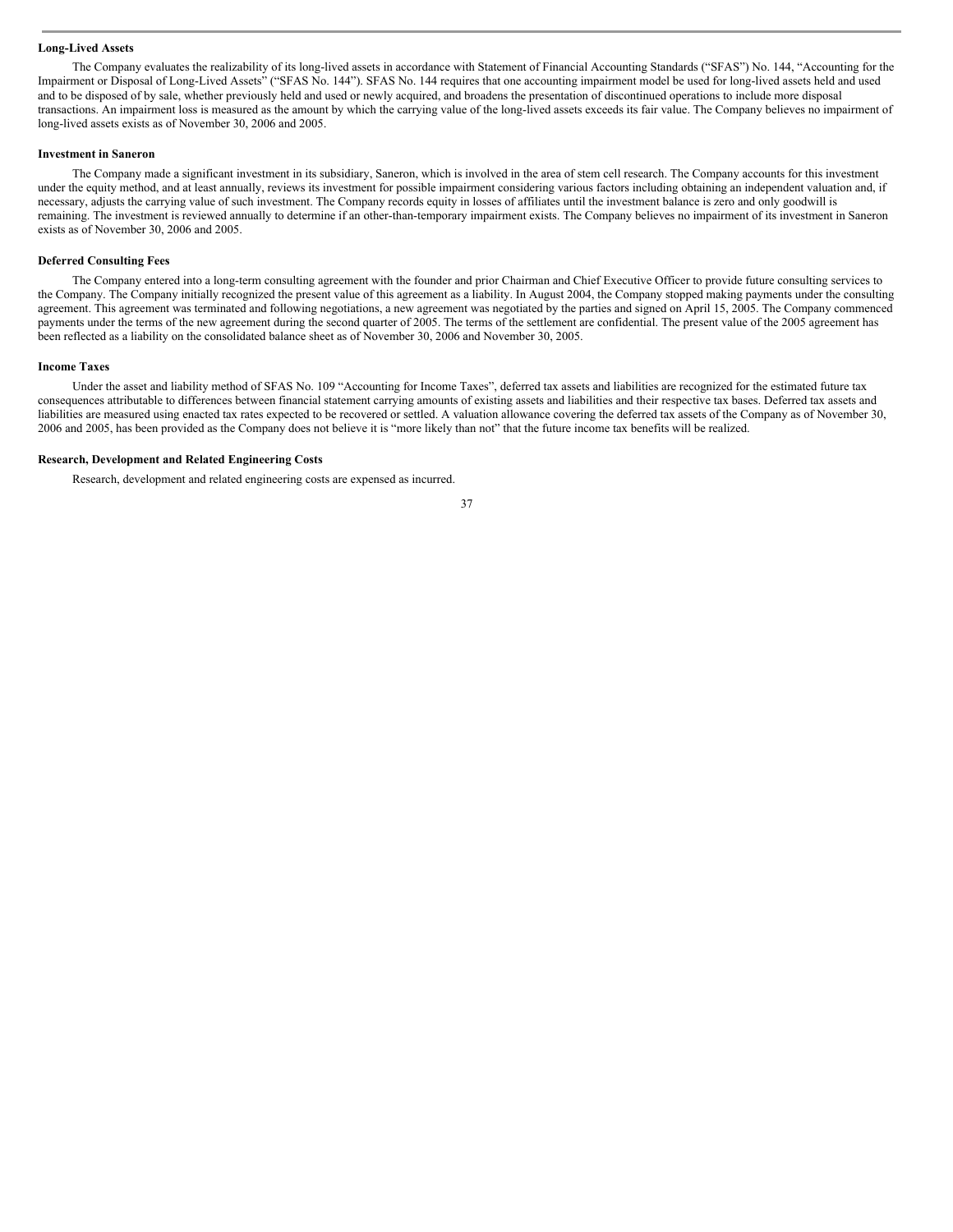#### **Cost of Sales**

Cost of sales represents the associated expenses resulting from the processing, testing and storage of the U-Cord® specimens.

#### **Advertising**

Advertising costs are expensed as incurred and are included in marketing, general and administrative expenses in the consolidated statements of operations and comprehensive (loss) income.

#### **Rent Expense**

Rent costs are expensed based on a straight-line basis over the term of the lease and are included in cost of sales and marketing, general and administrative expenses in the consolidated statements of operations and comprehensive (loss) income. All leases include provisions for escalations and related costs.

#### **Fair Value of Financial Instruments**

The carrying amount of cash and cash equivalents approximates fair value due to the short-term maturity of the instruments. The carrying value of marketable securities and other investments approximates fair value. The carrying amount of notes receivable represents fair value as the interest rate on the notes receivable approximates current interest rates to be received on similar current notes receivable.

Management believes that the carrying amount of the loan payable to related party represents fair value. The fair values of all other financial instruments are estimated by management to approximate carrying amounts.

#### **Product Guarantee and Cryo-Cell CaresTM Program**

In December 2005, the Company began providing its customers enrolled under the new pricing structure with a payment guarantee under which the Company agrees to pay \$50,000 to its client if the U-Cord® product retrieved is used for a stem cell transplant for the donor or an immediate family member and fails to engraft, subject to various restrictions. Additionally, under the Cryo-Cell Cares<sup>™</sup> program the Company will pay \$10,000 to the client to offset personal expenses if the U-Cord® product is used for bone marrow reconstitution in a myeloblative transplant procedure. The Company has not experienced any claims under the guarantee program nor has it incurred costs related to these guarantees. The Company does not maintain insurance for this guarantee program and therefore maintains reserves to cover our estimated potential liabilities. The Company accounts for the guarantee as an obligation and recognizes the obligation in accordance with SFAS No. 5, Accounting for Contingencies. The Company's reserve balance is based on the \$50,000 maximum payment and the \$10,000 maximum expense reimbursement multiplied by formulas to determine the projected number of units requiring a payout. The Company determines the expected usage and engraftment failure rate by analyzing data from the existing bank of U-Cord® specimens, cord blood stored in published private and public banks and the related historical usage and failure rates in the Company's bank and other private cord blood banks. The Company's estimates of expected usage and engraftment failure could change as a result of changes in actual usage rates or failure rates and such changes would require an adjustment to the established reserves. The historical usage and failure rates have been very low and a small increase in the number of transplants or engraftment failures could cause a significant increase in the estimated rates used in determining our reserve. In addition, the reserve will increase as additional U-Cord® specimens are stored which are subject to the guarantee. As of November 30, 2006 and November 30, 2005 the Company recorded reserves under these programs in the amounts of \$35,238 and \$0, respectively, which are included in accrued expenses in the accompanying consolidated balance sheets.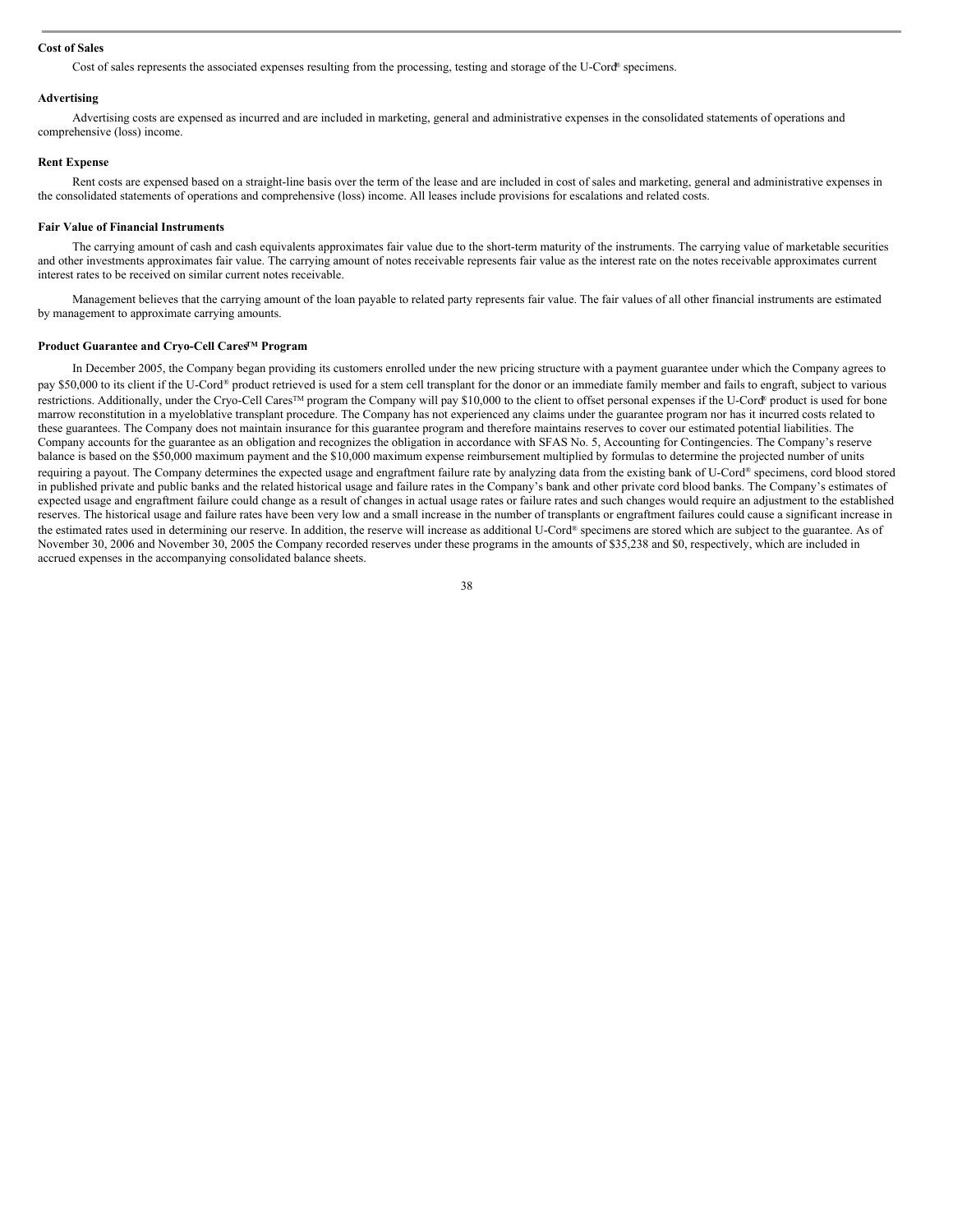#### **Earnings (Loss) per Common Share**

The Company follows the provisions of SFAS No. 128, "Earnings Per Share" ("SFAS 128") which requires the disclosure of basic and diluted earnings per common share for all periods presented. Earnings (loss) per share is based on net income (loss) and not comprehensive income. Basic earnings (loss) per share were computed by dividing net income (loss) by the weighted average number of common shares outstanding. Diluted earnings (loss) per common share includes the effect of all dilutive stock options. The composition of basic and diluted net income (loss) per share is as follows:

|                                                                | <b>Years Ended</b> |                          |  |                   |
|----------------------------------------------------------------|--------------------|--------------------------|--|-------------------|
|                                                                |                    | <b>November 30, 2006</b> |  | November 30, 2005 |
| Numerator:                                                     |                    |                          |  |                   |
| Net (Loss) Income                                              | \$                 | (2,811,368)              |  | 1,033,406         |
| Denominator:                                                   |                    |                          |  |                   |
| Weighted-average shares outstanding-basic                      |                    | 11,624,619               |  | 11,582,147        |
| Dilutive common shares issuable upon exercise of stock options |                    | _                        |  | 650,161           |
| Weighted-average shares-diluted                                |                    | 11,624,619               |  | 12,232,308        |
| (Loss) Earnings per share:                                     |                    |                          |  |                   |
| Basic                                                          |                    | (24)                     |  | .09               |
| Diluted                                                        |                    | (.24)                    |  | .08               |

For the year ended November 30, 2006, the Company excluded the effect of all outstanding options from the computation of earnings per share, as the effect of potentially dilutive shares from the outstanding stock options would be antidilutive.

For the year ended November 30, 2005, options to purchase 395,306 shares of common stock, were outstanding during the period but were not included in the computation of diluted earnings per share because the options' exercise prices were greater than the average market price of the common shares.

#### **Employees Stock Plans**

The Company accounts for employee stock options under Accounting Principles Board Opinion No. 25 ("APB No. 25"), under which no compensation expense has been recognized as permitted by SFAS No, 123, "Accounting for Stock-Based Compensation" ("SFAS No. 123"). The Company has adopted the disclosure requirements of SFAS No. 148, "Accounting for Stock-Based Compensation-Transition and Disclosure" ("SFAS No. 148"). Certain stock options have been issued to consultants of the Company and accounted for under SFAS No. 123. The expense recognized for the years ended November 30, 2006 and 2005 is \$78,359 and \$49,335, respectively.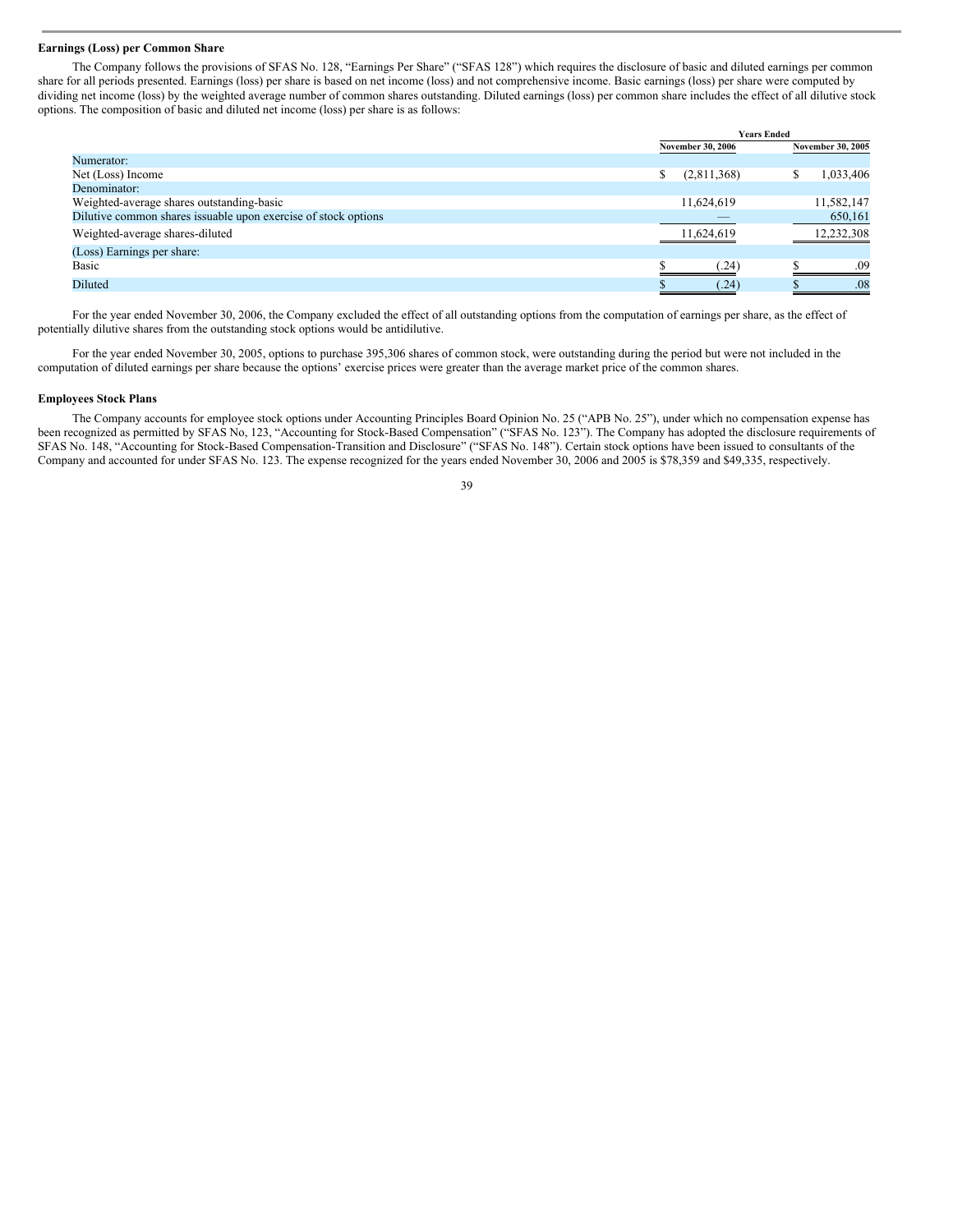Had SFAS No. 123 been implemented, the Corporation's net (loss) income per share would have been adjusted to the amounts indicated below for the years ended November 30, 2006 and November 30, 2005:

|                                                                                                      | <b>Year Ended</b> |                      |     |                      |
|------------------------------------------------------------------------------------------------------|-------------------|----------------------|-----|----------------------|
|                                                                                                      |                   | November 30,<br>2006 |     | November 30.<br>2005 |
| Net (loss) income, as reported                                                                       |                   | \$(2,811,368)        |     | \$1,033,406          |
| Add: Consultant option expense included in reported net income                                       |                   | 78,359               |     | 49,335               |
| Deduct: Total stock-based employee compensation expense determined under fair value based method for |                   |                      |     |                      |
| all awards                                                                                           |                   | (410, 337)           |     | (2,326,652)          |
| Pro forma net (loss) income                                                                          |                   | \$(3,143,346)        |     | (1,243,911)          |
| (Loss) income per share:                                                                             |                   |                      |     |                      |
| $Basic - as reported$                                                                                |                   | (.24)                |     | .09                  |
| $Diluted - as reported$                                                                              |                   | (.24)                | S   | .08                  |
| $Basic - pro forma$                                                                                  |                   | (.27)                | (\$ | .11)                 |
| Diluted – pro forma                                                                                  |                   | (.27)                | (\$ | .10)                 |

During the fourth quarter of fiscal 2005, the Company accelerated the vesting of unvested stock options awarded to all employees and officers under its stock option plan that had exercise prices greater than the current price of the stock, \$2.30, on the effective date of the stock option acceleration. The unvested options to purchase approximately 652,000 shares became fully vested as of September 28, 2005 as a result of the acceleration. These stock options would have vested through September 26, 2008.

The purpose of the accelerated vesting was to enable the Company to avoid recognizing compensation expense of approximately \$700,000 associated with these options in future periods, upon adoption of SFAS 123(R) in December 2006.

#### **Recently Issued Accounting Pronouncements**

On December 16, 2004, the FASB issued FASB Statement No. 123 (revised 2004), Share-Based Payment, which is a revision of FASB Statement No. 123,*Accounting for Stock-Based Compensation* ('SFAS 123(R)). SFAS 123(R) supersedes APB No. 25 and amends FASB Statement No. 95,*Statement of Cash Flows*. However, SFAS 123(R) *requires* all share-based payments to employees, including grants of employee stock options, to be recognized in the income statement based on their fair values. Pro forma disclosure is no longer an alternative.

SFAS 123(R) must be adopted by small business issuers in the first annual period beginning after December 15, 2005. Early adoption will be permitted in periods in which financial statements have not yet been issued. The Company expects to adopt SFAS 123(R) on December 1, 2006.

SFAS 123(R) permits public companies to adopt its requirements using one of two methods:

- 1. A "modified prospective" method in which compensation cost is recognized beginning with the effective date (a) based on the requirements of SFAS 123(R) for all share-based payments granted after the effective date and (b) based on the requirements of SFAS 123 for all awards granted to employees prior to the effective date of SFAS 123(R) that remain unvested on the effective date.
- 2. A "modified retrospective" method which includes the requirements of the modified prospective method described above, but also permits entities to restate based on the amounts previously recognized under SFAS 123 for purposes of pro forma disclosures either (a) all prior periods presented or (b) prior interim periods of the year of adoption.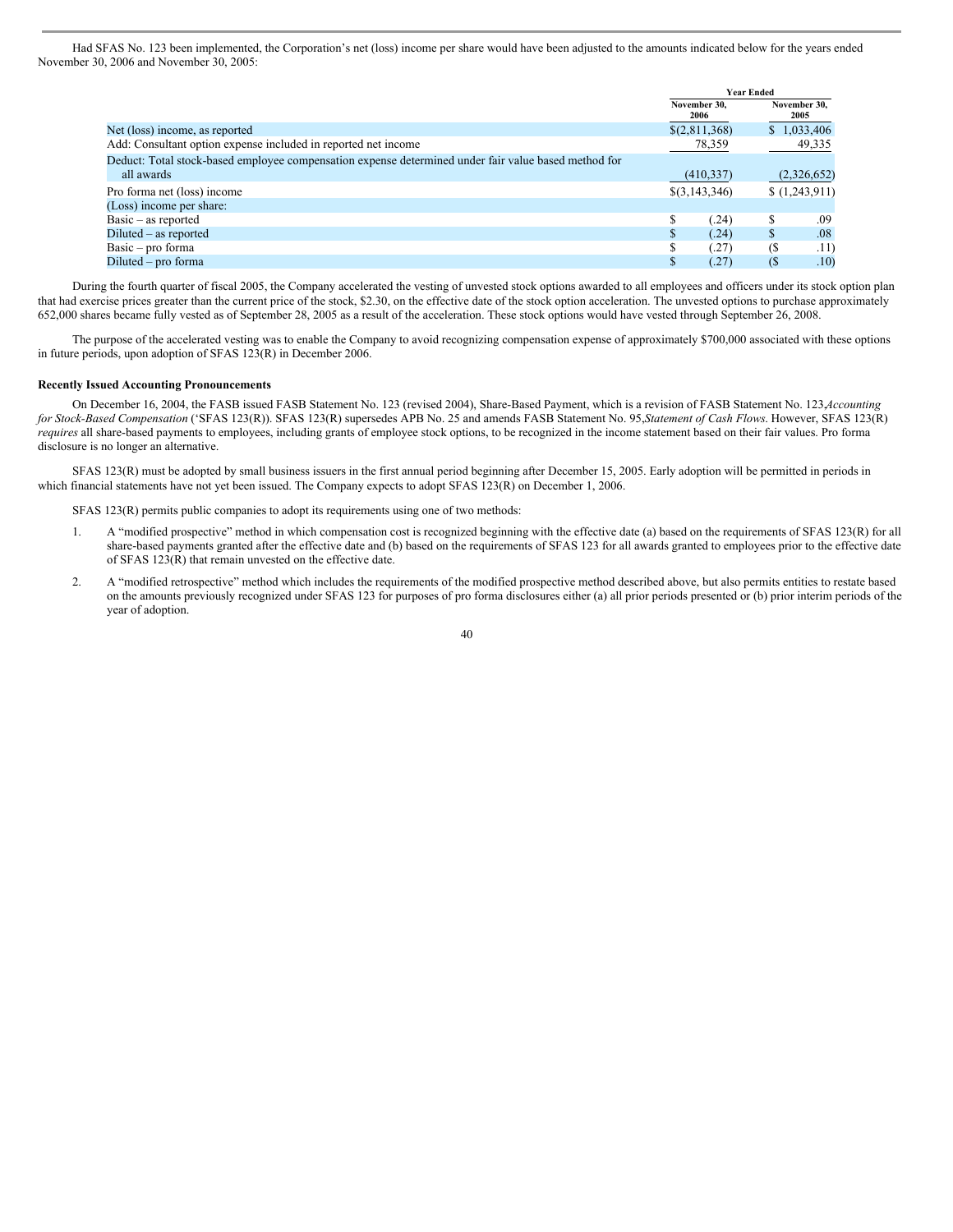#### The Company plans to adopt SFAS 123 using the modified prospective method.

As permitted by SFAS 123, the Company currently accounts for share-based payments to employees using Opinion 25's intrinsic value method and, as such, generally recognizes no compensation cost for employee stock options. Accordingly, the adoption of SFAS 123(R)'s fair value method will have a significant impact on our result of operations, although it will have no impact on our overall financial position. Had we adopted SFAS 123(R) in prior periods, management expects the impact of that standard would have approximated the impact of SFAS 123 as described in the disclosure of pro forma net income and earnings per share. SFAS 123(R) also requires the benefits of tax deductions in excess of recognized compensation cost to be reported as a financing cash flow, rather than as an operating cash flow as required under current literature. This requirement will reduce net operating cash flows and increase net financing cash flows in periods after adoption. While the Company cannot estimate what those amounts will be in the future (because they depend on, among other things, when employees exercise stock options), the amount of operating cash flows recognized in prior periods for such excess tax deductions were \$0 and \$0 for the years ended November 30, 2006 and 2005, respectively.

In June 2006, the FASB issued Interpretation No. 48, Accounting for Uncertainty in Income Taxes, an interpretation of FAS109, Accounting for Income Taxes(FIN 48), to create a single model to address accounting for uncertainty in tax positions. FIN 48 clarifies the accounting for income taxes, by prescribing the minimum recognition threshold a tax position is required to meet before being recognized in the financial statements. FIN 48 also provides guidance on derecognition, measurement, classification, interest and penalties, accounting in interim periods, disclosure and transition. FIN 48 is effective for fiscal years beginning after December 15, 2006. The Company will adopt FIN 48 as of December 1, 2007, as required. The Company has not determined the effect, if any, that the adoption of FIN 48 will have on the Company's financial position and results of operations.

## **NOTE 2—MARKETABLE SECURITIES AND OTHER INVESTMENTS.**

The Company has certain investments in marketable securities which are categorized as marketable securities and other investments on the accompanying consolidated balance sheets that are accounted for under SFAS 115, "Accounting for Certain Debt and Equity Instruments" ('SFAS No. 115'). Marketable securities were \$1,040,341 and \$519,713 at November 30, 2006 and 2005, respectively. In accordance with SFAS 115, the Company recorded a realized gain (loss) of \$5,510 and (\$6,612) for the twelve months ended November 30, 2006 and 2005, respectively, in conjunction with certain marketable securities. Included within marketable securities on the accompanying consolidated balance sheet as of November 30, 2006 is a bond investment of \$989,581, which is being held to maturity. The estimated fair market value of this bond was \$994,380 as of November 30, 2006. Included within marketable securities on the accompanying consolidated balance sheet as of November 30, 2005 are certificates of deposits of approximately \$484,000.

#### **Other Investments**

The Company uses the guidance in SFAS No. 115 as described above, to account for the other investments. The fair value of other investments as of November 30, 2006 and 2005 was approximately \$51,000 and \$35,000, respectively, and the unrealized holding loss recorded as a component of stockholders equity on other investments was approximately \$18,000 and \$181,000 as of November 30, 2006 and 2005, respectively. The cost basis of the other investments of approximately \$147,000 was written down to fair value and charged to impairment, with the corresponding offset to accumulated comprehensive income, during fiscal 2006 as it was determined that the decline in fair market value was other-than-temporary.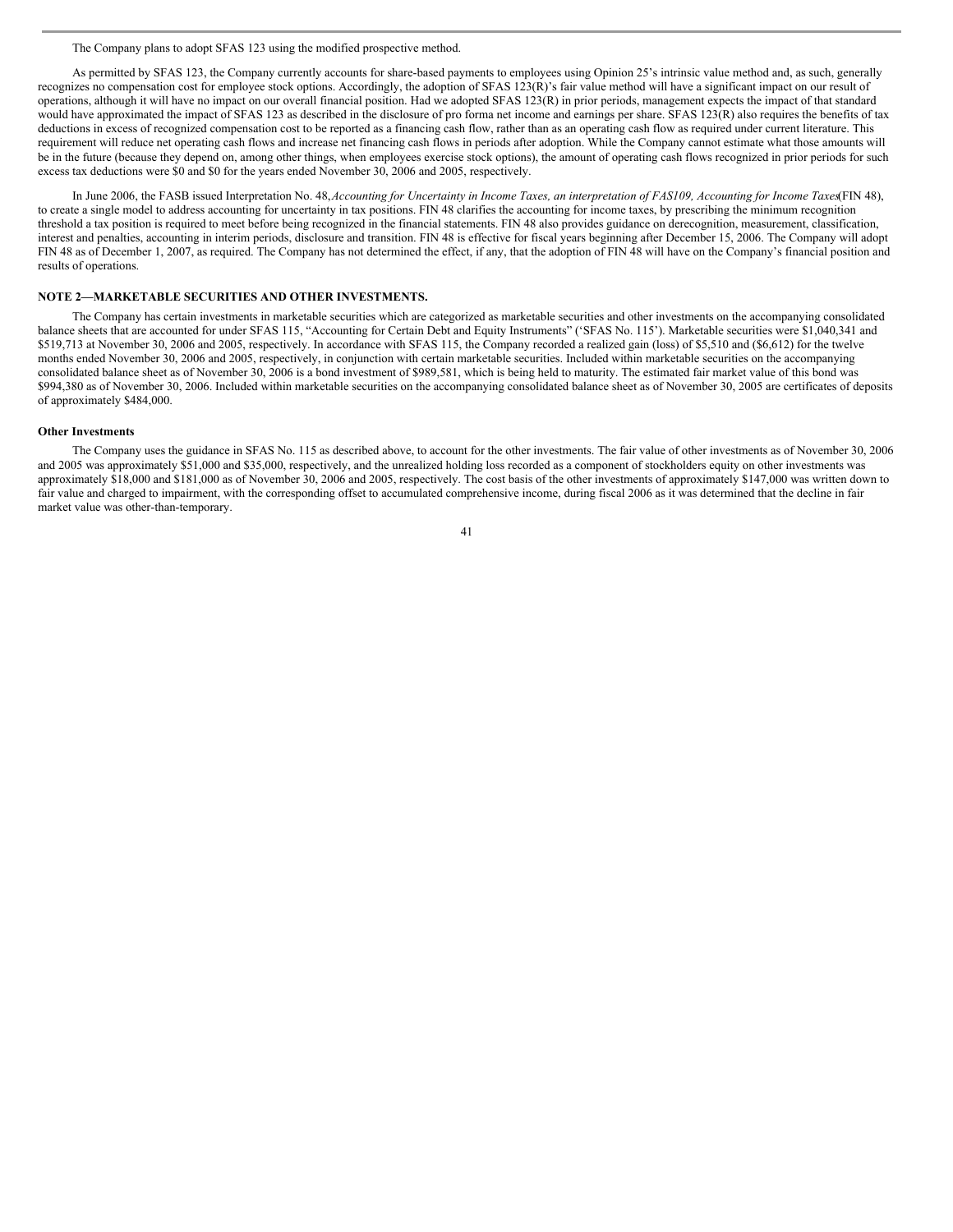## **NOTE 3—INVESTMENTS IN AFFILIATES.**

## **Saneron CCEL Therapeutics, Inc.**

For the year ended November 30, 2006 and 2005, the Company had an ownership interest of approximately 37.7% and 37.9%, respectively, in Saneron, which is accounted for under the equity method of accounting. The Company's ownership percentage in SCTI has decreased due to SCTI issuing common shares to entities and individuals. During 2006 and 2005, the Company had independent valuations performed on the Company's interest in Saneron. Management believes that these valuations accurately reflect the fair value of the Company's interest in Saneron as of November 30, 2006 and 2005. During the current year, the Company ceased recording equity in losses once the investment balance was written down to the total amount of goodwill, as goodwill should not be amortized. As of November 30, 2006 and 2005, the net Saneron investment, which includes goodwill, is reflected on the consolidated balance sheets at approximately \$684,000 and \$684,900, respectively.

For the fiscal year ended November 30, 2006 and 2005, the Company recorded equity in losses of Saneron operations of approximately \$84,287 and \$119,800, respectively. During fiscal 2006 and 2005, the Company identified certain stock and warrant awards that were granted by Saneron at below fair market value to certain employees, consultants and members of Saneron management who represent owners of Saneron and serve on the board of directors. As a result, included in equity in losses of affiliates is approximately \$83,000 related to compensation expense that resulted from the stock awards in 2006 and approximately \$88,000 in 2005. The Company will continue to record equity in losses of affiliates related to stock compensation expense as this offsets additional paid-in capital and not the investment balance.

As of November 30, 2006 and 2005, the Company has classified the Company's portion of the initial value of Company stock held by Saneron of approximately \$839,000 within stockholders' equity as treasury stock.

## **NOTE 4—PROPERTY AND EQUIPMENT.**

The major classes of property and equipment are as follows:

|                                       | 2006        | 2005        |
|---------------------------------------|-------------|-------------|
| Software                              | \$621,043   | 574,574     |
| Furniture and equipment               | 3,370,089   | 2,765,280   |
| Construction in progress              | 129,198     |             |
| Assets held for future use            | 92,050      |             |
| Leasehold improvements                | 848,747     | 842,739     |
|                                       | 5.061.127   | 4,182,593   |
| <b>Less: Accumulated Depreciation</b> | 1,872,465   | 1,258,634   |
| <b>Total Property and Equipment</b>   | \$3,188,662 | \$2,923,959 |

Depreciation expense was \$724,524 in 2006 and \$566,402 in 2005 of which \$242,797 and \$145,071 is included in cost of sales, respectively, in the accompanying consolidated statement of operations and comprehensive (loss) income.

## **NOTE 5—ACCRUED EXPENSES.**

Accrued expenses are as follows:

|                                  |                          | November 30. |
|----------------------------------|--------------------------|--------------|
|                                  | 2006                     | 2005         |
| State income and franchise taxes | $\qquad \qquad - \qquad$ | 50,133<br>a  |
| Legal and accounting             | 46,762                   | 40,000       |
| <b>Bonuses</b>                   | 122,234                  | 186,120      |
| Payroll and payroll taxes        | 241,840                  | 158,315      |
| Interest expense                 | 250,964                  | 216,058      |
| General expenses                 | 1,044,399                | 521,219      |
|                                  | \$1,706,199              | \$1.171.845  |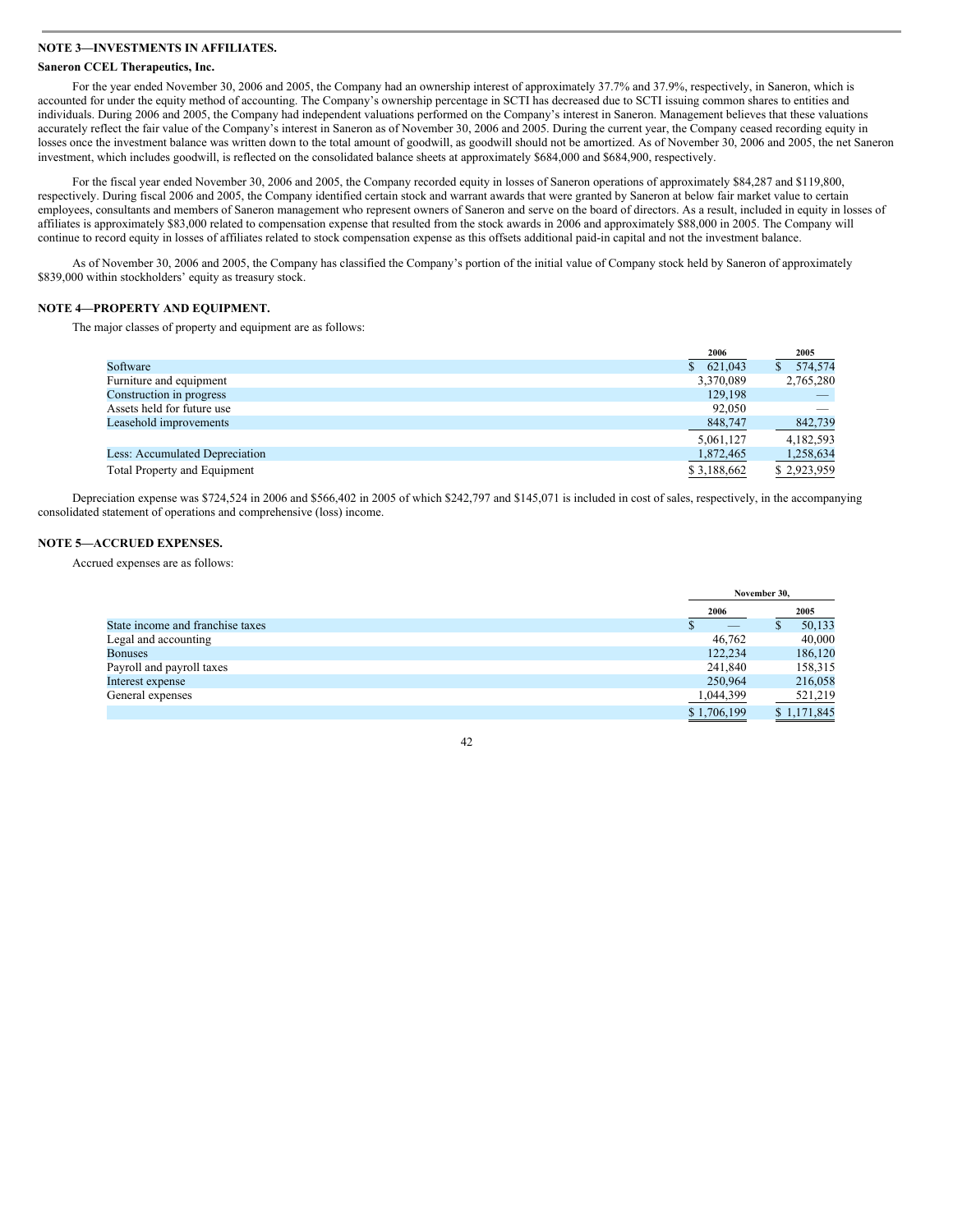## **NOTE 6—INCOME TAXES.**

The Company did not record an income tax provision or benefit for the year ended November 30, 2006, compared to an income tax benefit of approximately \$36,000 for the year ended November 30, 2005.

As of November 2006 and 2005 the tax effects of temporary differences that give rise to the deferred tax assets are as follows:

|                                                 |               | 2006           |                |
|-------------------------------------------------|---------------|----------------|----------------|
|                                                 | Current       | Non-current    | Total          |
| Tax Assets:                                     |               |                |                |
| Deferred income                                 | \$225,000     | \$2,818,000    | \$3,043,000    |
| NOL's, credits, and other carryforward items    |               | 4,662,000      | 4,662,000      |
| Tax over book basis in unconsolidated affiliate |               | 1,027,000      | 1,027,000      |
| Accrued payroll                                 | 26,000        |                | 26,000         |
| Reserves and other accruals                     | 386,000       |                | 386,000        |
| Deferred compensation                           |               | 209,000        | 209,000        |
| Property asset impairment                       |               | 362,000        | 362,000        |
| <b>Total Assets:</b>                            | 637,000       | 9,078,000      | 9,715,000      |
| Tax Liabilities:                                |               |                |                |
| Depreciation and amortization                   | $\mathcal{S}$ | 338,000)<br>(S | 338,000)<br>(S |
| Stock compensation                              |               | (341,000)      | (341,000)      |
| Less: Valuation Allowance                       | (592,000)     | (8,444,000)    | (9,036,000)    |
| Net Deferred Tax Asset (Liability)              | 45,000<br>S   | 45,000<br>(S   |                |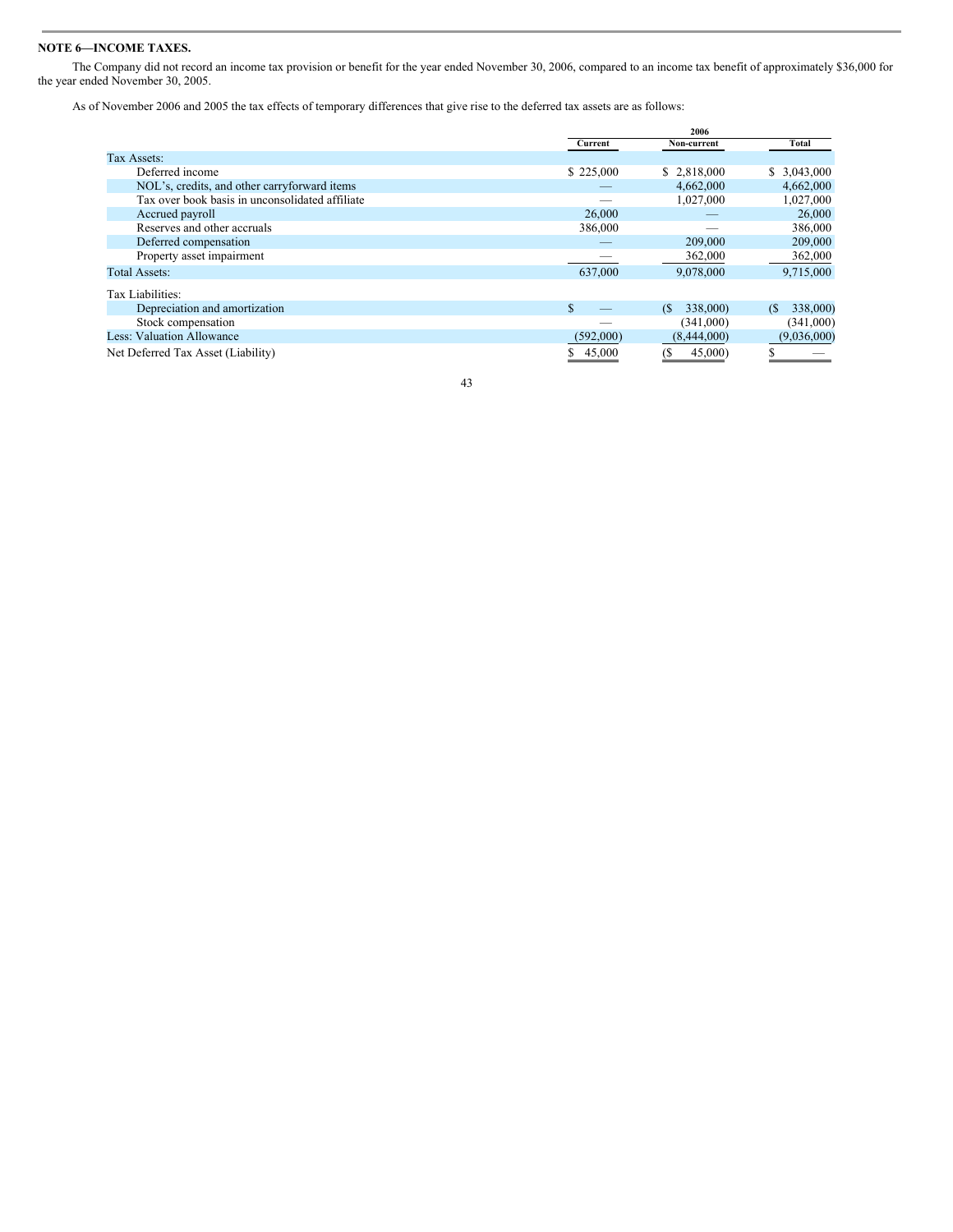|                                                 |           | 2005           |                        |
|-------------------------------------------------|-----------|----------------|------------------------|
|                                                 | Current   | Non-current    | Total                  |
| Tax Assets:                                     |           |                |                        |
| Deferred income                                 | \$225,000 | \$ 2,219,000   | \$2,444,000            |
| NOL's, credits, and other carryforward items    |           | 4,649,000      | 4,649,000              |
| Tax over book basis in unconsolidated affiliate |           | 1,007,000      | 1,007,000              |
| Accrued payroll                                 | 10,000    |                | 10,000                 |
| Reserves and other accruals                     | 269,000   |                | 269,000                |
| Deferred compensation                           |           | 248,000        | 248,000                |
| Property asset impairment                       |           | 165,000        | 165,000                |
| <b>Total Assets:</b>                            | 504,000   | 8,288,000      | 8,792,000              |
| Tax Liabilities:                                |           |                |                        |
| Depreciation and amortization                   | \$        | 436,000)<br>(S | 436,000)<br>$\sqrt{S}$ |
| Stock compensation                              |           | (354,000)      | (354,000)              |
| <b>Less: Valuation Allowance</b>                | (459,000) | (7,543,000)    | (8,002,000)            |
| Net Deferred Tax Asset (Liability)              | 45,000    | 45,000)        |                        |

A valuation allowance covering the deferred tax assets of the Company for November 30, 2006 and 2005, has been provided as the Company does not believe it is more likely than not that the future income tax benefits will be realized. The valuation allowance increased by approximately \$1,033,000 in 2006 as a result of the net operating loss in fiscal 2006.

The Company has unused net operating losses available for carryforward as of November 30, 2006 of approximately \$8,917,000 to offset future federal taxable income. The net operating loss carryfowards expire during 2018 through 2026. The Tax Reform Act of 1986 contains provisions that limit the utilization of net operating losses if there has been an "ownership change". Such an "ownership change" as described in Section 382 of the Internal Revenue code may limit the Company's utilization of its net operating loss carryforwards. The Company also has unused capital losses available as of November 30, 2006 for carryforward of approximately \$2,681,000 to offset future capital gains. The capital loss carryforwards expire during 2006 through 2011.

A reconciliation of the income tax provision with the amount of tax computed by applying the federal statutory rate to pretax income follows:

|                                            | For the Years Ended November 30. |               |           |                   |
|--------------------------------------------|----------------------------------|---------------|-----------|-------------------|
|                                            | 2006                             | $\%$          | 2005      | $\frac{9}{0}$     |
| Tax at Federal Statutory Rate              | (960,000)                        | 34.0          | 339,000   | 34.0              |
| State Income Tax Effect                    | (102,000)                        | 3.6           | 36,000    | 3.6               |
| Increase (Decrease) in valuation allowance | 1.033.000                        | (36.6)        | (408,000) | (40.9)            |
| <b>Permanent Disallowances</b>             | 81,000                           | (2.8)         | 33,000    | 3.3               |
| Other                                      | (52,000)                         | $\boxed{1.8}$ | (36,000)  | (3.6)             |
| Total income taxes                         |                                  |               | 36,000)   | $\frac{(3.6)}{2}$ |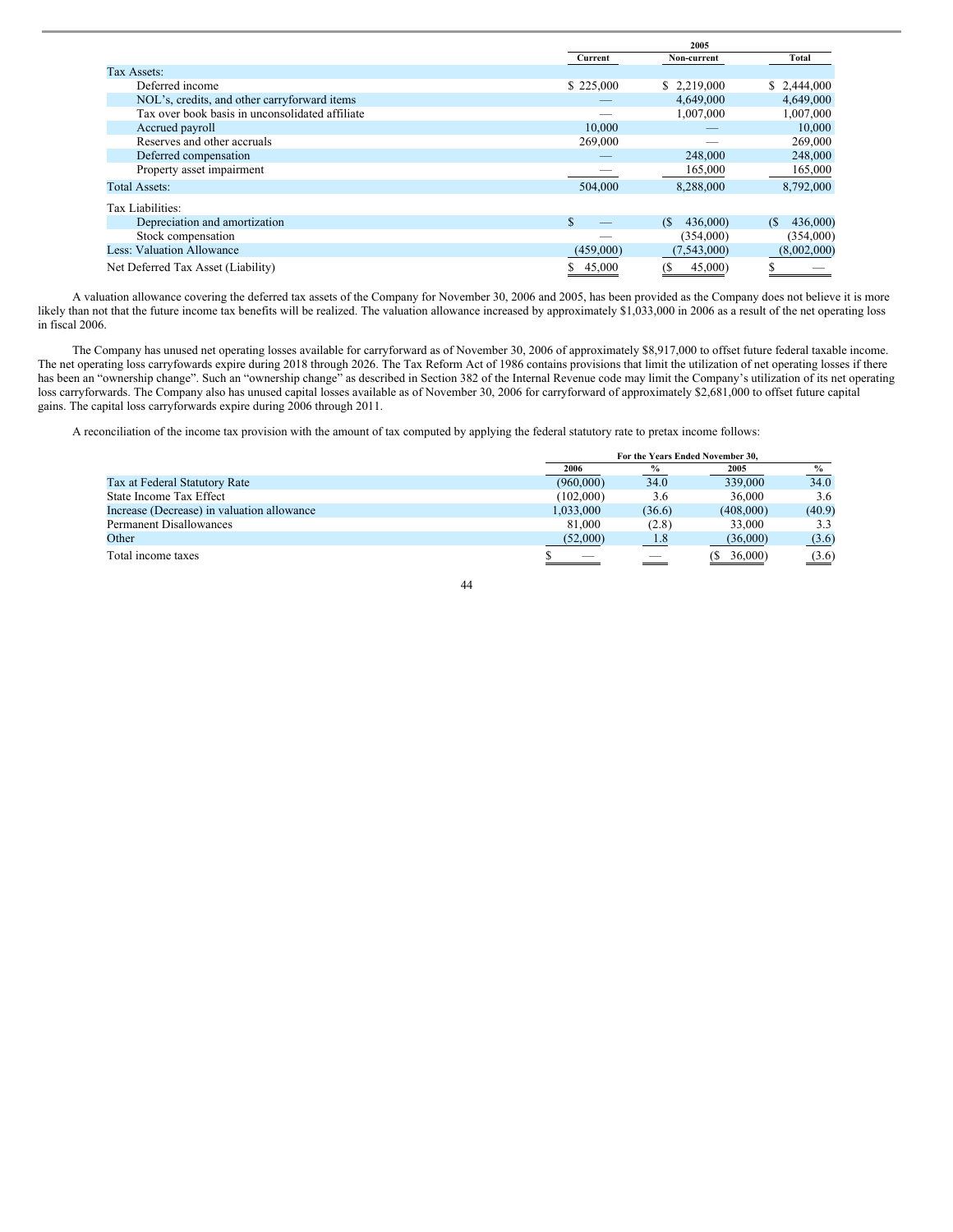## **NOTE 7—STOCKHOLDERS' EQUITY.**

## **Common Stock Issuances**

During the years ended November 30, 2005, the Company issued 227,250 common shares, respectively, to option holders who exercised options for \$203,996. There were no common stock issuances during the fiscal year ended November 30, 2006.

#### **Employee Stock Incentive Plan**

In 2000 the Company adopted a Stock Incentive Plan ("the Plan"). The Plan has reserved 2,250,000 shares of the Company's common stock for issuance pursuant to stock options or restricted stock. During 2004, the Plan was amended to allow issuance of options to certain consultants of the Company. Options issued under the Plan have a term ranging from five to seven years from the date of grant and have a vesting period ranging from immediately upon issuance to three years from the date of grant. The options are exercisable for a period of 90 days after termination.

In June 2006 the Company adopted the 2006 Stock Incentive Plan (the "2006 Plan"). The 2006 Plan has reserved 1,000,000 shares of the Company's common stock for issuance pursuant to stock options, restricted stock, stock-appreciation rights (commonly referred to as "SARs"), stock awards, or performance awards (i.e. performance shares and performance units). During 2006 there were not any stock options issued under the 2006 plan.

#### **Stock Options**

Stock option activity for the two years ended November 30, 2006, was as follows:

|                                  | Number<br>of Shares | Average<br>Exercise<br>Price    |
|----------------------------------|---------------------|---------------------------------|
| Outstanding at November 30, 2004 | 1,187,900           | \$1.31                          |
| Granted                          | 805,306             | 3.36                            |
| Exercised                        | (227, 250)          | .90                             |
| Terminated                       | (97, 750)           | 3.47                            |
| Outstanding at November 30, 2005 | 1,668,206           | \$2.23                          |
| Granted                          | 374,652             | 3.13                            |
| Exercised                        |                     | $\hspace{0.1mm}-\hspace{0.1mm}$ |
| Terminated                       | (122, 965)          | 3.43                            |
| Outstanding at November 30, 2006 | 1,919,893           | \$2.32                          |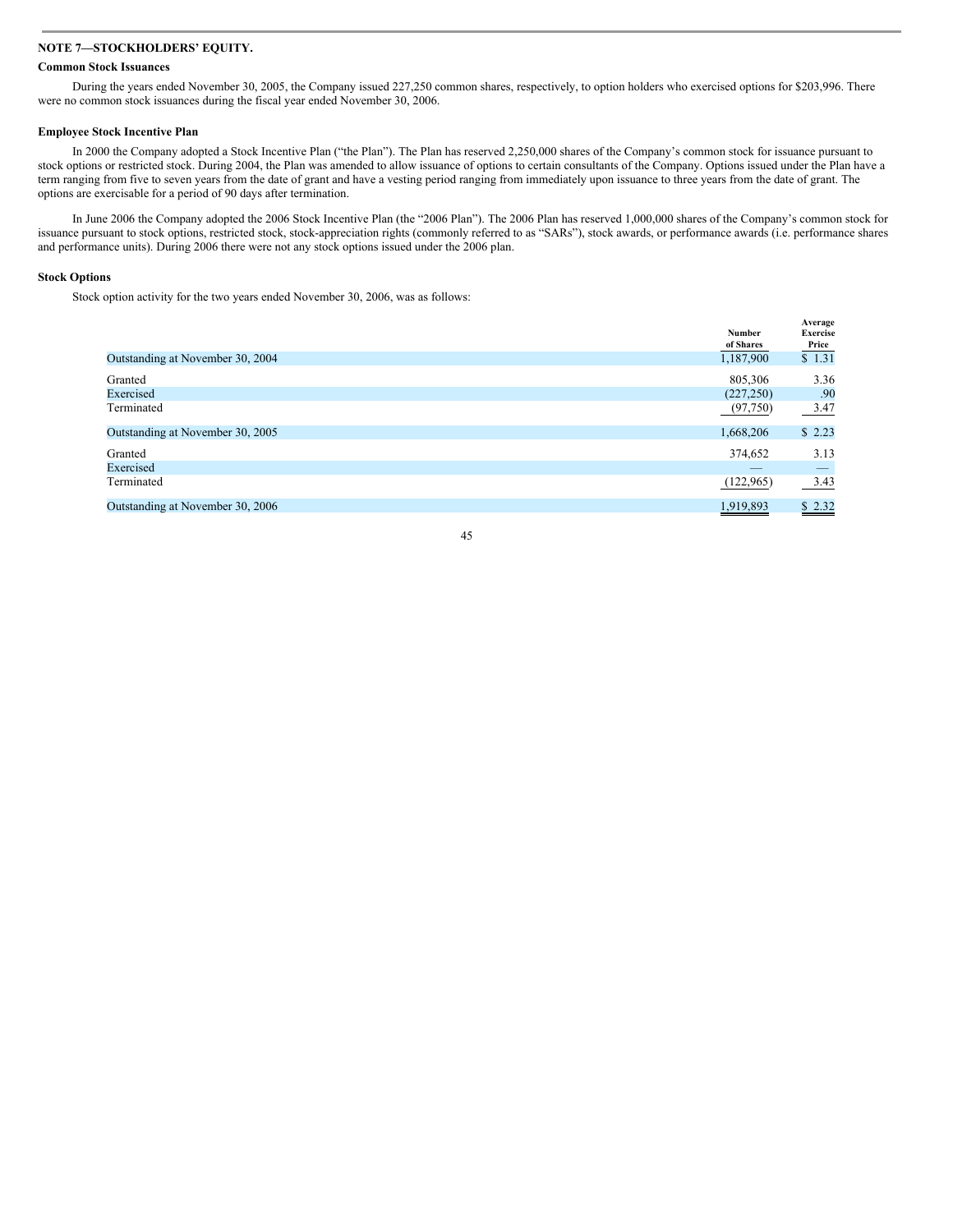As of November 30, 2006 and 2005, 1,589,679 and 1,613,206 of the outstanding options were exercisable. The weighted average exercise prices of these options were \$2.14 and \$2.20, respectively.

Significant option groups outstanding at November 30, 2006 and related price and contractual life information are as follows:

| <b>Range of Exercise Price</b> | Outstanding | <b>Weighted Average</b><br><b>Exercise Price</b> | <b>Weighted Average</b><br>Remaining<br><b>Contractual Life</b> |
|--------------------------------|-------------|--------------------------------------------------|-----------------------------------------------------------------|
| \$0.54 to \$0.99               | 651,500     | \$0.55                                           | 1.7                                                             |
| \$1.00 to \$2.00               | 11,500      | \$1.99                                           | 1.1                                                             |
| \$2.01 to \$3.00               | 344,900     | \$2.42                                           | 2.8                                                             |
| \$3.01 to \$4.00               | 615,630     | \$3.22                                           | 4.8                                                             |
| \$4.01 to \$5.00               | 267,363     | \$4.09                                           | 3.0                                                             |
| \$5.01 to \$6.00               | 29,000      | \$5.58                                           | $\cdot$                                                         |
|                                | 1,919,893   |                                                  |                                                                 |

Certain stock options have been issued to non-employee consultants of the Company and accounted for under SFAS No. 123. The expense recognized for the year ended November 30, 2006 and November 30, 2005 was \$78,359 and \$49,335, respectively.

Variables used to determine the fair value of the options for fiscal 2006 and 2005 are as follows:

| <b>For the Years Ended</b> |                   |  |
|----------------------------|-------------------|--|
| November 30.               |                   |  |
| 2006                       | 2005              |  |
|                            |                   |  |
| $0\%$                      | 0%                |  |
| 192\%-203\%                | 203\%-212\%       |  |
|                            | $3.69\% - 4.51\%$ |  |
| 7 years                    | 5 years           |  |
|                            | $4.30\% - 5.19\%$ |  |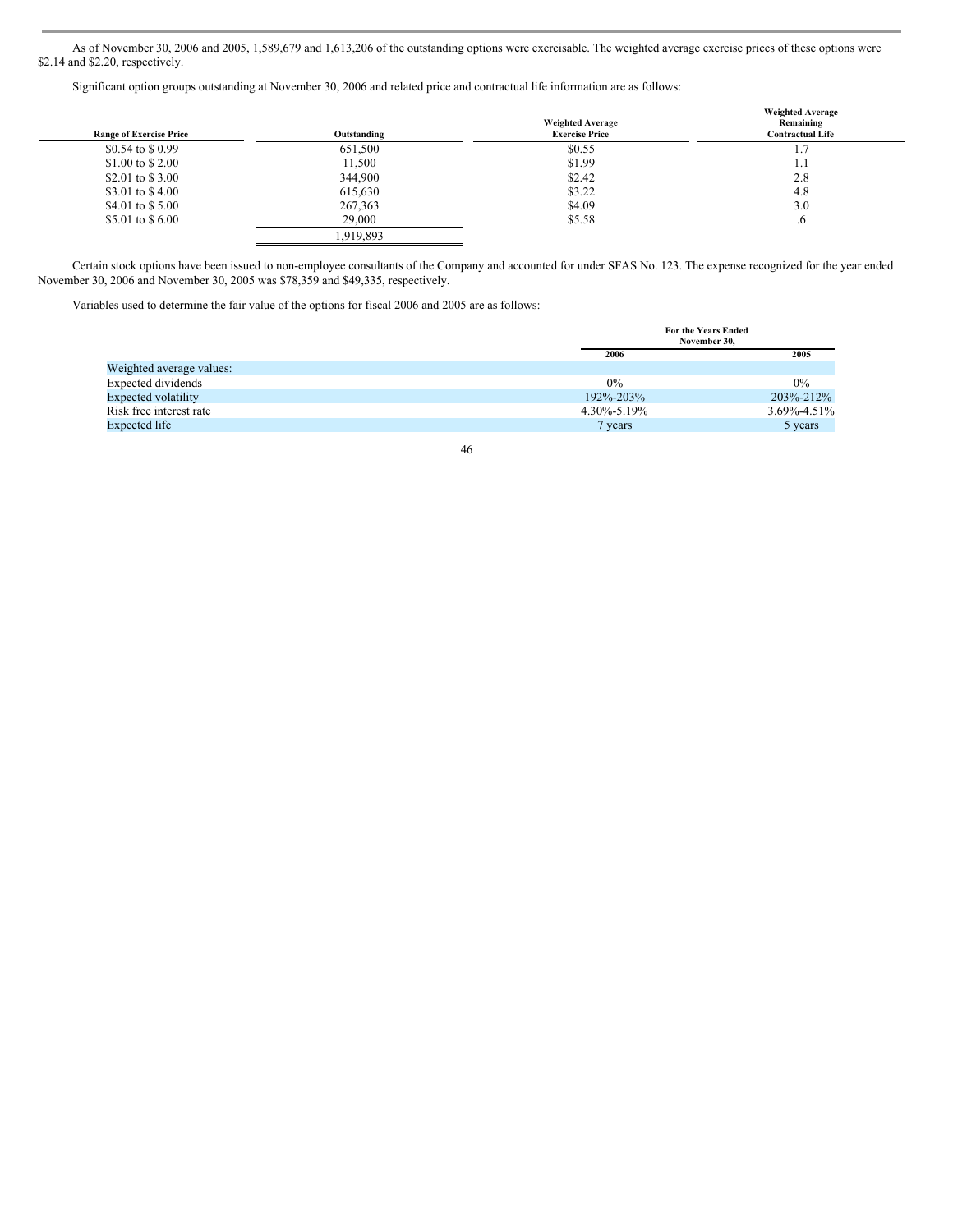## **NOTE 8—COMMITMENTS AND CONTINGENCIES.**

#### **Cryo-Cell De Mexico**

On June 13, 2001, the Company entered into an agreement with Cryo-Cell de Mexico, as amended in October 2001, for the exclusive license to market the Company's U-Cord<sup>®</sup> program. The license allows Cryo-Cell de Mexico to directly market and sub-license the U-Cord<sup>®</sup> program throughout Mexico, Central America and Ecuador. The Company received an initial up-front license fee payment of \$600,000 and, until the amendment described below effective January 1, 2007, was entitled to receive ongoing royalties of 15% of adjusted cord blood processing fees and 25% of storage revenues generated by Cryo-Cell de Mexico's laboratory operations. The Company recorded royalties and sub-license fees from Cryo-Cell de Mexico in the amount of \$608,043 and \$597,013 for the years ended November 30, 2006 and 2005, respectively, and this is reflected in licensee income in the accompanying consolidated statements of operations and comprehensive (loss) income. In addition, the Company processes and stores specimens sent from sub-licensees in Central America, Ecuador, and to a lesser extent Mexico. Processing revenues from specimens originating in these territories totaled \$410,785 and \$248,900 for the years ended November 30, 2006 and 2005 and is reflected in revenues in the accompany consolidated statements of operations and comprehensive (loss) income.

On February 7, 2007, the Company and Cryo-Cell de Mexico executed an amendment to their definitive License and Royalty Agreement. The amendment changes the royalties payable to the Company for all U-Cord® collection, processing and storage revenues generated effective January 1, 2007. Following the amendment, the Company receives royalty fees ranging from \$35 to \$75 per specimen, depending on the then current pricing structure in effect for U-Cord® collection, processing and testing fees in Mexico. The Company will now receive royalties on storage revenues of 10% compared to 25% prior to the amendment. The total royalty payments per the agreement are now capped at \$1 million annually and \$10 million cumulatively dating back to October 15, 2001.

#### **Asia Cryo-Cell Private Limited**

On July 14, 2004, the Company entered into a definitive License and Royalty Agreement with Asia Cryo-Cell Private Limited ("ACCPL") to establish and market its U-Cord ® program in India. The up-front license fee of \$750,000 is payable by ACCPL in installments, with \$275,000 paid in 2004, a second payment of \$175,000 paid in 2006, and the final \$300,000 payable in 2007 as described below. ACCPL has an option to expand into Singapore and Malaysia for one year after March 5, 2006, the date the licensed services were first offered for sale to the general public in India, as defined in the agreement. In consideration for the up-front license fee, the Company transferred its technology, know-how and quality systems to ACCPL in 2004. The payment of \$175,000 received by the Company during fiscal 2006 is included in licensee income in the consolidated statement of operations and comprehensive (loss) income. The remaining balance due of \$300,000 will be recognized under the installment basis of accounting, recognizing each payment when received.

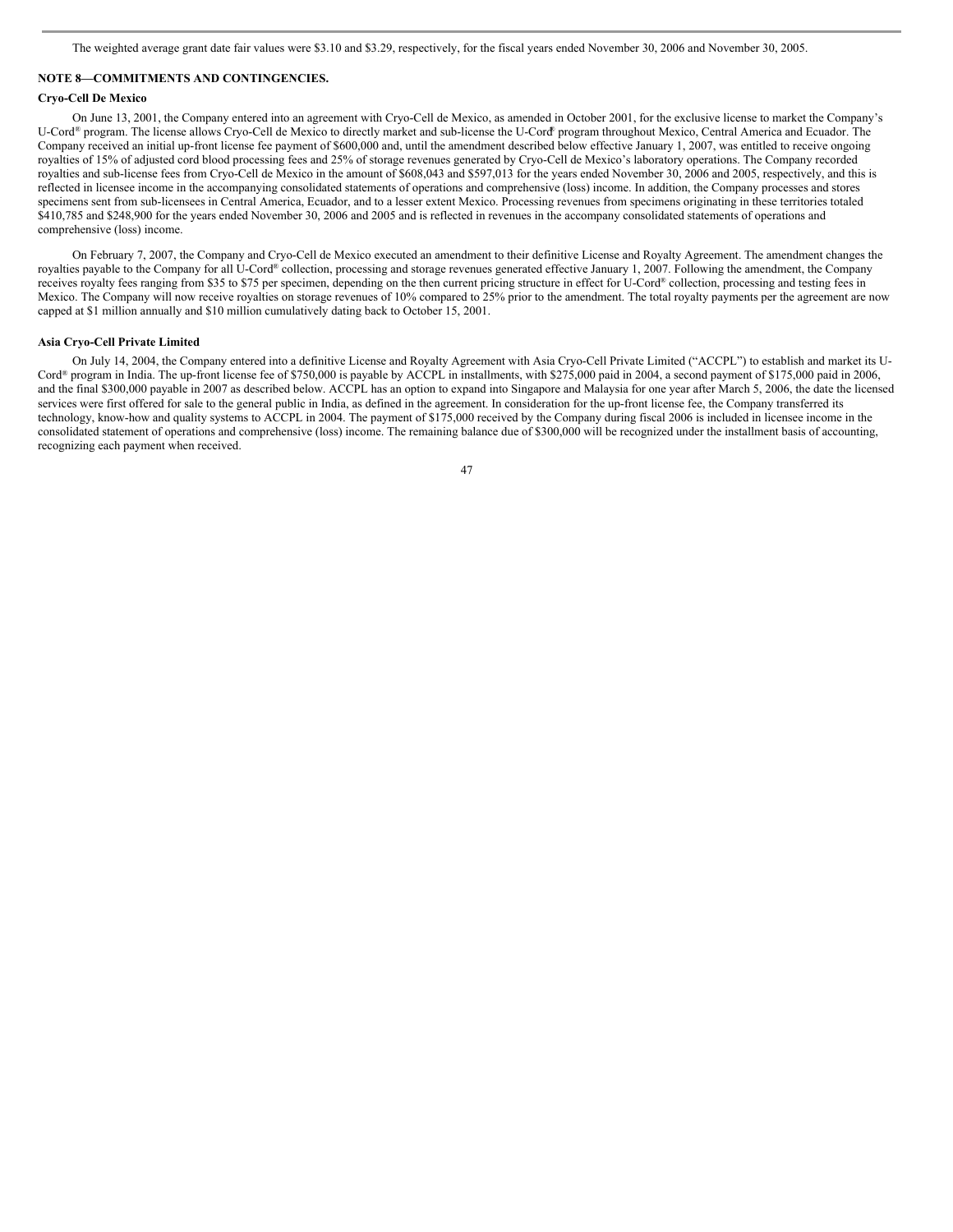On January 22, 2007, the Company and ACCPL executed an amendment to the definitive License and Royalty Agreement. The amendment changes the royalties payable to the Company for all cord blood collection, processing and storage revenues generated after September 1, 2006. Following the amendment, the Company receives royalty fees ranging from \$35 to \$75 per specimen, depending on the then current pricing structure in effect for cord blood collection, processing and testing fees in India, Singapore and Malaysia rather than the previous royalty rate of 8.5-10%. The Company will now receive royalties on storage revenues of 10%, compared to 10-15%, based on volume, prior to the amendment. All revenues generated prior to the effective date are subject to the original agreement. Per the amendment, ACCPL is required to pay the two remaining license fee payments of \$150,000 each by January 31, 2007 and May 31, 2007, respectively, and the first such payment was made in January 2007. The total royalty payments per the agreement are now capped at \$1 million annually and \$10 million cumulatively dating back to July 14, 2004.

The Company recorded royalties and sub-license fees from ACCPL in the amount of \$170,058 and \$16,302 for the years ended November 30, 2006 and 2005, respectively, and this is reflected in licensee income in the accompanying consolidated statements of operations and comprehensive (loss) income.

#### **Deferred Consulting Obligation**

The Company entered into a long-term consulting agreement with a former officer to provide future consulting services to the Company. In August 2004, the Company stopped making payments under the consulting agreement. This agreement was terminated and following negotiations, a new agreement was negotiated by the parties and signed on April 15, 2005. The Company commenced payments under the terms of the new agreement during the second quarter of 2005. The terms of the settlement are confidential. The Company recognized a gain upon entering into the new agreement, which is included in other income on the consolidated statement of income and comprehensive income. In fiscal 2006 and 2005, the Company recognized \$41,391 and \$30,779, respectively, of interest expense related to this agreement. The remaining deferred consulting obligation was \$556,571 and \$658,666, as of November 30, 2006 and 2005, respectively.

#### **NOTE 9—LEASES.**

During April 2004, the Company entered into a ten-year lease for its new corporate headquarters in Oldsmar, Florida. On June 7, 2006, the Company entered into a lease amendment, which amends the Company's lease for its principal offices in Oldsmar, Florida. The original lease covered approximately 17,600 square feet of space. Under the amendment, the Company leased an additional 9,600 square feet of space at same location. All leases include provisions for escalations and related costs. The Company records rental expense based on a straight-line basis over the term of the lease. Rent charged to operations was \$270,403 and \$222,146 in 2006 and 2005, respectively and are included in cost of sales and marketing, general and administrative expenses in the consolidated statements of operations and comprehensive (loss) income.

The future minimum rental payments under these operating leases are as follows:

| <b>Fiscal Year</b> | Rent      |
|--------------------|-----------|
| 2007               | \$270,720 |
| 2008               | \$278,881 |
| 2009               | \$287,153 |
| 2010               | \$295,715 |
| 2011               | \$304,612 |
| Thereafter         | \$998,148 |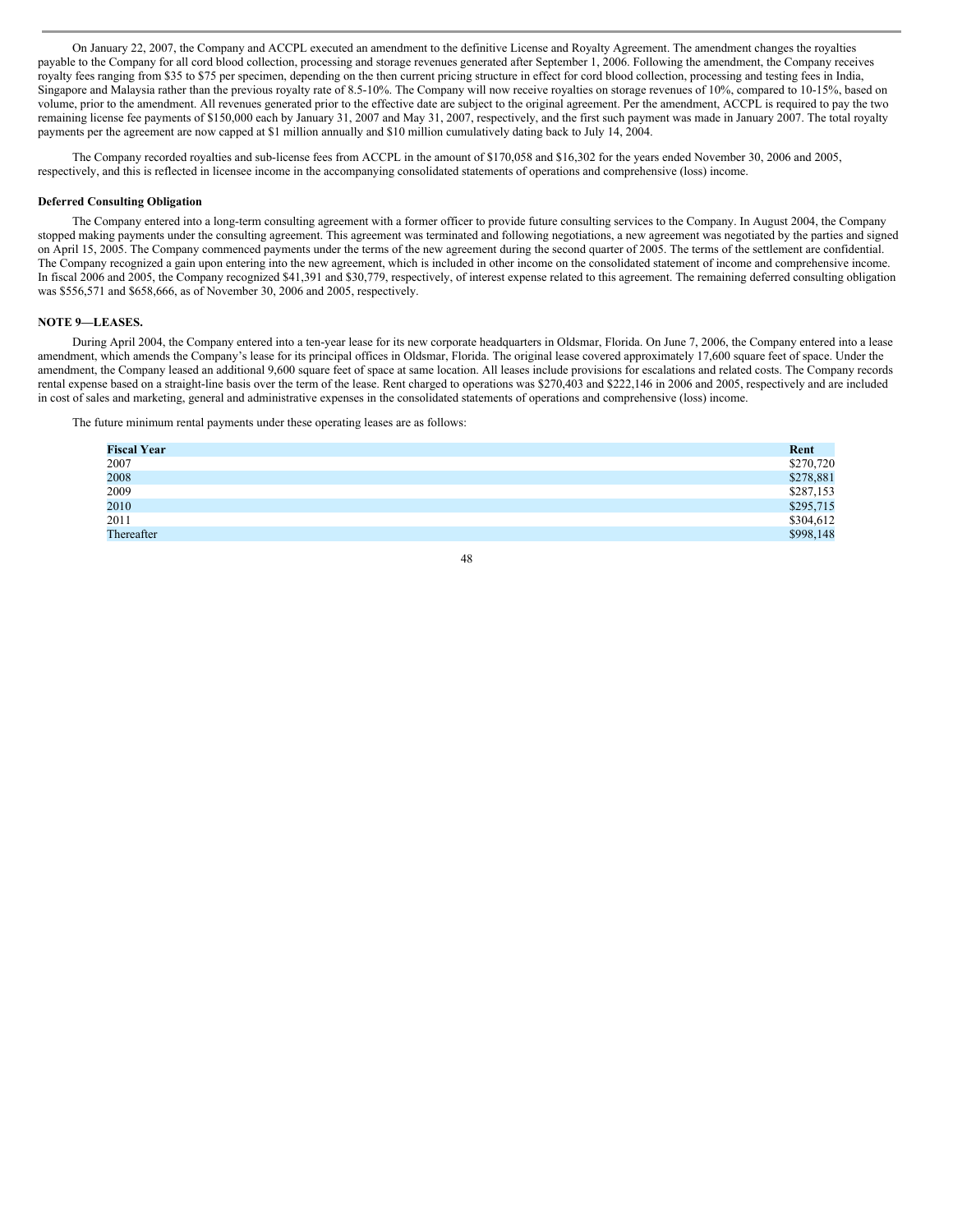#### **NOTE 10—RETIREMENT PLAN.**

In January 1997, the Company adopted a 401(k) retirement plan, which allows eligible employees to allocate up to 15% of their salaries. The Company did not make any matching contributions to this plan for the year ended November 30, 2006 and 2005.

## **NOTE 11—REVENUE SHARING AGREEMENTS.**

The Company entered into RSAs prior to 2002 with various third and related parties. The Company's RSAs provide that in exchange for a non-refundable up-front payment, the Company would share for the duration of the contract a percentage of its future revenue derived from the annual storage fees charged related to a certain number of specimens that originated from specific geographical areas. The RSAs have no definitive term or termination provisions. The sharing applies to the storage fees for all specified specimens in the area up to the number covered in the contract. When the number of specimens is filled, any additional specimens stored in that area are not subject to revenue sharing. As there are empty spaces resulting from attrition, the Company agrees to fill them as soon as possible. The parties typically pay the Company a nonrefundable up-front fee for the rights to these future payments. The Company reflects these up-front payments as long-term liabilities on the accompanying consolidated financial statements. The Company does not intend to enter into additional RSAs.

In the future, the Company could reverse the liability relating to the RSAs over an appropriate period of time, based on the Company's expectations of the total amount of payments it expects to pay to the other party under the particular revenue sharing agreement. However, the RSAs do not establish a finite term or time frame over which to estimate the total payments, and the Company had not previously estimated and has concluded that it is not currently practicable to estimate the projected cash flows under the RSAs. At present, the Company intends to defer the reversal of the liability, until such time as these amounts can be determined. During the periods when the Company defers the reversal of the liability, the payments during these periods will be treated in full as interest expense, which will be recognized as payments under the RSAs become due following the accrual method of accounting. In future periods, if a portion of the liability can be de-recognized based on the effective interest method, the payments will be allocated between interest and amortization of the liability. As cash is paid out to the other party during any period, the liability would be de-recognized based on the portion of the total anticipated payouts made during the period, using the effective interest method. That is, a portion of the payment would be recorded as interest expense, and the remainder would be treated as repayment of principal, which would reduce the liability.

*Florida*. On February 9, 1999, the previous agreements with the Company's Arizona Revenue Sharing investors were modified and replaced by a revenue sharing agreement for the state of Florida for a price of \$1,000,000. The revenue sharing agreement applies to net storage revenues originating from specimens from within the state of Florida. The revenue sharing agreement entitles the investors to net revenues from a maximum of 33,000 storage spaces. Mr. Charles Nyberg, a former member of the Board of Directors of the Company, is a 50% owner of this revenue sharing agreement. Mr. Nyberg purchased this revenue sharing agreement prior to the time he became a member of the Board. Mr. Nyberg resigned from the Board of Directors during December 2004.

*Illinois*. In 1996, the Company signed agreements with a group of investors entitling them to an on-going 50% share in the Company's portion of net storage revenues generated by specimens stored in the Illinois Masonic Medical Center for a price of \$1,000,000. The agreements were modified in 1998 to entitle the investors to a 50% share of the Company's portion of net revenues relating to specimens originating in Illinois and its contiguous states and stored in Oldsmar, Florida for a maximum of up to 33,000 storage spaces.

*New York.* On February 26, 1999, the Company entered into a modified revenue sharing agreement with Bio-Stor International, Inc.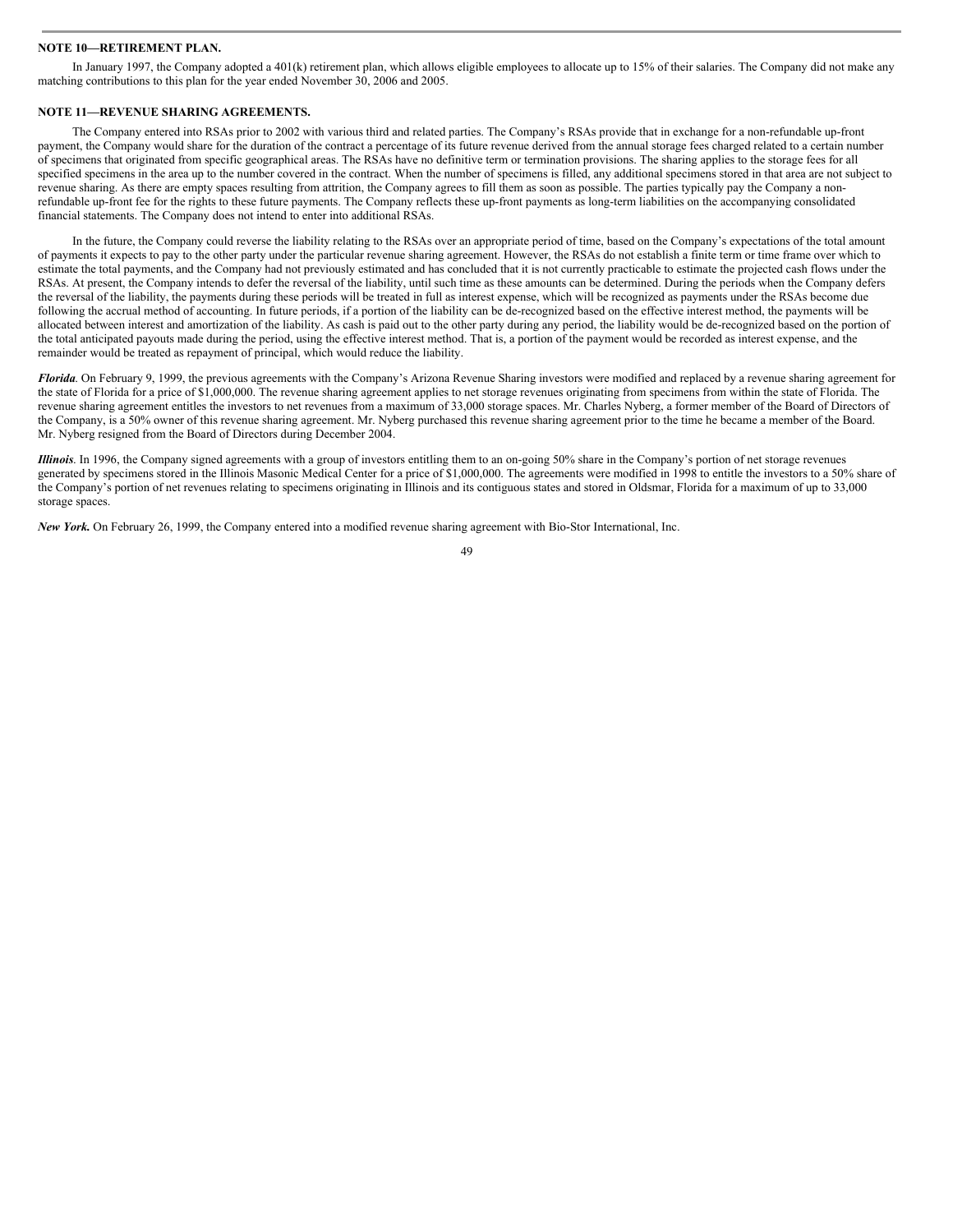('Bio-Stor') for the state of New York. The Company credited the \$900,000 Bio-Stor had previously paid toward the purchase of 90% of the Company's 50% portion of net storage revenues generated from the specimens originating from the Company's clients in the state of New York for up to 33,000 shared storage spaces. This agreement supersedes all other agreements between Bio-Stor and the Company.

On November 5, 1998, an agreement previously entered into by the Company with a private investor was revised. Per the terms of the original agreement, the investor had purchased 10% of a revenue sharing agreement in the state of New Jersey. The 1998 agreement transferred the \$100,000 investment such that it now applies to the state of New York. Under the revised agreement the investor will receive 10% of the 50% share in the Company's portion of net storage revenues generated by the specimens originating from the Company's clients in the state of New York for up to 33,000 spaces.

*Texas*. On May 31, 2001, the Company entered into an agreement with Red Rock Partners, an Arizona general partnership ("Red Rock"), entitling them to on-going shares in a portion of the Company's net storage revenue generated by specimens originating from within the State of Texas for a price of \$750,000. The investors are entitled to a 37.5% share of net storage revenues originating in the State of Texas to a maximum of 33,000 storage spaces. Mr. Charles Nyberg is a 50% owner of Red Rock. Red Rock purchased this revenue sharing agreement prior to the time Mr. Nyberg became a member of the Board. Mr. Nyberg resigned from the Board of Directors during December 2004. The Company made total payments to Red Rock of \$139,116 and \$115,453 for fiscal years 2006 and 2005, respectively.

#### **NOTE 12: RELATED PARTY TRANSACTIONS.**

In May 2001, Red Rock paid \$200,000 to acquire warrants that expired on May 31, 2006 for 100,000 shares of the Company's common stock at \$6.00 per share. Mr. Charles Nyberg, a former director of the Company, is a partner of Red Rock. None of these warrants were exercised prior to expiration.

In October 2001, the Company sold 90% of Safti-Cell, Inc. ("Safti-Cell"), a then-inactive subsidiary of the Company, to Red Rock Partners, an Arizona general partnership. Mr. Charles Nyberg, a former member of the Board of Directors of the Company, owns a significant interest in Red Rock Partners; however, the sale took place prior to the time that Mr. Nyberg became a member of the Company's Board of Directors. Subsequent to the end of fiscal 2004, Mr. Nyberg resigned from the Company's Board of Directors. In October 2001, the Company and Safti-Cell entered into a twenty-year storage agreement under which the Company pays an annual fee to Safti-Cell for each specimen stored by Safti-Cell in its Arizona facility for the Company's customers. In October 2002, Safti-Cell brought the facility into service, and the Company began providing dual storage service to its customers. The Company currently stores approximately 33,000 split specimens at the Safti-Cell facility. In May 2005, the Company implemented a new processing methodology in accordance with emerging requirements of the AABB. The new process utilizes closed-system bags rather than vial storage. In view of this transition to a new processing methodology, as well as, the enhanced level of security designed in the Company's new facility, the Company discontinued offering the dual storage service to new customers.

#### **NOTE 13: LEGAL PROCEEDINGS.**

The Company is involved in the following legal proceedings:

On February 22, 2002, the Company was named as a defendant in a complaint filed by PharmaStem Therapeutics, Inc. in the United States District Court of Delaware (Wilmington), Case No. 02-148-GMS, alleging patent infringement of U.S Patents Nos. 5,004,681 ('681 patent') which relates to the collection processing, and storage of stem cells derived from umbilical cord blood and 5,192,553 ('553 patent') which relates to the therapeutic use of stem cells derived from umbilical cord blood. PharmaStem, a Delaware corporation, originally named as defendants eight companies (three of which are now out of business) involved in cord blood banking. The suit sought an injunction against the companies, an unspecified amount of damages or royalties, treble damages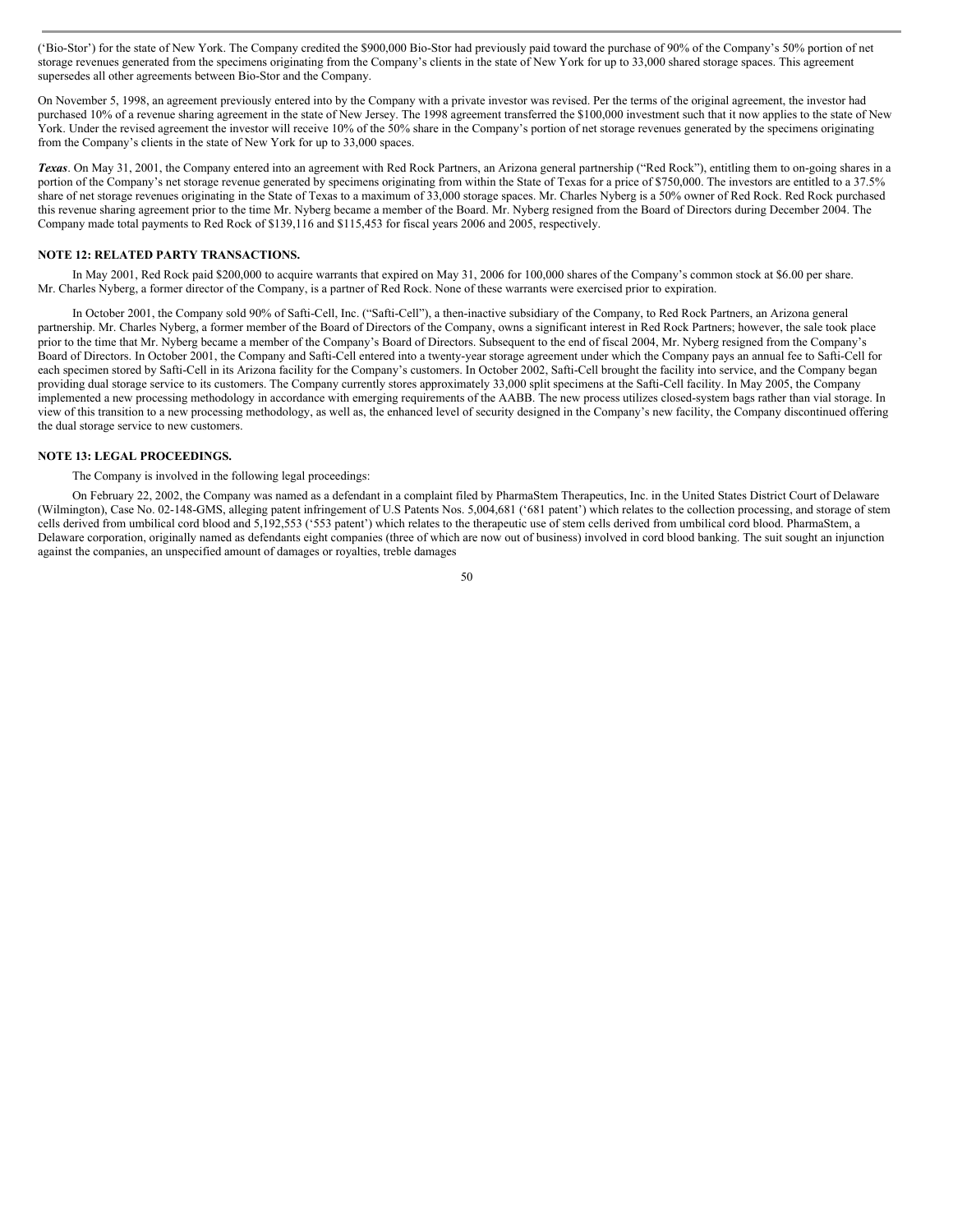and attorney's fees. The trial was held in October 2003, and pursuant to a jury verdict entered on October 30, 2003, a judgment was entered against the Company in the amount of \$957,722 for damages relating to royalties resulting from revenues generated from specimens processed and stored from April 11, 2000 through August 31, 2003.

The defendants, including the Company, filed motions for post-trial relief, and execution of the judgment was stayed pending disposition of those motions. In December 2003, the Company transferred \$957,722 into an escrow account to secure the judgment. The plaintiff also filed motions seeking an award of approximately \$2,800,000 for enhanced damages, counsel fees and interest, and a permanent injunction against future infringement.

On September 15, 2004, the court ruled on the post trial motions. The court vacated its judgment, overturning the jury's verdict for patent infringement and damages previously entered against the Company, and denied PharmaStem's request for an injunction and enhanced damages against the defendants. The court entered a new judgment in favor of the Company and the other defendant blood banks with regard to PharmaStem's '553 patent, holding that the cord blood banks are not, and cannot be, liable for contributory infringement of the patent because they do not sell, or offer for sale, umbilical cord blood. Rather, the private blood banks provide a service of processing and preserving of cord blood for families. With regard to PharmaStem's '681 patent, the court granted Cryo-Cell and its co-defendants a new trial on the issues of infringement, finding that the jury's earlier verdict of infringement was "against the great weight of the evidence."

On October 4, 2004, PharmaStem filed (in the Delaware action) a motion for preliminary injunction against the Company (and its co-defendants) regarding the '681 patent. PharmaStem sought an injunction limiting the ability of the Company to refer to the use of umbilical cord blood in the treatment of adults in the marketing of the Company's services, to advise its customers that cord blood stored hereafter is for pediatric use only, and to enjoin the Company from storing cord blood units that have sufficient stem cells to effect the hematopoietic reconstitution of an adult. The Company and other defendants filed a motion asking the court to reconsider the denial of the judgment as a matter of law on the '681 patent. On December 14, 2004, the court ruled in favor of the Company and other defendants. The effect of this order is that final judgment has now been entered in favor of Cryo-Cell and the other defendants on PharmaStem's charges of infringement of both patents that were asserted in that case, marking a final disposition of the case in Cryo-Cell's favor, and denying PharmaStem's motion for preliminary injunction.

PharmaStem has filed an appeal of the decision to the United States Court of Appeals for the Federal Circuit. Cryo-Cell and the other defendants have filed a crossappeal on the issues of the validity and enforceability of the '681 and '553 patents.

On July 28, 2004, the Company was named as a defendant in a complaint filed by PharmaStem Therapeutics, Inc. in the United States District Court for the Middle District of Florida, Tampa Division, Case No. 8:04-cv-1740-T-30TGW alleging infringement of U.S. Patents Nos. 6,461,645 and 6,569,427. These patents are closely related to the '681 and '553 patents that were the subject of PharmaStem's Delaware litigation. PharmaStem also named as a defendant Dr. Bruce Zafran, a member of the Company's scientific and medical advisory board. The suit seeks an injunction, an unspecified amount of damages or royalties, treble damages and attorney's fees. The Company has filed an answer and counterclaims against PharmaStem and its Chief Executive Officer, Nicholas Didier. PharmaStem and Didier have filed motions to dismiss those counterclaims. The Judicial Panel on Multidistrict Litigation transferred this action to the District of Delaware for coordinated pretrial proceedings with other cases brought by PharmaStem alleging infringement of these same two patents by other defendants, *In re: PharmaStem Therapeutics, Inc. Patent Litigation*, MDL No. 1660. The Company intends to vigorously defend the suit. The Delaware court has stayed all proceedings in these cases, including discovery, pending the outcome of the Federal Circuit appeal and reexamination proceedings in the U.S. Patent and Trademark Office. The reexamination proceedings involve all four of the patents on which PharmaStem has sued. In January 2005, a Patent Office examiner entered an office action rejecting all claims of the '553 patent.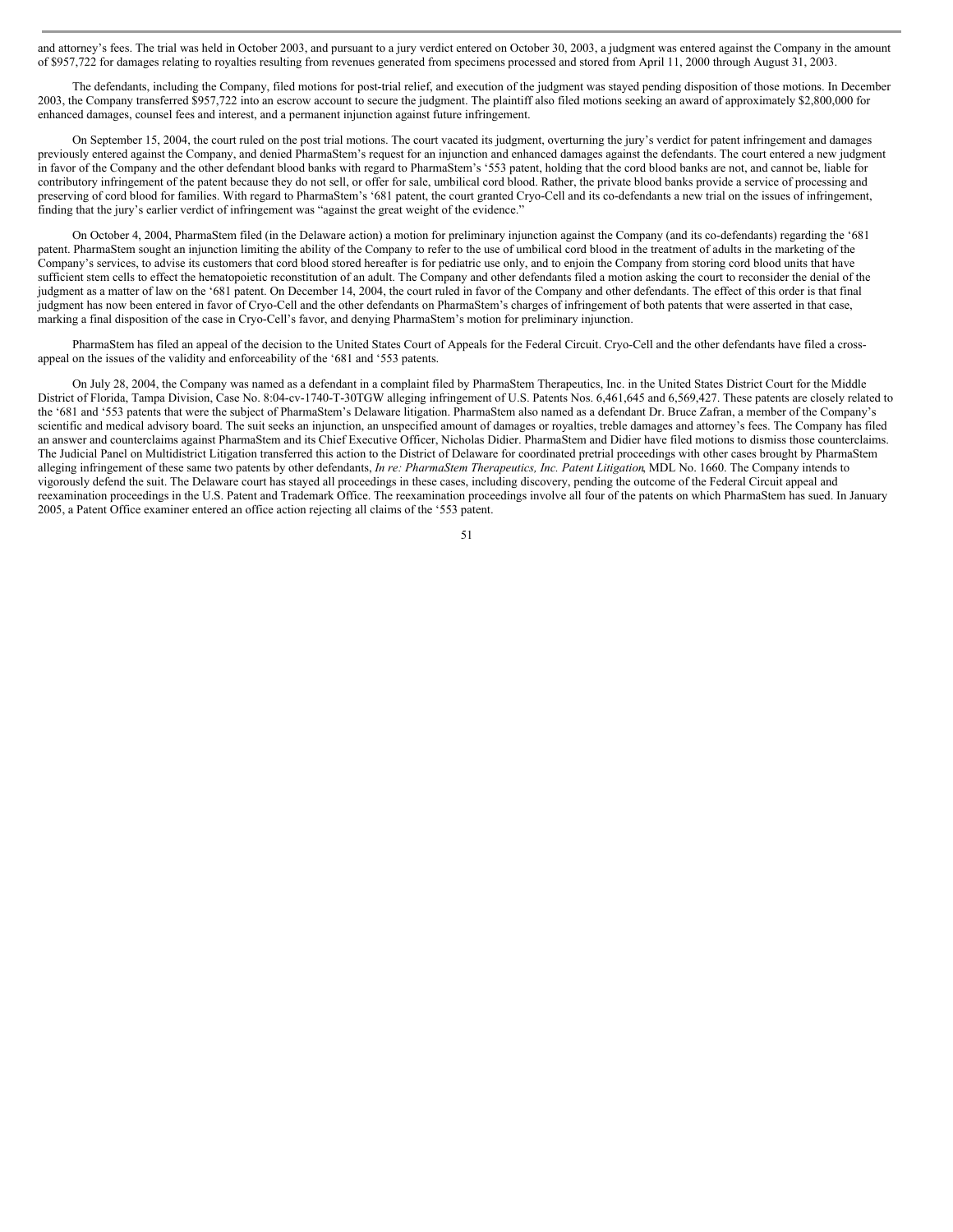## **NOTE 14—QUARTERLY FINANCIAL INFORMATION (UNAUDITED)**

The following are tabular comparisons of the quarterly results of operations.

| 2006                       | 1 <sup>st</sup> Quarter | 2 <sup>nd</sup> Quarter    | 3 <sup>rd</sup> Quarter | 4 <sup>th</sup> Quarter |
|----------------------------|-------------------------|----------------------------|-------------------------|-------------------------|
| Net Income (Loss)          | 55.528                  | 860,133)<br>(S             | $(S\ 1,079,550)$        | 927,213)<br>(S          |
| Earnings per Share-basic   | .00                     | <b>(S</b><br>$.07^{\circ}$ | .09)<br>(\$             | $.08^\circ$<br>68       |
| Shares used in computation | 11,624,629              | 11,624,629                 | 11,624,629              | 11,624,629              |
| Earnings per Share-diluted | .00                     | .07<br>(S                  | .09)<br>(S              | .08<br>(S               |
| Shares used in computation | 11,624,629              | 11,624,629                 | 11,624,629              | 11,624,629              |
|                            |                         |                            |                         |                         |
|                            | 1 <sup>st</sup> Quarter | 2 <sup>nd</sup> Quarter    | 3 <sup>rd</sup> Quarter | 4 <sup>th</sup> Quarter |
| 2005<br>Net Income         | 178,630                 | 115.571                    | 597.399                 | 141,806                 |
| Earnings per Share-basic   | .02                     | S<br>.01                   | .05                     | .01                     |
| Shares used in computation | 11,488,232              | 11,602,047                 | 11,613,528              | 11,623,187              |
| Earnings per Share-diluted | .01                     | .01                        | .05                     | .01                     |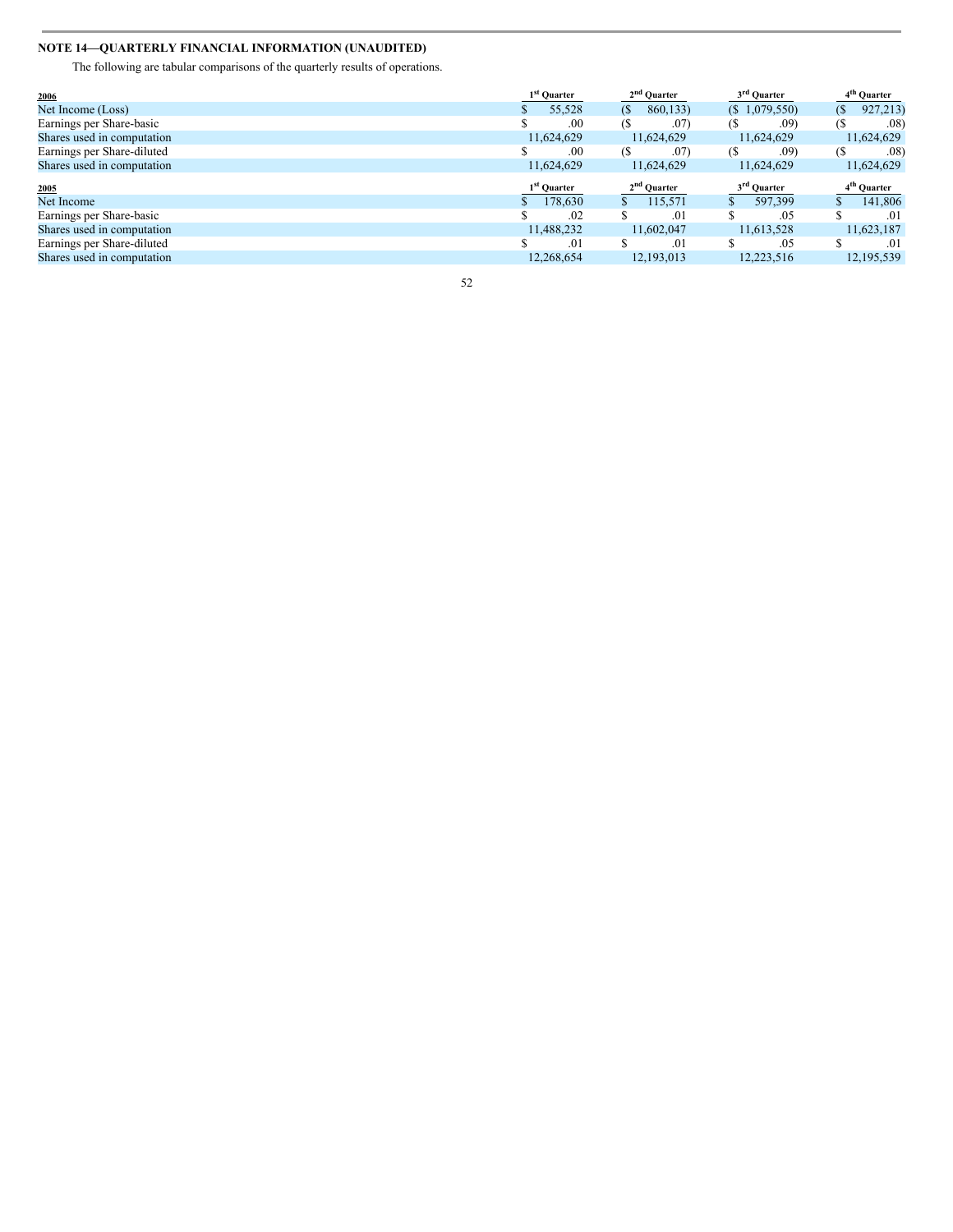None.

## **ITEM 8A. CONTROLS AND PROCEDURES.**

#### **Evaluation of Disclosure Controls and Procedures**

Based on their most recent review, as of the end of the period covered by this report, the Company's principal executive officer and principal financial officer have concluded that the Company's disclosure controls and procedures are effective to ensure that information required to be disclosed by the Company in the reports that it files or submits under the Securities Exchange Act of 1934, as amended, is accumulated and communicated to the Company's management, including its principal executive officer and principal financial officer, as appropriate to allow timely decisions regarding required disclosure and are effective to ensure that such information is recorded, processed, summarized and reported within the time periods specified in the SEC's rules and forms. There were no significant changes in the Company's internal controls or in other factors that could significantly affect those controls subsequent to the date of their evaluation.

#### **Limitations on the Effectiveness of Controls**

Our management, including our CEO and CFO, does not expect that our disclosure controls and internal controls will prevent all error and all fraud. A control system, no matter how well conceived and operated, can provide only reasonable, not absolute, assurance that the objectives of the control system are met. Further, the design of a control system must reflect the fact that there are resource constraints, and the benefits of controls must be considered relative to their costs. Because of the inherent limitations in all control systems, no evaluation of controls can provide absolute assurance that all control issues and instances of fraud, if any, within the Company have been detected. These inherent limitations include the realities that judgments in decision-making can be faulty, and that breakdowns can occur because of simple error or mistake. Additionally, controls can be circumvented by the individual acts of some persons, by collusion of two or more people, or by management or board override of the control.

The design of any system of controls also is based in part upon certain assumptions about the likelihood of future events, and there can be no assurance that any design will succeed in achieving its stated goals under all potential future conditions; over time, control may become inadequate because of changes in conditions, or the degree of compliance with the policies or procedures may deteriorate. Because of the inherent limitations in a cost-effective control system, misstatements due to error or fraud may occur and not be detected.

#### **CEO and CFO Certifications**

Appearing as exhibits 31.1 and 31.2 to this report there are Certifications of the CEO and the CFO. The Certifications are required in accordance with Section 302 of the Sarbanes-Oxley Act of 2002 (the Section 302 Certifications). This Item of this report is the information concerning the evaluation referred to in the Section 302 Certifications and this information should be read in conjunction with the Section 302 Certifications for a more complete understanding of the topics presented.

## **ITEM 8B. OTHER INFORMATION.**

Not applicable.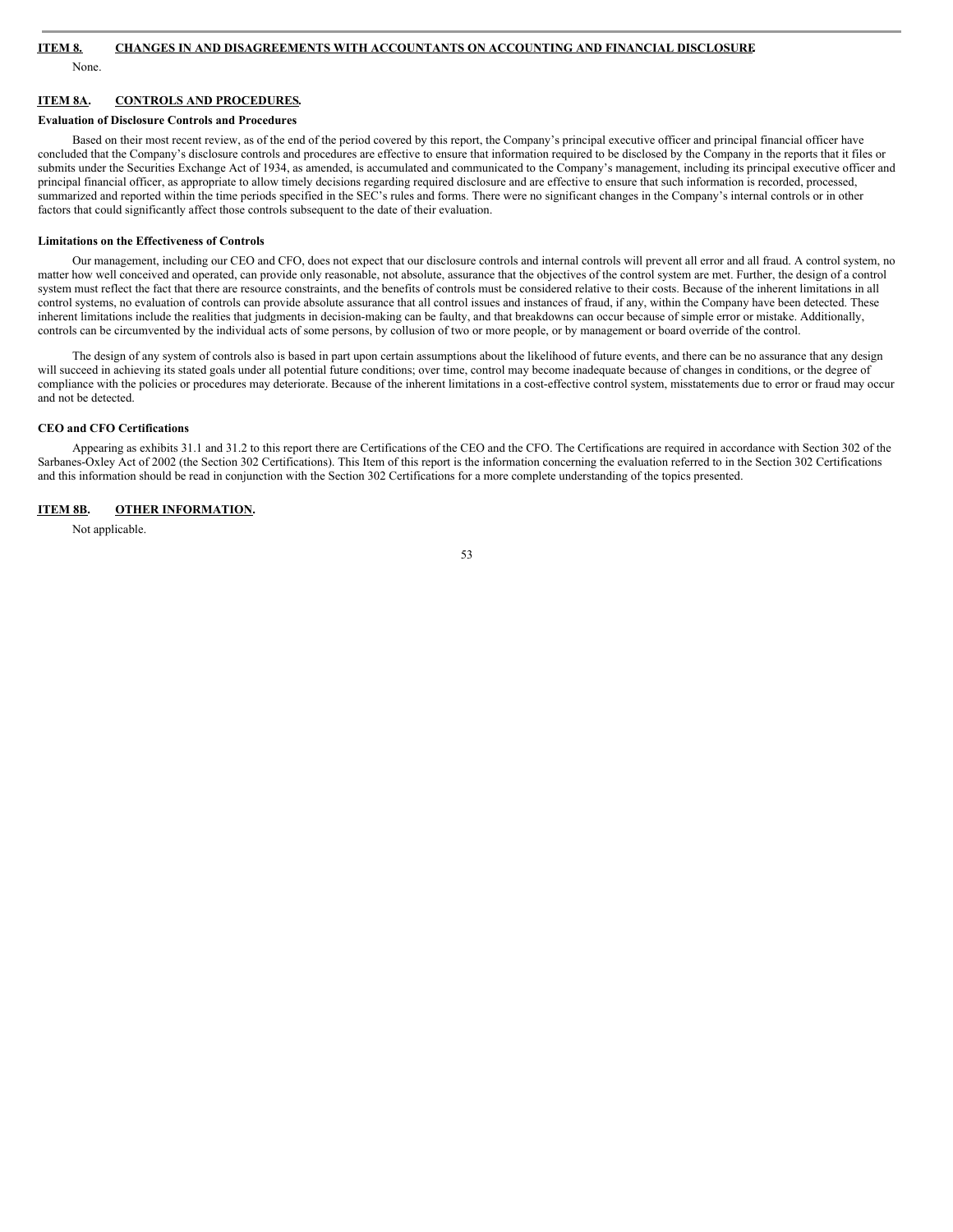## **ITEM 9. DIRECTORS, EXECUTIVE OFFICERS, PROMOTERS AND CONTROL PERSONS; SECTION 16(a) BENEFICIAL OWNERSHIP REPORTING COMPLIANCE**

Below are the names, ages and background of the current Board of Directors and Executive Officers of the Company.

*Mercedes Walton, 53, Chairman of the Board.*Ms. Walton has served as a director of the Company since October 2000, as Chairman since June 2002, as Interim Chief Executive Officer from April 2003 through August 2005 and as the Chief Executive Officer since September 2005. She was CEO of Ralston Hill Consulting LLC, a business development and strategic technology consulting practice, since March 2000. The firm specializes in the design and deployment of technology commercialization strategies. During the period from January 2001 to September 2001, Ms. Walton was employed as the President and Chief Operating Officer of Applied Digital Solutions, Inc., a provider of e-business solutions. Ms. Walton was employed by AT&T from 1976 to 2000. She served as AT&T's Vice President-Corporate Strategy and Business Development from January 1999 to March 2000, and as its Business Development Vice President-Corporate Strategy from March 1996 to December 1998. Ms. Walton's educational achievements include a Bachelor of Arts degree from Smith College, and Masters degrees from both Harvard University and Massachusetts Institute of Technology.

*Gaby W. Goubran, 65.*Mr. Goubran has served as a director since June 2002. Mr. Goubran is currently Managing Director of International Business Developments, Ltd, an international consulting firm providing business development services to multinational companies in diverse industries. Mr. Goubran founded International Business Developments in 1983 and has been active in the company since that time. Mr. Goubran's educational achievements include a Bachelor of Science degree from Alexandria University, Egypt and a Masters degree from Babson College.

*Jagdish Sheth, Ph.D., 68.* Dr. Sheth has served as a director since October 2002. Dr. Sheth is currently the Charles H. Kellstadt Professor of Marketing at Emory University's Goizueta Business School, where he founded the Center for Relationship Management. Dr. Sheth has published twelve books and over two hundred articles in different areas of marketing and business strategy. Dr. Sheth is a frequent consultant to Fortune 500 companies, has held chairs at the University of Southern California and the University of Illinois, and served on the faculties of Columbia and MIT. Dr. Sheth also serves on the board of directors of Pac-West Telecomm, Inc. and Wipro Limited.

*Anthony P. Finch, 56*. Mr. Finch has served as a director since March 2003. Mr. Finch is currently Chief Scientific Officer of the Irish National Blood Centre and National Tissue Typing Reference Laboratory. Mr. Finch is responsible for the direction, management, organization, integration and restructuring of the national laboratories and their ancillary services to comply with the highest pharmaceutical standards. He has over 25 years experience in cell separation and cryopreservation of cellular products with over 12 years experience in cord blood processing. In 1993, Mr. Finch pioneered the fractionation and isolation of cord blood stem cells for small volume cryogenic storage and has developed large scale processing in line with current Good Manufacturing Practice. He has established several cord blood stem cell banks in the United States, Europe and Asia. Among numerous professional affiliations, Mr. Finch is a Fellow of both the Academy of Medical Laboratory Sciences and Institute of Biomedical Sciences, and is a member of the Cord Blood Stem Cell International Society.

*Scott Christian, 52.* Mr. Christian has served as a director since April 2003. Mr. Christian was the Vice President and General Manager of Black Box Voice Services from January 2005 until November 2006. He served as President and Chief Executive Officer of Norstan, Inc. from February 2004 until January 25, 2005, when Norstan was acquired by Black Box Corporation, and as a member of Norstan's Board of Directors from March 2004 until January 25, 2005. Previously, he had been Executive Vice President and Chief Financial Officer of Norstan since January 2001. Prior to its acquisition, Norstan was one of the largest independent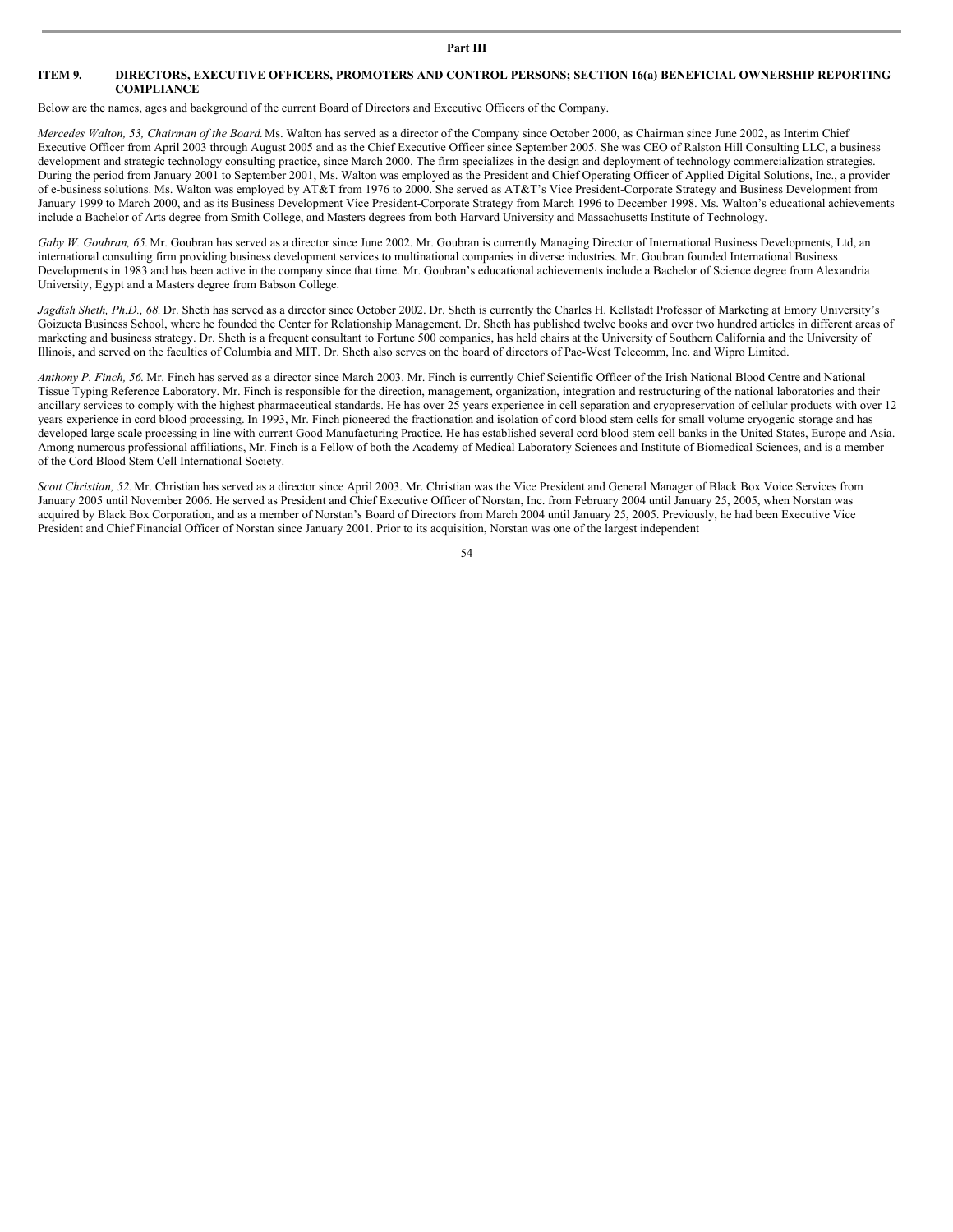communications solutions and services companies serving enterprise customers in North America, with revenues exceeding \$200 million. Mr. Christian served as Senior Vice President of Finance of Ceridian Corporation from April 1999 to October 2000. From April 1981 to February 1999, Mr. Christian was employed by Automatic Data Processing in a variety of capacities, including Chief Financial Officer for the Electronic Services Division from 1995 to 1999. Mr. Christian has 27 years of experience in financial management. Mr. Christian's educational achievements include a Bachelor of Arts degree from the University of Dayton, and a Master's degree from Pepperdine University.

*Gerald F. Maass, 53, Executive Vice President.*Mr. Maass is currently Executive Vice President, Corporate Business Development, and has responsibility for new business development, international expansion and mergers and acquisitions. Mr. Maass joined the Company in 1998 from Critikon, a subsidiary of Johnson & Johnson, where his most recent position was International Director of Marketing for the Patient Monitoring business. Mr. Maass' ten-year tenure with Johnson & Johnson included several marketing and business development roles; he also served on the Critikon management committee. Prior to Johnson & Johnson, Mr. Maass was with Baxter Healthcare and Control Data Corporation in marketing, sales management, business development and business management roles. Mr. Maass began his career with Mayo Clinic in Rochester, MN and has a degree in Medical Technology from the University of Wisconsin.

Jill Taymans, 37, Vice President, Finance/Chief Financial Officer. Ms. Taymans joined the Company in April 1997 serving initially as Controller and was appointed Chief Financial Officer in May 1998. Ms. Taymans graduated from the University of Maryland in 1991 with a BS in Accounting. She has worked in the accounting industry for over fifteen years in both the public and private sectors. Prior to joining the company, she served for three years as Controller for a telecommunications company in Baltimore, Maryland.

## **Section 16(a) Beneficial Ownership Reporting Compliance**

The Company believes that during the fiscal year 2006 all reports for the Company's officers and directors that were required to be filed under Section 16 of the Securities and Exchange Act of 1934 were timely filed. Form 4's for all directors were late for options issued in June 2006.

#### **Code of Ethics**

The Company has adopted a code of ethics for its chief executive officer and all senior financial officers, including the chief financial officer and principal accounting officer.

#### **Audit Committee and Audit Committee Financial Expert**

The Company has established an Audit Committee within the board of directors that currently consists of Mr. Christian (Chairman) and Mr. Finch. The Audit Committee is comprised entirely of non-employee, independent members of the Board of Directors, as independence is defined in Rule 4200(a) (15) of the Nasdaq listing standards and Rule 10A-3 under the Securities Exchange Act of 1934.

The Board of Directors has determined that each of the Audit Committee members is able to read and understand fundamental financial statements. In addition, the Board of Directors has determined that at least one member of the audit committee, Mr. Scott Christian, is an "audit committee financial expert" as that term is defined in Item 401(e)(2) of Regulation S-B promulgated under the Securities and Exchange Act of 1934. Mr. Christian's relevant experience includes his prior service as the Chief Financial Officer of Norstan, Inc., his past experience as Senior Vice President of Finance of Ceridian Corporation, and his experience as Chief Financial Officer of the Electronic Services Division of Automatic Data Processing, Inc. In addition, Mr. Christian has an MBA degree from Pepperdine University.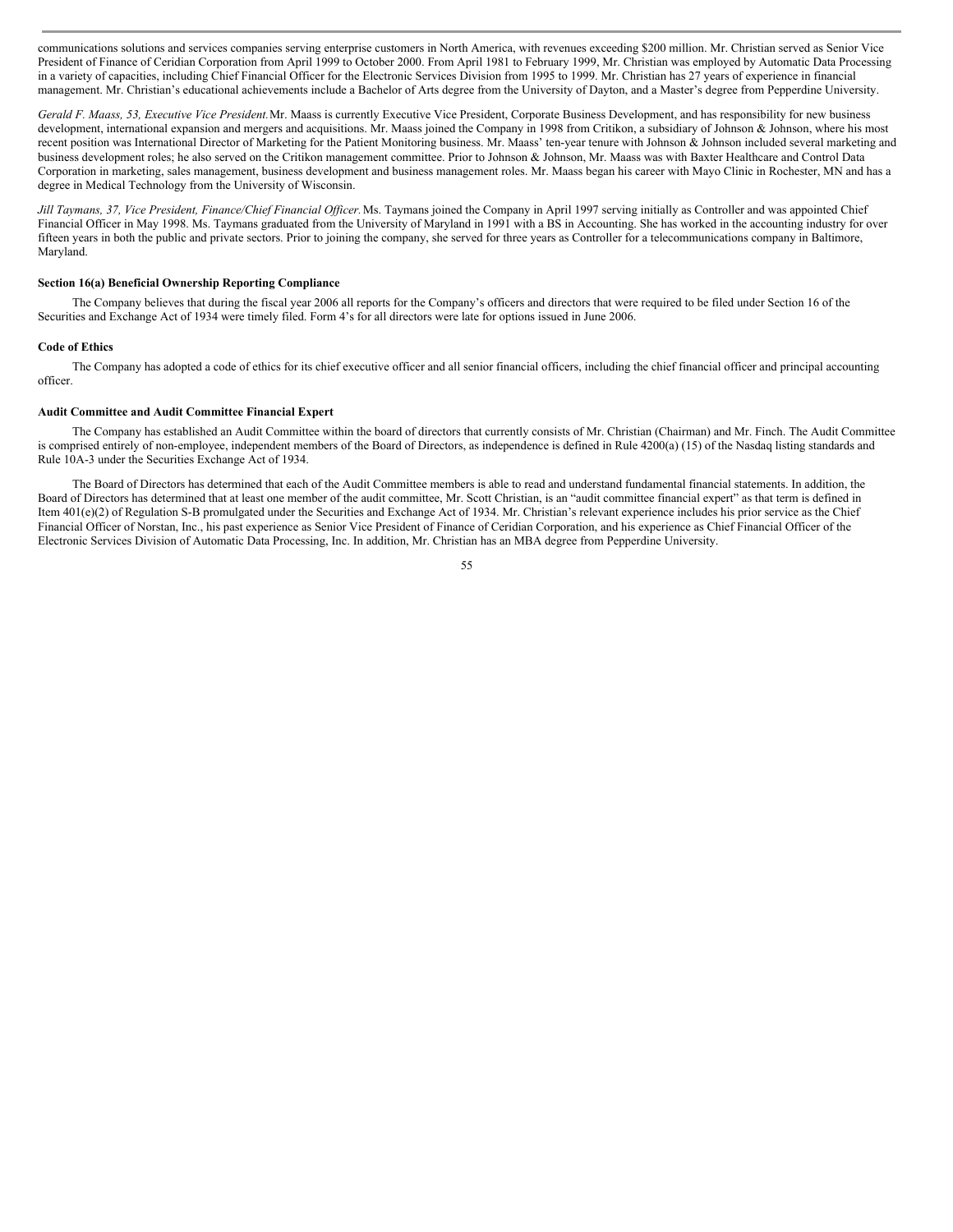## **ITEM 10. EXECUTIVE COMPENSATION.**

Set forth below is a Summary Compensation Table relating to the compensation earned by the Chief Executive Officer and each of the other persons who qualified as named executive officers under Item 402(a)(2) of Regulation S-B, for fiscal years ending November 30, 2006, 2005 and 2004.

|                                    |             | <b>Annual Compensation</b> | <b>Long Term Compensation</b> |                                                   |
|------------------------------------|-------------|----------------------------|-------------------------------|---------------------------------------------------|
| <b>Name and Principal Position</b> | <b>Year</b> | Salary                     | <b>Bonus</b>                  | <b>Securities</b><br>Underlying<br>Options $(\#)$ |
| Mercedes Walton                    | 2006        | \$349,250                  | \$35,400                      | 102,076                                           |
| Chairman, Chief Executive          | 2005        | \$307,500(1)               | \$66,000                      | 428,250                                           |
| Officer                            | 2004        | \$212,500(2)               | \$82,600                      |                                                   |
| Gerald F. Maass                    | 2006        | \$173,262                  | \$13,200                      | 29,548                                            |
| <b>Executive Vice President</b>    | 2005        | \$164,074                  | \$25,000                      | 57,125                                            |
|                                    | 2004        | \$144,877                  | \$36,000                      |                                                   |
| Jill M. Taymans                    | 2006        | \$164,042                  | \$12,500                      | 29,548                                            |
| Vice President, Finance,           | 2005        | \$155,343                  | \$24,000                      | 57,125                                            |
| <b>Chief Financial Officer</b>     | 2004        | \$117.275                  | \$34,000                      |                                                   |

(1) Includes \$112,500 in Chairman of the Board fees, and \$112,500 in fees paid to Ms. Walton for her role as Interim Chief Executive Officer through August 31, 2005. Also includes \$82,500 in salary received by Ms. Walton from September 1, 2005 through November 30, 2005.

(2) Includes \$87,500 in Chairman of the Board fees paid through June 30, 2004 and \$125,000 in fees paid for Ms. Walton's combined role as Chairman of the Board and Interim Chief Executive Officer from July 1, 2004 through November 30, 2004. Ms. Walton did not receive cash compensation for her role as Interim Chief Executive Officer from April 2003 through June 2004.

## **Option Grants in Last Fiscal Year**

The following table sets forth certain information regarding option grants to the named executive officers during fiscal 2006.

| Name            | Number of<br><b>Securities</b><br>Underlying<br><b>Options Granted</b> | % of Total<br><b>Options Granted</b><br>to Employees in<br><b>Fiscal Year</b> | <b>Exercise</b><br>Price<br>(\$/share) | <b>Expiration Date</b> |
|-----------------|------------------------------------------------------------------------|-------------------------------------------------------------------------------|----------------------------------------|------------------------|
| Mercedes Walton | 102,076(1)                                                             | 28%                                                                           | 3.34                                   | April 4, 2013          |
| Gerald Maass    | 29,548(1)                                                              | 8%                                                                            | 3.34                                   | April 4, 2013          |
| Jill Taymans    | 29,548(1)                                                              | 8%                                                                            | 3.34                                   | April 4, 2013          |

(1) Such options each become exercisable ratably over a three-year period beginning April 4, 2007.

<sup>56</sup>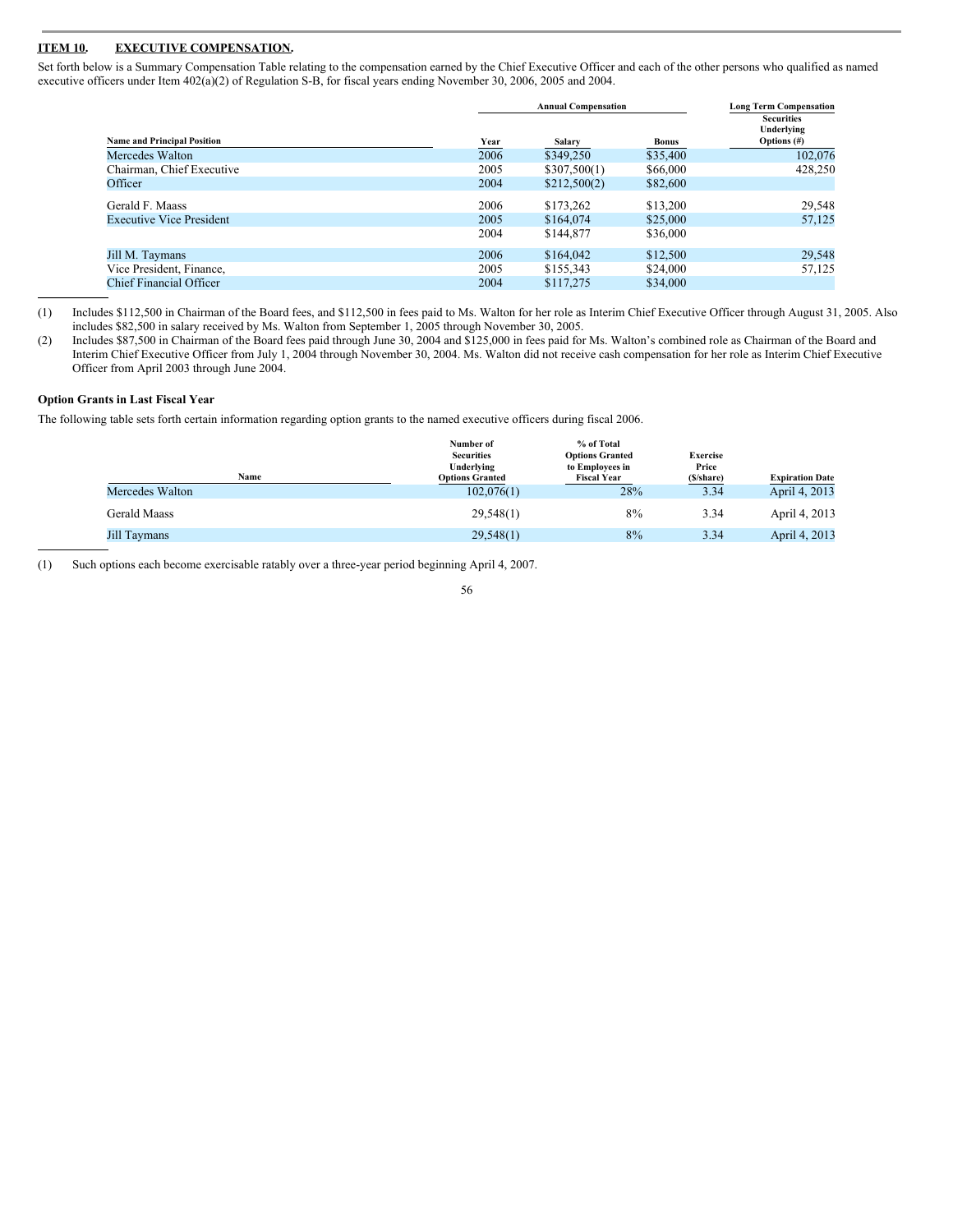#### **Aggregated Option Exercises in Last Fiscal Year**

The following table sets forth certain information regarding option exercises by the named executive officers during fiscal 2006 and options to purchase shares of Common Stock held as of November 30, 2006 by each of the named executive officers.

|               |               |                                   |                               | <b>Value of Unexercised</b>    |
|---------------|---------------|-----------------------------------|-------------------------------|--------------------------------|
| <b>Shares</b> |               | <b>Number of Securities</b>       |                               | <b>In-the-Money Options At</b> |
| Acquired      |               |                                   |                               | <b>Fiscal Year-End</b>         |
| on            | Value         | <b>Options At Fiscal Year-End</b> |                               | Exercisable/Unexercisable      |
| Exercise (#)  | Realized (\$) | Exercisable/Unexercisable         |                               | $(1)$ $(S)$                    |
|               |               | 828,250/102,076                   |                               | 377,000/\$0                    |
|               |               | 148.525/29.548                    |                               | 24,300/\$0                     |
|               |               | 163.125/29.548                    |                               | 54,000/\$0                     |
|               |               |                                   | <b>Underlying Unexercised</b> |                                |

(1) Based upon the closing price of \$2.55 at November 30, 2006.

## **Employment Agreements**

On August 15, 2005, the Company entered into a three-year employment agreement (the "Employment Agreement") with Mercedes Walton, the Company's Chairman of the Board and former interim Chief Executive Officer, to become the Chairman of the Board and Chief Executive Officer (on a non-interim basis) effective as of September 1, 2005 (the "Commencement Date"). Effective on the Commencement Date, Ms. Walton received a base salary of \$330,000 per year, subject to 4%-10% increases that will become effective on February 1, 2006, 2007 and 2008 depending on whether corporate performance meets certain incentive standards established from time to time by the compensation committee of the Company's board of directors. The three-year term of the Employment Agreement will be automatically extended for additional one-year periods unless, at least 90 days prior to the end of the then-current term, either party notifies the other in writing of its intent not to renew the agreement.

In addition to base salary, the Employment Agreement provides that Ms. Walton is eligible for annual lump-sum bonuses, at the discretion of the Company's board of directors, available to senior executive officers. Specifically, Ms. Walton will be eligible to receive annual bonuses in amounts of 20%, 40% or 60% of her then-current base salary depending on whether corporate performance meets certain incentive standards established from time to time by the compensation committee of the Company's board of directors. Ms. Walton is also eligible for long-term incentive awards provided to the Company's senior executives generally, on terms finally determined the compensation committee of the Company's board of directors.

In the event the Employment Agreement is terminated upon Ms. Walton's death (without any then-existing default in her performance), then Ms. Walton's estate or a designated beneficiary will be entitled to receive Ms. Walton's base salary for a 12-month period thereafter. In the event the Company terminates the Employment Agreement without cause (or delivers a notice of non-renewal of the Employment Agreement), she will be entitled to receive a lump sum equal to 12 months of her then-current base salary plus an amount equal to the pro rata portion of her annual bonus for the year of termination (based on the proportion of the year during which she was employed and the pro rata results for such year). If Ms. Walton terminates the Employment Agreement for "Good Reason" (as defined in the Employment Agreement), she will be entitled to continue receiving her then-current base salary for a 12-month period plus an amount equal to her annual bonus paid for the year prior to termination.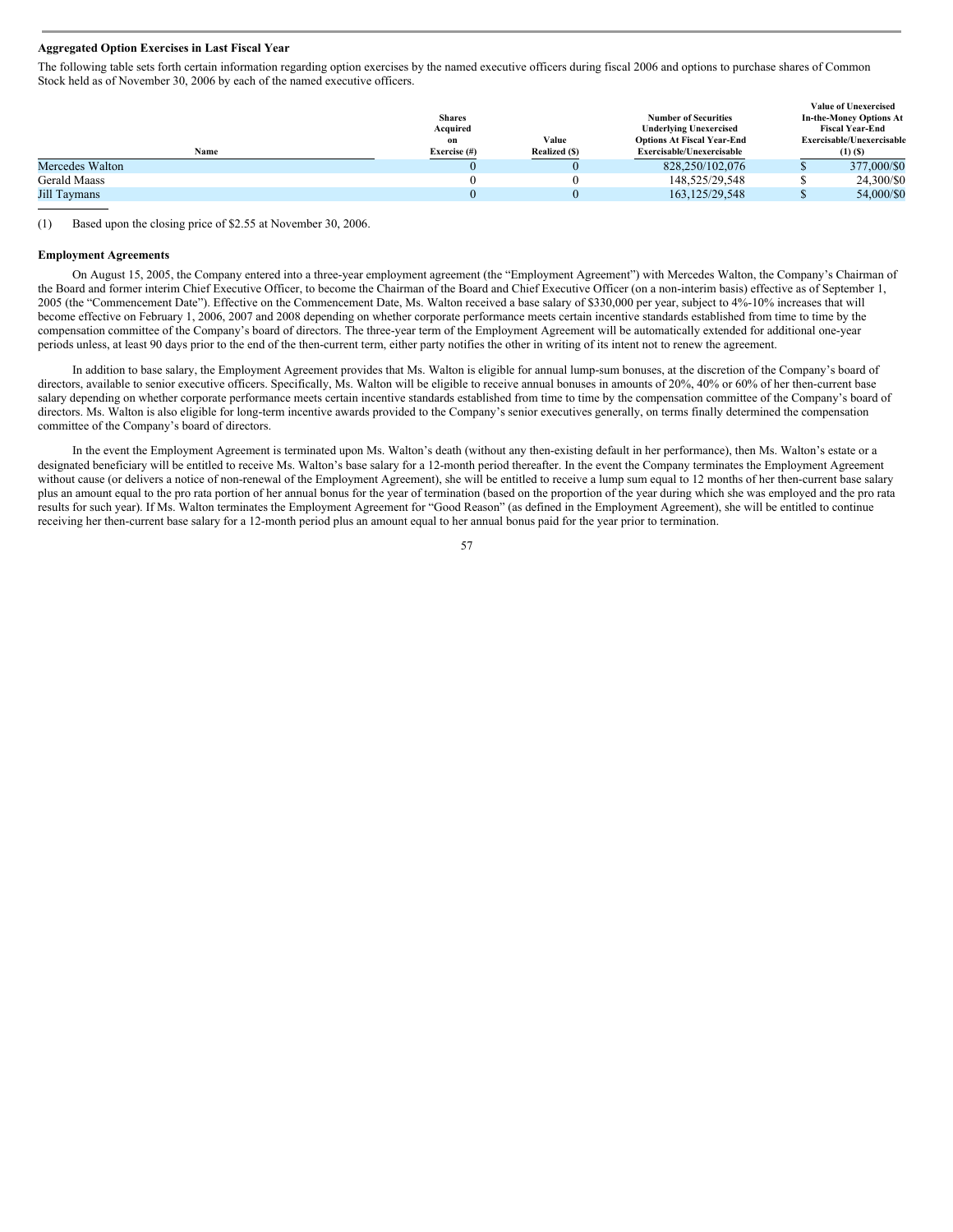In the event of a termination of Ms. Walton's employment upon a Change in Control or within two years thereafter (or prior to the Change in Control if the termination was related to the Change in Control), if the termination was initiated by the Company without cause or by Ms. Walton for any reason, Ms. Walton will be entitled to receive the following: (i) compensation in an amount equal to two times the sum of  $(A)$  12 months of base salary as in effect on the termination date or, if greater, base salary in effect immediately prior to the Change in Control, plus (B) the average of the actual bonus payments made to Ms. Walton for the most recent two years; (ii) a pro rata portion of the annual bonus for the year in which termination occurs (based on the proportion of the year during which she was employed and the pro rata results for such year; (ii) continued benefits and perquisites for a period of two years; (iii) reimbursement for reasonable legal fees and expenses incurred in connection with the termination; and (iv) the vesting of all shares of restricted stock, long-term performance stock option awards, other stock-appreciation rights and stock options. If the present value of the payments to Ms. Walton in connection with a Change in Control are greater than the product of three times Ms. Walton's then-current base amount (under applicable tax regulations) as of the termination date (the "Parachute Limit") but not greater than 105% of the Parachute Limit, then the Employment Agreement limits the present value of the total amount of such payments to one dollar less than the Parachute Limit. If the present value of the payments to Ms. Walton in connection with a Change in Control are greater than 105% of the Parachute Limit, the Company has agreed to pay to Ms. Walton an additional amount as a "gross-up payment" to pay any applicable excise taxes.

The Employment Agreement also provides that the Company will provide certain other benefits, including continued participation in all applicable Company benefit plans, payment of reasonable business expenses, and financial planning and legal expenses incurred in connection with the negotiation and execution of the Employment Agreement.

In the Employment Agreement, Ms. Walton has agreed not to compete with the Company or solicit its customers, clients or employees during the term of the Employment Agreement and for a period of two years following the termination of Ms. Walton's employment under the Employment Agreement.

On November 1, 2005, the Company entered into one-year employment agreements (the "Employment Agreements") with Jill M. Taymans, as the Company's Chief Financial Officer and Vice President, and with Gerald F. Maass, as the Company's Executive Vice President. The one-year terms of the Employment Agreements will be automatically extended for additional one-year periods unless, at least 60 days prior to the end of the then-current term, either party notifies the other in writing of its intent not to renew the agreement.

Under her Employment Agreement, Ms. Taymans will receive a base salary of \$155,343 for the initial one-year term of the Employment Agreement. At all times during the term of her Employment Agreement (as the same may be extended), Ms. Taymans will be eligible for discretionary merit increases and base salary adjustments, in addition to discretionary annual bonuses awarded at the discretion of the compensation committee of the Company's board of directors. Under his Employment Agreement, Mr. Maass will receive a base salary of \$164,074 per year. At all times during the term of his Employment Agreement (as the same may be extended), Mr. Maass will be eligible for discretionary merit increases and base salary adjustments, in addition to discretionary annual bonuses awarded at the discretion of the compensation committee of the Company's board of directors. Under the Employment Agreements, both executives will also be eligible for long-term incentive awards provided to the Company's senior executives generally, on terms finally determined by the compensation committee of the Company's board of directors.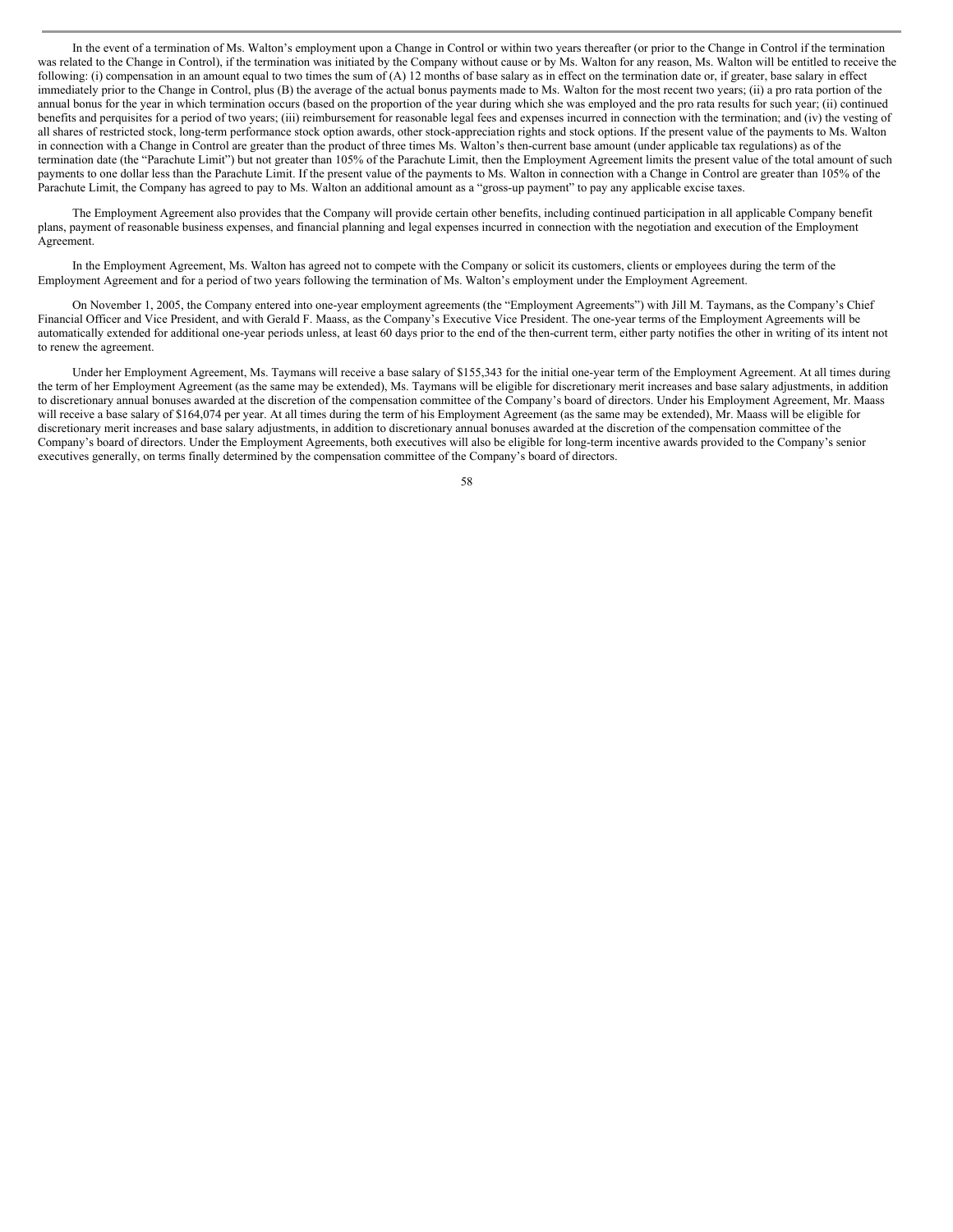In the event of a termination of employment of either Ms. Taymans or Mr. Maass upon or within one year of a Change in Control (as defined in the Employment Agreements), or prior to the Change in Control if the termination was related to the Change in Control, if the termination was by the Company without cause or was by either executive due to being requested to accept without cause a demotion or relocation, such executive will be entitled to receive the following: (i) all earned compensation through the date of termination (or, if greater, on the date immediately preceding a Change in Control); and (ii) 12 months of base salary as in effect on the termination date (or, if greater, base salary in effect immediately prior to the Change in Control).

Under the Employment Agreements, the Company will also provide certain other benefits to the executives, including continued participation in all applicable Company benefit plans and payment of reasonable business expenses.

In the Employment Agreements, the executives agreed not to compete with the Company or solicit its customers, clients or employees during the term of their respective Employment Agreements and for a 12-month period following the termination of their employment under their respective Employment Agreements.

## **Equity Compensation Plan Information as of November 30, 2006**

| <b>Equity Compensation</b><br>plans approved by<br>shareholders | Number of<br>securities to<br>be issued<br>upon exercise<br>of<br>outstanding<br>options,<br>warrants and<br>rights | Weighted-average exercise<br>price of outstanding options,<br>warrants and rights | <b>Number of securities</b><br>remaining available<br>for future issuance<br>under equity<br>compensation plans<br>(excluding securities<br>reflected in the first<br>column) |
|-----------------------------------------------------------------|---------------------------------------------------------------------------------------------------------------------|-----------------------------------------------------------------------------------|-------------------------------------------------------------------------------------------------------------------------------------------------------------------------------|
| Cryo-Cell International 2000 Stock Incentive Plan               | 1,919,893                                                                                                           | 2.32                                                                              | 64.658                                                                                                                                                                        |
| Cryo-Cell International, Inc. 2006 Stock Incentive Plan         | --                                                                                                                  |                                                                                   | 000,000.1                                                                                                                                                                     |
| Total                                                           | 1,919,893                                                                                                           | 2.32                                                                              | 1.064.658                                                                                                                                                                     |

## **Directors' Fees**

Directors who are employees of the Company receive no compensation for their services as directors or as members of committees. Each director of the Company is eligible to receive awards of options or shares pursuant to the Company's stock option plan. Currently, each director receives an award in the form of a stock option grant upon first becoming a member of the Board of Directors. The number of options granted is currently 20,000 shares per person. Each director will receive an annual stock option grant in the amount of 7,500 shares on the date of the annual stockholders meeting in each year. Non-employee directors will be paid an annual retainer in the amount of \$12,000. Non-employee directors are paid an attendance fee of \$3,000 for each day of a Board meeting and \$1,000 for each day of a Board Committee meeting and are reimbursed the reasonable expenses incurred in attending the meeting. The fee for participation in a Board or Board Committee meeting held by telephone conference call and lasting at least one hour is \$1,000**.**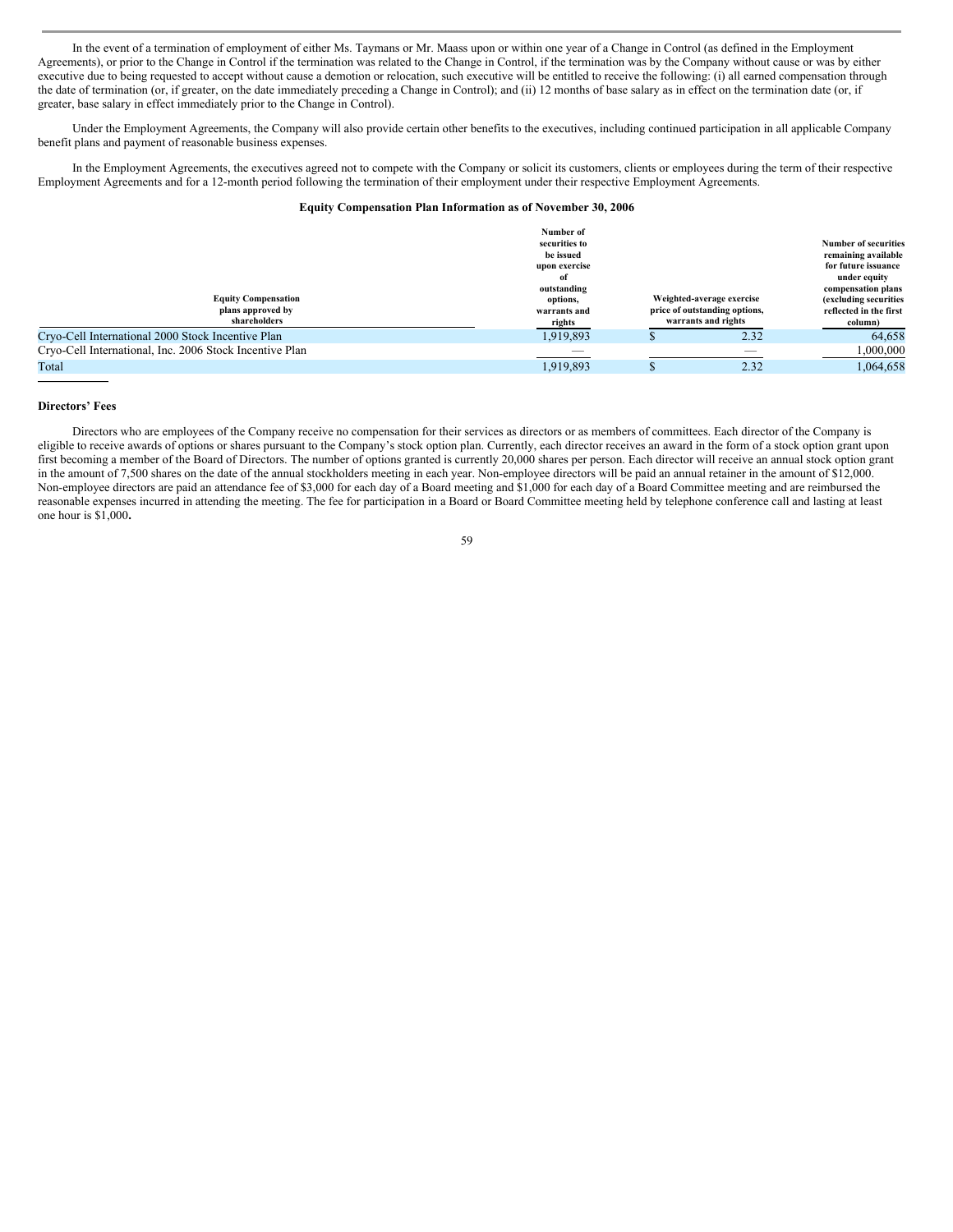In February 2005, Ms. Walton was granted options to purchase 128,250 shares of the Company's common stock pursuant to the Company's Stock Incentive Plan. The exercise price of the options is \$4.02, and the options vested in three equal annual installments. As a result of the acceleration of vesting of certain options in October 2005, these options became fully vested as of September 28, 2005.

## **ITEM 11. SECURITY OWNERSHIP OF CERTAIN BENEFICIAL OWNERS AND MANAGEMENT AND RELATED STOCKHOLDER MATTERS.**

The following table sets forth certain information regarding beneficial ownership of the Common Stock as of February 28, 2007 by (i) each person who is known by the Company to own beneficially more than five percent (5%) of the outstanding shares of Common Stock, (ii) each director of the Company, (iii) all of the executive officers named in the Summary Compensation Table, and (iv) all directors, nominees and executive officers of the Company as a group. Except as otherwise indicated below, each of the individuals named in the table has sole voting and investment power with respect to their shares of Common Stock, except to the extent authority is shared by spouses under applicable law.

| <b>Name of Beneficial Owner</b>                   | <b>Number of Shares</b><br><b>Beneficially Owned</b> | Percent of<br>Class(1) |
|---------------------------------------------------|------------------------------------------------------|------------------------|
| Directors and Executive Officers:                 |                                                      |                        |
| Mercedes Walton (2)                               | 834,250                                              | 6.7%                   |
| Gaby Goubran (3)                                  | 79,125                                               | $\ast$                 |
| Jagdish Sheth (4)                                 | 96,250                                               | $\ast$                 |
| Scott Christian (5)                               | 76,250                                               | $\ast$                 |
| Anthony Finch (6)                                 | 123,250                                              | *                      |
| Gerald F. Maass (7)                               | 156,192                                              | $\ast$                 |
| Jill M. Taymans (8)                               | 156,792                                              | $*$                    |
| <b>Other Beneficial Owners:</b>                   |                                                      |                        |
| David Portnoy (9)                                 | 712,546                                              | $6.13\%$               |
| Silkroad Equities LLC (10)                        | 731,250                                              | $6.29\%$               |
| Lewis Asset Management (11)                       | 827,863                                              | $7.12\%$               |
| All Executive Officers and                        |                                                      |                        |
| Directors as a Group $(7 \text{ persons})$ $(12)$ | 1,522,109                                            | 11.71%                 |
| $*$ Less than one percent (1%).                   |                                                      |                        |

Unless otherwise indicated, the address for the persons listed above is 700 Brooker Creek Boulevard, Suite 1800, Oldsmar, Florida 34677.

(2) Includes 828,250 shares subject to options exercisable as of February 28, 2007.

<sup>(1)</sup> Pursuant to the rules of the Securities and Exchange Commission, the percentage of voting stock for each stockholder is calculated by dividing (i) the number of shares deemed to be beneficially held by such stockholders as of February 28, 2007 by (ii) the sum of (a) the number of shares of Common Stock outstanding as of February 28, 2007 plus (b) the number of shares issuable upon exercise of options (which are shares that are not voting until exercised) held by such stockholder which were exercisable as of February 28, 2007 or will become exercisable within 60 days after February 28, 2007.

<sup>(3)</sup> Includes 76,250 shares subject to options exercisable as of February 28, 2007.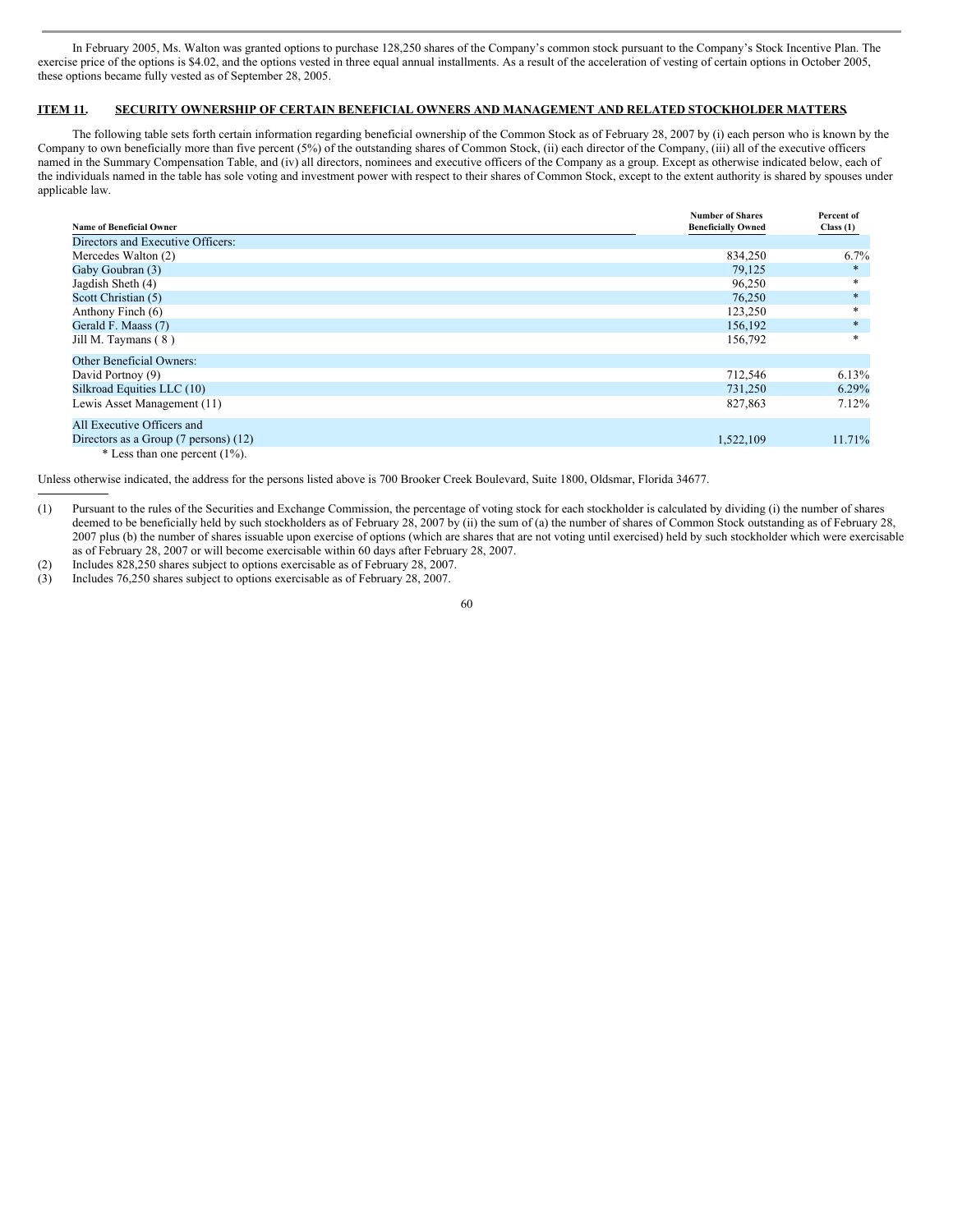- (4) Includes 76,250 shares subject to options exercisable as of February 28, 2007.
- (5) Includes 76,250 shares subject to options exercisable as of February 28, 2007.
- (6) Includes 18,750 shares subject to options exercisable as of February 28, 2007.
- (7) Includes 140,192 shares subject to options exercisable as of February 28, 2007.
- (8) Includes 154,792 shares subject to options exercisable as of February 28, 2007.
- (9) Mr. Portnoy may be deemed the beneficial owner of 712,546 shares of Common Stock, which number includes (i) 173,885 shares of Common Stock held directly by Mr. Portnoy, as to which he has the sole power to vote and dispose or direct the disposition; (ii) 53,850 shares of Common Stock held by Visual Investment Corp. ("VIC"), as to which Mr. Portnoy may be deemed the beneficial owner as the sole officer and director of VIC; (iii) 90,787 shares of Common Stock held by PCI, as to which David Portnoy may be deemed the beneficial owner as chairman of the board and one of three directors of PCI; (iv) 174,430 shares of Common Stock held by Mr. Zidell, as to which Mr. Portnoy may be deemed the beneficial owner as a result of exercising investment (but not voting) discretion over such shares in accordance with the agreement between Mr. Portnoy and Mr. Zidell; (v) 81,521 shares of Common Stock held by MILP, as to which Mr. Portnoy may be deemed the beneficial owner as the managing member of Mayim LLC; (vi) 119,080 shares of Common Stock held by Mr. Ruttenberg, as to which Mr. Portnoy may be deemed the beneficial owner as a result of exercising investment (but not voting) discretion over such shares in accordance with the agreement between Mr. Portnoy and Mr. Ruttenberg; (vii) 16,150 shares of Common Stock held by Ms. Portnoy, as to which Mr. Portnoy may be deemed the beneficial owner as a result of exercising investment and voting discretion over such shares in accordance with the agreement between Ms. Portnoy and Mr. Portnoy; and (viii) 2,843 shares of Common Stock held by Mr. Portnoy, as to which Mr. Portnov may be deemed the beneficial owner as a result of exercising investment and voting discretion over such shares in accordance with the agreement between Mr. Portnoy and Mr. Portnoy Beneficial ownership information is supplied per the Schedule 13D/A filed with the Securities and Exchange Commission on January 31, 2007.
- (10) Silkroad Equities LLC may be deemed the beneficial owner of 731,250 shares of Common Stock, which number includes (i) 505,000 shares of Common Stock held directly by Mr. Filipowski, as to which he has the sole power to vote and dispose or direct the disposition; (ii) 166,250 shares of Common Stock held by Andrew J. Filipowski Revocable Trust, as to which the trust has the sole power to vote and dispose or direct the disposition; and (iii) 60,000 shares of Common Stock held by Mr. Roszak, as to which Mr. Roszak has the sole power to vote and dispose or direct the disposition. Beneficial ownership information is supplied per the Schedule 13D/A filed with the Securities and Exchange Commission on January 9, 2007.
- (11) Lewis Asset Management may be deemed the beneficial owner of 827,863 shares of Common Stock in which there is shared voting and dispositve power. Beneficial ownership information is supplied per the Schedule 13G filed with the Securities and Exchange Commission on February 15, 2007.
- (12) Includes 1,370,733 shares subject to options exercisable as of February 28, 2007.

#### **ITEM 12. CERTAIN RELATIONSHIPS AND RELATED TRANSACTIONS.**

On February 9, 1999, the Company's revenue sharing agreement with two individual investors relating to the State of Arizona (the "Arizona Agreement") was modified and replaced by a new revenue sharing agreement relating to the State of Florida (the "Florida Revenue Sharing Agreement"). Under the terms of the Florida Revenue Sharing Agreement, the Company was to receive an aggregate one-time up-front payment of \$1,000,000 from the individual investors. The individual investors received a credit from the Company of \$450,000 toward the \$1,000,000 up-front payment as a result of payments previously made by the investors to the Company pursuant to the Arizona Agreement. The Florida Revenue Sharing Agreement entitles the investors to an ongoing fixed percentage of the net storage revenue earned by the Company from specimens originating within the State of Florida, up to a maximum of 33,000 storage spaces. The Company applied all of its payment obligations under the Florida Revenue Sharing Agreement toward the \$550,000 balance owed by the investors until such amount was paid in full during the second quarter of fiscal 2004. Thereafter, payments under the Florida Revenue Sharing Agreement were made to the investors as required thereunder. The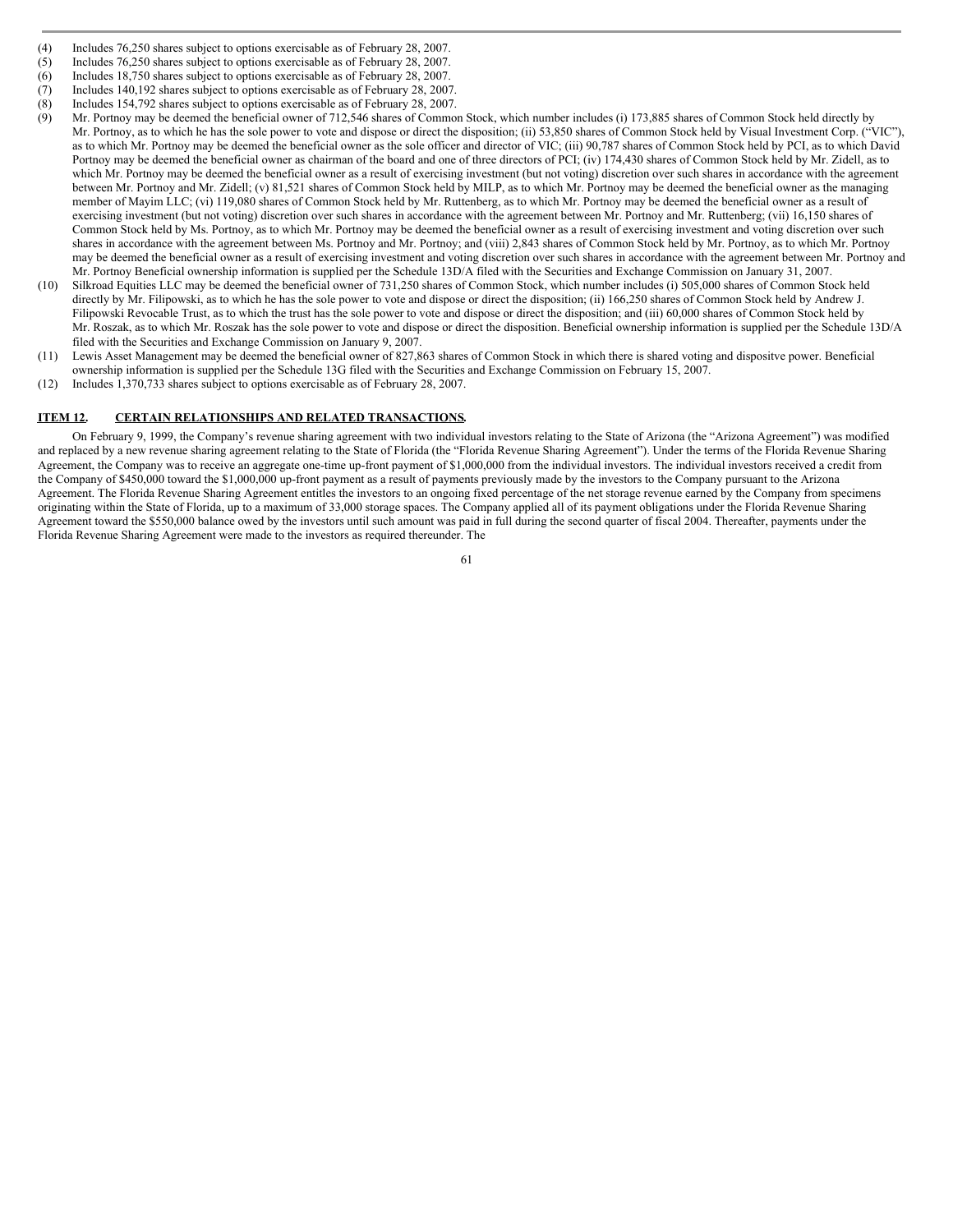Company made aggregate payments to the investors of \$281,161 in fiscal 2005 and \$329,005 in fiscal 2006. One of the investors in the Florida Revenue Sharing Agreement is Charles Nyberg, who became a director of the Company in August 2001 and resigned from this position in December 2004.

On May 31, 2001 the Company entered into a revenue sharing agreement with Red Rock Partners, a partnership ("Red Rock"), entitling Red Rock to an on-going fixed percentage of the net storage revenue earned by the Company from specimens originating within the State of Texas, up to a maximum of 33,000 storage spaces (the "Texas Revenue Sharing Agreement"). Under the terms of the Texas Revenue Sharing Agreement, Red Rock paid the Company an aggregate one-time up-front payment of \$750,000. The Company made total payments to Red Rock of \$139,116 and \$115,453 for fiscal years 2006 and 2005, respectively. One of the partners in Red Rock is Charles Nyberg, who became a director of the Company in August 2001 and resigned from this position in December 2004.

In October 2001, the Company sold 90% of Safti-Cell, Inc. ("Safti-Cell"), a then-inactive subsidiary of the Company, to Red Rock Partners, an Arizona general partnership. Mr. Charles Nyberg, a former member of the Board of Directors of the Company, owns a significant interest in Red Rock Partners; however, the sale took place prior to the time that Mr. Nyberg became a member of the Company's Board of Directors. Subsequent to the end of fiscal 2004, Mr. Nyberg resigned from the Company's Board of Directors. In October 2001, the Company and Safti-Cell entered into a twenty-year storage agreement under which the Company pays an annual fee to Safti-Cell for each specimen stored by Safti-Cell in its Arizona facility for the Company's customers. In October 2002, Safti-Cell brought the facility into service, and the Company began providing dual storage service to its customers. The Company paid total fees to Safti-Cell of \$324,260 and \$325,121 in fiscal 2006 and 2005, respectively.

## **ITEM 13. EXHIBITS.**

| Exhibit No.  | <b>Description</b>                                                                                                                             |
|--------------|------------------------------------------------------------------------------------------------------------------------------------------------|
| 3.1(1)       | Amended and Restated Certificate of Incorporation                                                                                              |
| 3.2(8)       | Amended and Restated By-Laws                                                                                                                   |
| 10.1(2)      | Amended Agreement with Bio-Stor                                                                                                                |
| 10.5(3)      | Agreement with Red Rock Partners for the State of Texas Revenue Sharing Agreement dated May 30, 2001                                           |
| 10.6(3)      | Secondary Storage Agreement with Safti-Cell, Inc. dated October 1, 2001                                                                        |
| 10.7(3)      | Addendum Agreement dated November 2001 to Secondary Storage Agreement with Safti-Cell, Inc.                                                    |
| 10.9(4)      | Lease                                                                                                                                          |
| $10.10(5)^*$ | Employment Agreement with Mercedes Walton, dated August 15, 2005                                                                               |
| $10.11(6)^*$ | Employment Agreement with Jill M. Taymans, dated November 1, 2005.                                                                             |
| $10.12(6)^*$ | Employment Agreement with Gerald F. Maass, dated November 1, 2005.                                                                             |
| $10.13(6)^*$ | Forms of Stock Option Agreements under 2000 Stock Incentive Plan.                                                                              |
| 10.14(7)     | First Lease Amendment by and between the Company and Brooker Creek North I, LLP, dated June 7, 2006.                                           |
| 23           | Consent of Auditors (filed herewith)                                                                                                           |
| 31.1         | Certification of CEO Pursuant to Section 302 of the Sarbanes-Oxley Act of 2002 (filed herewith)                                                |
| 31.2         | Certification of CFO Pursuant to Section 302 of the Sarbanes-Oxley Act of 2002 (filed herewith)                                                |
| 32.1         | Certification Pursuant to 18 U.S.C. Section 1350, as Adopted Pursuant to Section 906 of the Sarbanes-Oxley Act of 2002 <i>(filed herewith)</i> |

\* Compensation plans and agreements<br>(1) Incorporated by reference to the Com (1) Incorporated by reference to the Company's Quarterly Report on Form 10-QSB for the quarter ended May 31, 2002.

Incorporated by reference to the Company's Annual Report on Form 10-KSB for the year ended November 30, 1997.

(3) Incorporated by reference to the Company's Annual Report on Form 10-KSB for the year ended November 30, 2002.<br>(4) Incorporated by reference to the Company's Quarterly Report on Form 10-QSB for the quarter ended May 31, Incorporated by reference to the Company's Quarterly Report on Form 10-QSB for the quarter ended May 31, 2004.

(5) Incorporated by reference to the Company's Quarterly Report on Form 10-QSB filed for the quarter ended August 31, 2005.

(6) Incorporated by reference to the Company's Annual Report on Form 10-KSB for the year ended November 30, 2005.<br>(7) Incorporated to the Company's Quarterly Report on Form 10-QSB for the quarter ended May 31, 2006.

Incorporated to the Company's Quarterly Report on Form 10-OSB for the quarter ended May 31, 2006.

(8) Incorporated by reference to the Company's Current Report on Form 8-K filed on December 18, 2006.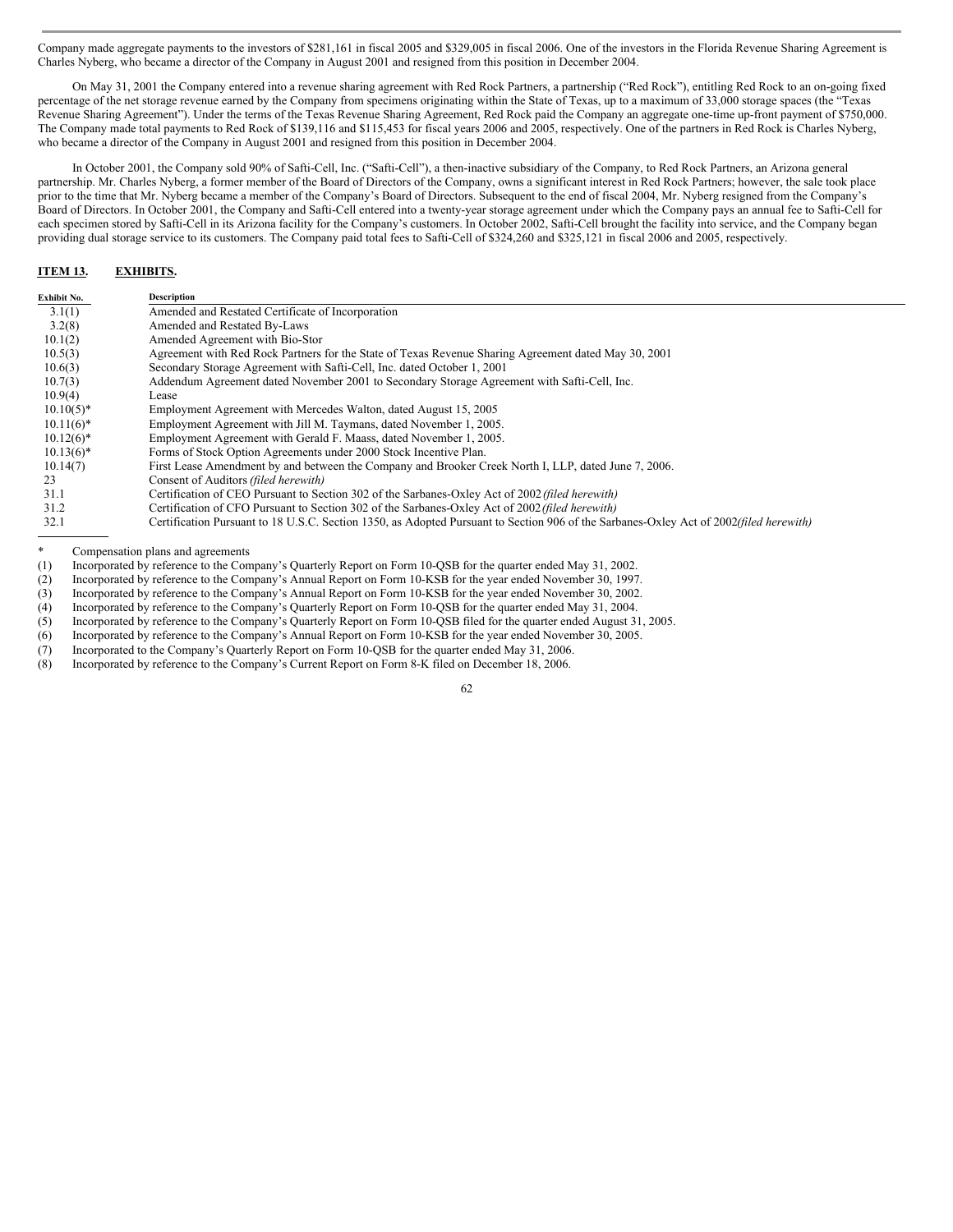#### **ITEM 14. PRINCIPAL ACCOUNTANT FEES AND SERVICES.**

On June 28, 2006, the Company ratified the appointment of Grant Thornton LLP ("Grant Thornton") to serve as its independent auditors, effective for the year ending November 30, 2006.

#### *Fees to Independent Auditors*

The following table presents fees for professional audit services rendered by Grant Thornton for the audit of the Company's financial statements for the fiscal years ended November 30, 2006 and November 30, 2005 and fees billed for other services rendered by Grant Thornton during these periods.

|                   | 2006      | 2005                                                                                                                                                                                                                                                                                                                                                                                                    |
|-------------------|-----------|---------------------------------------------------------------------------------------------------------------------------------------------------------------------------------------------------------------------------------------------------------------------------------------------------------------------------------------------------------------------------------------------------------|
| <b>Audit Fees</b> | \$192,000 | \$195,000                                                                                                                                                                                                                                                                                                                                                                                               |
| Tax Fees          | 41.000    | 69,000                                                                                                                                                                                                                                                                                                                                                                                                  |
| Other             | 117,000   | $\hspace{1.0cm} \overline{\hspace{1.0cm} \hspace{1.0cm} \hspace{1.0cm} } \hspace{1.0cm} \hspace{1.0cm} \overline{\hspace{1.0cm} \hspace{1.0cm} \hspace{1.0cm} } \hspace{1.0cm} \hspace{1.0cm} \overline{\hspace{1.0cm} \hspace{1.0cm} \hspace{1.0cm} } \hspace{1.0cm} \hspace{1.0cm} \overline{\hspace{1.0cm} \hspace{1.0cm} \hspace{1.0cm} } \hspace{1.0cm} \hspace{1.0cm} \hspace{1.0cm} } \hspace{1$ |
| Total             | \$350,000 | \$264,000                                                                                                                                                                                                                                                                                                                                                                                               |

## *Audit Fees*

Audit fees consisted of the aggregate fees billed by its independent auditors for professional services rendered for the audit of the Company's annual financial statements set forth in the Company's Annual Report on Form 10-KSB for the years ended November 30, 2006 and November 30, 2005.

#### *Tax Fees*

Tax fees consisted of the aggregate fees billed by its independent auditors for professional services rendered for tax compliance, tax advice and tax planning for the years ended November 30, 2006 and November 30, 2005.

The policy of the Company's Audit Committee is to review and pre-approve both audit and non-audit services to be provided by the independent auditors (other than with de minimis exceptions permitted by the Sarbanes-Oxley Act of 2002). This duty may be delegated to one or more designated members of the Audit Committee with any such approval reported to the committee at its next regularly scheduled meeting. Approval of non-audit services shall be disclosed to investors in periodic reports required by Section 13(a) of the Securities Exchange Act of 1934. Approximately 100% of the fees described above under the captions "Audit-Related Fees," "Tax Fees" and "All Other Fees" and paid to Grant Thornton were pre-approved by the Audit Committee.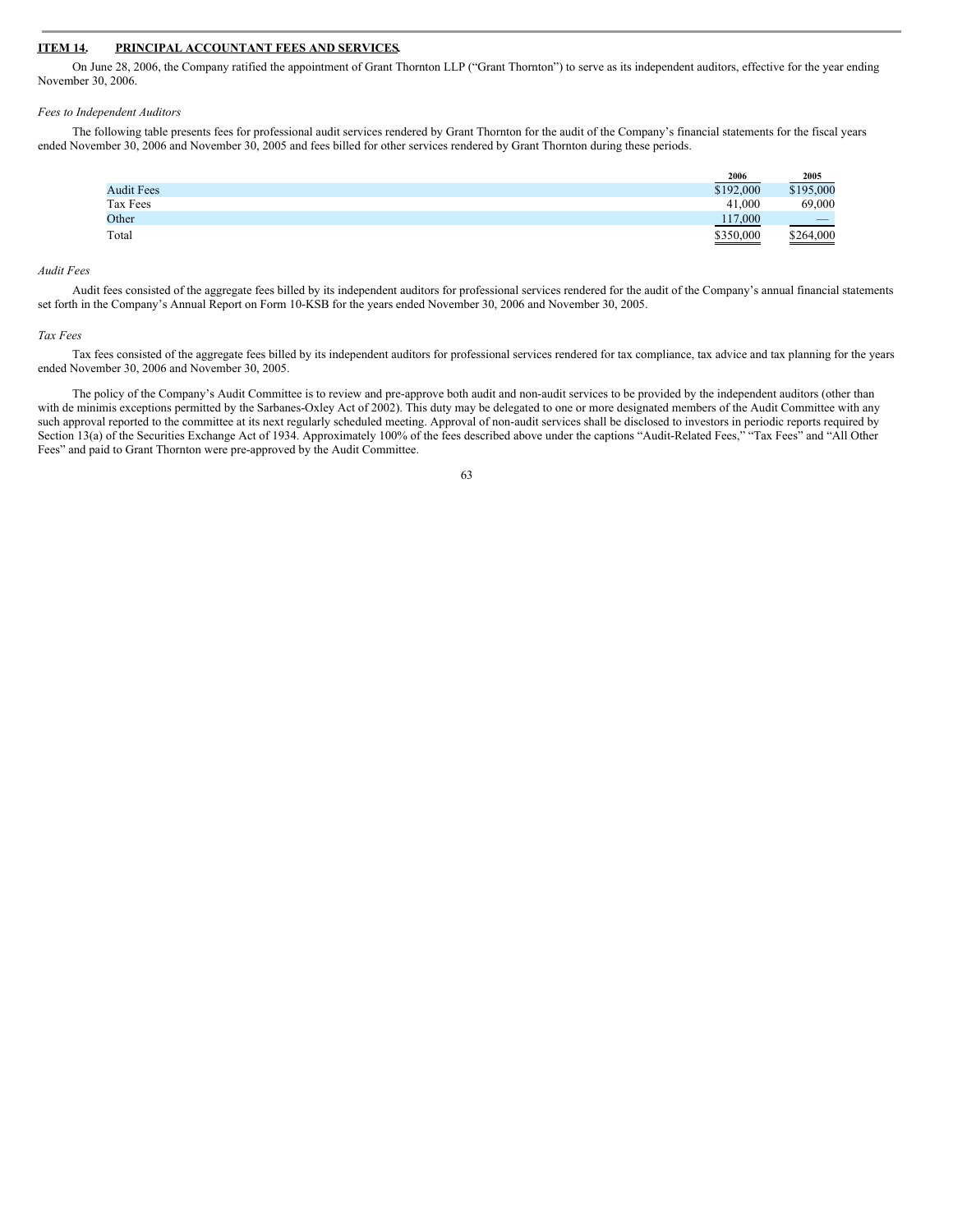No services in connection with appraisal or valuation services, fairness opinions or contribution-in-kind reports were rendered by Grant Thornton. Furthermore, no work of Grant Thornton with respect to its services rendered to the Company was performed by anyone other than Grant Thornton.

## **SIGNATURES**

In accordance with Section 13 or 15(d) of the Securities Exchange Act of 1934, the registrant has duly caused this Form 10-KSB to be signed on its behalf by the undersigned thereunto duly authorized.

CRYO-CELL INTERNATIONAL, INC.

By: /s/ Mercedes Walton

Mercedes Walton, Chief Executive Officer

Dated: February 28, 2007

In accordance with the Securities Exchange Act of 1934, this report has been signed below by the following persons in the capacities indicated:

| <b>SIGNATURE</b>                       | <b>TITLE</b>                                                                                 | <b>DATE</b>       |
|----------------------------------------|----------------------------------------------------------------------------------------------|-------------------|
| /s/ Mercedes Walton<br>Mercedes Walton | Chairman of the Board and<br>Chief Executive Officer<br>(principal executive officer)        | February 28, 2007 |
| /s/ Jill Taymans<br>Jill Taymans       | Chief Financial Officer<br>(principal financial officer and principal accounting<br>officer) | February 28, 2007 |
| /s/ Scott Christian<br>Scott Christian | Director                                                                                     | February 28, 2007 |
| /s/ Jagdish Sheth<br>Jagdish Sheth     | Director                                                                                     | February 28, 2007 |
| /s/ Gaby Goubran<br>Gaby Goubran       | Director                                                                                     | February 28, 2007 |
| /s/ Anthony Finch<br>Anthony Finch     | Director                                                                                     | February 28, 2007 |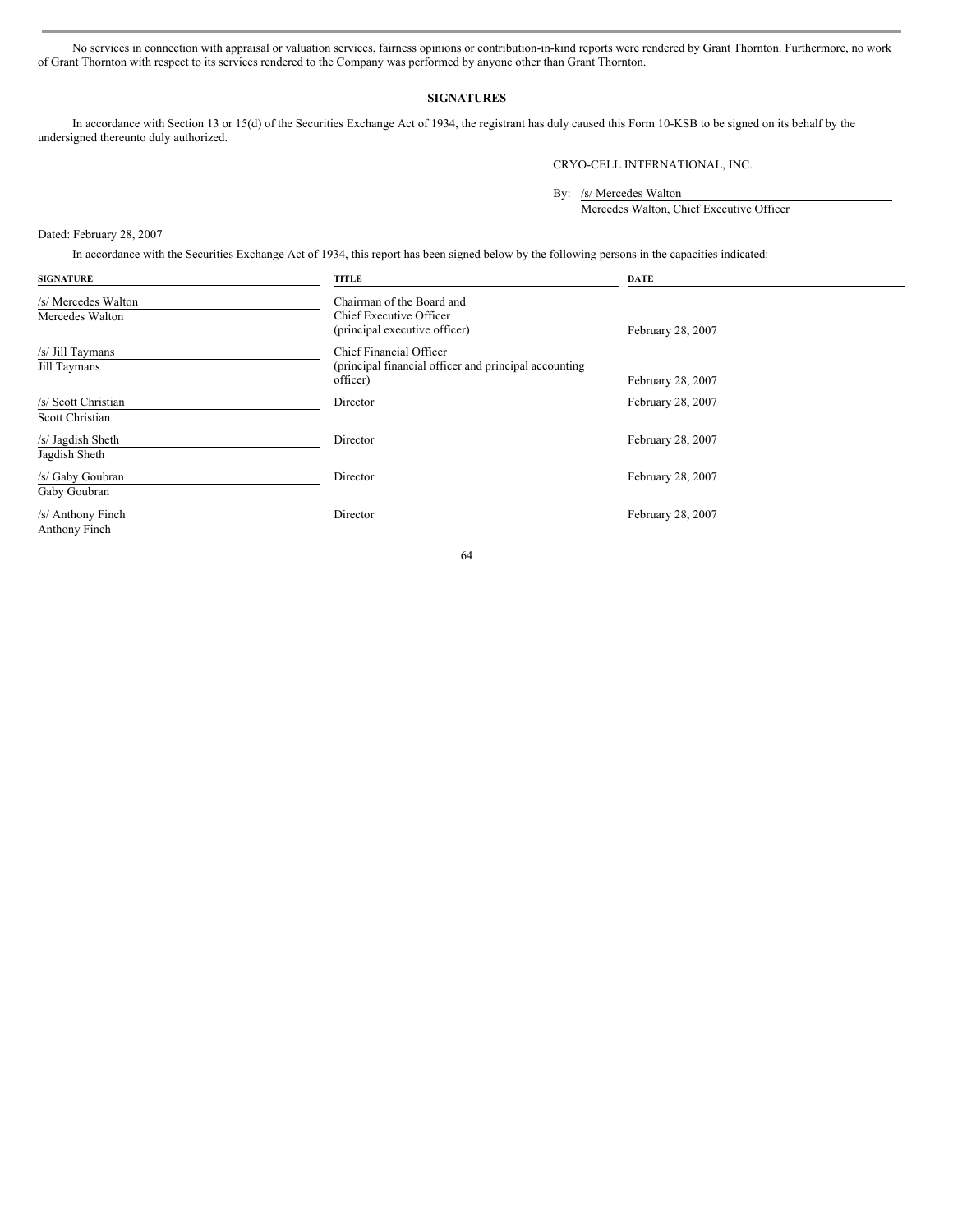## **EXHIBIT INDEX**

| Exhibit No.  | <b>Description</b>                                                                                                                                                                                                                    |
|--------------|---------------------------------------------------------------------------------------------------------------------------------------------------------------------------------------------------------------------------------------|
| 3.1(1)       | Amended and Restated Certificate of Incorporation                                                                                                                                                                                     |
| 3.2(8)       | Amended and Restated By-Laws                                                                                                                                                                                                          |
| 10.1(2)      | Amended Agreement with Bio-Stor                                                                                                                                                                                                       |
| 10.5(3)      | Agreement with Red Rock Partners for the State of Texas Revenue Sharing Agreement dated May 30, 2001                                                                                                                                  |
| 10.6(3)      | Secondary Storage Agreement with Safti-Cell, Inc. dated October 1, 2001                                                                                                                                                               |
| 10.7(3)      | Addendum Agreement dated November 2001 to Secondary Storage Agreement with Safti-Cell, Inc.                                                                                                                                           |
| 10.9(4)      | Lease                                                                                                                                                                                                                                 |
| $10.10(5)^*$ | Employment Agreement with Mercedes Walton, dated August 15, 2005                                                                                                                                                                      |
| $10.11(6)^*$ | Employment Agreement with Jill M. Taymans, dated November 1, 2005.                                                                                                                                                                    |
| $10.12(6)^*$ | Employment Agreement with Gerald F. Maass, dated November 1, 2005.                                                                                                                                                                    |
| $10.13(6)^*$ | Forms of Stock Option Agreements under 2000 Stock Incentive Plan.                                                                                                                                                                     |
| 10.14(7)     | First Lease Amendment by and between the Company and Brooker Creek North I, LLP, dated June 7, 2006                                                                                                                                   |
| 23           | Consent of Auditors (filed herewith)                                                                                                                                                                                                  |
| 211          | $\alpha$ if it coron and it and cannot all $\alpha$ is concerned in the second in the second in the second in the second in the second in the second in the second in the second in the second in the second in the second in the sec |

- 31.1 Certification of CEO Pursuant to Section 302 of the Sarbanes-Oxley Act of 2002*(filed herewith)*
- 31.2 Certification of CFO Pursuant to Section 302 of the Sarbanes-Oxley Act of 2002*(filed herewith)*
- 32.1 Certification Pursuant to 18 U.S.C. Section 1350, as Adopted Pursuant to Section 906 of the Sarbanes-Oxley Act of 2002*(filed herewith)*

\* Compensation plans and agreements<br>(1) Incorporated by reference to the Com

- Incorporated by reference to the Company's Quarterly Report on Form 10-QSB for the quarter ended May 31, 2002.
- (2) Incorporated by reference to the Company's Annual Report on Form 10-KSB for the year ended November 30, 1997.
- (3) Incorporated by reference to the Company's Annual Report on Form 10-KSB for the year ended November 30, 2002.
- (4) Incorporated by reference to the Company's Quarterly Report on Form 10-QSB for the quarter ended May 31, 2004.
- (5) Incorporated by reference to the Company's Quarterly Report on Form 10-QSB filed for the quarter ended August 31, 2005.
- (6) Incorporated by reference to the Company's Annual Report on Form 10-KSB for the year ended November 30, 2005.
- (7) Incorporated to the Company's Quarterly Report on Form 10-QSB for the quarter ended May 31, 2006.
- (8) Incorporated by reference to the Company's Current Report on Form 8-K filed on December 18, 2006.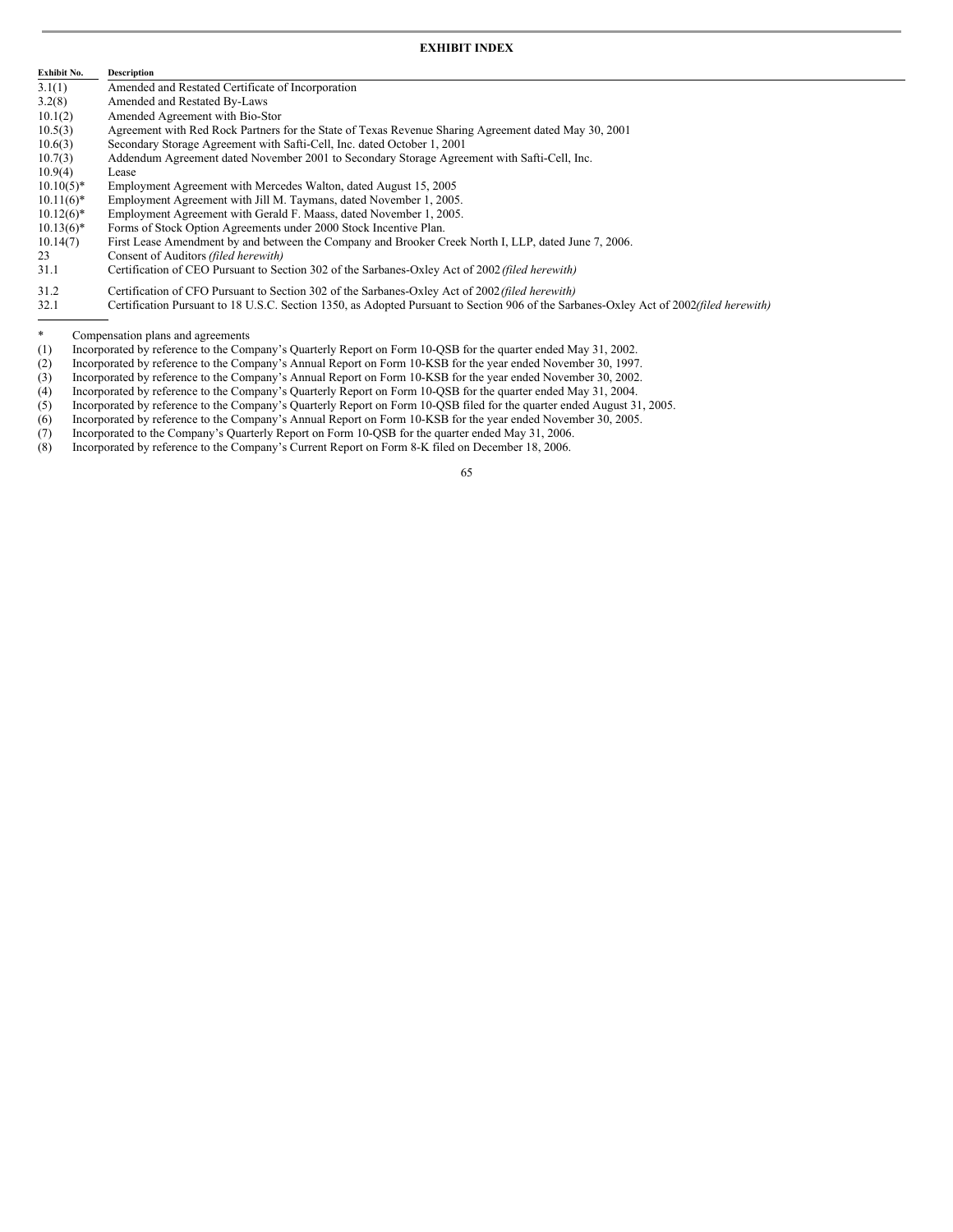## **CONSENT OF INDEPENDENT REGISTERED PUBLIC ACCOUNTING FIRM**

We have issued our report dated February 21, 2007, accompanying the consolidated financial statements included in the Annual Report of Cryo-Cell International, Inc. and subsidiaries (the Company) on Form 10-KSB for the year ended November 30, 2006. We hereby consent to the incorporation by reference of said report in the Registration Statements of the Company on Forms S-8 (File No. 333-92991, effective December 17, 1999 and File No. 333-65418, effective July 19, 2001).

/s/ GRANT THORNTON LLP

Tampa, FL February 21, 2007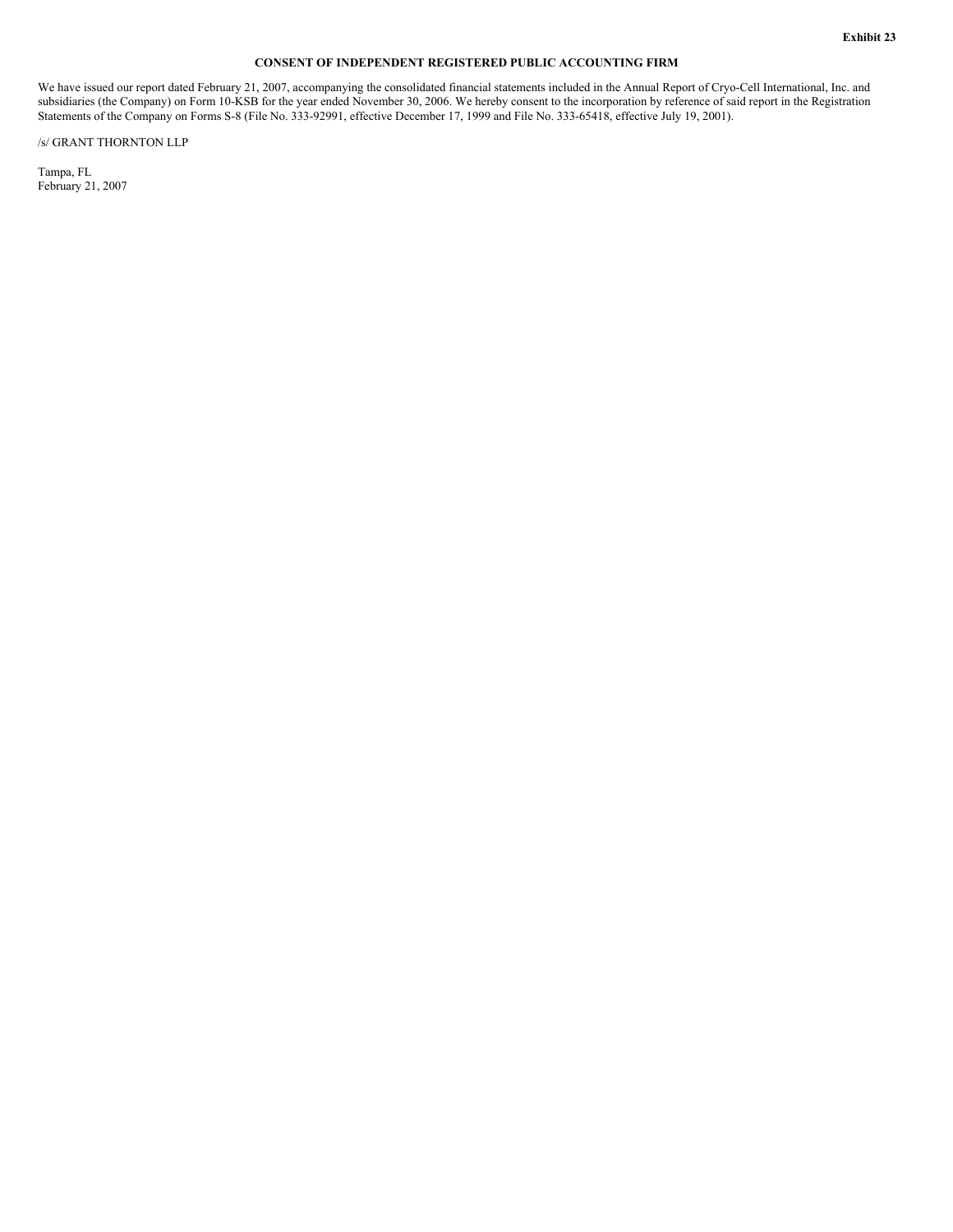## CERTIFICATION OF CHIEF EXECUTIVE OFFICER

I, Mercedes Walton, certify that:

- 1. I have reviewed this annual report on Form 10-KSB of Cryo-Cell International, Inc. (the "Registrant");
- 2. Based on my knowledge, this report does not contain any untrue statement of a material fact or omit to state a material fact necessary to make the statements made, in light of the circumstances under which such statements were made, not misleading with respect to the period covered by this report;
- 3. Based on my knowledge, the consolidated financial statements, and other financial information included in this report, fairly present in all material respects the financial condition, results of operations and cash flows of the registrant as of, and for, the periods presented in this report;
- 4. The Registrant's other certifying officer(s) and I are responsible for establishing and maintaining disclosure controls and procedures and internal control over financial reporting (as defined in Exchange Act Rules 13a-15(e) and 15d-15(e)) for the Registrant and have:

(a) Designed such disclosure controls and procedures, or caused such disclosure controls and procedures to be designed under our supervision, to ensure that material information relating to the Registrant, including its consolidated subsidiaries, is made known to us by others within those entities, particularly during the period in which this annual report is being prepared;

(b) Evaluated the effectiveness of the Registrant's disclosure controls and procedures and presented in this report our conclusions about the effectiveness of the disclosure controls and procedures, as of the end of the period covered by this report based on such evaluation; and

(c) disclosed in this report any change in the Registrant's internal control over financial reporting that occurred during the Registrant's most recent fiscal quarter that has materially affected, or is reasonably likely to materially affect, the Registrant's internal control over financial reporting;

5. The Registrant's other certifying officer(s) and I have disclosed, based on our most recent evaluation of internal control over financial reporting, to the Registrant's auditors and the audit committee of the Registrant's board of directors (or persons performing the equivalent functions):

(a) All significant deficiencies and material weaknesses in the design or operation of internal control over financial reporting which are reasonably likely to adversely affect the Registrant's ability to record, process, summarize and report financial information; and

(b) Any fraud, whether or not material, that involves management or other employees who have a significant role in the Registrant's internal control over financial reporting.

Dated: February 28, 2007 /s/ Mercedes Walton

Mercedes Walton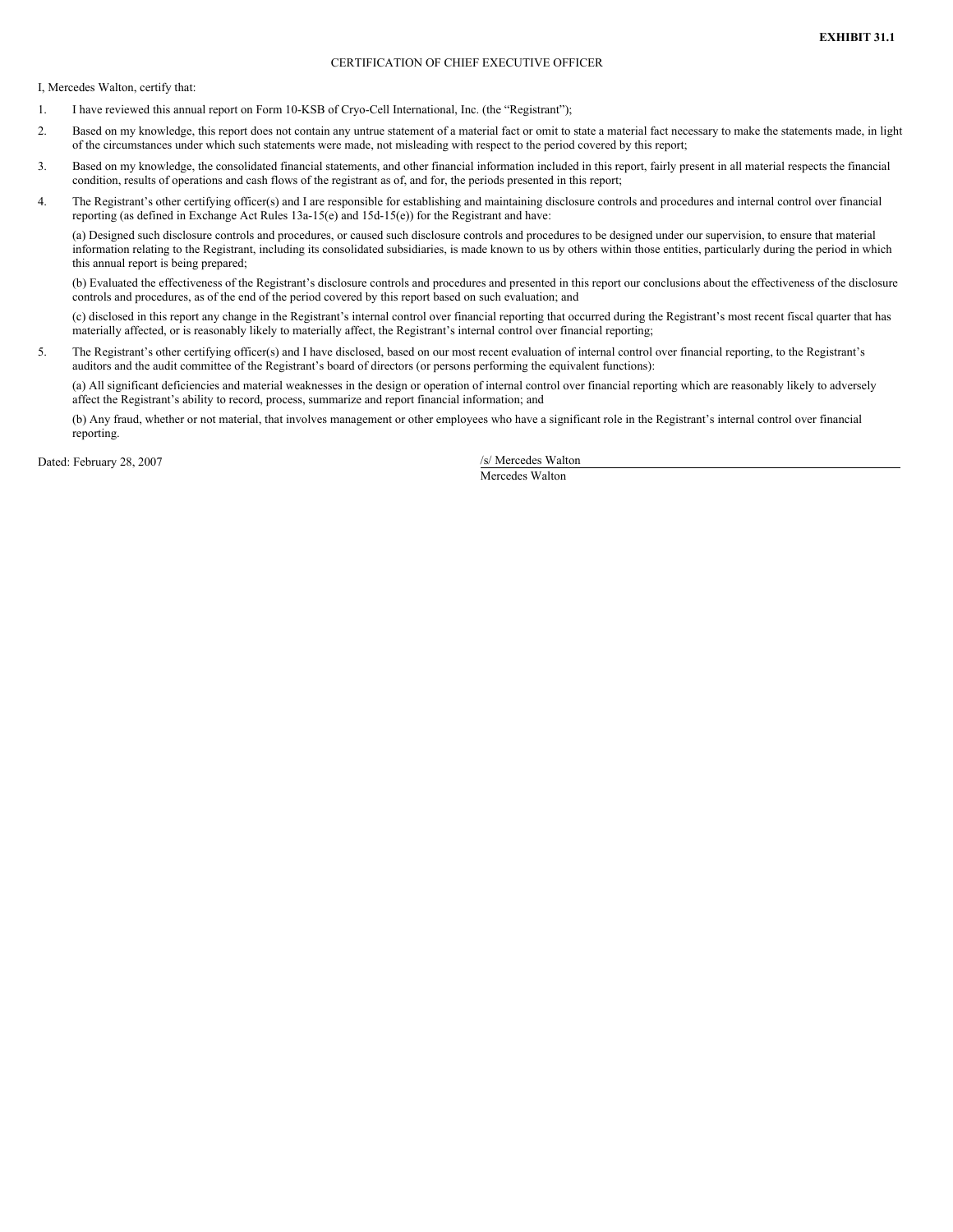## CERTIFICATION OF CHIEF FINANCIAL OFFICER

I, Jill M. Taymans, certify that:

- 1. I have reviewed this annual report on Form 10-KSB of Cryo-Cell International, Inc. (the "Registrant");
- 2. Based on my knowledge, this report does not contain any untrue statement of a material fact or omit to state a material fact necessary to make the statements made, in light of the circumstances under which such statements were made, not misleading with respect to the period covered by this report;
- 3. Based on my knowledge, the consolidated financial statements, and other financial information included in this report, fairly present in all material respects the financial condition, results of operations and cash flows of the registrant as of, and for, the periods presented in this report;
- 4. The Registrant's other certifying officer(s) and I are responsible for establishing and maintaining disclosure controls and procedures and internal control over financial reporting (as defined in Exchange Act Rules 13a-15(e) and 15d-15(e)) for the Registrant and have:

(a) Designed such disclosure controls and procedures, or caused such disclosure controls and procedures to be designed under our supervision, to ensure that material information relating to the Registrant, including its consolidated subsidiaries, is made known to us by others within those entities, particularly during the period in which this annual report is being prepared;

(b) Evaluated the effectiveness of the Registrant's disclosure controls and procedures and presented in this report our conclusions about the effectiveness of the disclosure controls and procedures, as of the end of the period covered by this report based on such evaluation; and

(c) disclosed in this report any change in the Registrant's internal control over financial reporting that occurred during the Registrant's most recent fiscal quarter that has materially affected, or is reasonably likely to materially affect, the Registrant's internal control over financial reporting;

5. The Registrant's other certifying officer(s) and I have disclosed, based on our most recent evaluation of internal control over financial reporting, to the Registrant's auditors and the audit committee of the Registrant's board of directors (or persons performing the equivalent functions):

(a) All significant deficiencies and material weaknesses in the design or operation of internal control over financial reporting which are reasonably likely to adversely affect the Registrant's ability to record, process, summarize and report financial information; and

(b) Any fraud, whether or not material, that involves management or other employees who have a significant role in the Registrant's internal control over financial reporting.

Dated: February 28, 2007 /s/ Jill M. Taymans

Jill M. Taymans